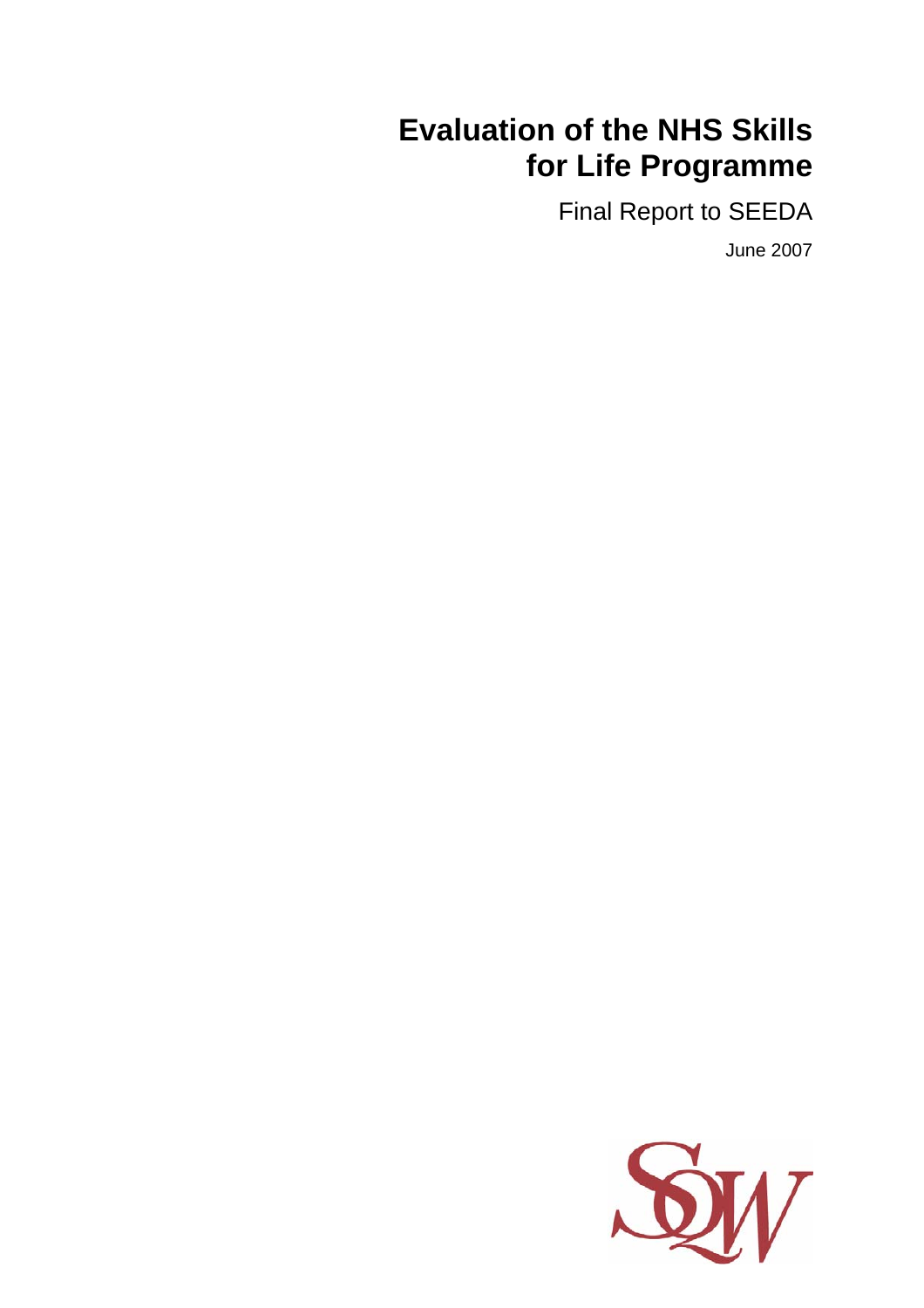# **Contents**

| 3: Buckinghamshire Hospital Trust - Stoke Mandeville Hospital Pilot ("Bucks Get on |  |
|------------------------------------------------------------------------------------|--|
|                                                                                    |  |
|                                                                                    |  |
|                                                                                    |  |
|                                                                                    |  |
|                                                                                    |  |
|                                                                                    |  |
|                                                                                    |  |
|                                                                                    |  |
|                                                                                    |  |
|                                                                                    |  |
|                                                                                    |  |
|                                                                                    |  |
|                                                                                    |  |
|                                                                                    |  |

| <b>Contact:</b> | <b>Patrick Bonnett</b>         | Tel: I | 0113 389 9735       | email: pbonnett@sqw.co.uk |
|-----------------|--------------------------------|--------|---------------------|---------------------------|
|                 |                                |        |                     |                           |
| Approved by:    | Chris Green                    | Date:  | $22^{nd}$ June 2007 |                           |
|                 | <b>Chief Executive Officer</b> |        |                     |                           |

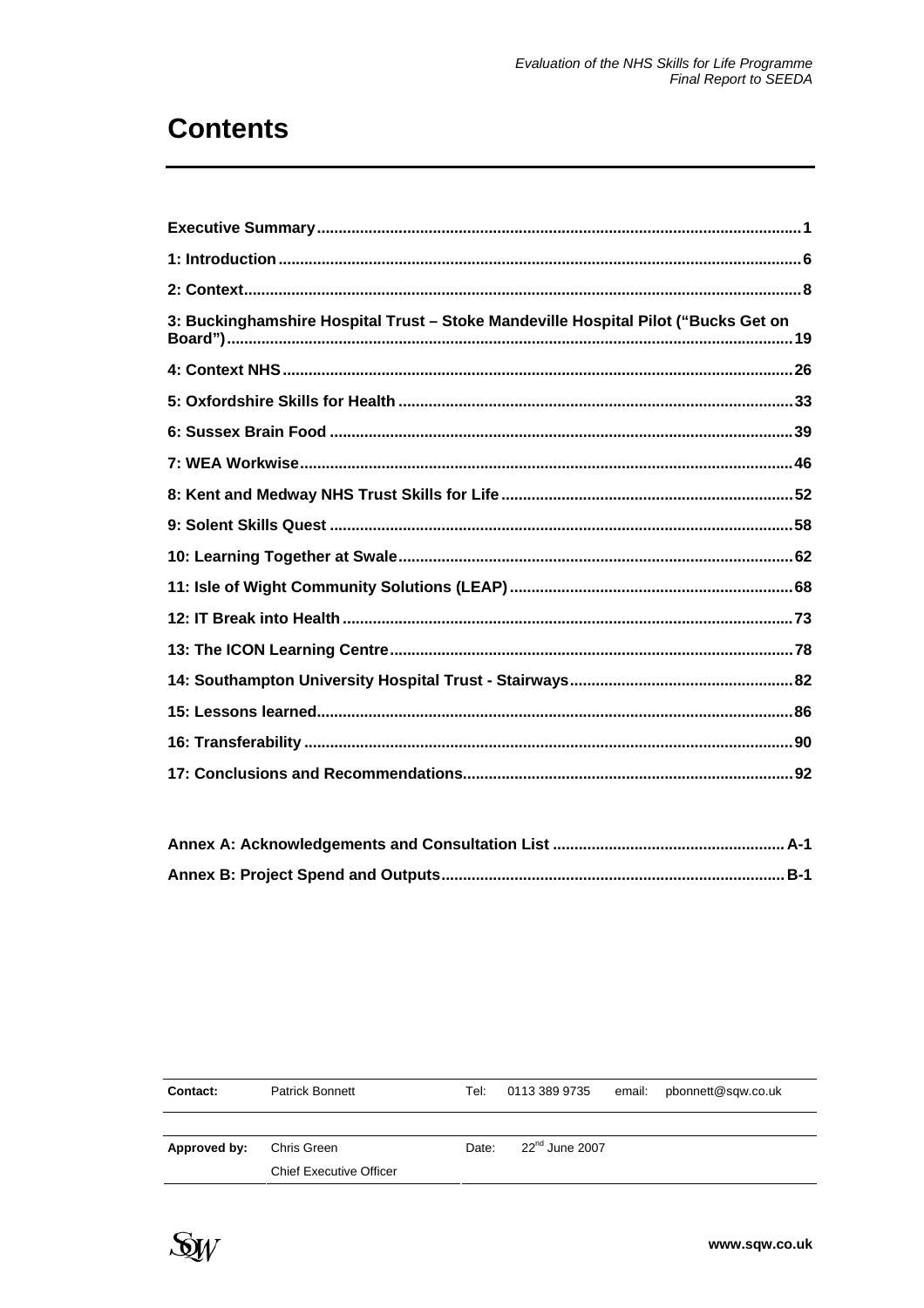# **Executive Summary**

## **Introduction**

- 1.1 The South East England Development Agency (SEEDA) commissioned SQW Limited to undertake an evaluation of the NHS Skills for Life (SfL) programme funded by SEEDA over the period 2004-2006 and which ceased delivery in 2007.
- 1.2 The twelve projects supported by SEEDA between 2004-2007 and evaluated in this study were varied in nature and focus, however, all had the stated aim of supporting and enabling SE NHS Skills for Life partnerships to develop sustainable provision that added value to the NHS workplace.
- 1.3 Each project was assessed against outputs, performance, impact and sustainability. Overall, the programme was reviewed in relation to the individual and collective impacts of the projects funded, the lessons learnt, sustainability and potential transferability to other sectors of relevance in the southeast of England.

# **Outputs**

- 1.4 The programme spent the majority of its allocation (in excess of £2M). It also attracted substantial amounts of match funding, in particular from other public sector sources. Funding from the private sector was more limited. At a project level, the support provided by SEEDA supported both direct and indirect delivery of SfL and helped to build capacity at a variety of levels.
- 1.5 In practice, whilst some projects focussed upon innovation in relation to delivery and engagement, the primary focus was on *"demonstrating need, identifying productivity implications of SfL and laying a good foundation for future work"*. Consequently, in order for the full benefits of the programme to be felt, partners need to build on the work to date.

## Performance & Impact

- 1.6 The programme's impact can be viewed in terms of individual projects, achievement against programme targets and impact within the sector in the region.
- 1.7 At a project level, performance against gross output targets has been mixed. Agreed outputs were a mixture of quantitative and qualitative measures. Some projects have delivered against agreed targets whilst others underperformed. In some instances there was a lack of clarity as to the exact nature of project targets, agreed figures and how they were to be measured.
- 1.8 The programme's gross outputs tell only part of the story. A key objective for the programme was to assist in capacity building, encourage sustainability and change within the sector in relation to SfL. The evaluation suggests that in a number of projects little consideration was given as to how such "unquantifiable" outputs would be agreed at project inception,

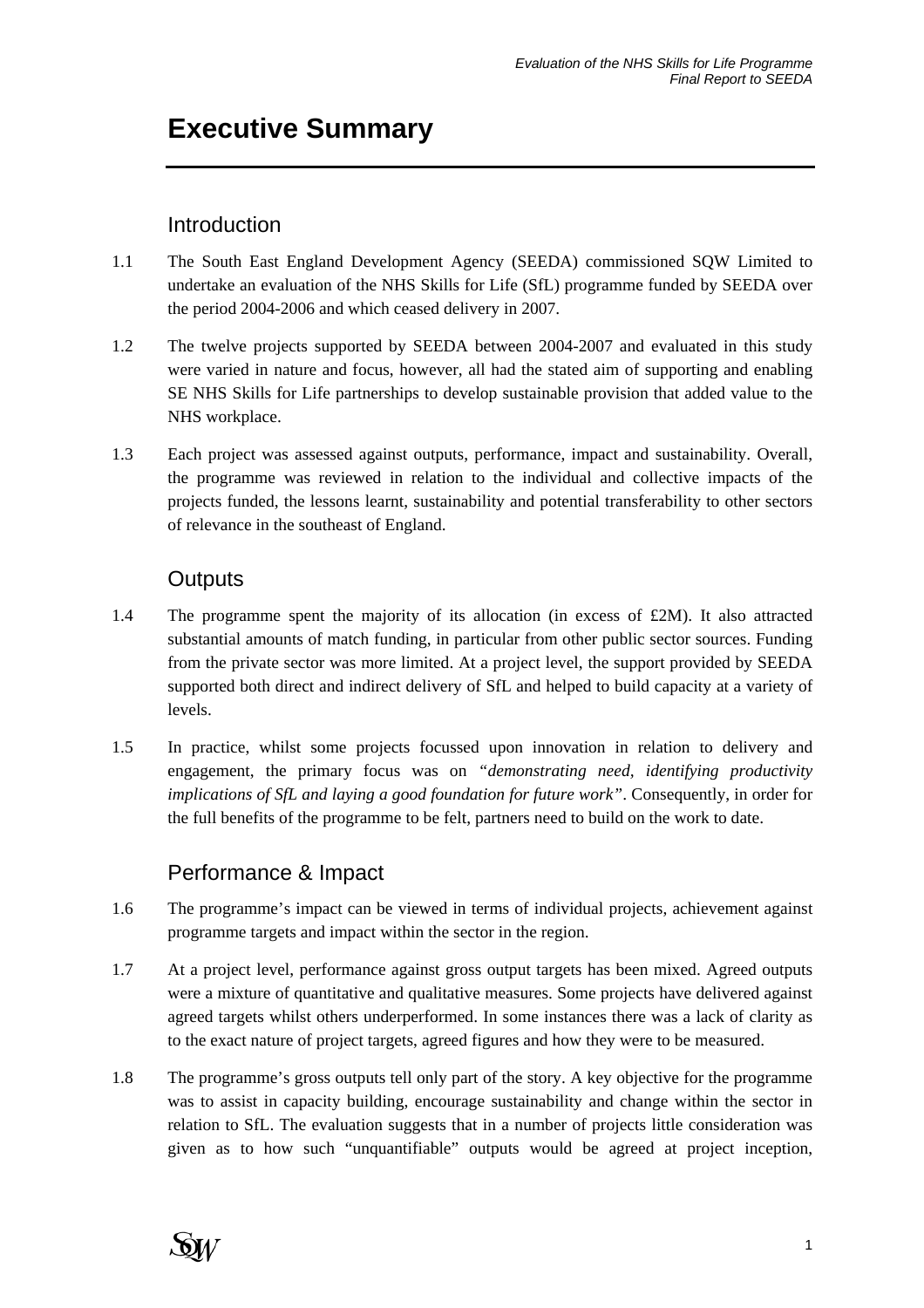monitored and measured during the life of projects and resultant impact sustained once the programme ceased.

1.9 The programme was also undoubtedly affected by structural and organisation developments within the NHS which provided a far from stable context for the SEEDA-funded projects since 2001. Most notably, the NHS has seen two major re-organisations during this period, with implications for funding, targets, incentives continuity, staffing and organisational memory and overall impact within the institutions directly involved in the projects and the sector overall.

# Good practice

- 1.10 A number of examples of good practice were highlighted during the programme evaluation which have a relevance both to future activities within the sector and also with the potential for transferability to other learning and skills interventions in other sectors. These are summarised below.
- 1.11 The ability to demonstrate the direct benefits of engaging staff in SfL upskilling to direct line managers, private contractors working within the sector etc was critically important. Projects such as Kent Guidance Consortium and WEA Workwise that were able to demonstrate the return on investment from such activities through planned beneficiary assessment and tracking found themselves able to develop a more productive and persuasive dialogue with key partners – those needed to release staff for training together with potential learners who could more easily see "what was in it for them".
- 1.12 The ability to "take the learning to the learner" through flexible approaches and delivery mechanisms was important in removing as many barriers as possible to participation by learners in SfL learning. Context NHS and Susses Brain Food provided examples of where this approach provided them with opportunities to engage with a wider group of potential learners than would have been the case if more traditional approaches had been adopted.
- 1.13 A number of projects had success in developing strategies which allowed literacy and numeracy courses to be embedded within contextualised material and so avoided any perceived stigma attached to enrolment on "a number and writing course". A variety of courses were developed amongst projects, some with direct and obvious organisational relevance such as basic confidence, dealing with difficult situations and customer care (Sussex Brain Food), team working, patient experience (Solent Skills Quest) whilst others used a more subtle approach through blending opportunities to develop new skills such as reflexology and head massage with more traditional SfL materials (Learning Together at Swale).
- 1.14 The ability to relate SfL issues to national health policy through the Knowledge & Skills Framework was utilised by Context NHS and Oxfordshire Skills for Health as a lever through which to engage and give sectoral relevance to SfL issues, influence training decisions and provide guidance on training and development for staff. This ability to link SfL training interventions to an agreed skills policy framework gave SfL issues a "currency" and credibility for decision makers within the institutions where buy-in needed to occur.

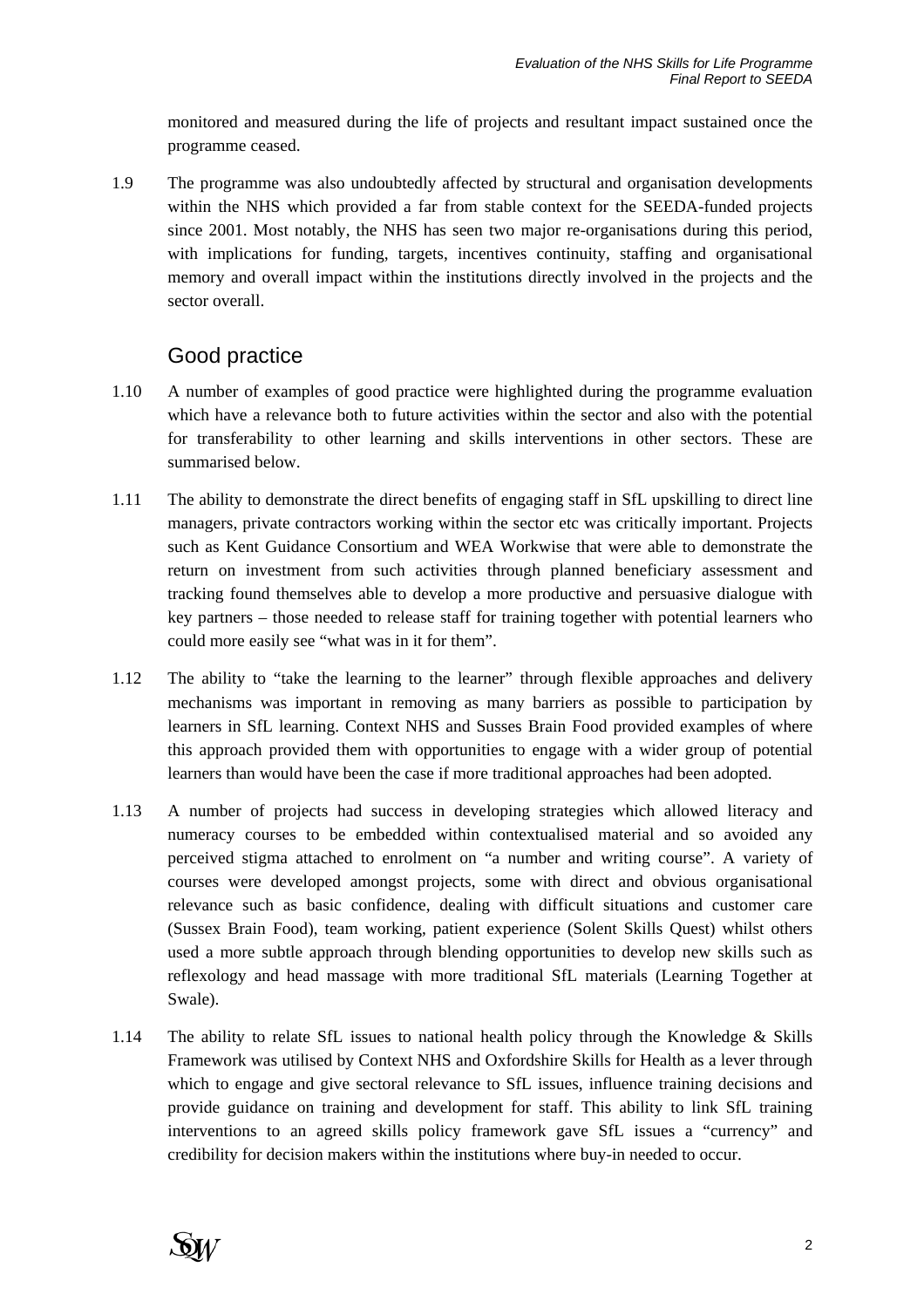## Lessons learned

- 1.15 The programme encountered some key challenges in its delivery and in its ability to establish a strategic influence on the approach of the NHS Trusts involved to SfL. Most of these challenges relate to the "nature of the beast" that is the NHS: Trusts are large organisations often employing thousands of staff, they face significant performance pressures and budget constraints and they operate within a minimum service environment limiting the ability to release staff. However, evidence from the case studies suggests that there are a number of lessons for SEEDA to learn from the programme in terms of leading and supporting projects of this nature. These lessons are summarised below.
- 1.16 The strategic focus of the programme appears to have been somewhat lost within the desire to achieve learning outputs. The projects have sought to achieve outputs in terms of numbers of learners, this is obviously a key achievement of the programme but arguably the SEEDA funding provided an opportunity to "kick-start" a longer term programme of activity rather than simply fund learning opportunities.
- 1.17 In the majority of cases the organisations and the individuals leading projects were new to such grant funding programmes. In light of this it may have been beneficial for the projects, such as 'Swale PCT' and 'Bucks Get on Board' to have received more guidance and direction during planning, delivery and evaluation. Whilst the Learning Labs appear to have provided some opportunity to share experience they have provided little in terms of strategic guidance.
- 1.18 SEEDA needed to make clear from the outset how projects were expected to embed SfL into NHS institutions as well as what support they could expect from SEEDA to achieve this. This could have involved the development of a 'framework of change' which set out SEEDA's expectations of how the project would influence:
	- corporate policy
	- funding for SfL training
	- changes in attitudes toward SfL training held by different levels of managerial staff
- 1.19 In designing a 'framework for change', SEEDA could have engaged key regional and subregional strategic NHS policy makers. This could have improved buy-in to the SfL agenda and provided valuable insights into how SfL could be best embedded into NHS Trusts and associated hospitals.
- 1.20 The development of relationships between SEEDA and key stakeholders could have resulted in SEEDA being able to exert more influence over strategic partners in the NHS and develop greater understanding of why SfL was not a priority for most Trusts and subsequently work with them to raise the profile of SfL and underline its importance. This could have been of real value for the projects such as 'Bucks Get on Board' and 'WEA Workwise' that have experienced difficulties in gaining representation on strategic committees and/or integration with in-house training and development departments. Moreover, this could have assisted projects in gaining greater levels of support from senior managers to stimulate improved and timely engagement from line and ward managers. Whilst 'Kent Guidance Consortium' project was successful in bringing together key stakeholders in a reference group, its continuation is

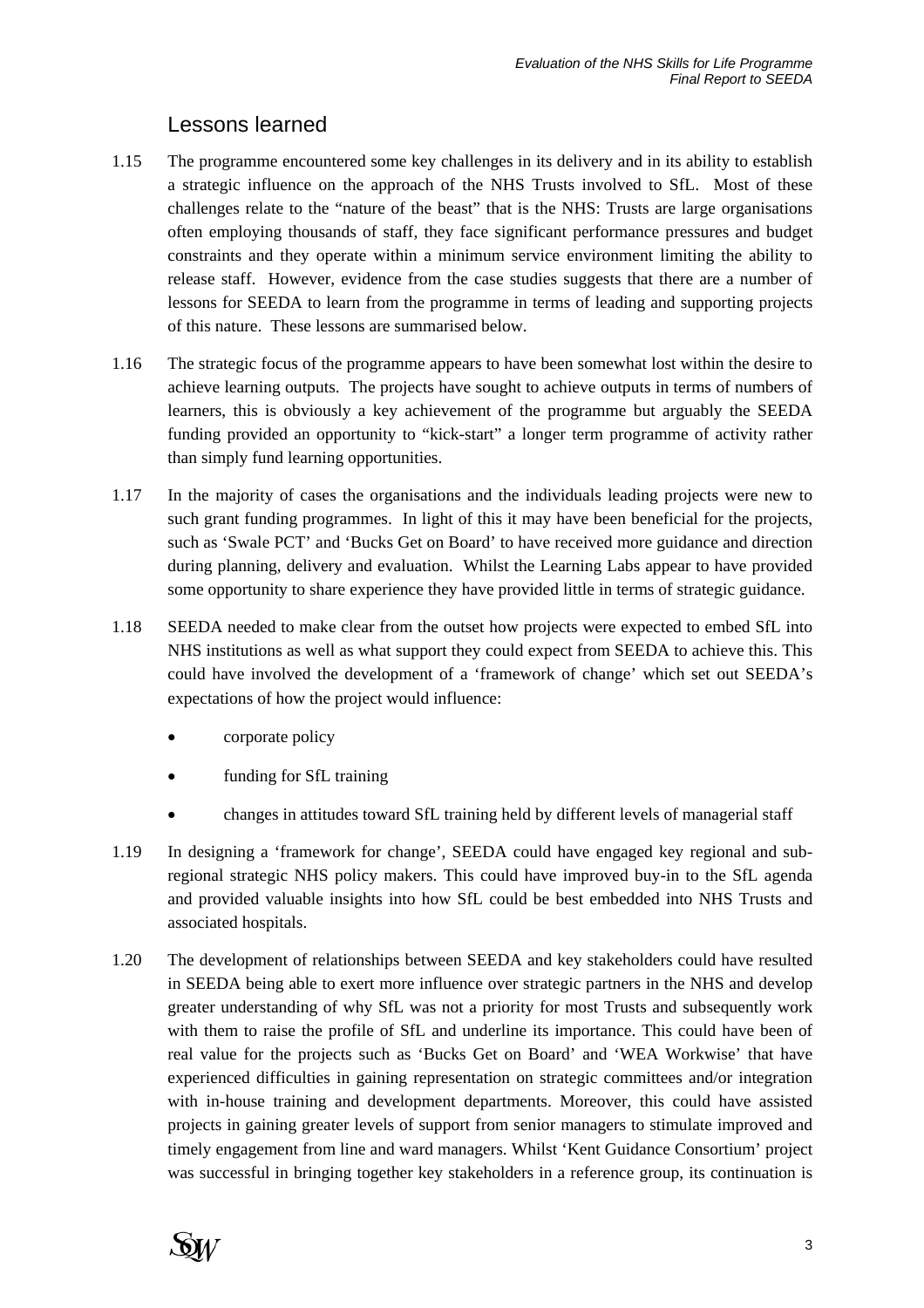in question. The projects that have proved successful in influencing some degree of strategic shift with respect to SfL, such as 'Context NHS' and Oxfordshire Skills for Health', have achieved this, not through strategic support from SEEDA, but through having an influential project champion with experience in working with NHS institutions at a strategic level.

- 1.21 With a significant proportion of SEEDA funds having been used to engage and enable NHS staff to undertake LSC funded training, there is a possibility that better joint working from the outset could have avoided the issue of double counting outputs. For example, whilst 'Context NHS' should be commended for enabling over 700 learning outputs, it is unclear how many of these outputs will also have been recorded as LSC outputs. This could also have served to reinforce the message to project managers that success would not be only measured by the numbers accessing learning opportunities, but also in its ability to secure the sustainability of outputs through embedding SfL.
- 1.22 Joint working with the LSC could have improved the effectiveness of project delivery through knowledge sharing. The experience and knowledge held by LSC partners could have been used to improve delivery and provide increased credibility when influencing senior NHS partners. In turn, the experiences of providing training to groups which previously would not have accessed LSC funds could have provided the LSC with valuable lessons for future funding arrangements. With many projects citing the development of appropriate models of training delivery as being a time consuming and difficult task, early engagement between SEEDA and UfI/**learndirect** could have led to anticipation and exploration of, and solutions to some of these issues.

## Sustainability, Transferability and Culture Change

- 1.23 Evaluation of the outcomes from the programme suggests that the sustainability of the projects will be variable – whilst some projects have been successful in embedding SfL activities within the host organisations others have been less successful.
- 1.24 A consistent theme identified throughout the evaluation and of relevance to any attempts to replicate activities and transfer good practice elsewhere is the importance of engagement at all levels within host organisations in order to encourage a change of culture with respect to skills development amongst staff – whereby investment in upskilling the workforce is seen as a key productivity intervention for that organisation rather than a "cost" and where line managers will support staff improve themselves .
- 1.25 One of the keys to such cultural change is the adoption of a "Whole Organisation Approach". A number of elements have been identified during this evaluation as being important to the encouragement of such an approach:
- 1.26 The identification of enthusiastic advocates and champions getting support from the topdown is a key hurdle to overcome, this requires the clear articulation of the reason to invest resource and the return on those investments which in turn is aided by clear evidence of the benefits arising from previous similar interventions – either in the same sector or ones with obvious similarities.

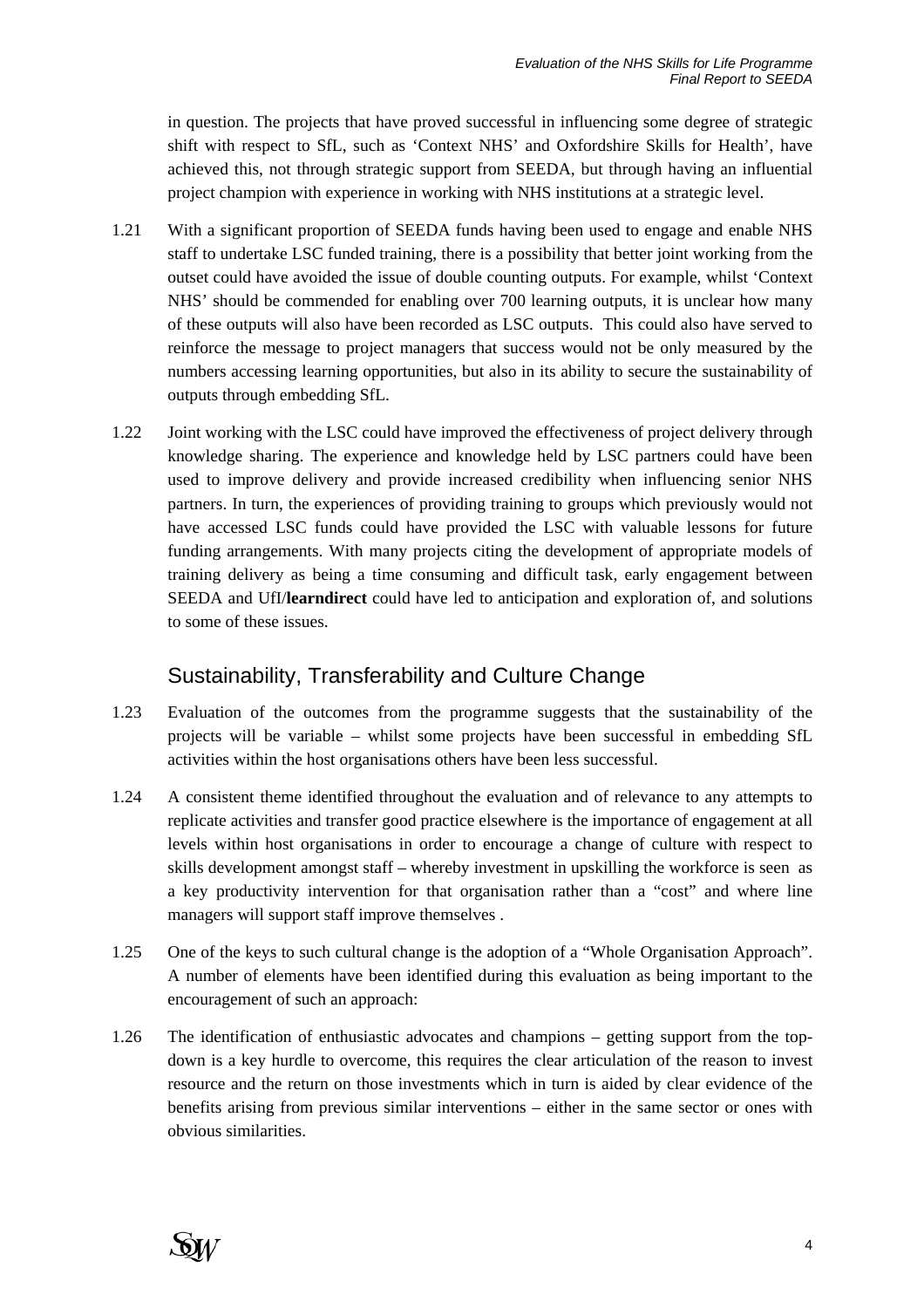- 1.27 The formation (and maintenance) of an effective steering group to provide leadership and management is critical to ensuring that project benefits are sustained once funding ceases and that a legacy is left – to continue the work and help further develop capacity. It is important that partners involved projects "walk the walk" and demonstrate a genuine commitment to the underlying principles of the intervention.
- 1.28 Effective marketing of the opportunities being presented by the project and subsequent communication of the benefits is integral to "selling" such activities and presenting decision makers and other key stakeholders with a compelling argument for engagement, so leading to the acceleration of changes in attitude amongst organisations and individuals.
- 1.29 Careful consideration of the skills required by those directly involved with the projects such as those funded by SEEDA is also important - the delivery of an agreed number of learning opportunities requires a range of skills which may be significantly different to those needed to argue for, and champion, culture change within a third party organisation. If SEEDA intends to use its funding in part to facilitate and encourage organisational "culture" then careful consideration may be required as to the skills mix needed within projects, likely resource requirements (the magnitude of the task should not be underestimated) and how SEEDA itself can support the process through activities other than the provision of funding.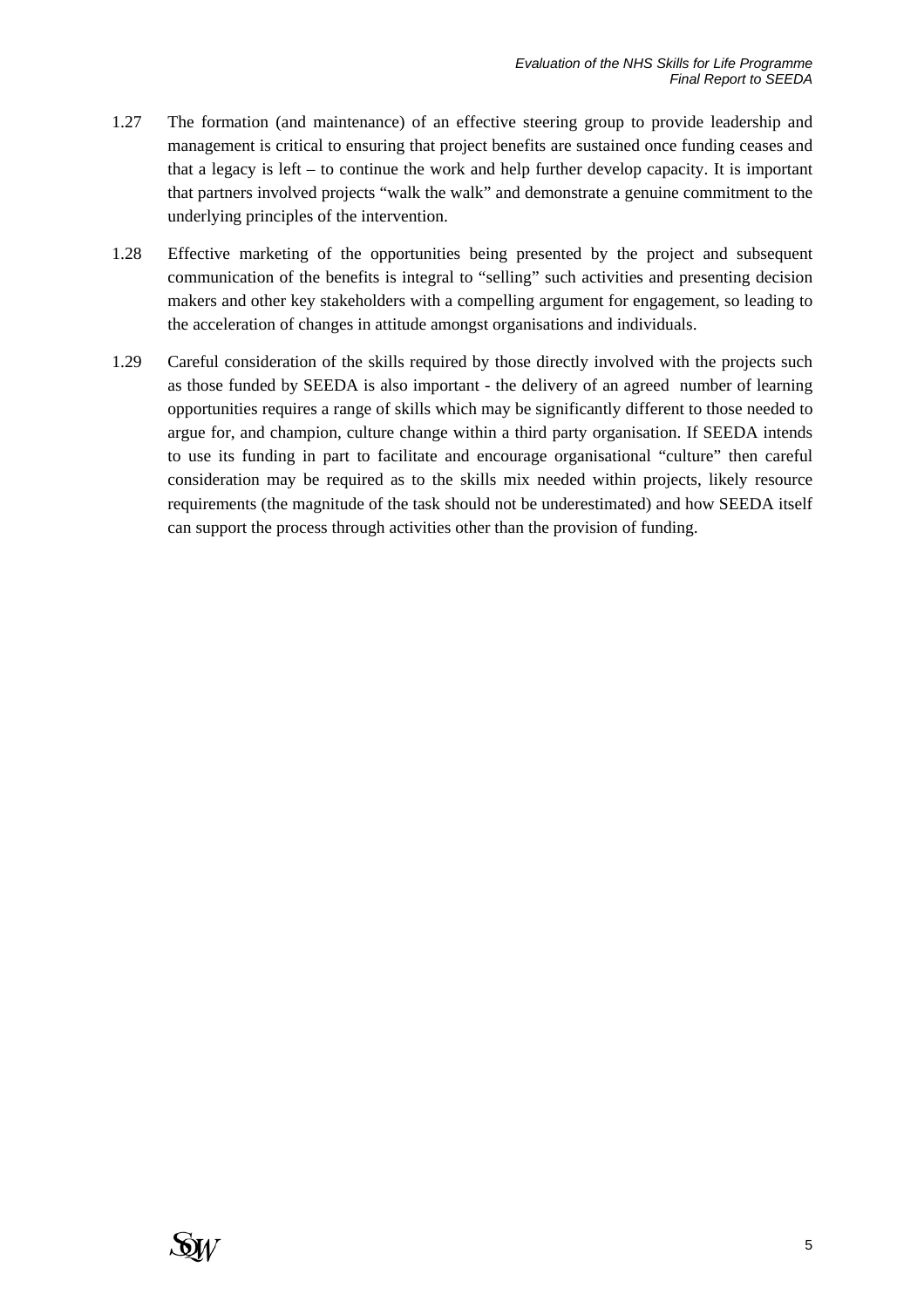# **1: Introduction**

# Purpose of the Report.

- 1.1 This report evaluates the NHS Skills for Life (SfL) programme undertaken by SEEDA over the period 2004-2006. Funding for these projects has now come to an end. This report provides an independent view of the individual and collective impacts of the projects funded, the lessons learnt, sustainability and potential transferability to other sectors of relevance in the southeast of England.
- 1.2 The projects funded by SEEDA between 2004 2007 were varied in nature and focus, however, all had the stated aim of supporting and enabling SE NHS Skills for Life partnerships to develop sustainable provision that added value to the NHS workplace.
- 1.3 We have assessed each project focusing on the following:
	- outputs
	- performance
	- sustainability and impact
	- observations and key lessons learned.

## Background to the report

1.4 SQW was appointed by SEEDA in 2007 to undertake an independent evaluation of the NHS Basic Skills projects from 2004-6. The evaluation will be of particular importance in contributing to the evidence base towards SEEDA's Access to Learning Strategy. This report presents findings covering 12 projects funded by SEEDA within the health sector across the south east region.

## Structure of the report

1.5 The report has the following structure. Chapter 2 considers the context, setting out the strategic, sectoral, institutional and regional back drop to the programme of intervention funded by SEEDA. Chapters 3 to 14 review specific projects, using a standard structure for each chapter covering overview and context, activities, spend and outputs, overall observations and conclusions. Chapter 15 summarises the general lessons learned from the project evaluations, Chapter 16 considers transferability, and Chapter 17 provides conclusions and recommendations. Annex A provides details of individuals and organisations consulted during the evaluation and Annex B summarises individual project and overall programme spend and outputs.

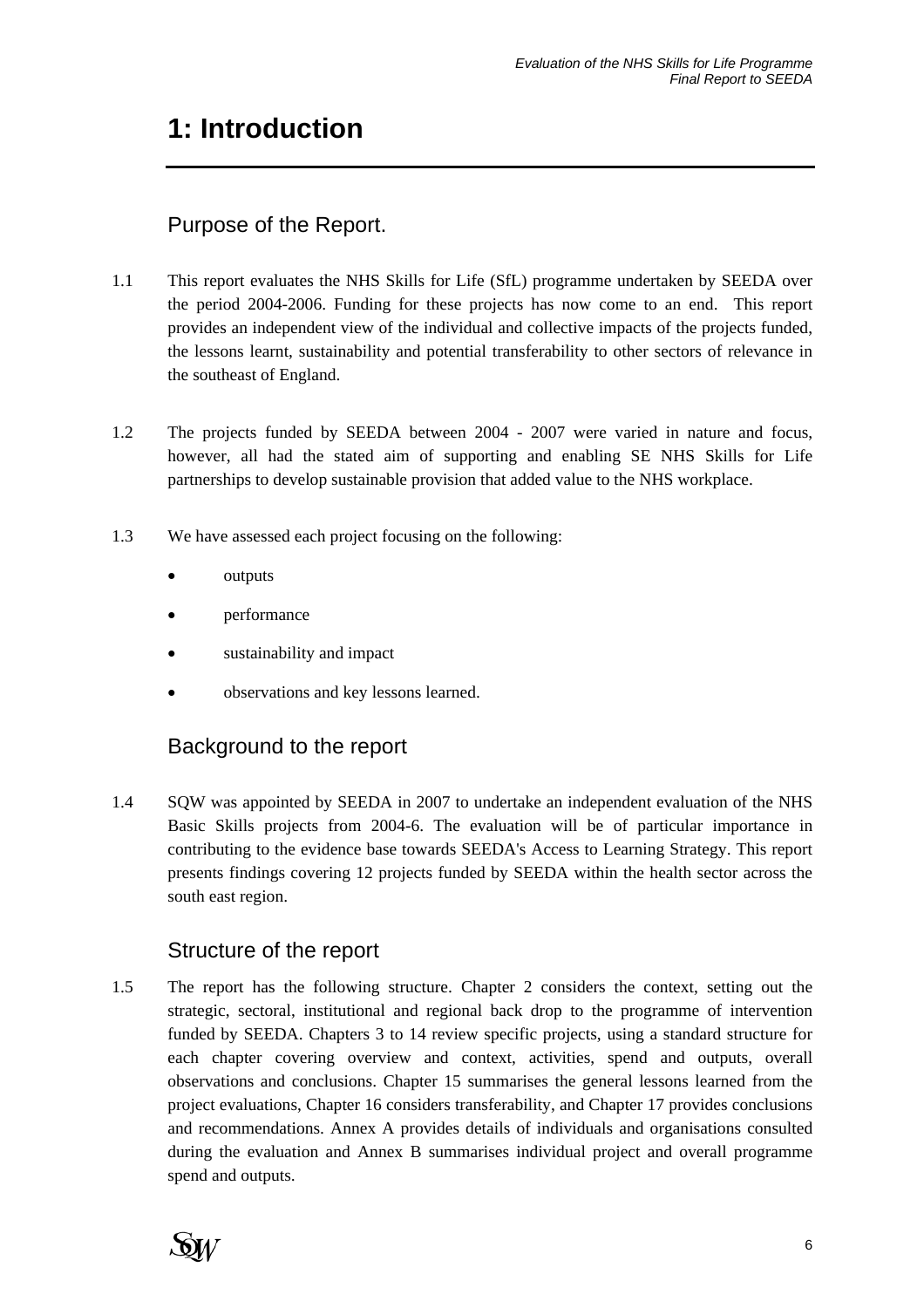- 1.6 The projects evaluated include:
	- Buckinghamshire Stoke Mandeville Pilot (Bucks Get on Board)
	- Context NHS
	- Oxfordshire Skills for Health
	- Sussex Brain Food
	- WEA Workwise
	- Kent Guidance Consortium
	- Solent Skills Quest
	- Swale (Isle of Sheppey) PCT
	- Isle of Wight Community Solutions (LEAP)
	- IT Break into Health
	- **Icon Learning Centre**
	- **Stairways**
- 1.7 The activities undertaken within the overall Programme have been varied in nature and have encompassed a variety of activities ranging from infrastructure development and establishment through delivery of learning related to basic literacy and numeracy to awareness raising and advice sessions. As a result of this variety, it has not been possible to draw comparisons between individual projects in terms of overall outputs, however analysis of outputs at a project basis is contained within each of the individual review chapters and summarised at programme level in Annex B.

## Terminology,

1.8 To avoid confusion and the clarity of usage, the term Skills for Life (SfL) is used throughout this report. This is used to cover literacy, numeracy and English language (ESOL), and is also known and referred to as "basic skills" or "essential skills".

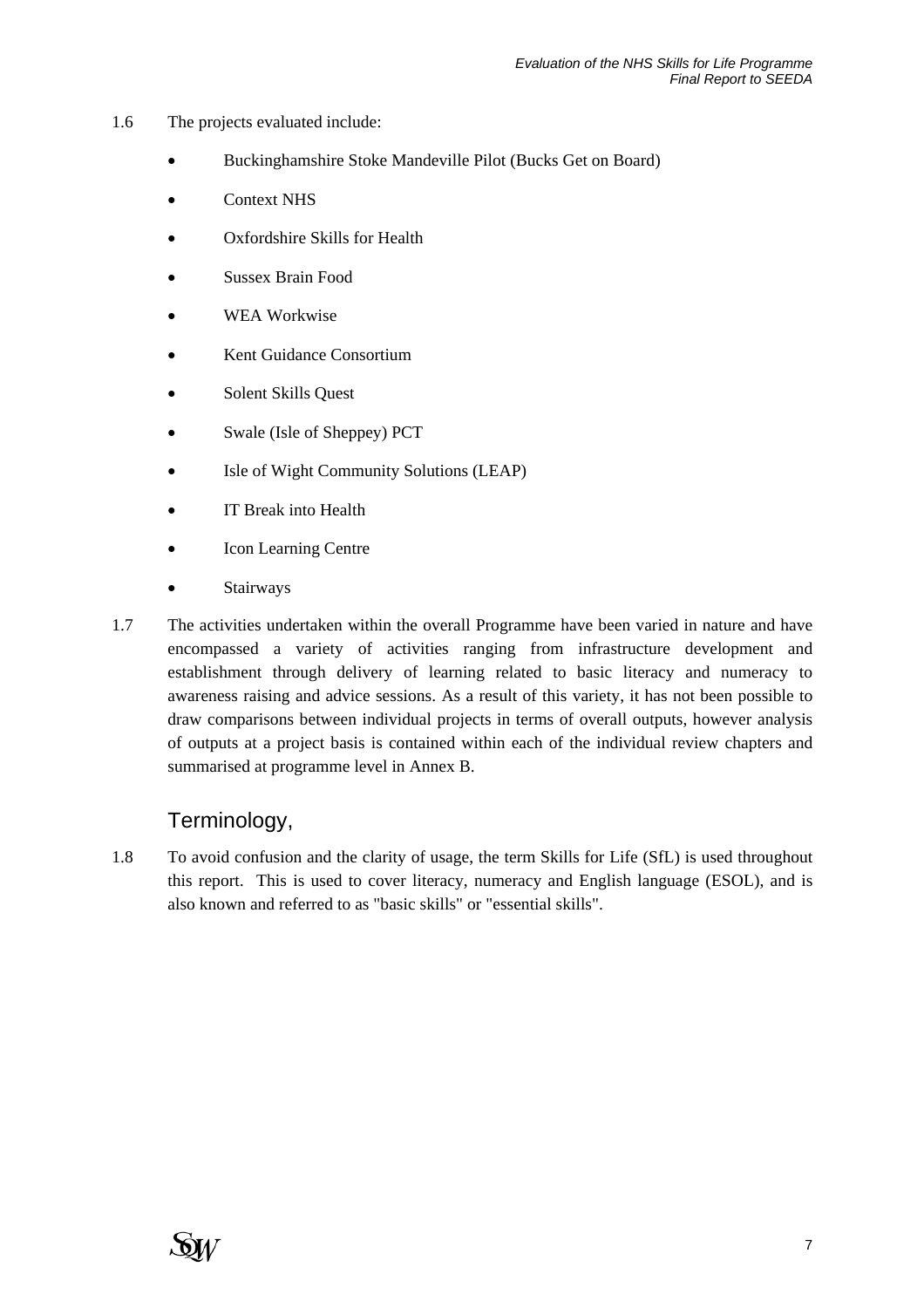# **2: Context**

2.1 This section provides an overview of the context in which the projects under review have had to operate at sectoral, institutional, strategic and regional levels.

# Skills for Life in the Health Sector – A Policy Perspective

#### *Identifying the challenge*

2.2 The issues around Skills for Life achieved prominence in the groundbreaking Moser Report. This identified the scale of basic literacy and numeracy requirements and highlighted the impact that they could have:

> *"…in short, for many people, limited basic skills mean serious disadvantages – at work (in fact many are unemployed), and in limiting much of what a full life can offer. Limited skills are also a brake on the economy, one of the factors – as research has repeatedly shown – underlying the nation's relatively poor productivity compared with much of Europe1 .*

- 2.3 The report was produced in response to the government's renewed focus on adult learning and raising skills levels. It stated that up to seven million adults in England have difficulty with literacy and numeracy, and that one in five adults were functionally illiterate, measured by not being able to find the correct page for plumbers in the Yellow Pages. Importantly, the report recognised that there could be no quick fix and that a long-term national strategy was necessary. The challenge was to address issues of both supply and demand so that there would be an improvement in the quality of provision on offer and an increase in the number of adults coming forward to take up this provision.
- 2.4 Accordingly, the government introduced Skills for Life, the national strategy for improving adult literacy and numeracy in England. Between April 2003 and March 2006 the government invested £1.6 billion to meet the target of helping 1.5 million adults improve their skills by 2007. The Skills for Life strategy introduced new national standards for adult literacy, numeracy, and language learning, a national curriculum within each major strand, new entry level qualifications, and new national tests.
- 2.5 Those in work, but who lack basic skills, face an increased risk of exclusion and spells of unemployment due to their vulnerability in the event of workforce restructuring. This is as true in the health sector as in any other, but in the NHS, the problem of a lack of basic skills is also potentially very serious in terms of patient care. It can limit an employee's ability to fully comprehend written instructions for the use of equipment or materials, and even to deal correctly with written health and safety regulations. In situations where staff support dependent patients or service users this could represent a significant risk to their wellbeing or safety.

l <sup>1</sup> <sup>1</sup> *A Fresh Start: Improving literacy and numeracy, The Report of the Working Group chaired by Sir Claus Moser*, DfEE, 1999

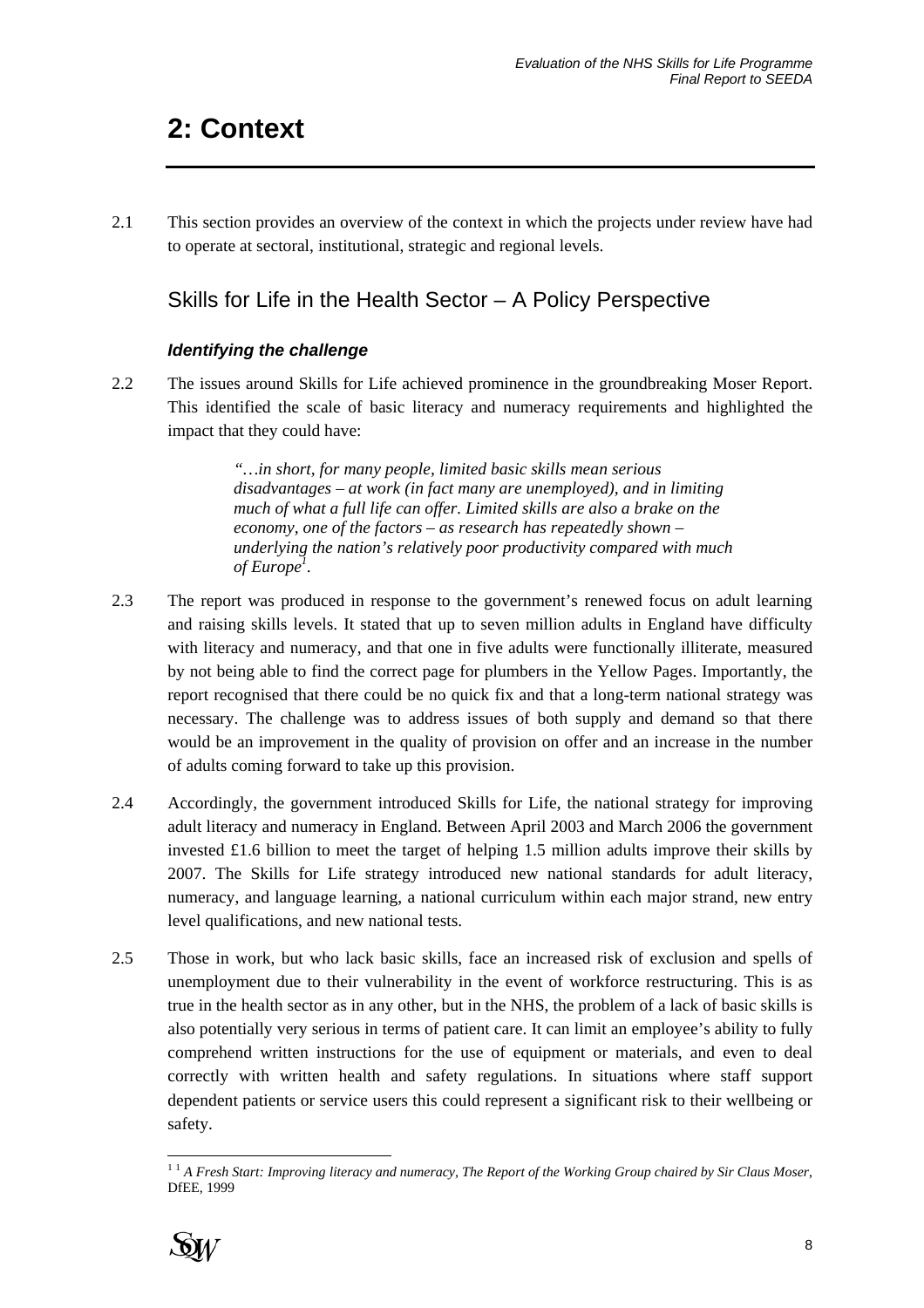2.6 The NHS is also distinctive in terms of its scale, and the polarisation of skills levels. Whilst 700,000 staff (55%) are qualified at NVQ level 4, over 200,000 employees (15%) are only qualified to NVQ level 1 and below. This analysis is supported by the Skills for Life Survey (DfES 2003), which uses a broad SIC-code categorisation of the health and social care sector. The survey found that the literacy and numeracy skills of the workforce are very similar to those of the population as a whole, with literacy skills only slightly lower than the national sample. The report estimates that up to 820,000 staff in the health sector may need numeracy support and 250,000 literacy support to move beyond entry level skills.

#### *Responding to the challenge in the NHS*

- 2.7 In 2001 the Department of Health set out the organisation's core vision for modernising education, training, and career development<sup>2</sup>. The framework recognised and valued lifelong learning as an essential element of organisational performance. The document proposed an ambitious vision for developing all NHS organisations as "effective learning organisations" through making lifelong learning available for all healthcare staff.
- 2.8 With regards to Basic Skills, the framework noted that action to tackle literacy and numeracy gaps must form part of mainstream plans to improve education and training. Particular attention was therefore focused upon: post employment assessment to ensure all new recruits can address their learning needs through personal development plans; setting challenging NHS targets for improvement in basic skills; and monitoring progress and evaluating results.
- 2.9 A 'skills escalator' approach was advocated for employee career development. This meant making a "major commitment to staff who do not have a professional qualification", enabling them to achieve new skills and qualifications in order to aid progression to higher graded posts. The new approach introduced NHS Learning Accounts, which allocated up to £150 per year to non-professionally qualified staff. Employees were then allowed to spend this provision on a range of training and learning courses, including National Vocational Qualifications amongst other learning opportunities, to ensure that all staff could obtain a relevant qualification.
- 2.10 The NHSU was also established in 2001. Based upon the best 'corporate' universities in the world, NHSU's aim was to provide skills programmes to assist employee career development, levels of patient care, and the working lives of NHS staff. In its first full year, NHSU secured or provided learning programmes for 100,000 NHS staff. NHSU's specific initiatives on widening participation in learning included an extended modern apprenticeships scheme, a framework to support improved literacy and numeracy, an EU-funded course for NHS staff whose first language was not English, and the development of new tutor qualifications and training to support work-based learning.
- 2.11 In 2003, the NHS Knowledge and Skills Framework (KSF), set out in 'Agenda for Change', outlined the knowledge and skills which NHS staff need to apply in their work in order to deliver quality services. It provided "a single, comprehensive, and explicit framework on which to base review and development"<sup>3</sup> for all staff who come under the Agenda for Change



l <sup>2</sup> Working Together – Learning Together: A framework for Lifelong Learning for the NHS, DoH, 2001<br><sup>3</sup> The Knowledge and Skills Framework and the Development Review Process, DoH, 2004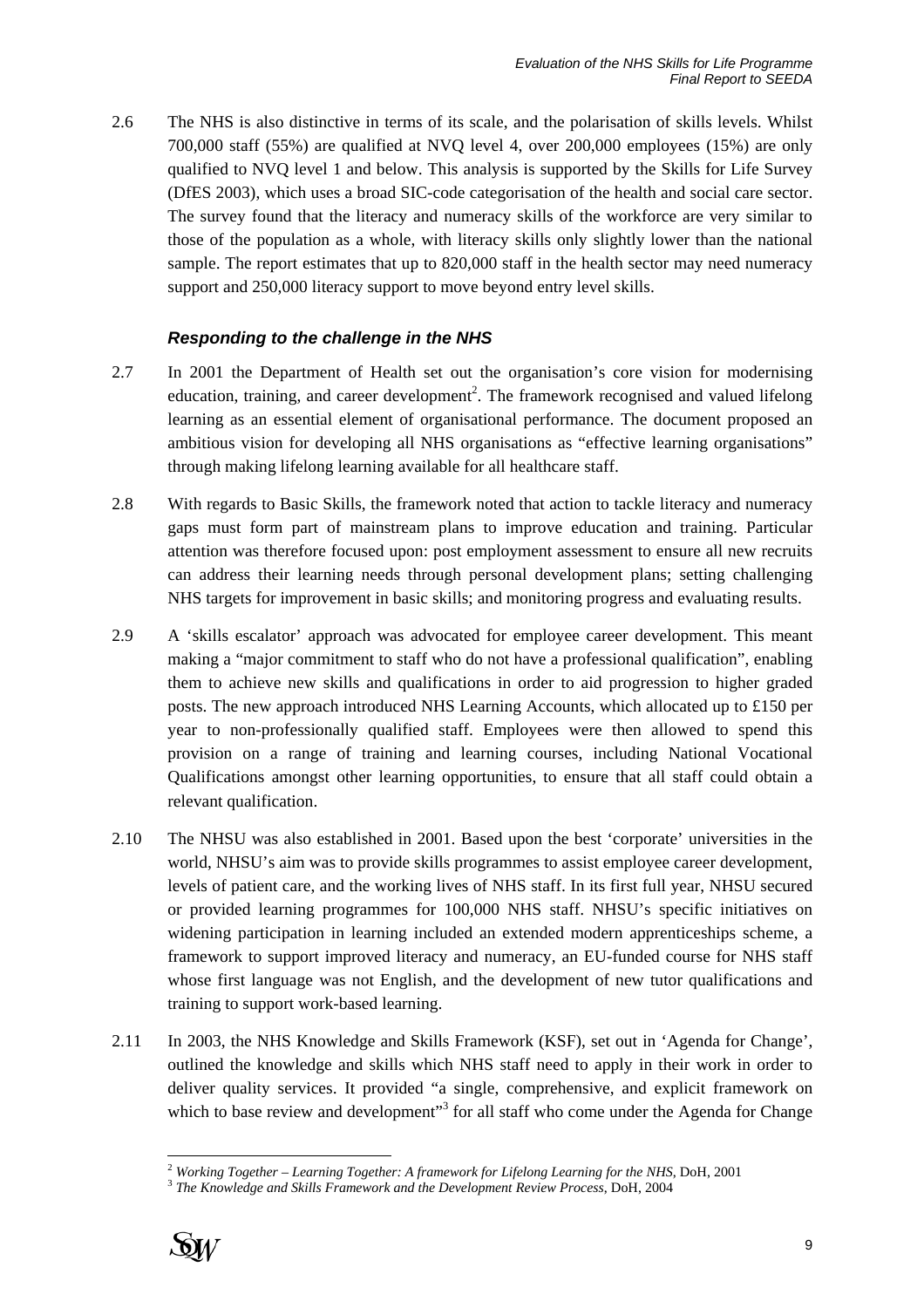Agreement – that is everyone except doctors, dentists and some senior managers who have their own separate agreements for development review. Thus the KSF provided NHS employees with a significant tool for supporting widening participation in learning and monitoring progress.

- 2.12 The implementation of the KSF and the associated development review process led to organisations compiling records of individuals' current application of knowledge and skills, learning needs, and knowledge and skills gaps for effective service delivery. The result was to allow organisations to identify the development and learning needed by their staff, acquire clearer ideas of the learning and development that needs to be commissioned, and be in a better position to argue for more suitable education and training provision.
- 2.13 The NHS University was dissolved in July 2005 following the Government's Arms Length Bodies' Review. Underpinning the Review was a desire to devolve activity to the front line, as a result, many of NHSU's responsibilities were passed on to various host organisations across the NHS, including Skills for Health, the Sector Skills Council for the sector<sup>4</sup>, the Strategic Health Authorities and the newly formed NHS Institute for Innovation and Improvement. The mission of the NHS Institute is to improve health outcomes and raise the quality of delivery in the NHS "by accelerating the uptake of proven innovation and improvements in healthcare delivery models and processes, medical products and devices and healthcare leadership."<sup>5</sup>
- 2.14 Skills for Health took over the delivery of the programmes and services developed by NHSU, to widen access and participation in learning. These include: Health Learning Works, a preemployment programme which aims to prepare unemployed and other disadvantaged groups to take up employment in healthcare; Open Road, a learning initiative for 14-19 year olds to introduce and prepare them for careers in healthcare; Skills for Life and Health, supporting learning in literacy, numeracy and the English language; and apprenticeships for the wider healthcare workforce.
- 2.15 The Strategy Unit for Widening Participation in Learning was formed in September 2005 with the specific aim of improving access to learning for all NHS staff and especially those who are habitually under-represented in learning. *'Learning for a Change in* Healthcare' (2006) is the first report to the Department for Health and the NHS from the National Director of Widening Participation and Learning. The report provides an overview of current levels of qualifications and learning among NHS staff, with particular focus upon staff in the lowest pay bands and career grades (bands 1-4 in the NHS careers framework).
- 2.16 According to Department of Health data used in the report, nearly 140,000 NHS staff have accessed the Learning Accounts since their introduction in 2001, and so far, over 80,000 staff have used such funding to support the acquisition of NVQs. A Widening Participation in Learning report<sup>6</sup> found that in a survey of 14 Strategic Health Authorities around one in three staff in the main target occupational groupings participated in the NHS Learning Account

<sup>&</sup>lt;sup>6</sup> Ian Linn (2006), "The NHS Learning Account / NVQ Funding Scheme: Findings from a survey of 14 Strategic Health Authorities"



l

<sup>&</sup>lt;sup>4</sup> Established in 2002, it covers a workforce of approximately 2.2 million employees according to the SSDA Sector Skills Matrix Database<br><sup>5</sup> http://www.institute.nhs.uk/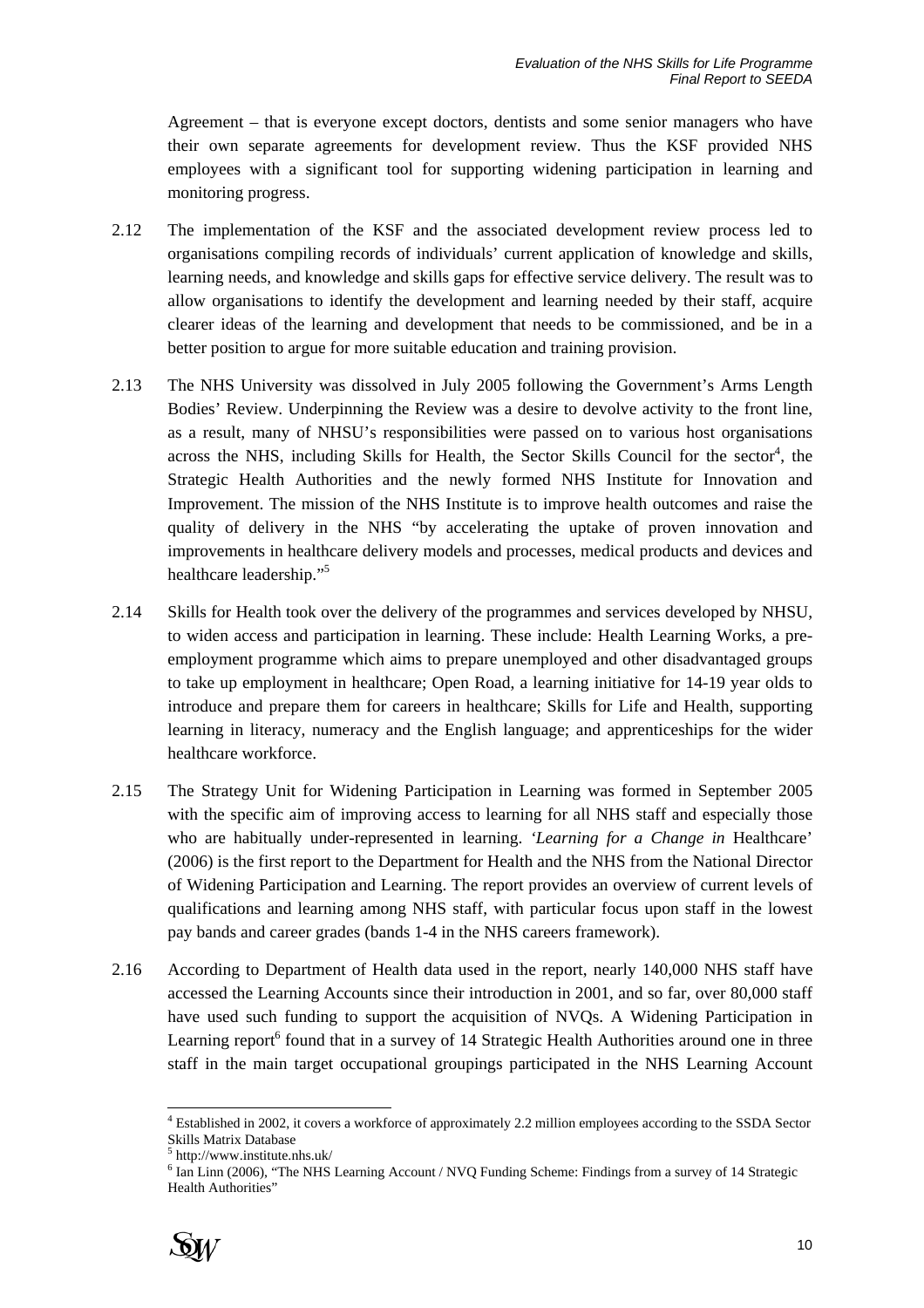Scheme. Further, the Learning Accounts and NVQs provision was successful at targeting those staff with either no qualifications or lower level qualifications. 17% of all participants who provided information on qualifications had no previous qualifications, twice as high as the 8% in the target population in the NHS.

- 2.17 However, *Learning for a Change in Healthcare* uses Labour Force Survey data to show that 5% of NHS staff have no qualifications at all, and a further 11% of staff are qualified below NVQ level 1. This equates to more than 200,000 NHS staff as completely unqualified or qualified only to the lowest level. This scenario is backed up by data from the 2006 NHS Staff Survey indicating that over 75% of staff earning over £30 per hour have received jobrelated education or training in the last 13 weeks, however less than 40% of staff earning under £5 per hour had received any job-related employment or training in the last 13 weeks.
- 2.18 *Learning for a Change in Healthcare* also notes data extracted from the DfES study of Skills for Life, which suggest around 170,000 NHS staff have literacy skills comparable to those of children leaving primary school and, among graduates working for the NHS, over one quarter have literacy skills below a good GCSE level. The figures are similar for numeracy problems, as approximately 550,000 NHS staff have numeracy skills comparable to those of children leaving primary school and over one quarter of graduates have numeracy skills below a good GCSE level.
- 2.19 In 2006 the National Institute of Adult Continuing Education (NIACE) undertook a listening exercise, *'Skills for Life: Voices from the NHS'*, whereby NHS learners and managers could contribute their views on literacy, language and numeracy issues. In terms of the quality of Skills for Life provision, the study found that participants wanted stronger quality assurances so that the NHS could be confident that the programmes delivered by Skills for Life Learning met the needs of the NHS.
- 2.20 Participants were also highly critical of the level of strategic planning. Attention was brought to the fact that participants found no evidence for baseline data, no system in place to collect output data, and no targets were set – the NHS was described as having *"its head in the sand over this."<sup>7</sup>* Importantly, strategic planning should extend to 5-10 year planning. Skills escalation and lifelong learning is very difficult to plan on an annual budget which is often late and not guaranteed. There was a strong consensus that funding had to be sustained and strategically planned. Funding streams should be guided by the ideal proportion of spending on staff development, not random figures *"plucked out of thin air"8* .
- 2.21 The need for more joined up policy and increased partnership working is stressed by the Widening Participation in Learning Unit's, *Learning for a Change in Healthcare*. The report recommends increased efforts to promote employer/trades union partnerships in healthcare to support learning, with a particular focus upon staff on the lowest career bands. An important new Strategic Alliance for Healthcare Learning is called for at a national, regional and local level. This should consist of key stakeholders whose job it should be to secure the delivery of widening participation in learning. The composition of each level of the Strategic Alliance for Healthcare Learning should include key representatives from the NHS, trades unions and

<sup>&</sup>lt;sup>8</sup> Ibid.



l <sup>7</sup> NIACE (2006), "Skills for Life: Voices from the NHS ... a NIACE listening exercise"  $8 \text{ H}$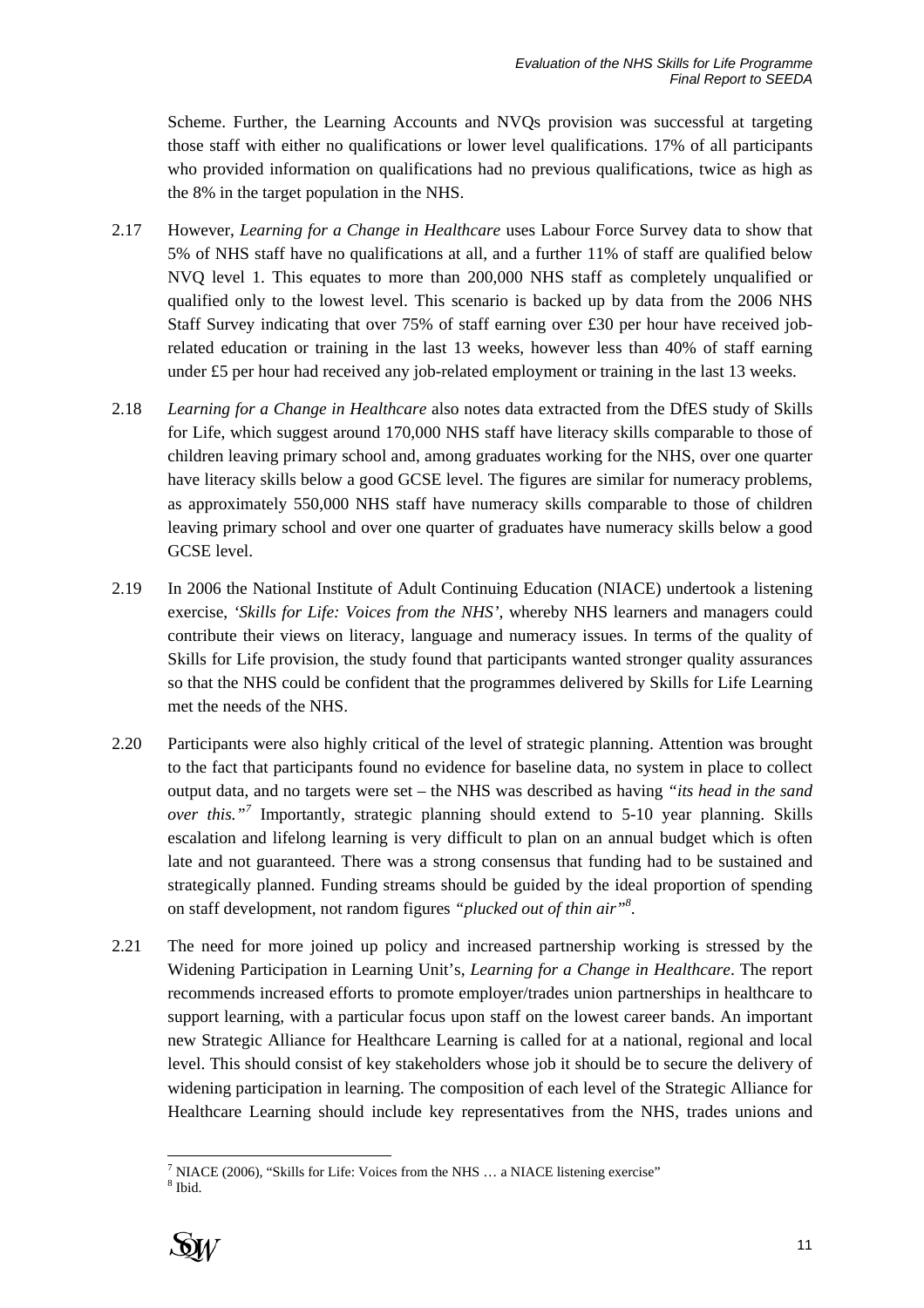professional associations, Department of Health, Department for Education and Skills, Skills for Health, the Learning and Skills Council, Universities UK, Regional Development Agencies and Local Authorities and other providers of social care.

#### *Responding to the skills challenge in the South East*

- 2.22 SEEDA's Corporate Plan of 2000 prioritised action to reduce low skills in the region's workforce. In recognition of the NHS's size as an employer, its importance to the region's social infrastructure, and its own commitment to workforce development at all levels, SEEDA undertook (in its 2000 corporate plan) to work with as many of the region's NHS employers as possible to raise skills levels.
- 2.23 Specific points worth noting with respect to the NHS are:
	- around 150,000 of the NHS' 1.2 million staff are employed in the South East;
	- the NHS is a major employer throughout the region. For example:
		- ¾ Hampshire NHS organisations employ 36,000 people;
		- $\blacktriangleright$  Thames Valley 38,000:
		- $\blacktriangleright$  Kent & Medway 35,000;
		- $\blacktriangleright$  Surrey and Sussex some 40,000;
	- a substantial proportion of the workforce is unqualified;
	- each of the region's 95 trusts (since last year this is down to approximately 63 due to mergers) functions as an independent 'business' with a major impact on its local area: Oxford Radcliffe Hospitals Trust, for example employs nearly 10,000 people;
	- each year NHS organisations lose about 9% of their workforce in the South East this amounts to recruiting 13,500 employees annually to maintain existing staff levels.
- 2.24 It is also worth noting that whilst a significant amount of research has been undertaken across the UK to determine levels of language, literacy and numeracy attainment, there remains a lack of specific data relating to the needs of staff within the health sector<sup>9</sup>.
- 2.25 A number of key strategies propose responses to the basic skills challenge in the NHS in the south east namely:
	- SEEDA Fund for Basic Skills  $2000-2001$  Strategy for the South East<sup>10</sup>
	- RES 2002 'Building a World Class Region'*<sup>11</sup>*
	- RES 2006-2016 'A Framework for Sustainable Prosperity'*<sup>12</sup>*



l

<sup>&</sup>lt;sup>9</sup> Literacy, Language, Numeracy and ICT – The way forward for Skills for Health, Skills for Health, 2006<br><sup>10</sup> SEEDA (2000) <sup>10</sup> SEEDA (2000)<br><sup>11</sup> SEEDA (2002), Regional Economic Strategy 2002-12 "Building a World Class Region"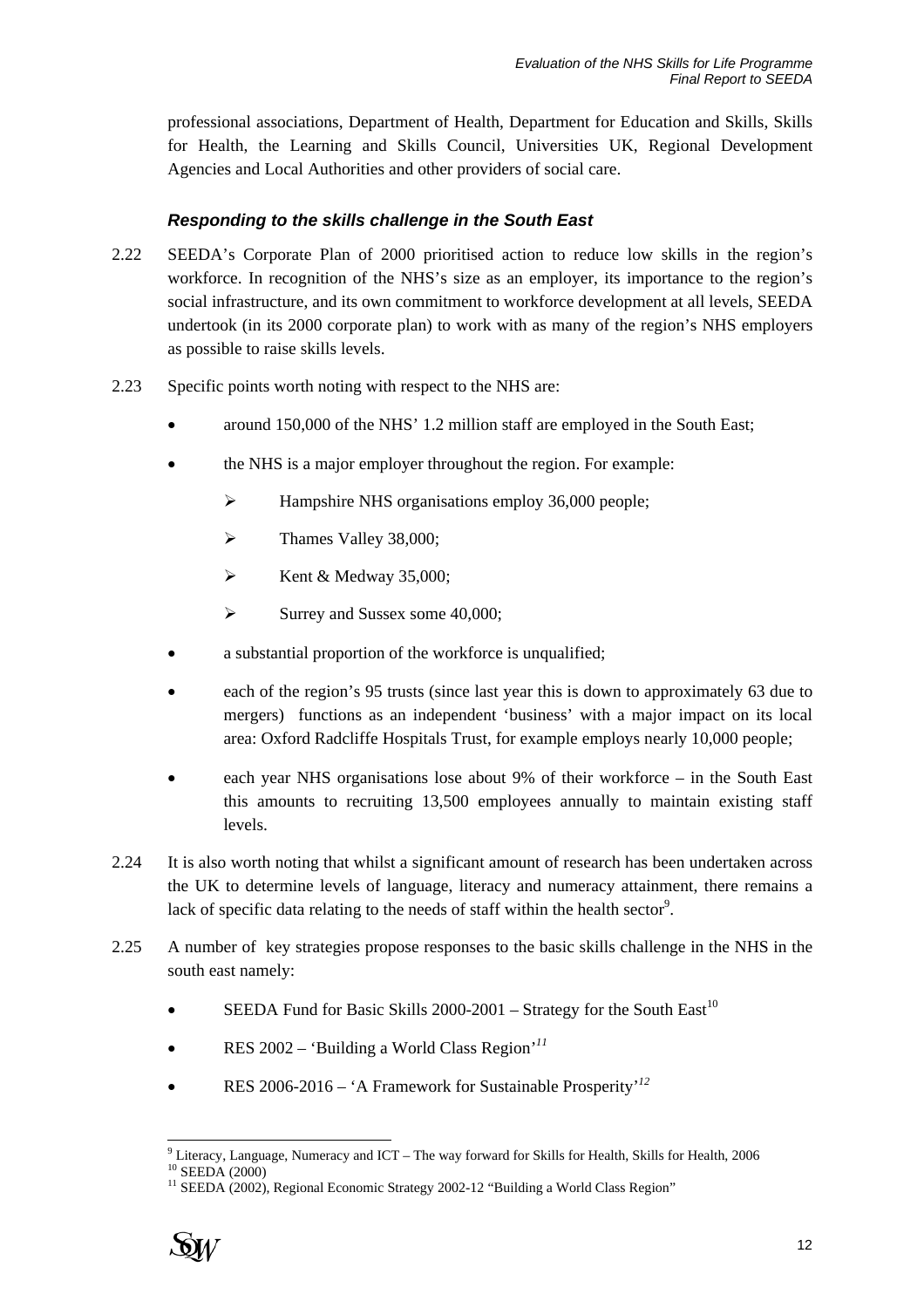- South East Framework for Employment and Skills Action (FRESA)<sup>13</sup>
- 2.26 In 2001, SEEDA launched a strategy to deliver Skills for Life in the workplace as an important component of delivering SEEDA's Regional Economic Strategy (RES) *'Building a World Class Region'*. The definition of Basic Skills used in the strategy is the one advocated by the Basic Skills Agency (BSA): *"the ability to read, write, and speak English and use mathematics at a level necessary to function and progress at work and in society in general."*
- 2.27 Prior to the strategy, a survey carried out by the BSA in 1996/97 estimated that over one million people in the South East were found to have poor literacy skills and almost one million people reported poor numeracy skills. Within the study, the figures are broken down in to three separate levels of need:
	- **Low**: On the borderline of functional literacy and numeracy and could attain national standards in literacy and numeracy with relatively limited coursework or assistance.
	- **Lower**: Limited literacy and numeracy skills and would need directed assistance in order to reach national standards. Difficulties in coping with at least some everyday literacy and numeracy requirements.
	- **Very Low**: Severe literacy and numeracy problems. Needs intensive assistance to reach national average.
- 2.28 SEEDA's strategy was distinctive among RDAs (no other RDAs focused to the same extent on improving basic skills), and was developed in partnership with the BSA, Heart of England Training and Enterprise Council, Government Office for the South East (GOSE), North East Surrey College of Technology, Trade Unions, Employment Service and the then Department for Education and Employment. The Strategy had three significant elements; a marketing campaign aimed at motivating people of all ages to continue learning; a focus upon workplace learning to highlight the responsibility of employers to foster skills acquisition; and a needs analysis to gather better information on the characteristics of the millions of adults with poor Basic Skills, which may identify the obstacles and most effective incentives to learning.
- 2.29 The Mackinnon Partnership's 2004 *'Evaluation of the SEEDA Basic Skills Programme'* concludes that the strategy successfully managed to raise the profile of Basic Skills through engaging with a wide variety of organisations and supporting *"first-class projects in a flexible way to allow innovation."* However the report notes that SEEDA needs to work towards linking good practice to mainstream strategy and funding.
- 2.30 The priority of Basic Skills was continued in SEEDA's 2006-2016 RES *'A Framework for Sustainable Prosperity'*. The document places 'Smart Growth' as a key objective for the South East. Raising skill levels in the region is highlighted as a fundamental challenge in order to achieve the Smart Growth objective. The Regional Skills for Productivity Alliance (RSPA), established in response to the Government's National Skills Strategy –  $21<sup>st</sup>$  Century Skills (2003), is singled out to have a key role in ensuring that current and future skills



<sup>&</sup>lt;sup>12</sup> SEEDA (2006), Regional Economic Strategy 2006-16 "A Framework for Sustainable Prosperity" <sup>13</sup> Action South East (2002), Framework for Employment and Skills Action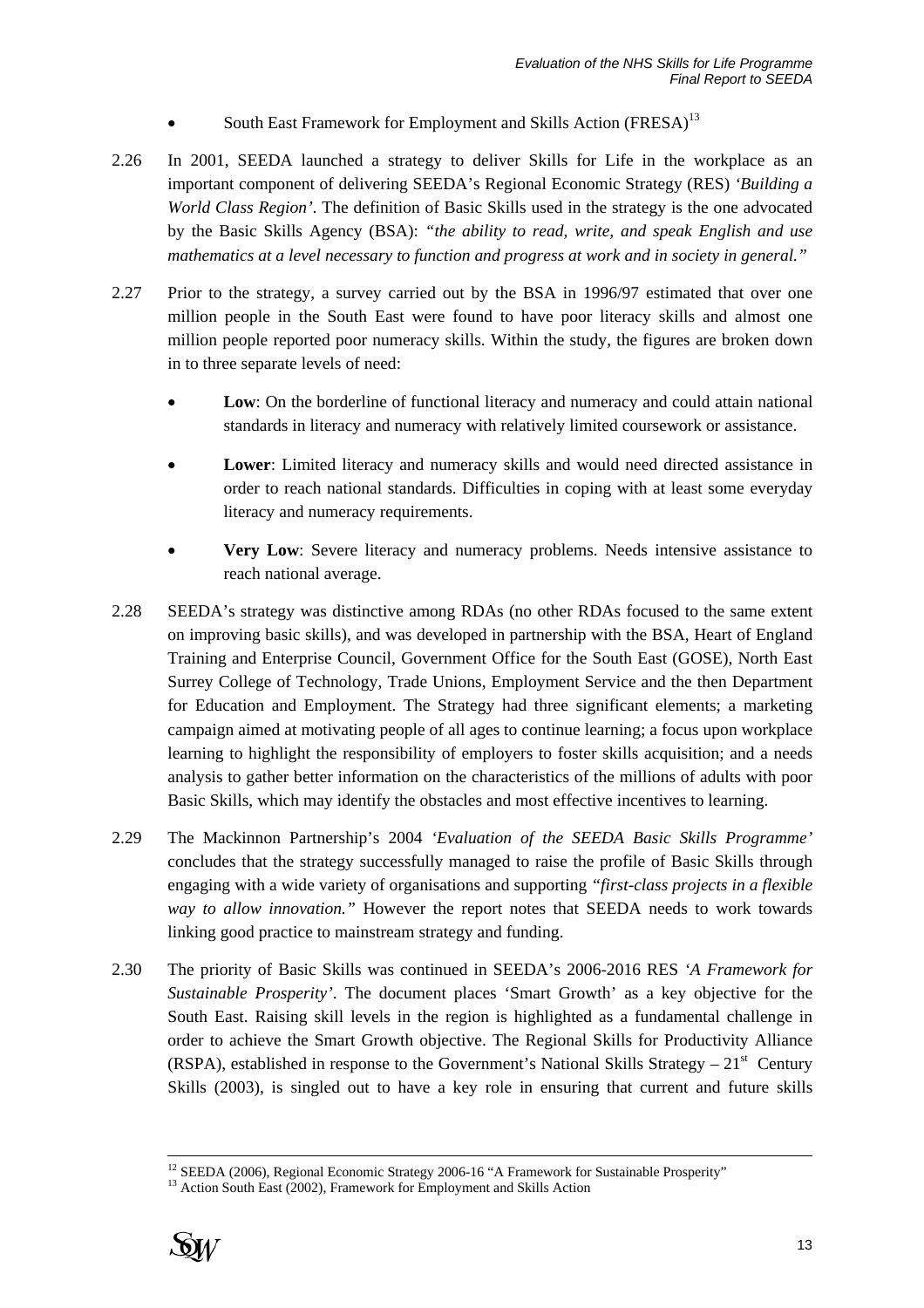provision and labour market services meet the needs of businesses. Moreover, it will have a supporting, influencing, and enabling role in delivering the skills actions set out in the RES.

- 2.31 'Skills for Life' is one of the seven key activities delivered by the RSPA. At the end of October 2006 the RSPA sub-group, South East Skills for Life Strategy Group, re-formed after a gap of a year. This group is made up of representatives of SEEDA, LSC, Job Centre Plus, Ufi/learndirect and GOSE and is chaired by John Parsonage (Executive Director SEEDA Learning & Skills).
- 2.32 The sub-group has been approved by the Regional Skills for Productivity Alliance to act as a task group of experts to come together to revisit the progress and issues currently facing Skills for Life in the region. As a short term goal, a mapping exercise is in progress to help gain an understanding of current and past investment in the region. SEEDA, with the help of the Essential Skills Unit are also getting the views of providers and essential partners surrounding Skills for Life.
- 2.33 An important feature outlined in the 2006-2016 RES is SEEDA's 'Skills Escalator', which seeks to effectively set the framework for future workforce development in the South East. The aim of the Skills Escalator is to join up a range of support aimed at business improvement through developing skills in the workplace. Its objective is to stimulate change in workplace culture by raising business awareness of how skills increase productivity through enabling businesses' and individuals' aspirations. The Skills Escalator will build on the existing work of the RSPA, and importantly aim to ensure that people at all levels are continually equipped to progress in the labour market.
- 2.34 A separate important strategy is the 2002 South East Framework for Employment and Skills Action (FRESA). The FRESA notes that up to 27% of the South East workforce had poor basic skills. Improving the region's literacy and numeracy skills is identified as a key strategy to increase the productivity of the region. The FRESA targets increased employer investment in workforce development, in particular learning and up-skilling in the workplace, and a faster, more comprehensive, response from FE/HE and other learning institutions to employer needs. Specifically business support agencies and representative bodies *"must help employers influence education and training provision… the degree of engagement between employers and education and training providers must be strengthened."*

#### *Regional Activities*

2.35 Based on SEEDA's learning and skills work in the NHS between 2000 and 2003, SEEDA introduced a three year strategic vision: 'SEEDA Basic Skills NHS Business Plan 2004-2007 – Working in partnership to create an inclusive NHS workplace learning culture.' The chief aim was to support and enable South East NHS partnerships to develop sustainable Skills for Life provision "that adds value to the NHS workplace." The strategy developed an infrastructure at a regional and sub-regional level based around the Strategic Health Authorities. This combination formed a strong learning partnership of key stakeholders that were able to facilitate change. These included the LSC, National Heath Service University, NHS organisations and Basic Skills providers.

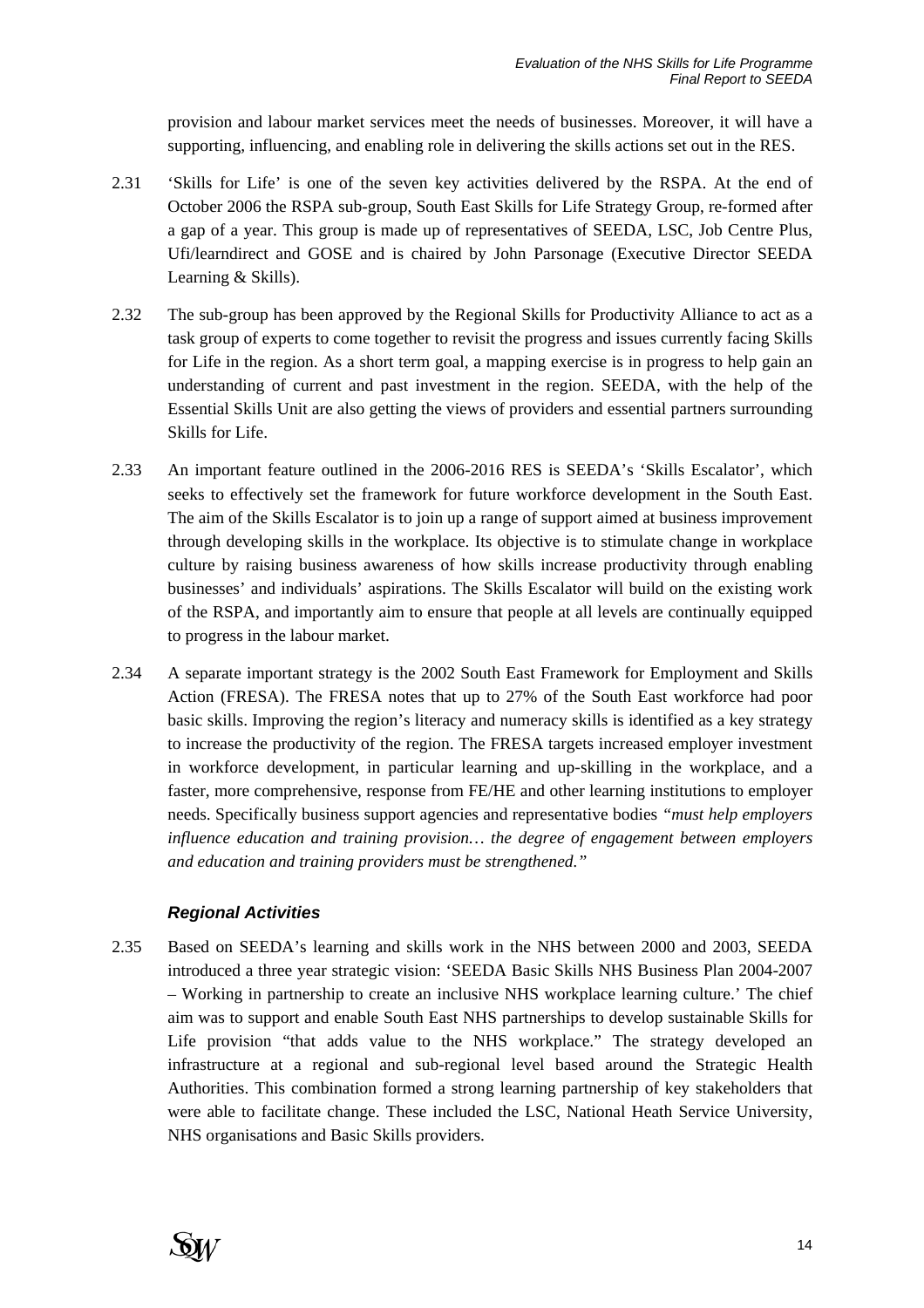- 2.36 During 2004, 10 SEEDA funded projects were developed and consequently Basic Skills were being delivered in 55 of the 98 NHS Trusts in the region (20 of the 27 Acute Trusts, 27 of the 49 Primary Care Trusts, 3 of the 7 Ambulance Trusts and 5 of the 15 Mental Health Care Trusts). This equated to a potential coverage of approximately 85,000 of the region's 150,000 NHS staff.
- 2.37 Skills for Health has also supported numerous projects that demonstrate the NHS Skills Escalator practices, principles, and values in the South East. The 2005-06 report 'Skills Escalator Projects Evaluation', undertaken by Skills for Health, highlights the example of the Supporting Career Development project run by a partnership between Medway Teaching PCT and Medway NHS Trust. The project was designed to introduce a structured, planned, and proactive approach to career advice and guidance across the health economy. In practice, this was achieved through "developing the skills of a number of 'career champions', to develop a practical model for one-to-one career guidance, and to build an infrastructure of support to help staff develop their careers." In total, Skills for Health awarded the project £27,400.
- 2.38 The *'Skills Escalator Projects Evaluation'* report paints a mixed picture with regards to the success of the Supporting Career Development project run by Medway Teaching PCT and Medway NHS Trust. It acknowledges the success of equipping a group of 'champions' with the skills to offer confidential career support to staff, plus an information infrastructure with common standards, policies, and guidance. However, it notes that uptake was much lower than anticipated, thus raising questions about whether project outputs will translate in to actual demand for independent advice and support.
- 2.39 Current 2006-07 Skills Escalator Projects include Medway NHS Trust's 'Widening Access to Personnel Development'. The broad purpose of the project is to expand the support systems in place for employees to progress above and beyond their current roles. This is carried out through providing an in-house one-to-one enhanced guidance service, increased staff awareness about career pathways in the Trust, and extended learning and development resources for all areas within the Trust to increase accessibility to information. Significant steps to achieve this include running skills workshops and providing Skills for Life accredited diagnostic assessments.

#### *A summary of successes and opportunities for improvement*

2.40 The previous discussion has highlighted the evolution of Basic Skills both nationally, in the South East, and within the health sector. The following table summarises some of the key evidence regarding successful Basic Skills provision and areas for further improvement.

| Table 2-1 : Summary of the Basic Skills evidence                                                                                                                          |                                                                                                                                                          |                                                                                                                                                                             |  |
|---------------------------------------------------------------------------------------------------------------------------------------------------------------------------|----------------------------------------------------------------------------------------------------------------------------------------------------------|-----------------------------------------------------------------------------------------------------------------------------------------------------------------------------|--|
| Report                                                                                                                                                                    | <b>Evidence for Success</b>                                                                                                                              | <b>Issues/Opportunities for</b><br>Improvement                                                                                                                              |  |
| Widening Participation in Learning -<br>"The NHS Learning Account / NVQ<br>Funding Scheme: Findings from a<br>survey of 14 Strategic Health<br>Authorities" <sup>14</sup> | 1 in 3 staff in the main target<br>occupational groupings participated<br>in the NHS Learning Account<br>Scheme.<br>17% of all participants who provided | Poor data collection – 66% of NHS<br>Learning Account type course<br>allocations had no recorded<br>outcomes, and 82% of the NVQ type<br>course allocations had no recorded |  |

l <sup>14</sup> Ian Linn (2006), "The NHS Learning Account / NVO Funding Scheme: Findings from a survey of 14 Strategic Health Authorities"

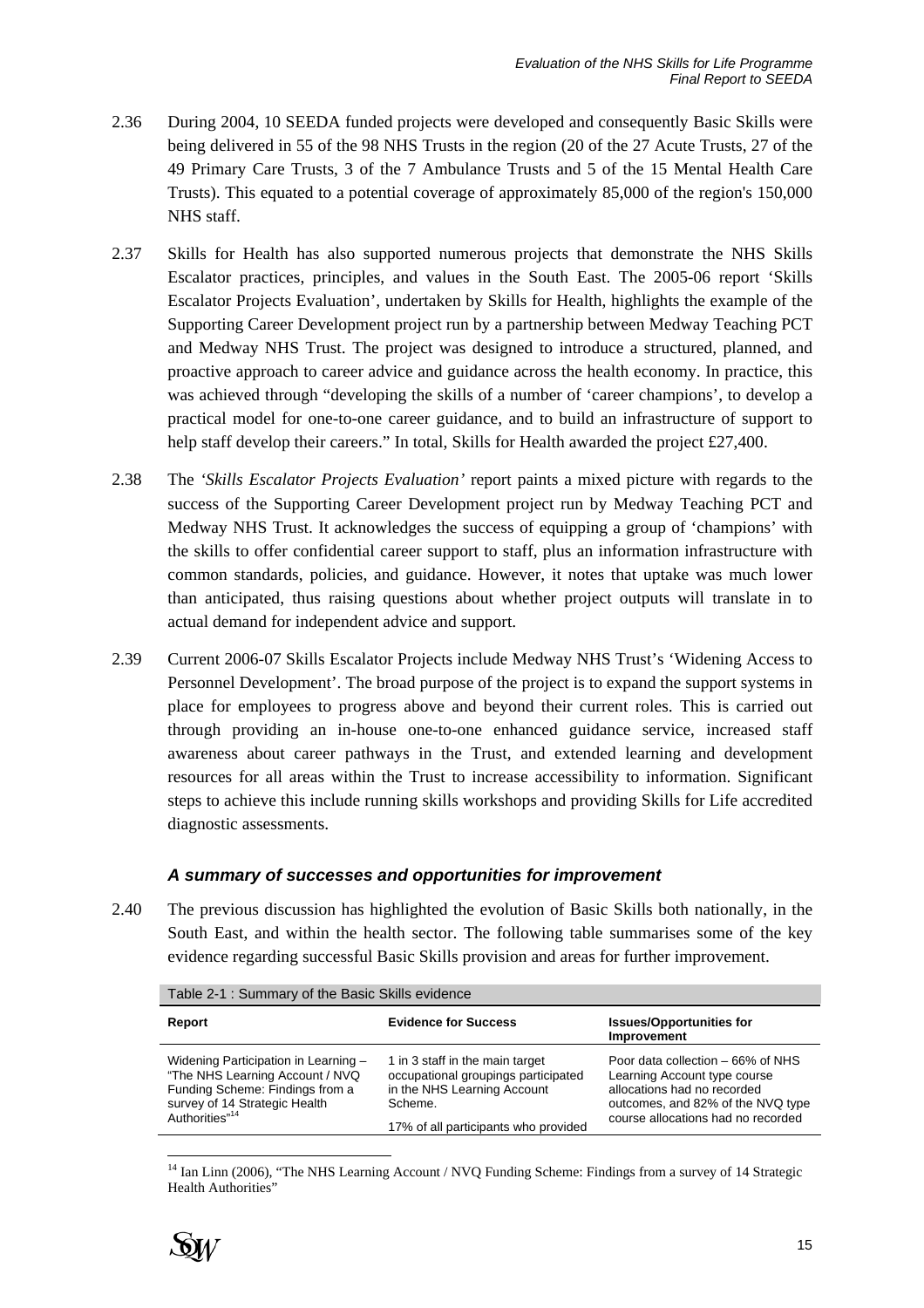| Report                                                                                           | <b>Evidence for Success</b>                                                                                                                 | <b>Issues/Opportunities for</b><br>Improvement                                                                                                                            |
|--------------------------------------------------------------------------------------------------|---------------------------------------------------------------------------------------------------------------------------------------------|---------------------------------------------------------------------------------------------------------------------------------------------------------------------------|
|                                                                                                  | information on qualifications had no<br>previous qualifications, twice as high<br>as the 8% in the target population.                       | outcomes.                                                                                                                                                                 |
| NIACE - "Skills for Life: Voices from<br>the NHS" <sup>15</sup>                                  | n/a                                                                                                                                         | Need for stronger quality assurances<br>to ensure programmes meet NHS<br>needs                                                                                            |
|                                                                                                  |                                                                                                                                             | Major lack of Strategic Planning -<br>No baseline data, no targets, no idea<br>how many employees have been<br>assisted.                                                  |
|                                                                                                  |                                                                                                                                             | Funding needs to be planned over<br>longer time horizons. Annual<br>budgets are often late and not<br>guaranteed. Skills Escalation<br>requires long term stable funding. |
| The Mackinnon Partnership -<br>"Evaluation of the SEEDA Basic<br>Skills Programme" <sup>16</sup> | Successfully raised the profile of<br>Basic Skills, engaging with a variety<br>of organisations, and supporting<br>some excellent projects. | The good practice noted in the<br>individual projects needs to be<br>incorporated into mainstream<br>SEEDA strategy and funding.                                          |
|                                                                                                  |                                                                                                                                             | Needs to be a focus to use what<br>worked in individual situations to the<br>implications and the building of<br>capacity across the region for the<br>long term.         |

*Source: Various* 

# Structural and organisational developments in the NHS

2.41 The NHS has provided a far from stable context for the SEEDA-funded projects since 2001. Most notably, the NHS has seen two major re-organisations during this period, with implications for continuity, staffing and organisational memory. Other important aspects of context are funding, targets and incentives.

#### *Re-organisation*

- 2.42 Prior to 2002, the NHS in England was organised into Health Authorities with responsibility for population health and service commissioning, overseen by regional offices (ROs) of the Department of Health. In 2001, *Shifting the Balance of Power* announced a re-organisation of Health Authorities into Primary Care Trusts (or PCTs), much smaller entities involving primary care professionals in their governance. Regional offices were to be replaced by Strategic Health Authorities as the new intermediate tier between the Department of Health and the local NHS. As a consequence, from April 2002, 302 PCTs replaced 95 Health Authorities and 28 Strategic Health Authorities replaced 9 ROs.
- 2.43 This structure proved cumbersome and ineffective, with most PCTs too small to commission many services effectively, manage risk or recruit staff of sufficient calibre. It also sat uneasily with the development of government offices in the regions. In 2005, yet further reorganisation was heralded by *Commissioning a patient-led NHS* which re-configured Strategic Health Authorities to match government offices and halved the number of PCTs to

<sup>&</sup>lt;sup>15</sup> NIACE (2006), "Skills for Life: Voices from the NHS ... a NIACE listening exercise" 16 The Mackinnon Partnership (2004), "Evaluation of the SEEDA Basic Skills Programme"



l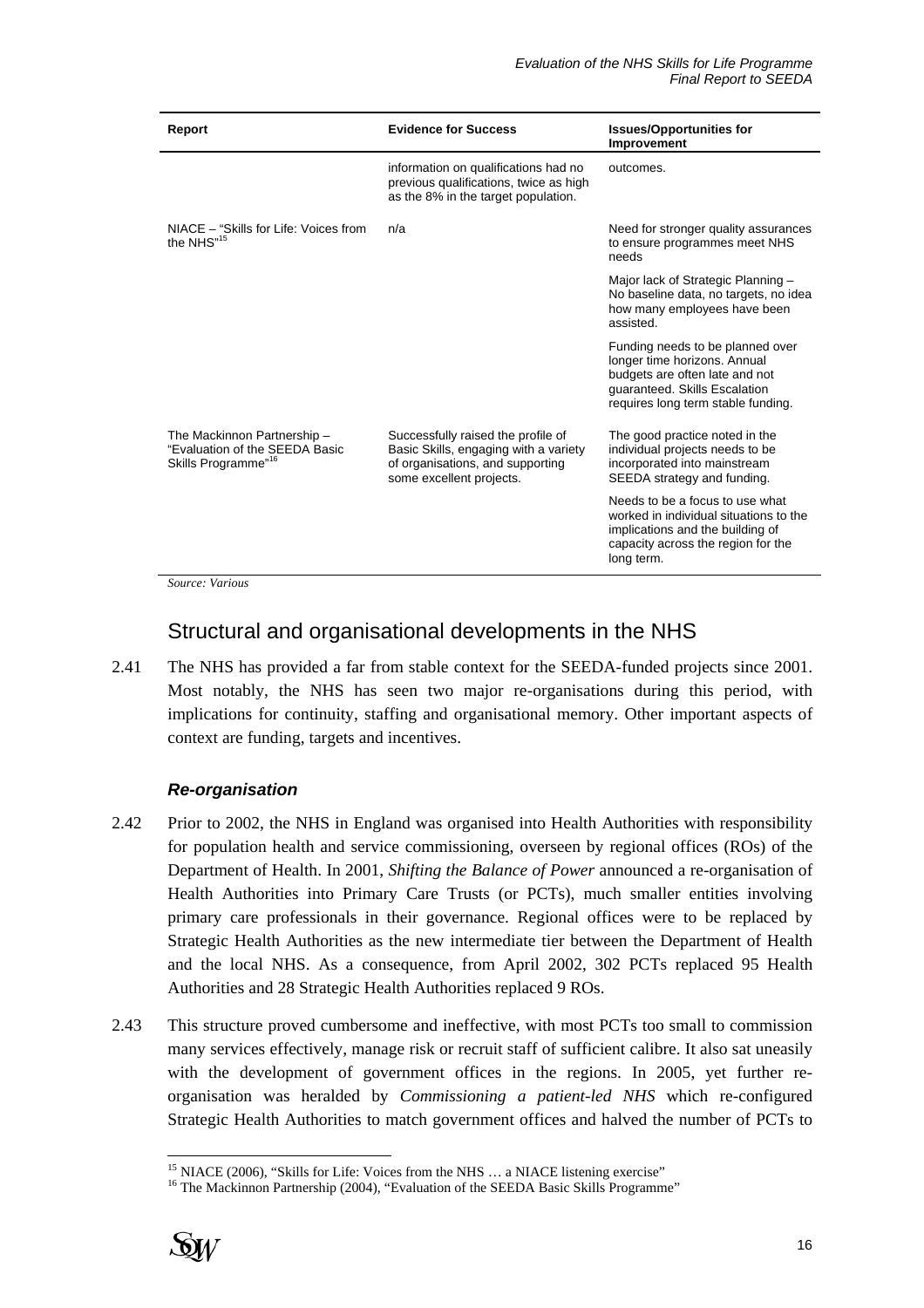152. The one exception to complete coterminous boundaries between the NHS and government regions is, in fact, the South East which is split between two Strategic Health Authorities. The majority of PCTs are also now coterminous with local authorities. These changes were complete by 2006 and involved significant disruption to staff in these organisations, with many redundancies and re-deployments.

- 2.44 Prior to 2002, SfL would have come within the remit of Workforce Development Consortia (WDCs). These were established in 2001 to address the workforce planning, education, training and development for the NHS on a sub-regional basis, typically covering several pre-2002 Health Authorities. Following the creation of Strategic Health Authorities, which were similar in scale, the rationale of separate WDCs became questionable and WDCs were progressively absorbed, becoming Workforce Development Departments (WDDs) within Strategic Health Authorities. This process varied between Authorities in pace, degree of integration and the extent to which WDCs were absorbed whole or split.
- 2.45 This history was reflected locally in the South East. For example, in the east of the region, there was a unified Kent, Surrey and Sussex Workforce Development Confederation (WDC) until 2002. This then split into two new WD Departments when new Strategic Health Authorities (Surrey and Sussex, Kent and Medway) were created in 2002. Within Kent and Medway, the WDD was unable to recruit a Director and so was split between other departments. Lead responsibility for SfL ended up with the Service Improvement Department as they already led on the lifelong learning agenda. The two precursor SHAs and were then merged into South East Coast in July 2006.
- 2.46 These organisational changes were accompanied by a high 'churn' of staff, with variable consequences in terms of continuity. Our perception was that continuity, and consequently organisational memory, has been retained to a higher level in South Central SHA than in South East Coast SHA, reflecting the continued involvement of key individuals throughout the period since 2001. However, change was continuing at the time of our study with proposals to create a new agency called NHS Education South Central, which will absorb both workforce development department and deaneries and be responsible for everything from SfL to medical education.

#### *Funding, targets and incentives*

- 2.47 NHS funding for SfL is most likely to come through the Multi Professional Education and Training funding stream (MPET), which was created in 2001 through the merger of three precursor funding streams. Between 2004 and 2006, ring-fenced money for SfL was passed to Strategic Health Authorities as a component of MPET. This was used mainly for individual learning accounts and for increasing qualifications. There were specific targets attached to this funding.
- 2.48 In 2005/6, the NHS was facing severe financial pressures despite unprecedented increases in funding and many Strategic Health Authorities used reductions in MPET as a part of a package of measures for achieving financial balance. In Hampshire and the Isle of Wight, for example, £18m was taken out of £150m. These measures were decided upon locally, but in 2006/7, a decision to 'raid' MPET to help plug the gap in NHS funding was made nationally. At the same time, the Department of Health decided to cease earmarking streams within

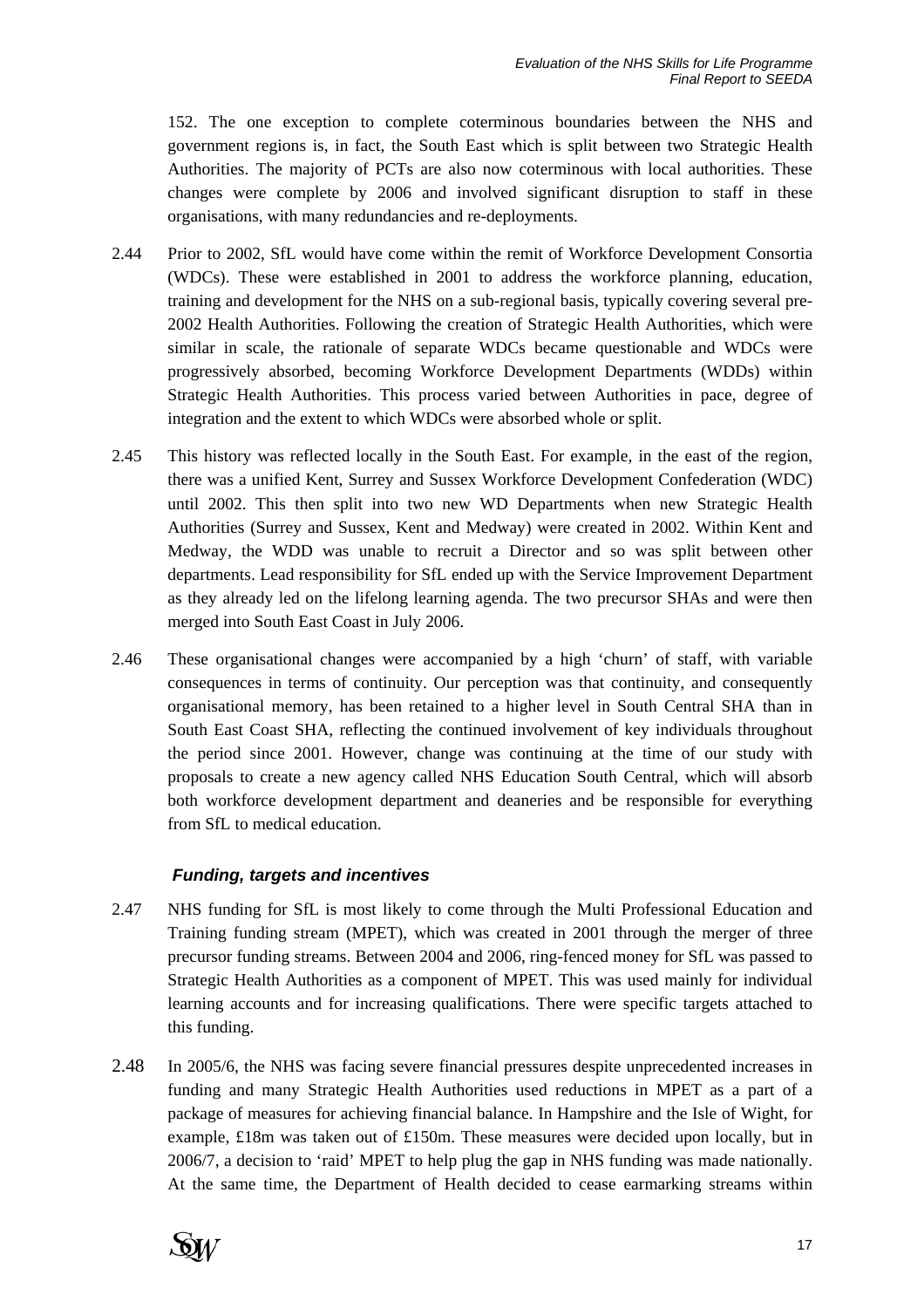MPET and to pass the funding to SHAs as a 'bundle'. The decision to 'bundle' and the decision to 'raid' were implemented together. The impact for South Coast SHA is believed to have amounted to £38m out of £250m. As part of the changes in 2006/7, virtually all central targets related to SfL (and most other MPET-funded activities) were dropped.

- 2.49 For 2008/9, it was anticipated that MPET budgets would be re-instated but the financial outlook remains difficult. The NHS will be expected to make a surplus in 2007/8 and the recent high levels of funding growth will come to an end from 2008/9 onwards. There is, therefore, a question as to how much of the MPET 'bundle' will be invested in workforce and development in future.
- 2.50 As noted, there were specific targets for SfL attached to elements of MPET until 2006. The rigorous performance management systems in the NHS would have been effective in ensuring that local NHS organisations made progress towards the attainment of targets. Instead, there will be a service level agreement between DH and SHAs related to MPET but this is not expected to be demanding and will include general commitments rather than setting hard targets. The 'annual health check' system of the Healthcare Commission includes no specific standards related to SfL.
- 2.51 A further outstanding question is that of the responsibility of the Strategic Health Authorities, as opposed to those of individual NHS employers, for SfL. This was under debate and unresolved at the time of our interviews.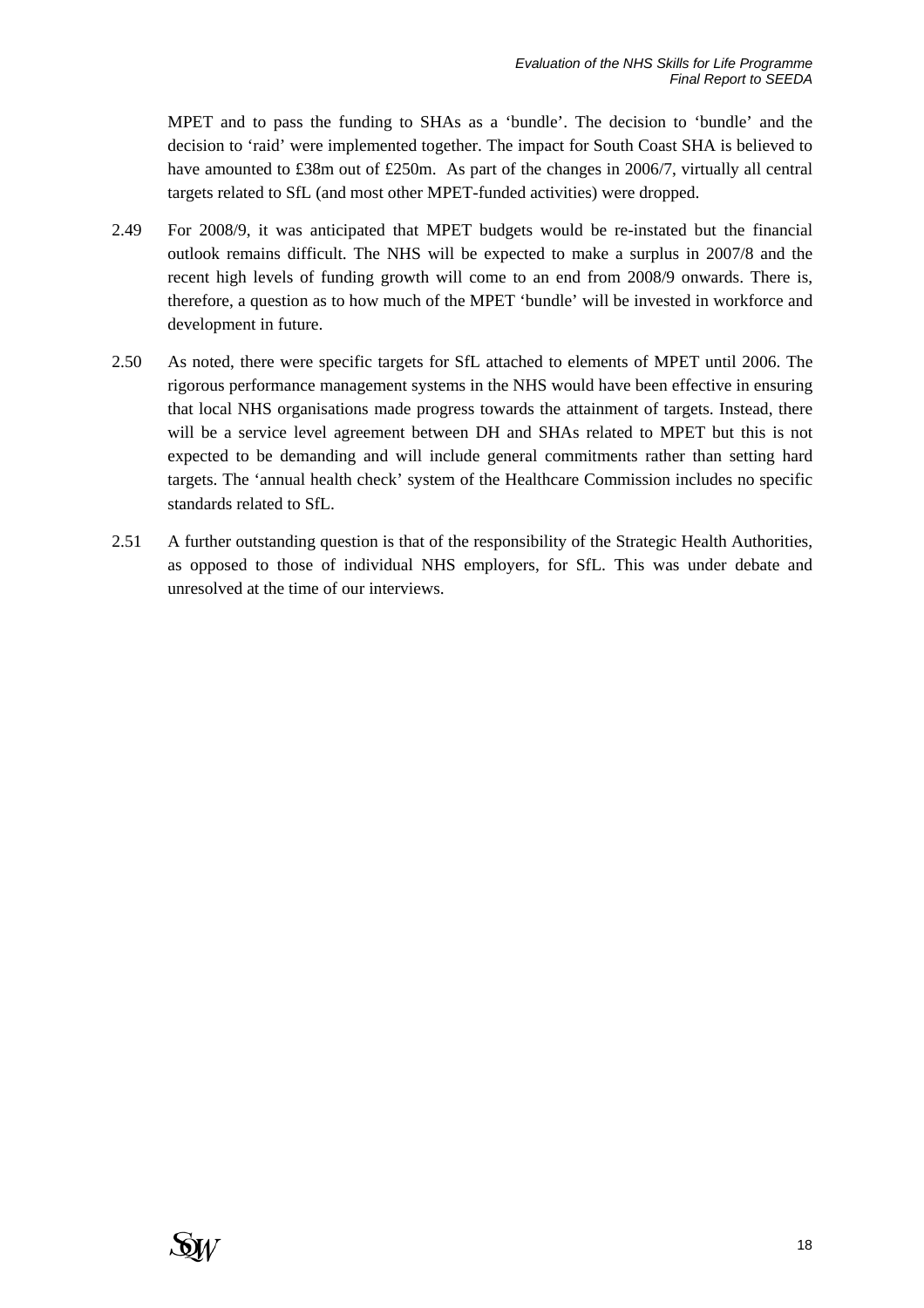# **3: Buckinghamshire Hospital Trust – Stoke Mandeville Hospital Pilot ("Bucks Get on Board")**

## Overview and context

#### *Rationale for project*

- 3.1 The 'Bucks get on Board' project sought to raise the level of basic skills held by those working at the Stoke Mandeville Hospital (SMH). The rationale for 'Bucks get on Board' was set out in the project's appraisal form $17$ :
- 3.2 'An NHSU survey shows that almost half of the NHS professional and managerial staff and two thirds of other NHS staff have literacy skills below Level 2. Almost two thirds of NHS Professional and managerial staff and nearly nine out of ten other NHS staff surveyed have numeracy skills below Level 2'.
- 3.3 Within this, there was also awareness that:
	- the types of training required by these groups varied considerably and would therefore need tailoring according to these needs
	- that training support needed to be delivered on-site and be accessible 24/7 in order to minimise the time that trainees were taken away from work (trainees could use services on breaks, before and after shifts) and so that trainees, line managers and senior hospital staff could be encouraged to engage with the service
	- in addition to providing recognised qualifications, training needed to be focused on improving competency levels in the workplace

### *Objectives*

3.4 The original project proposal application<sup>18</sup> stated that:

*'The project will provide 250 Essential Skills learning opportunities to NHS employees. The aim will be to train learners to the standard of the national test in literacy and numeracy with the hope of raising the level of each learner by at least one level of the National Core Curriculum …….Eventually, this will not only embed basic skills (training within Buckinghamshire NHS) but will also lead to a significant improvement amongst staff and the NHS as a whole, resulting in a safer and increased productive organisation'.* 

<sup>18</sup> SEEDA, Appraisal, form 3a, PMS No: SE 21947, April 2005



l 17 SEEDA, Appraisal, form 3a, PMS No: SE 21947, April 2005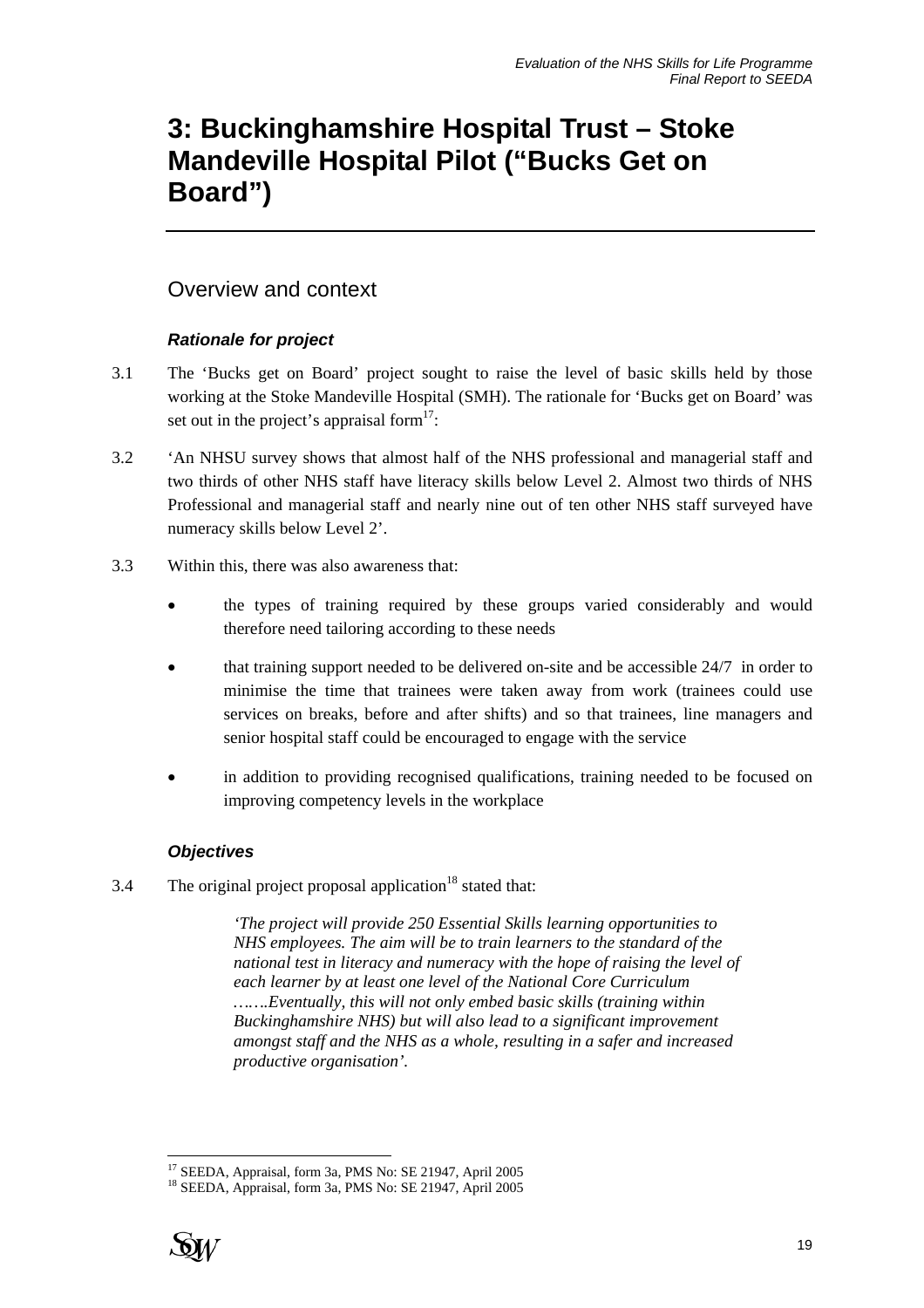- 3.5 Breaking this down, the Project Manager<sup>19</sup> offered the following four objectives for the project:
	- Embed Skills for Life within the Stoke Mandeville Hospital and the Trust
	- Underpin the knowledge of employees with satisfactory levels of numeracy and literacy skills
	- Offer flexible learning at a highly accessible (24/7) learning centre
	- Contribute towards addressing the recognised skills shortage in the NHS and the wider workforce

### **Activities**

- 3.6 The project was managed and delivered by the Workforce Development Team of 'Buckinghamshire Adult Learning' (BAC), the area's largest adult learning service provider. Whilst SMH have an internal Training and Development Unit, dialogue between BAC and the Training and Development Unit Manager concluded that BAC's track record in basic skills adult learning meant that they were the best placed to deliver Skills for Life training to hospital staff.
- 3.7 The project started delivery in April 2005. Staffing consisted of a part-time Project Manager (who left at the end of 2005 with the Workforce Development Team Coordinator taking on the Manager's role), a part-time tutor and administration support. Operating from a learning centre based in the Hospital, the project offered a drop in service and 24 hour access to IT learning facilities. For the first six months of operation, courses were developed around ECDL (European Computer Driving Licence), maths and literacy. In addition, through BAC being subcontracted to provide LSC Next Steps services, the tutor also provided further information, advice and guidance (IAG) around the options and support available from the LSC.
- 3.8 With the Project Manager leaving in the end of April 2005 and being replaced by the then Workforce Development Team Project Coordinator, the project took a different direction. It was decided that whilst the first six months of operation had been useful in engaging hospital staff and providing them with basic skills support, more focus was required on provided accredited Skills for Life (SfL) Level 1 and 2 courses that used LSC funding. Whilst the IAG provided to staff by the tutor was valued, it was decided that SEEDA funds should be directed toward encouraging staff to take-up accredited SfL courses. As a result of this change of direction and the need to channel funding into course delivery opposed to IAG, the tutor left the project in September 2006.
- 3.9 Since the beginning of 2006, the project has offered ESOL, IT, literacy and maths Level 1 and Level 2 SfL courses, funded by the LSC and accredited through the National Basic Skills Test. These tests are accredited through Trinity (ESOL) and City & Guilds (numeracy and literacy) in an on-site test centre. Courses are being tailored to improve the confidence and competence of staff. For example, drug calculation courses have been developed for nurses

<sup>&</sup>lt;sup>19</sup> Interview with Project Manager for 'Bucks get on Board', March 2007



l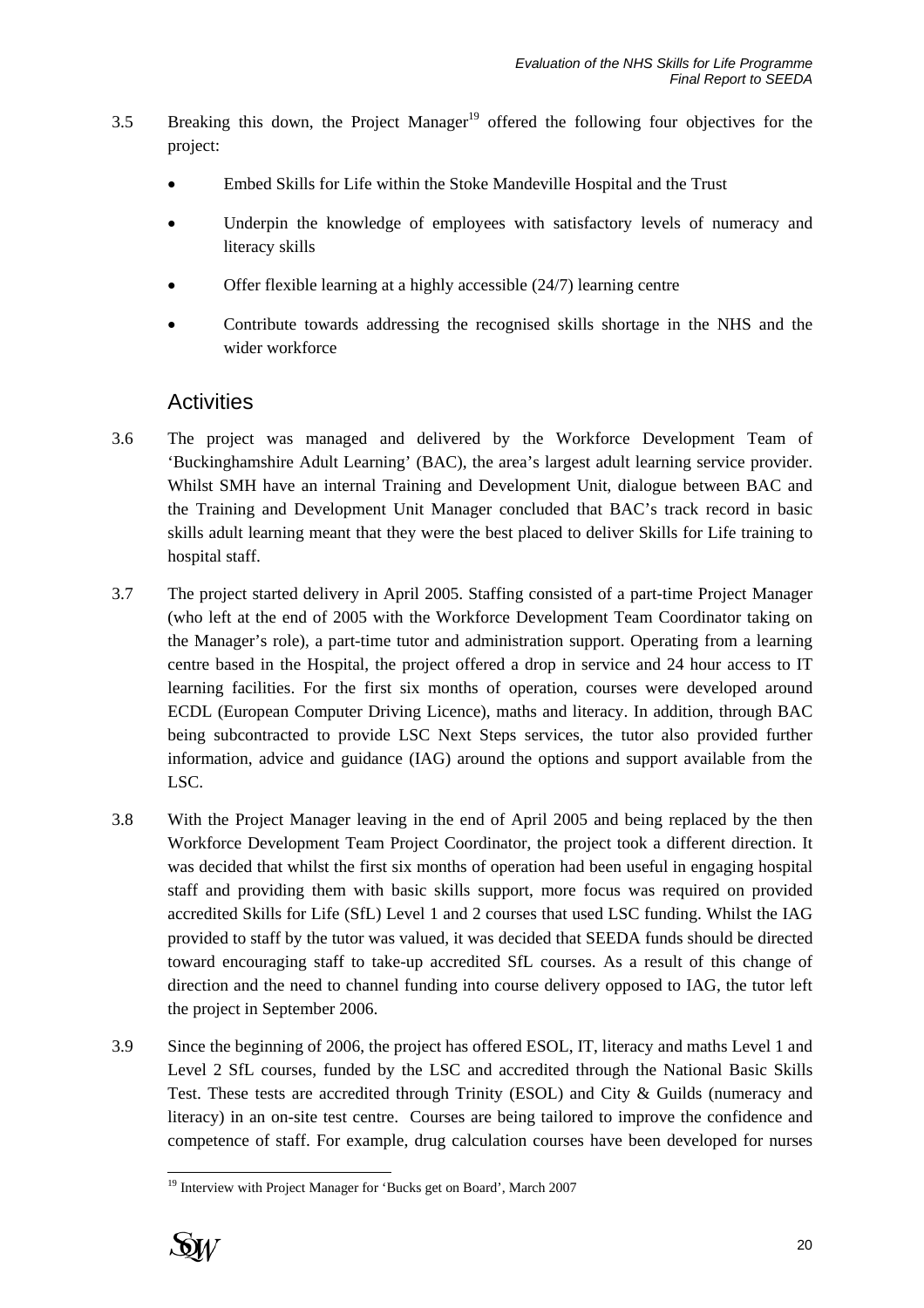responsible for IV (Intravenous) administration – whereby nurses have to achieve 100% in internal tests to continue IV responsibilities. Trainees on these courses can then take the Level 2 National Basic Skills Test in order to secure accreditation.

- 3.10 As well as medical staff, 'Bucks get on Board' has been working with Sodexho, who, employing more than 500 staff, are subcontracted by the Trust to provide catering services to Stoke Mandeville Hospital. Good basic literacy and numeracy skills are vital for maintaining catering hygiene and staff health and safety standards. With the consequences of breaching these standards being heightened for catering services operating within hospitals, 'Bucks get on Board' have seen Sodexho staff as a core group for targeting the services offered by the project.
- 3.11 Using funding from the Learning and Skills Council, Sodexho, SEEDA Skills for Life, Buckinghamshire Hospitals NHS Trust and Buckinghamshire County Council, 'Bucks get on Board' and Sodexho have developed a full portfolio of training for Sodexho staff. In order to engage staff with the full range of training on offer, 'Bucks get on Board' are running an initial engagement courses that offers to help staff 'deal with difficult people', 'make the day stress free', 'improve confidence', and to 'be a better speaker and listener'. The course, which will involve two hours a week over four weeks and will be delivered on-site by 'Bucks get on Board'. For the first time, it was reported that Sodexho are prepared to release staff during work hours and make a contribution toward training costs.
- 3.12 It has taken longer than was anticipated for the project to secure agreement with Sodexho over a training programme for staff. Whilst this agreement is now in place, delays have resulted in lower learning outputs than expected.

## Spend and outputs

#### *Project spend*

3.13 The project was delivered over two financial years  $(2005/6 - 2006/7)$ . Spend for the project is detailed below in Table 3-1.

| Table 3-1 : Project financial details |                                          |
|---------------------------------------|------------------------------------------|
| <b>SEEDA contribution</b>             | £50,000 (£30,000 in 2005/06 application) |
| Partner contribution(s)               |                                          |
| <b>LSC</b>                            | £34.500                                  |
| <b>Stoke Mandeville Hospital</b>      | £10,300                                  |

*Source: SEEDA Fund for Learning and Skills 2004-2005, EOI Application, SEEDA, Additional Expenditure, form 3b, PMS No: SE21947* 

- 3.14 The costs for the project were broken down as follows:
	- Staffing:

| $\triangleright$ | Project Manager (20%) | £7,000  |
|------------------|-----------------------|---------|
| └                | Lecturer x $2(100\%)$ | £45,000 |

 $\blacktriangleright$  Administration/finance (10% £4,000)

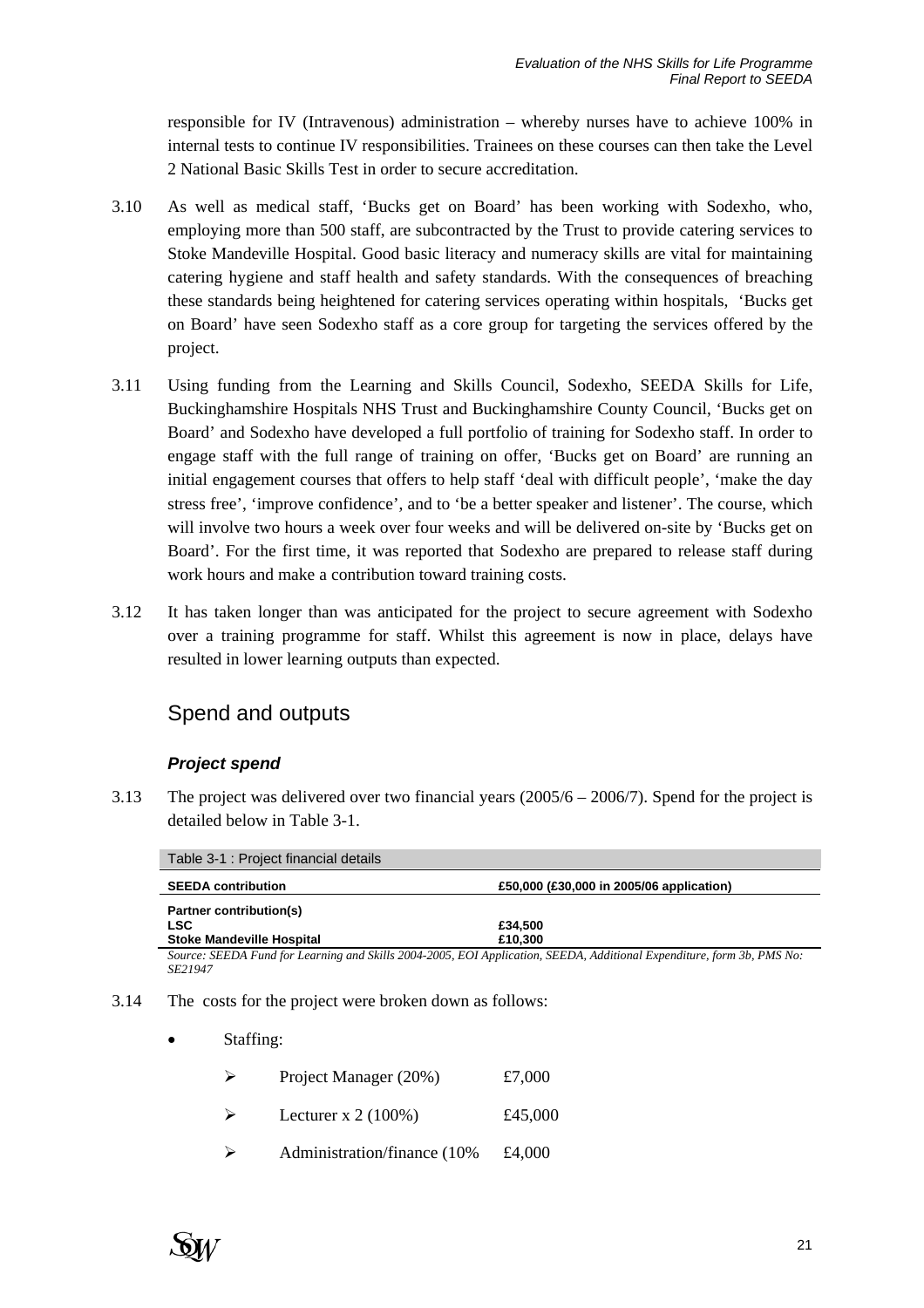**Resources** 

| IT software                           | £5,000 |         |
|---------------------------------------|--------|---------|
| Stationary                            | £1,000 |         |
| Marketing                             |        | £2,500  |
| Premises (inc security and utilities) |        | £10,300 |

- 3.15 The SEEDA Expression of Interest form<sup>20</sup> completed by BAC, stated that £30,000 of SEEDA funds would be used to fund the training delivery costs required for the SMH training centre. This was to support the staffing costs of running the leaning centre, resources, marketing and to part fund (£10,500) the lectures/tutors required to deliver the training<sup>21</sup>. Funds drawn from the LSC would pay for the remainder of teaching costs whilst SMH covered the costs of the premises and associated overheads.
- 3.16 In 2006, SEEDA granted the project an additional  $\text{\pounds}20,000^{22}$  to expand the project into both Amersham and Wycombe hospitals. It was anticipated that this would involve setting up learning centres similar to that in SMH. However, progress on the rolling-out of the project has been hindered due to a lack of available space at either hospital. Whilst some training has been able to take place at both hospitals, with no dedicated space for a new learning centre, progress has been slow. At Amersham, as part of the investment in the Hospital resulting from a Private Finance Initiative (PFI) and match funding from Buckinghamshire Trust, a new learning centre has recently (April 2007) opened. It was reported that whilst SEEDA funds have been held back so that basic skills training can be delivered through the new centre, this has obviously delayed the achievement of output targets. This underspend in SEEDA funds will result in outputs being generated well beyond the end of the programme, something which will require close monitoring in order for SEEDA to capture the ongoing impact of the project.
- 3.17 The Project Manager stated that the project planned to employ another part-time, temporary Project Manager as part of a concentrated effort to engage more learners in basic skills training. One identified opportunity is to engage and encourage catering staff at Wycombe Hospital to take on basic learning training. However, as has been the case with Sodexho at SMH, it is recognised that it will take a considerable amount of time to build up the trust and working relationship with the sub-contracted firm (Medi-West) for the opportunity to be realised.

#### *Performance against targets*

3.18 Table 3-2 displays actual and anticipated performance. As has been discussed, whilst it is anticipated that outputs will be comfortably be achieved, the delays in progress with Sodexho, coupled with the issues surrounding rolling-out the project to Amersham and Wycombe Hospitals have meant that, to date, outputs have not been achieved.



 $^{20}$  SEEDA Fund for Learning and Skills 2004-2005, EOI Application

<sup>&</sup>lt;sup>21</sup> As has been discussed, the part-time tutor left in September 2006 and was not replaced. <sup>22</sup> SEEDA, Additional Expenditure, form 3b, PMS SE21947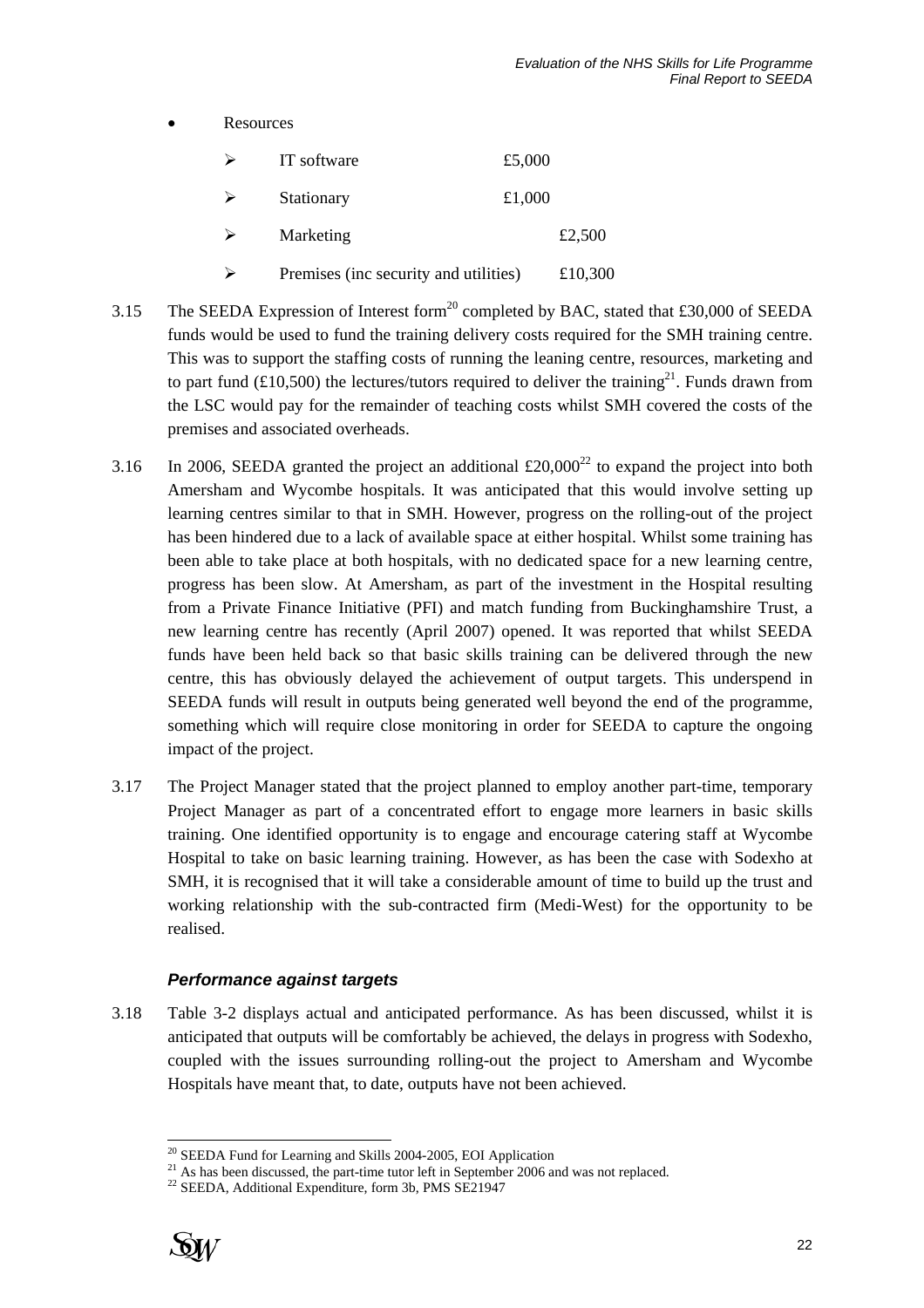- 3.19 In addition to these outputs, more detailed Level 1 and Level 2 achievement is as follows<sup>23</sup>:
	- 10 SMH staff have taken Literacy Level 1
	- 19 SMH staff have taken Numeracy Level 1
	- 13 SMH staff have taken Numeracy Level 2
	- 6 SMH staff have taken Literacy Level 2
	- 4 Wycombe staff have taken Literacy Level 2
	- 3 Wycombe staff have taken Numeracy Level 2

Table 3-2 : Performance

| Output                                                                                                                             | Tarɑet                                | Actual |
|------------------------------------------------------------------------------------------------------------------------------------|---------------------------------------|--------|
| Total Number of adults gaining basic skills as part of<br>the Skills for Life Strategy that count towards the Skills<br>PSA target | $330 (2005/06 - 250, 2006/07^* - 80)$ | 285    |

*Source: SEEDA \* These additional outputs were for the rolling-out of the project to Amersham and Wycombe Hospitals* 

## Overall observations

#### *Sustainability & impact*

- 3.20 Supported by a combination of Trusts funds, SEEDA underspend from 2006/07, LSC funding and funds from Sodexho, the 'Bucks get on Board' project is still in operation at SMH and Amersham and Wycombe Hospitals. Whilst a firm agreement has not been tabled, it is hoped that BAC will try and absorb any critical shortfall in funds resulting from the end of SEEDA support. That said, it has also been acknowledged that the key strength of SEEDA funds was the flexibility in which it was allowed to be spent. Using the funding to engage learners, build trust with line managers and offer taster courses along with combining this with funding from the LSC has been seen as the key underpinning reason for the project's successes. Other funds such as LSC First Steps were reported as only being able to partially fill the gap left by SEEDA funds.
- 3.21 The less positive impact resulting from the ending of SEEDA funding would have been reduced had the project been able to achieve its first objective of embedding SfL into SMH and the wider Trust. This, however, has not been achieved for a number of reasons:
	- In the first week of the project's operation at SMH, the senior Trust and Committee member who supported the project left, meaning that the project has not had any senior management representation.
	- Whilst the SMH Training and Development Unit Manager has been assigned to the project as the key strategic point of contact for the project, communication at this senior level has been reported as limited.

<sup>&</sup>lt;sup>23</sup> Provided by Project Manager  $-20<sup>th</sup>$  April 2007



l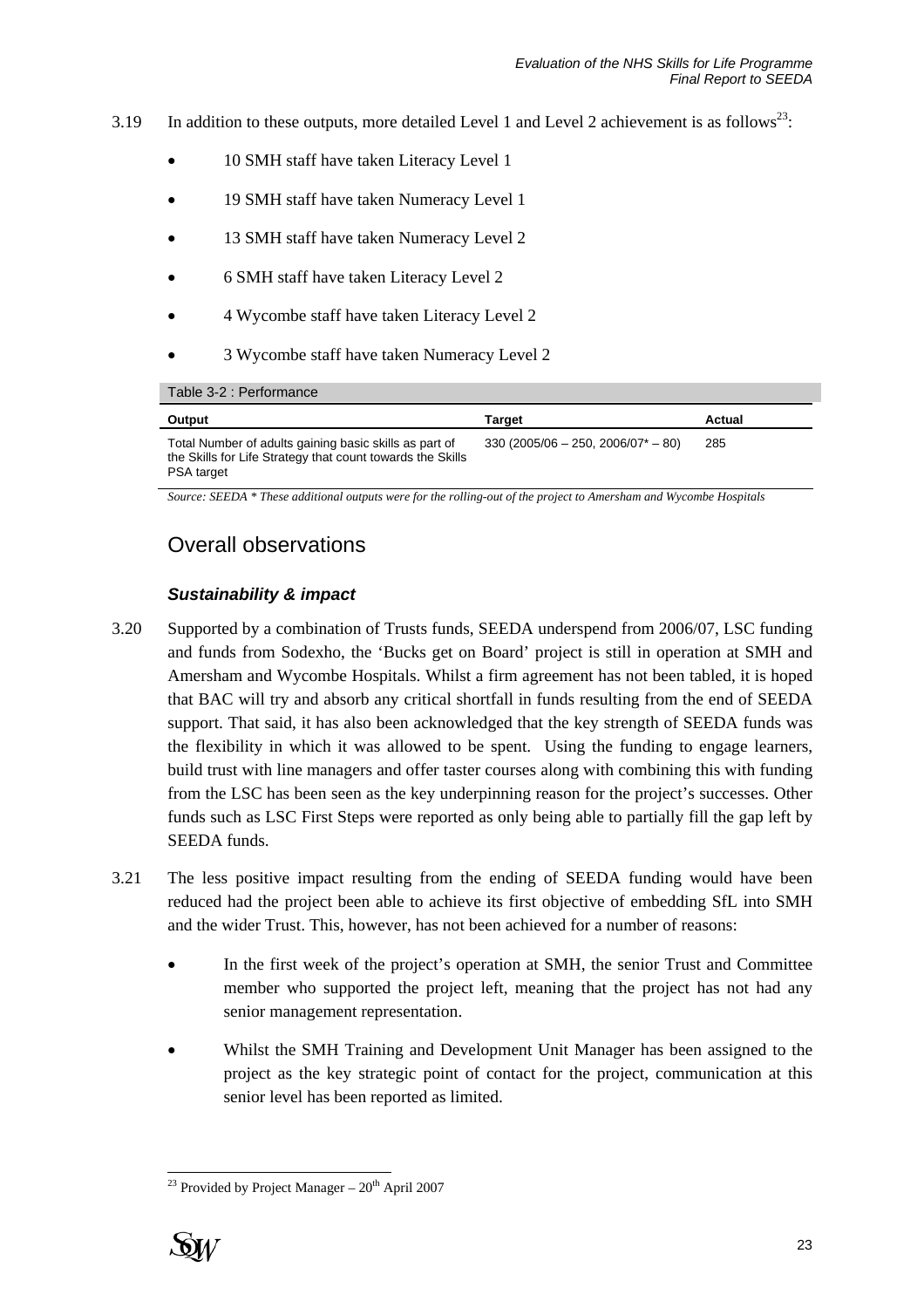- Partnership working between the Training and Development Unit has occurred, particularly regarding accessing learners in Amersham and Wycombe, but with the Unit offering between 375-400 courses and limited resources, it has been hard for the Unit to prioritise SfL
- With the merger of Stoke Mandeville, Amersham and Wycombe Trusts, the Unit is now based at Amersham, again hindering partnership work as the project has only recently secured a presence there. It is hoped that with the opening of the Learning Centre at Amersham it will be easier for the Training and Development Unit and 'Bucks get on Board' to discuss ways of joint working.
- Reinforcing the perception that the 'Bucks get on Board' is not integrated into SMH, its training computers have never been connected to the hospital's intranet. This has also made it difficult for the project to promote its services through the hospitals online information services.
- 3.22 Overall, therefore, there is clearly a significant amount of work still to be done to embed SfL within the newly merged Buckinghamshire Trust and its three hospitals. However, with the more operational achievements of the project, its innovative use of various funding streams, coupled with the expertise and reputation of its parent organisation (BAC), the 'Bucks get on Board' project could well yet achieve this objective.
- 3.23 Finally, whilst learners complete tutor/course evaluation forms to assess the quality/usefulness of training, learners are not formally tracked to assess their progression post training. However, the fact that 55 members of staff have gained either Level 1 or Level 2 Basic skills qualifications does indicate that the project has developed a clear pathway for basic skills development.

## **Conclusions**

- 3.24 The 'Bucks get on Board' project has had to operate within a difficult environment. From the outset the project has been hindered by the departure of the senior SMH champion for the project and, due to this and other reasons, the inability to secure the project's integration with SMH's wider Training and Development Unit has left the project in what appears to be a somewhat isolated position. Added to this, the project has had to work extremely hard to engage and develop a relationship with Sodexho, SMH's subcontracted catering firm.
- 3.25 Considering these difficulties, the project should be commended for a number key achievements:
	- The project has providing accredited basic skills learning opportunities to a range of facilities and medical staff – despite the issues around Sodexho and the delays in setting up learning centres at Amersham and Wycombe Hospitals, outputs have only been missed by 45 (number of adults gaining basic skills as part of the Skills for Life Strategy that count towards the Skills PSA target). This figure, which represents 14% of the total target, will easily be achieved over the next year.

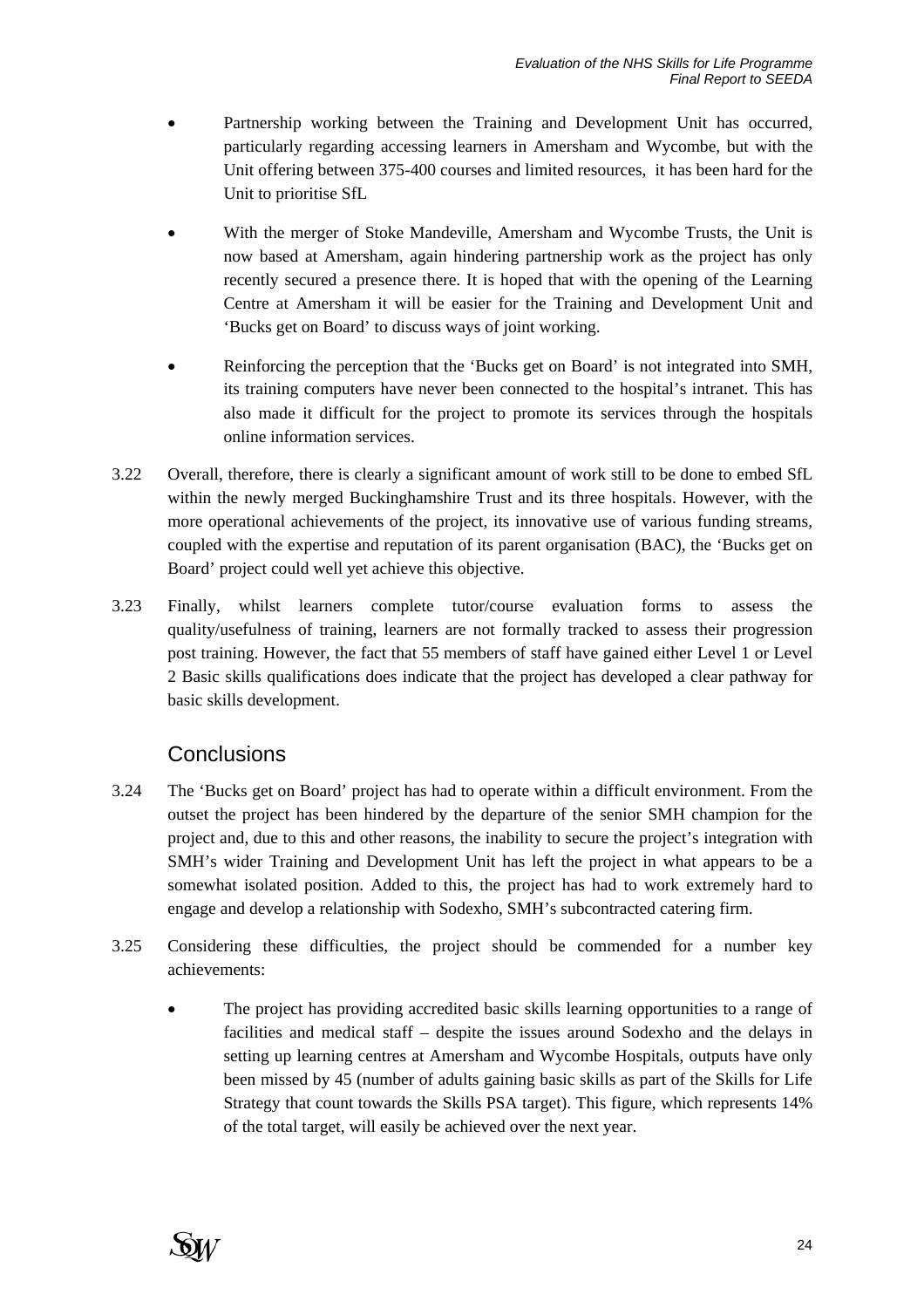- The project has secured agreement with Sodexho to provide a portfolio of staff training and development that will involve a financial contribution from Sodexho and an agreement to release staff within working hours.
- The project has developed a pathway for basic skills development which would appear to strike the correct balance between being tailored to improve employees competence with the benefits of providing individuals with a set of accredited, recognised and transferable skills.
- 3.26 However, for the project to be deemed a true success, it must secure institution buy-in. The importance of SfL has to be recognised and embedded into both the three hospitals as well as Buckinghamshire Trust. Until this is achieved, the project's sustainability will always be in jeopardy and it will continue to fight uphill battles to secure relatively small wins.
- 3.27 The first step will be to build a stronger and more effective working partnership with the Trust's Training and Development Unit, something which should improve with the opening of the Learning Centre at Amersham Hospital. Using the Training and Development Unit as a conduit to the senior committee and Trust meetings, 'Bucks get on Board' will then need to work exceptionally hard to ensure that SfL is recognised as a key priority within an already resource strapped and wide ranging training and development agenda.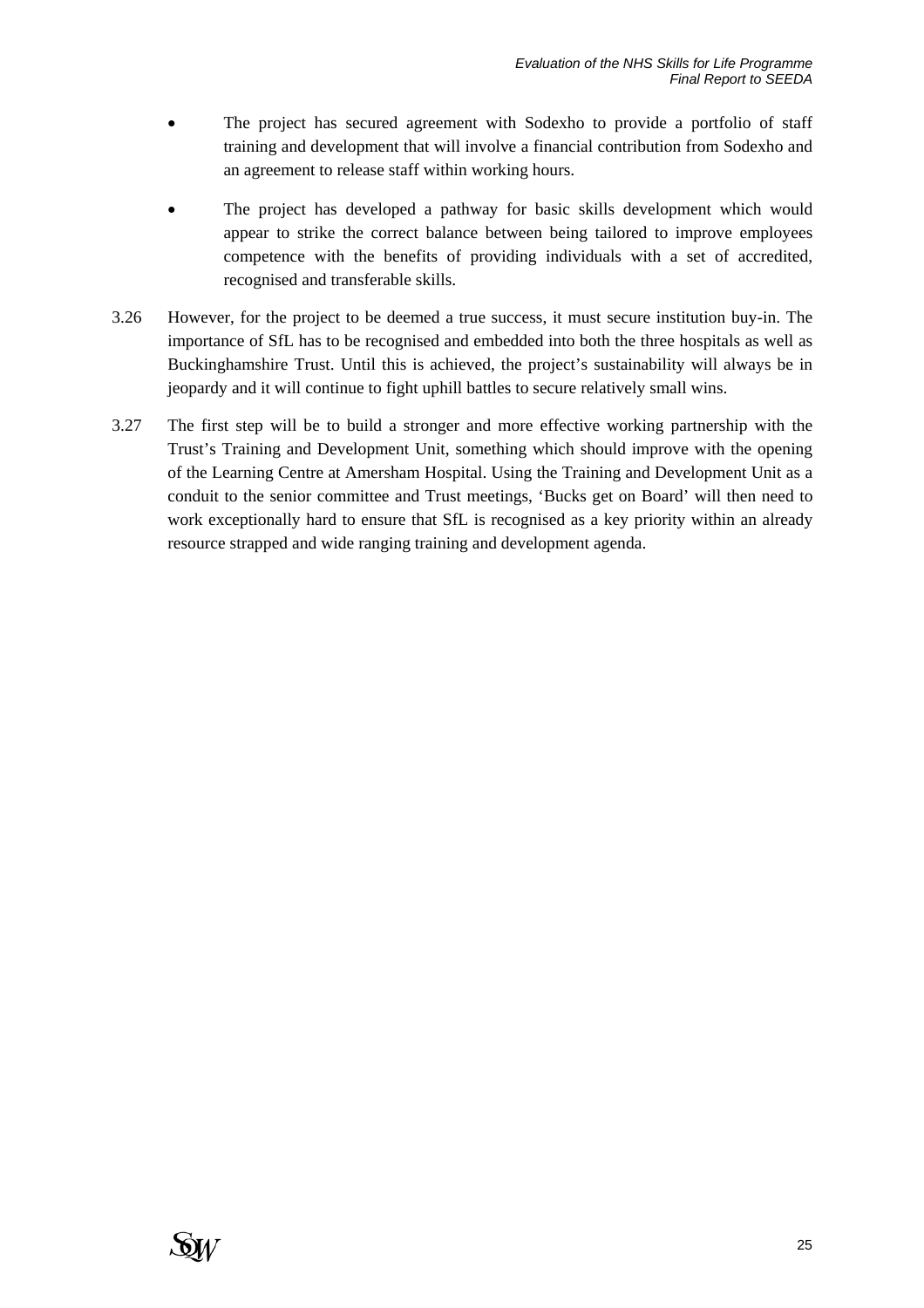# **4: Context NHS**

# Overview and context

### *Rationale for project*

- 4.1 The original rationale for the Context NHS programme was to respond to the Moser report, which highlighted that 20% of adults in Basingstoke lack functional reading and writing skills<sup>24</sup>. Established in 2001, by the Basingstoke College of Technology (BCOT), the project originally developed partnerships with both large private employers such as Boots Distribution as well as the North Hampshire Hospitals Trust (NHHT). However, for a number of reasons the focus of the project changed to concentrated on the NHS:
	- It became apparent that the project was not going to achieve its targeted learning outputs. This led initially to an attempt to engage more firms with the project, but again this proved difficult due to the relatively small number of large companies in the area
	- SEEDA's Basic Skills NHS Business Plan  $2004-07<sup>25</sup>$  provided a clear focus on the NHS as a means of providing targeted basic skills support to one of the regions largest employers
	- Through SEEDA funding, BCOT delivered a successful basic skills capacity building pilot in NHHT in 2003 which tested a model of a multi college/hospital partnership.
	- Figures from the NHS Workforce Development Consultancy indicted that in North and Mid Hampshire and West Surrey at least 8,000 employees might be eligible for essential skills training, including IT.
- 4.2 Based upon the successful pilot, and in order to be coterminous with the geographical coverage of the NHS Strategic Health Authority, BCOT submitted an application to SEEDA to deliver a basic skills programme across mid and North Hampshire.

### *Objectives*

4.3 The original project proposal application<sup>26</sup> stated that:

*The project will provide 500 SfL learning opportunities to NHS employees throughout North and Mid Hampshire and North and West Surrey. These opportunities will be targeted primarily at those support workers who have few or no formal qualifications, those that may not have achieved their potential in their current role and those who feel themselves barred from promotion or training opportunities for lack of confidence in their basic skills.* 

<sup>&</sup>lt;sup>26</sup> SEEDA, Project Proposal, form 1b, PMS SE 20945, June 2004



<sup>&</sup>lt;sup>24</sup> The Moser Report, 'A fresh start in improving literacy and numeracy', 1998

<sup>&</sup>lt;sup>25</sup> Basic Skills NHS Business Plan 2004-07<sup>25</sup> – 'Working in partnership to create an inclusive NHS workplace learning culture', SEEDA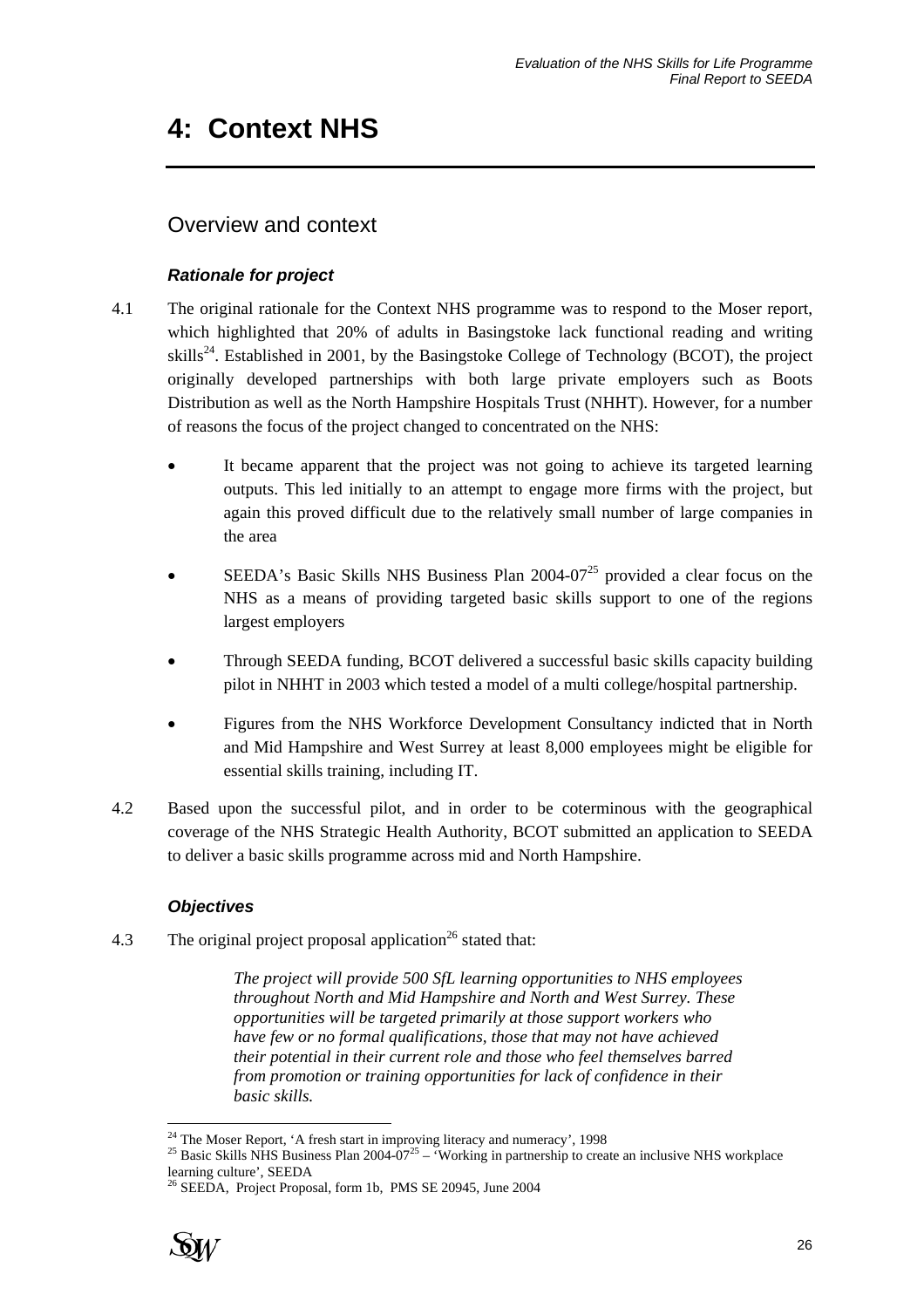- 4.4 The application also sets out how the project will contribute to SEEDA's Basic Skills NHS Action Plan:
	- Participate in sub-regional and regional groupings to co-ordinate, develop and disseminate NHS workplace SfL practice
	- Use the partnership model developed by FE colleges in the pilot project and appoint dedicated staff to work with acute and primary care trusts in mid/North Hampshire and North West Surrey
	- To work with all partners to develop and implement a model of workplace essential skills training that might be applied to other regions of the NHS in the UK
	- Contribute to regional knowledge through dissemination of research and development in the area of provisional/workforce development

## **Activities**

4.5 The Context NHS programme was managed and coordinated by BCOT. This involved a fulltime Project Manager, Project Assistant and Administrative Assistant as well as a full time Strategy and Partnerships Director and Learning Services Manager who both worked for the programme on a pro-rata basis (both 20% of their full-time posts). The 'focal partnership' that was established for the programme consisted of the following partners:

| Table 4-1 : Context NHS partners            |                                                              |                                                                                            |
|---------------------------------------------|--------------------------------------------------------------|--------------------------------------------------------------------------------------------|
| <b>FE Colleges</b>                          | <b>NHS organisations</b>                                     | Other partners                                                                             |
| <b>Basingstoke College of Technology</b>    | <b>Blackwater Valley &amp; Hart PCT</b>                      | Hampshire and Isle of<br><b>Wight ESSU</b>                                                 |
| <b>Peter Symonds College</b>                | <b>East Hampshire PCT</b>                                    | Hampshire and Isle of<br><b>Wight NHS Workforce</b><br><b>Development</b><br>Confederation |
| <b>Cricklade College</b>                    | <b>Frimley Park Hospital NHS Trust</b>                       |                                                                                            |
| <b>Farnborough College of</b><br>Technology | <b>Hampshire Ambulance Service NHS</b><br>Trust              |                                                                                            |
| <b>Alton College</b>                        | <b>Mid Hampshire PCT</b>                                     |                                                                                            |
|                                             | North Hampshire Hospitals NHS Trust                          |                                                                                            |
|                                             | <b>North Hampshire PCT</b>                                   |                                                                                            |
|                                             | <b>Surrey Hampshire Borders Mental</b><br><b>HealthTrust</b> |                                                                                            |
|                                             | <b>Winchester and Eastleigh Hospitals</b>                    |                                                                                            |
|                                             | Winchester and Eastleigh Healthcare<br><b>NHS Trust</b>      |                                                                                            |

*Source: BCOT and Partners, Application Form, 2003* 

4.6 A key element of the project was BCOT's engagement and close working with Lifelong Learning Mangers (LLMs). Funded by the Strategic Health Authority, 11 LLMs sought to work with assigned Hampshire and Isle of Wight Hospitals and PCTs to identify employees in need of basic skills training and access training opportunities. In order to assist the LLMs, BCOT offered them skills awareness training to help identify underlying basic skills needs of

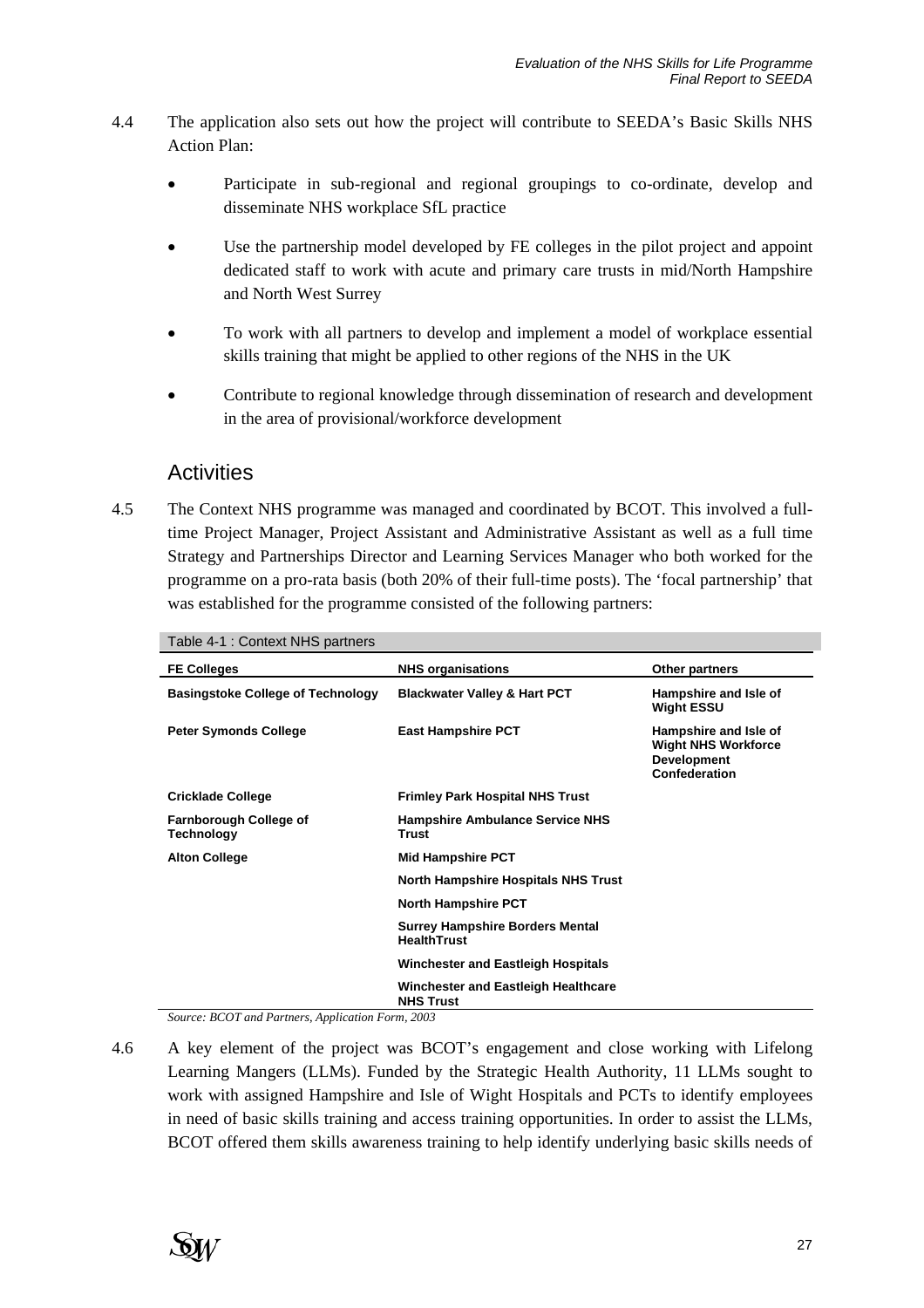NHS staff across different occupation levels. Working closely together, BCOT and LLMs would work to:

- Engage and enrol staff on the various training programmes offered by Context. This process involved speaking informally to potential students, undertaking individual learner assessments for essential skills and promoting the service in canteens, staff rooms and on the intranet.
- Build strong relationships with Line and Ward Managers to develop a joint understanding of issues related to staff release, an appreciation of how training will improve the competency levels of staff and, based upon this information, design courses that are both tailored to learner needs and delivered in such a way that minimises disruption to the working day
- Identify instances where Line and Ward managers may need SfL training themselves
- 4.7 Depending on the location of the hospital/PCT and the type of training required, BCOT would then assign an FE college to deliver the training or, if appropriate, deliver the training themselves. A key component many of the courses offered through the programme involved using IT as a 'hook' to engage learners and then embed literacy and/or numeracy into the course. In order to support this, SEEDA provided the project with capital funding to purchase e-cab, a van fitted out with portable IT equipment including lap tops. This equipment enabled Context to deliver numeracy and literacy courses through IT on-site. This was particularly useful for Hospitals such as the Royal Hampshire County Hospital in Winchester which do not have IT learning facilities.
- 4.8 In addition to the IT based numeracy and literacy courses, Context also adopted a wide range of other methods to identify and engage learners in basic skills training including:
	- Using Health Care Assistants inductions at NHHT to assess basic skills needs and then feed those identified as having any issues into on-site Level 2 basic skills courses funded by the LSC
	- Tailored courses in report writing courses, medical terminology and nurse drug calculations
	- The development of a booklet to support managers responsible for implementing the Knowledge Skills Framework as part of the NHS Agenda for Change, this allowed for the development of on-the-job training courses

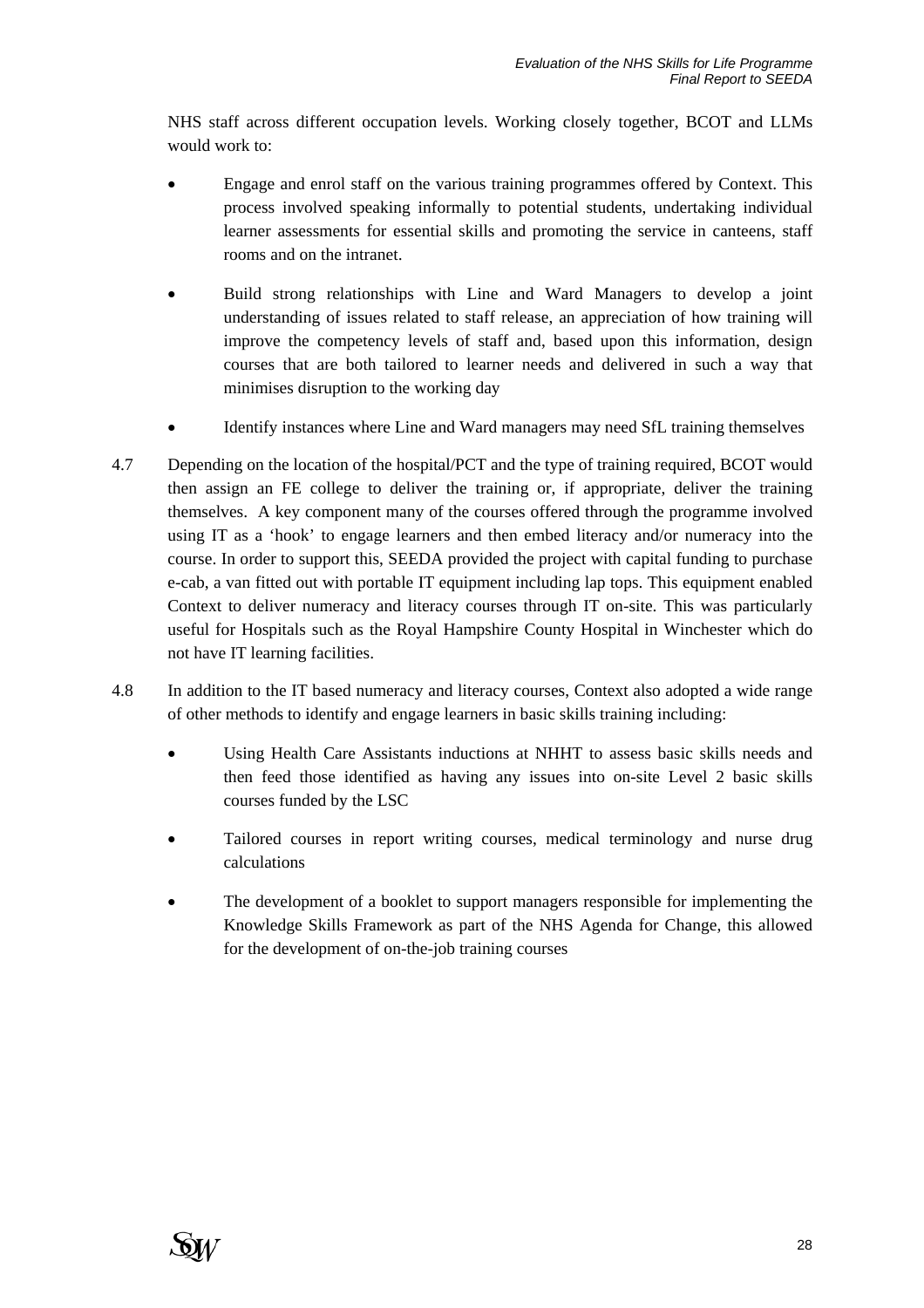# Spend and outputs

#### *Project spend*

4.9 The project was delivered over three financial years (2004/5, 2005/6 and 2006/07). Spend for the project in 2004/05 is detailed below in Table 4-2.

| Table 4-2 : Project financial details                                                                                                                                        |                                           |
|------------------------------------------------------------------------------------------------------------------------------------------------------------------------------|-------------------------------------------|
| <b>SEEDA</b> contribution                                                                                                                                                    | £150,000                                  |
| <b>Partner contribution(s) Cash</b><br>LSC drawn down funds (unspecified)<br>Individual learning accounts (unspecified)                                                      |                                           |
| Partner contribution(s) In-Kind<br>NHS and practice employees release cost<br><b>BCOT 20% of Strategy and Partnership Director</b><br><b>BCOT 20% of Operational Manager</b> | £123,520<br>£106,000<br>£10.320<br>£7,200 |

*Source: Project Application form, BCOT, 2004* 

- 4.10 In 2004/05 the project received £150,000 in funding from SEEDA. Almost four fifths of this sum (77%) was required to support the Project Manager, Project Deputy Manager, Administration Assistant and Tutor. The remainder was required to support skills training not covered by LSC funds  $(E10,000)$ , servicing and subscription costs for satellite and e-cab capital equipment (£8,280), replacement lap tops and servicing (£5,000), staff travel costs (£5,000), seminar/conference and dissemination (£3,000), staff training and development (£3,000) and general consumables (£500).
- 4.11 In 2005/06 SEEDA awarded Context another £150,000 in order to extend the programme until March 2006. This was matched with the same in-kind contributions cited for 2005/06. In 2006/07 a further £57,000 was awarded in order to enable the project to continue operation until March  $2007^{27}$ .
- 4.12 Using the majority of SEEDA funds to engage, promote and enrol learners, and to enable flexible outreach learning facilities, the project should be seen as an example of good practice in accessing mainstream LSC funding for lower occupational NHS staff. Through combining SEEDA, LSC and Individual Learning Accounts (ILAs) funding, Context has been successful in allowing 1,264 adults to gain basic skills $^{28}$ .

#### *Performance against targets*

- 4.13 Table 4-3 displays actual and anticipated performance. As can be observed, the project has been successful in achieving its target of providing 700 SfL learning opportunities. In addition to achievement against targets, the project has also achieved the following outputs:
	- 1,264 adults gaining basic skills as part of the Skills for Life Strategy that count towards the Skills PSA target
	- 157 people assisted in skills development as a result of RDA programmes

<sup>&</sup>lt;sup>28</sup> Total number of adults gaining basic skills as part of the Skills for Life Strategy that count towards the Skills PSA target



l  $27$  This requires clarification with SEEDA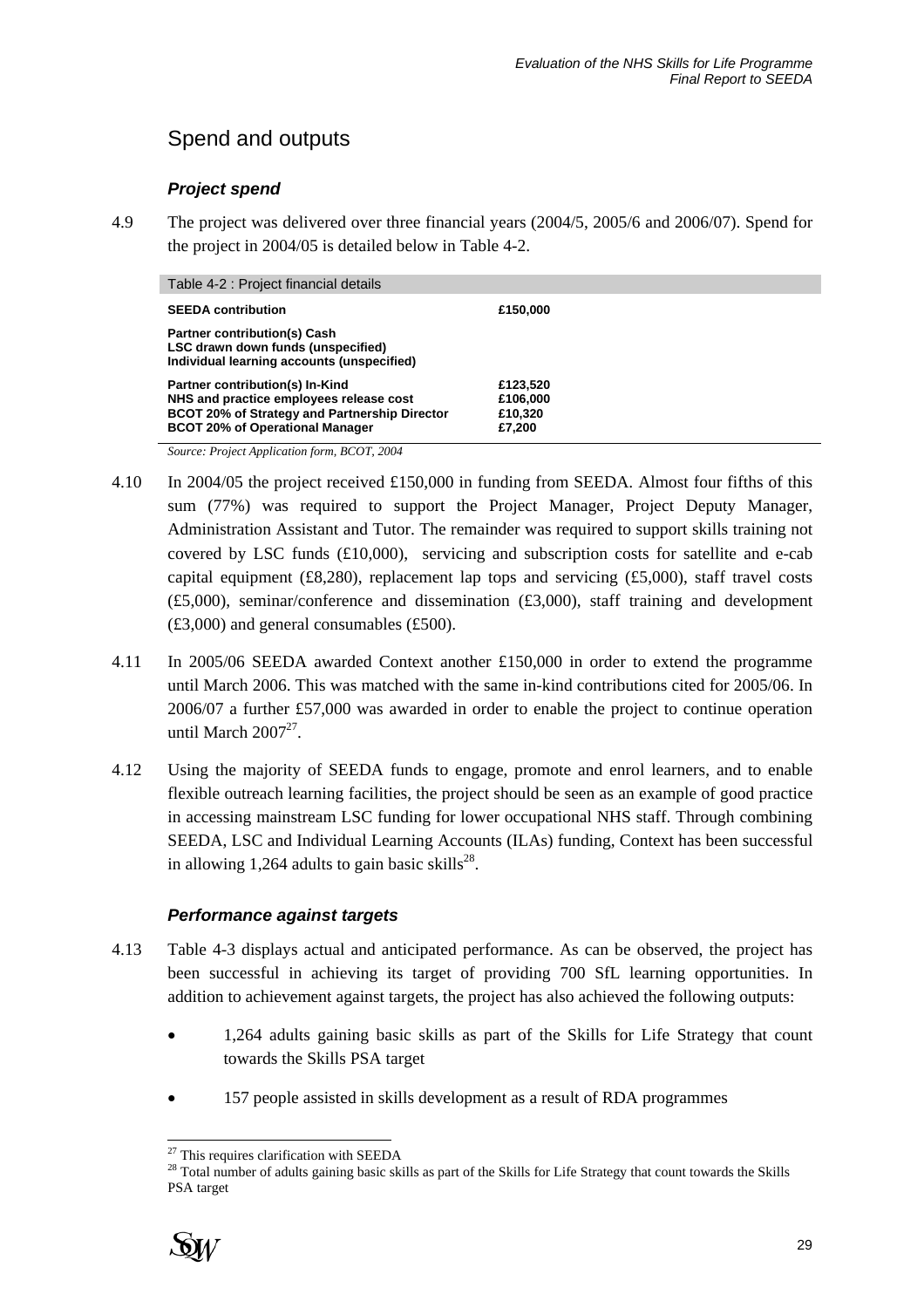|  | Table 4-3 : Performance |
|--|-------------------------|
|--|-------------------------|

| Output                                                                                    | Target                              | Actual |
|-------------------------------------------------------------------------------------------|-------------------------------------|--------|
| Skills for Life Learning Opportunities – number of<br>learning opportunities (3-30 hours) | $700(2004/05 - 500, 2005/06 - 200)$ | 744    |

*Source: SEEDA* 

## Overall observations

#### *Sustainability & impact*

- 4.14 The Context Course Review and Evaluation  $2006/07^{29}$  demonstrates that:
	- 51 students attended full length (24 hour) Adult Numeracy and Literacy course in 2006/07
	- Almost 400 students attended a 6 hour Basic IT Skills course, this high take-up being due in part to the introduction of a new Care Record System (CRS) which Context used as the bases of the IT course
	- Overall feedback from students was extremely positive
	- Both the Hampshire PCT and Basingstoke and North Hampshire Foundation Trust provided letters of endorsement for the programme emphasising the value of the courses provided and, of equal importance and related to raising the profile of basic skills needs within the NHS, the fact that the IT training has *'lit fires in some very dark corners30'*
- 4.15 Building upon this last bullet point, as well as achieving high output levels the project has made tangible inroads toward embedding SfL throughout into the NHS. From consultations with the programme team and the Training Development Manager at Buckinghamshire and North Hampshire Foundation Trust it is clear that, at an operational level, dedicated full-time staff have been able to spend time building trust and relationships with line managers as well as speaking to employees about their training needs. More than this, however, the senior staff involved in the project, and in particular the Strategy and Partnerships Director, have been successful in embedding the programme into NHS systems. Indeed, as part of the introduction of Knowledge Skills Framework (KSF), Context worked with North Hampshire Hospitals Trust to develop a toolkit for NHS Managers on training and development for staff.<sup>31</sup> The toolkit provides guidance on how to identify learning styles, learning and development pathways, Skills for Life issues and departmental, employee and personal skills checklists.
- 4.16 The focal partnership developed for the Context programme is set to continue post March 2007 when SEEDA funded ended. Agreement has been secured between the Strategic Health Authority (South Central) for BCOT and its partners to continue to provide training to the regional NHS workforce. The agreement involves combining £66,900 of South Central funds with LSC Train to Gain funding in order to provide Level 2 training for 114 learners and providing Level 2 training to a further 44 learners.

 $30$  Letter from John Newell, ICT Training Manager, Southampton Shared ICT Services, Hampshire PCT  $31$  How to Develop Your Staff, A Guide for the Appraiser in Supporting Learning at Work, March 2006



 $^{29}$  Context Programme, Course Review and Evaluation 2006 – 2007, Basingstoke College of Technology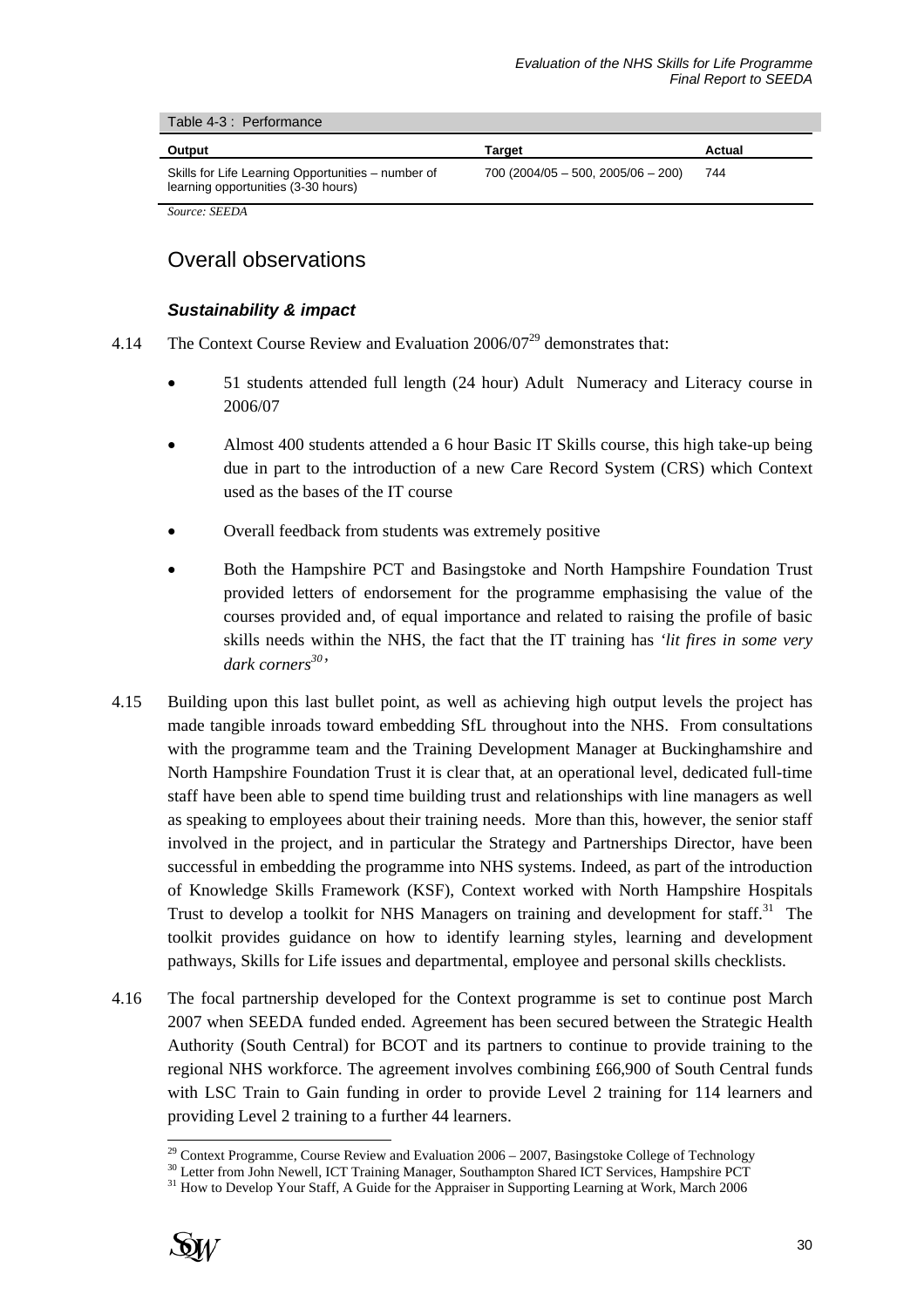- 4.17 From consultation with Basingstoke & North Hampshire NHS Foundation Trust, it is clear that Context has had an impact upon attitudes towards SfL. It was reported that BCOT worked closely with the Trust's Education and Training Manager to convince and persuade Managers of the importance of SfL and that through the KSF this change has now been embedded. Whilst it was reported that the skills assessments database being developed by the Trust for all staff has more to do with national NHS policy oppose to Context pre se, it was acknowledged that the programme has acted a real 'eye opener' into the number of staff who require basic skill development.
- 4.18 Despite these achievements caution is also required. It is clear that SEEDA funds have been instrumental in allowing Context to dedicate qualified staff to liaise with senior Trust Board members, hospital and PCT Lifelong Learning Managers and Human Resource Managers, as well as meet with Line and Ward Managers and potential learners. This relationship building has been seen as the key success factor of the project. With SEEDA funding ending it is feared that, whilst in the short to medium term partnership work will continue, in the absence of any resource to maintain these relationships the common understanding and trust developed as a result of these activities between BCOT and the NHS will inevitably reduce over time.

## **Conclusions**

- 4.19 Context should be seen as an example of good practice for delivering SfL within the NHS. Whilst there are uncertainties surrounding the long term future of the focal partnership, the fact that it has been used as the blueprint for the partnership now delivering courses across the South Central Strategic Health Authority is evidence of the value held by the NHS for the Context programme. The project has been successful for a number of inter-related reasons:
	- Through funding strategic and managerial staff the programme has been able to build relationships at several levels: Trust Board members, Training and Development Mangers, LLMs and Line and Ward Managers. Due to complex inter and intra departmental hierarchies within hospitals and PCTs, the need to understand and engage with all of these NHS staff has been paramount to being able to successfully deliver training on the ground.
	- The flexibility over how SEEDA funding could be spent and its subsequent combination with LSC and ILA funding has also been an important way of keeping the costs per learner to a minimum and in selling the NHS a package of training.
	- Running the programme through BCOT, an organisation with a track record and reputation for providing adult training to large public and private organisations has provided the knowledge and experience required to manage and coordinate the focal partnership
	- The development of e-cab has enabled training to be delivered on-site and has allowed literacy and numeracy courses to be embedded within  $IT - a$  key hook for engaging learning who for a variety of reasons may not feel comfortable enrolling on a course that focuses purely on numeracy or literacy.

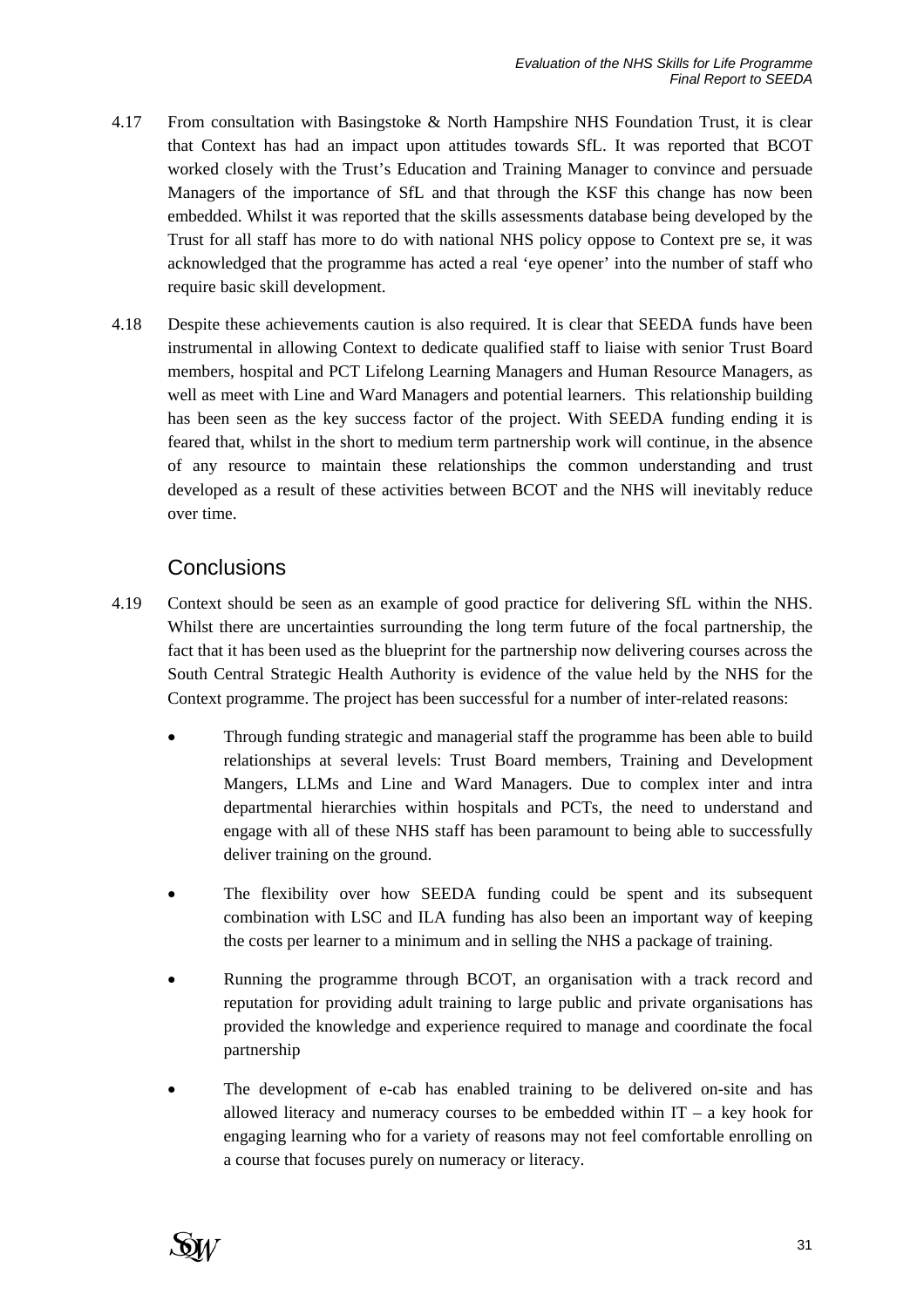4.20 The programme now being delivered by the focal partnership on behalf of South Central is considerably smaller than the programme that was delivered over the two years of SEEDA funding. This is indicative of the fact that whilst progress has been made in raising levels of recognition of the importance to addressing basic skills needs in the NHS workforce, there is a long way to go before it can be considered as fully embedded. The Context programme has taken some commendable steps towards achieving this long term goal, but with limited future funding to maintain and develop partnership arrangements it is feared this goal may not be fully realised.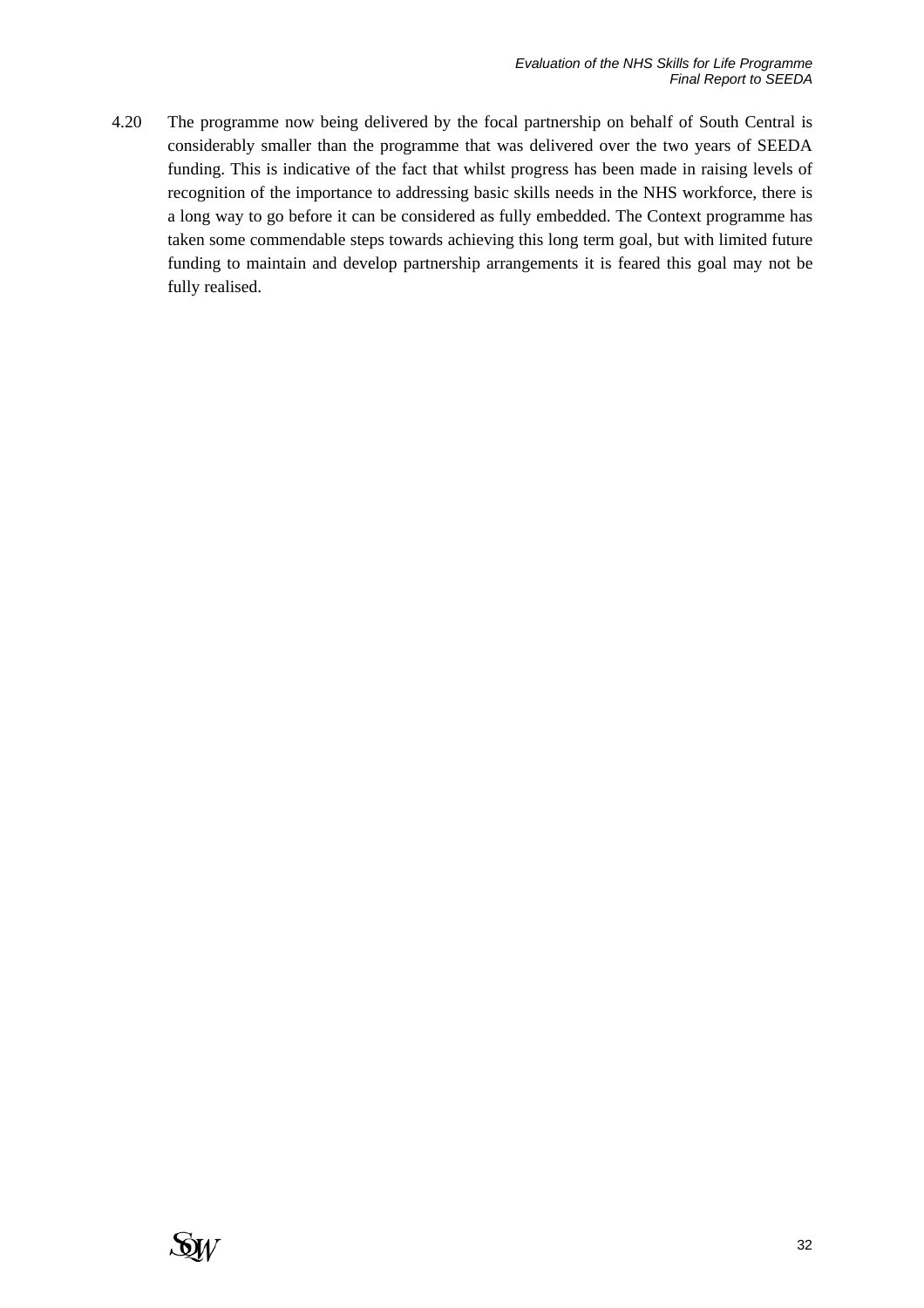# **5: Oxfordshire Skills for Health**

# Overview and context

### *Rationale for project*

- 5.1 Oxfordshire Skills for Health (OSfH) sought to offer a range of Skills for Life (SfL) learning opportunities across 11`NHS organisations. The rationale the project was based upon the growing national and regional recognition of the need to address adult basic skills issues and, in particular, basic skills within the NHS:
	- SEEDA's Corporate Plan (2003-06) highlighted the need to work with NHS Trusts throughout the region to address basic skills needs
	- Research by the DfES indicated that low levels of literacy and numeracy are widespread in the adult population<sup>32</sup>. The NHSU analysis of this research indicated similar skills levels within the NHS workforce
	- Skills Insight research published in 2004 indicated the importance of intermediate skills in driving up productivity. The research notes deficiencies in generic skills (especially literacy) $33$
- 5.2 The Oxfordshire Basic Skills at Work (BSAW) service, part of Oxfordshire County Council's Adult Basic Skills Unit, has been in operation since the mid 1990s. Supported by European Social Funds, the BSAW service provided skills training to private sector firms and, in particular, small and medium sized enterprises (SMEs). In 2000, SEEDA started to provide funding to BSAW to deliver SfL training to large firms and SMEs across Oxfordshire. It was during this time (between 2000 and 2003) that BSAW approached Oxford Radcliffe Hospitals Trust in an attempt to engage them in the SfL programme.
- 5.3 Given SEEDA's strategic decision to focus on basic skills development within the NHS coupled with the track record and experience of the BSAW service, in 2004 SEEDA funded the organisation to deliver the OSfH programme.

### *Objectives*

- 5.4 The original project proposal application<sup>34</sup> stated that:
	- The project will provide 450 Skills for Life learning opportunities to NHS Employees (in Oxfordshire).These opportunities will be targeted at low skilled staff so that they gain confidence and basic skills to undertake further training and development. NHS managers and others will be included where basic skills needs are identified'



<sup>&</sup>lt;sup>32</sup> DfES (20030 the Skills for Life Survey, taken from OSfH EOI to SEEDA, 2004

<sup>&</sup>lt;sup>33</sup> Skills Insight, Skills Insight Annual Skills Review 2003-2004, 2004, taken from OSfH EOI to SEEDA, 2004 <sup>34</sup> Oxfordshire Skills for Health– Project Proposal, PMS SE 20952, May 2004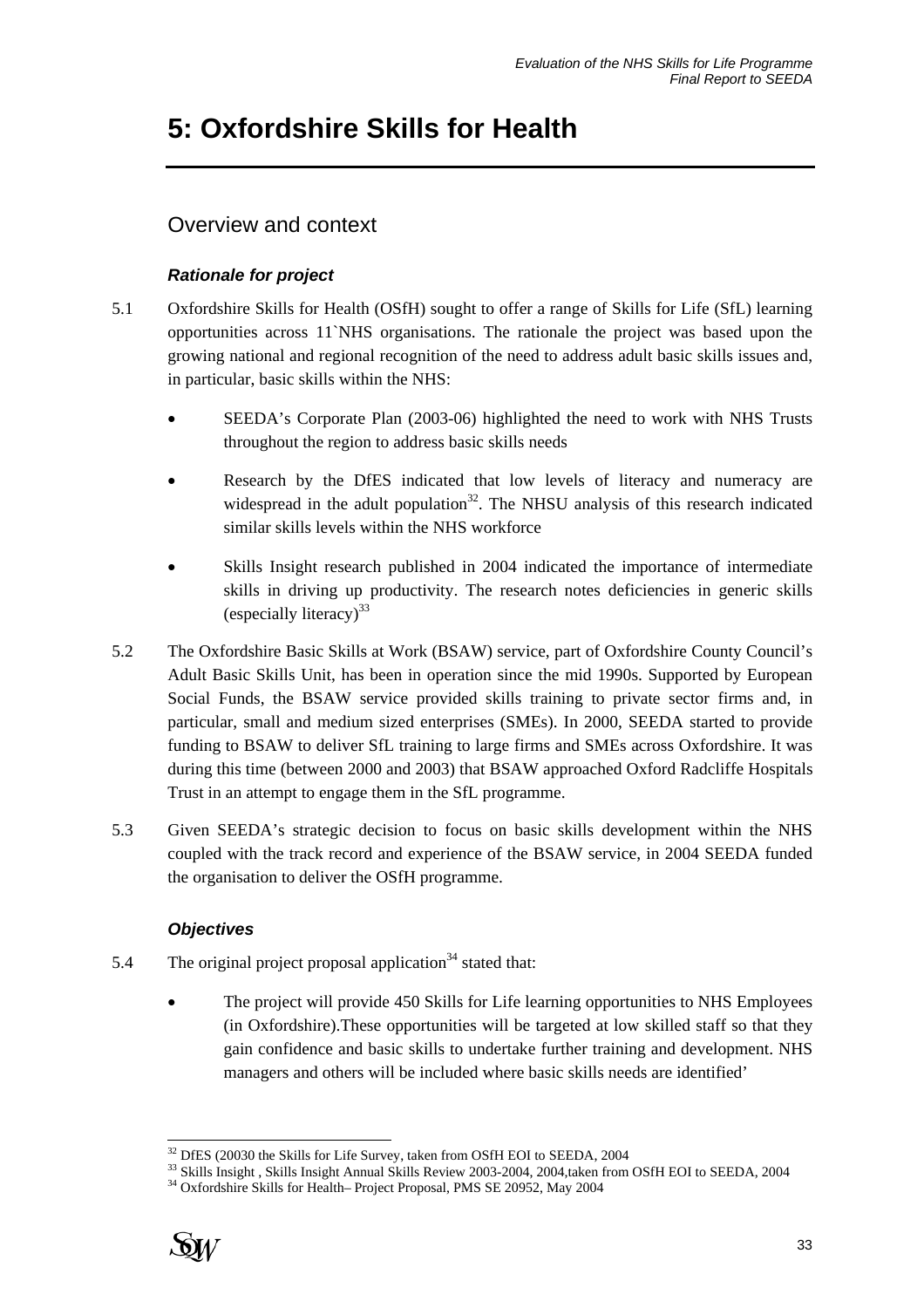- 5.5 The application also sets out how the project will contribute to SEEDA's Basic Skills NHS Action Plan:
	- Build Oxfordshire County Council's capacity and expertise in workplace provision within the health service
	- Participate in sub-regional and regional groupings to co-ordinate, develop and disseminate NHS workplace SfL practice
	- Maintain and develop OSfH website
	- Contribute through dissemination of research and development in the area of provisional/workforce development
	- Support the development of NHSU policy and practice around Skills for Life and Health

### **Activities**

5.6 The programme was designed to offer training to staff in the following organisations:

| Table 5-1 : OSfH - partner organisations     |                                              |
|----------------------------------------------|----------------------------------------------|
| Organisation                                 |                                              |
| 1. Oxford Radcliffe Hospitals Trust          | 8. (Oxfordshire) NHS Professionals           |
| 2. Nuffield Orthopaedic Centre NHS Trust     | 9. Oxfordshire Learning Disability NHS Trust |
| 3. South East Oxfordshire PCT                | 10. Oxfordshire Mental Health NHS Trust      |
| 4. South West Oxfordshire PCT                | 11. Oxfordshire Ambulance NHS Trust          |
| 5. Oxford City PCT                           |                                              |
| 6. Cherwell Vale PCT                         |                                              |
| 7. North East Oxfordshire PCT                |                                              |
| Source: Project Application form, OSfH, 2004 |                                              |

- 5.7 At the heart of OSfH was the work with Oxford Radcliffe Hospitals (ORH). ORH is a teaching trust, spread over four sites and employing approximately 10,000 staff. OSfH's work at the Trust was known as the ORH Stepping Stones programme<sup>35</sup>.
- 5.8 Staffing for the project included a part-time Programme Manager (2.5 days a week), a fulltime Project Leader, a part time Project Leader (3.75 days a week), and four Trainers (two at four day a week and two at 3 days a week). With the project starting in April 2004 it was reported $^{36}$  that two pivotal pieces of work took place:
	- Firstly, a major barrier faced by the project was that NHS managers' perception of the OSfH team was that they offered expertise in basic skills, but not service delivery. However, an NVQ course being run by ORH which was experiencing difficulties provided the OSfH team with the opportunity to prove that they understood management practice. Through helping turn the course around, OSfH gained

l <sup>35</sup> Taken from Oxfordshire Skills for Health, 2004-05 end-of-year summary, 2005

<sup>&</sup>lt;sup>36</sup> This was based on an interview with the Programme Manager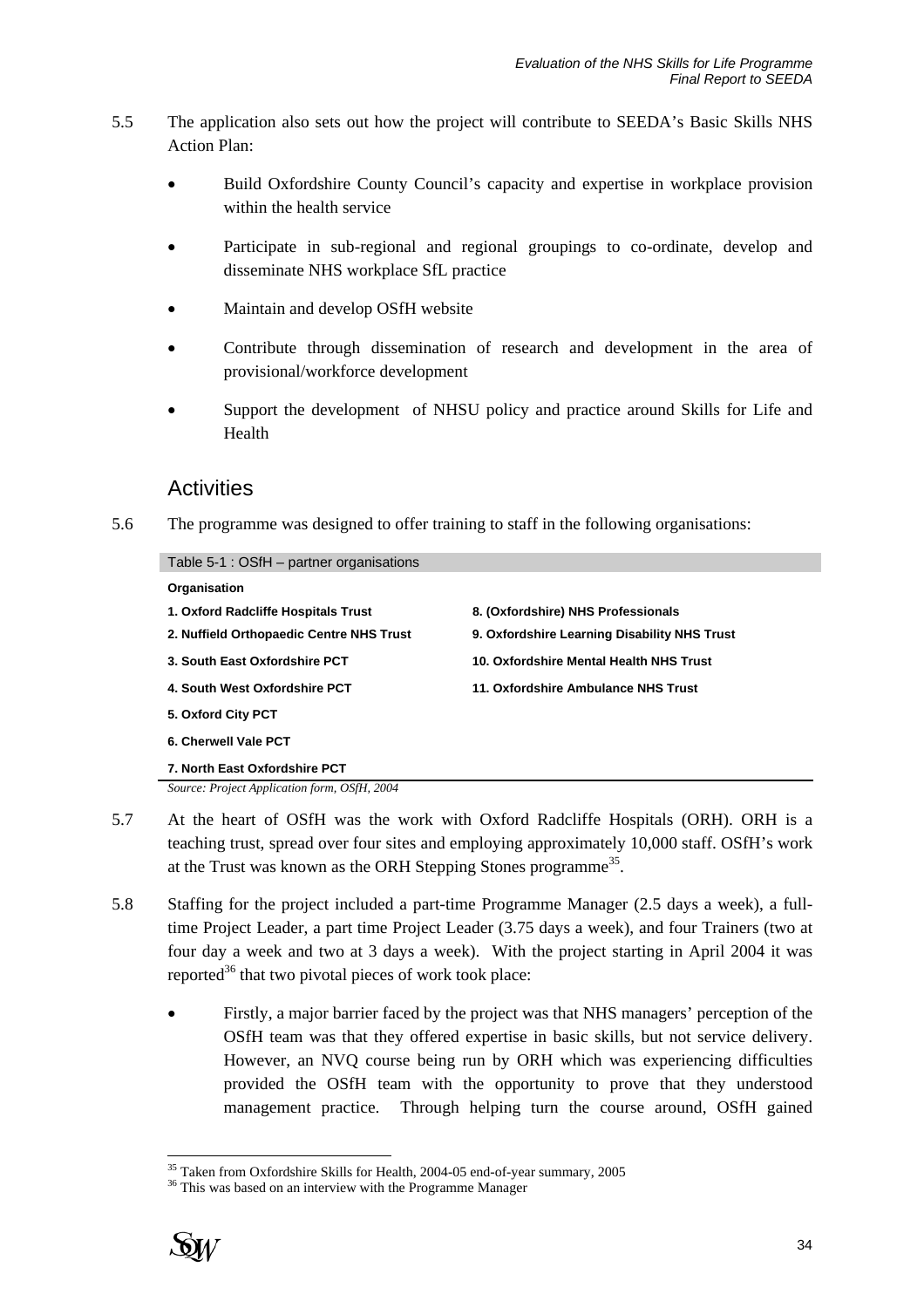occupational credibility as well as a reputation for basic skills training. This led to ORH working with OSfH to deliver an NVQ course in cleaning.

- Secondly, using the Health and Safety and Risk Assessment training that ORH were required to deliver to staff, OSfH supported those who required literacy and English language support in order to access the training. This, coupled with delivering basic skills training to facilities management<sup>37</sup> staff at John Radcliffe Hospital, again reinforced the perception that OSfH understood and could help improve management practice and workforce development.
- 5.9 Over the year, OSfH was involved in a wide range of activities including:
	- Providing a range of contextualised training courses and programmes in: IT, ESOL, Communication Skills, Assertiveness, Counselling, Report writing/essay writing, Language for job description, Maths Skills, Study Skills, Workplace Admin and Literacy.
	- Working with seven NHS organisations in 22 workplaces
	- Creating an NVQ centre and delivered the new Support Services in Healthcare NVQ 2, with SfL support for candidates
	- Developing and piloting a bite size ESOL, close-to-the-job ESOL programme
	- Developing and delivering a programme around drug calculation for nursing staff
	- Functioning as a research site for NRDC/NHSU's Maths4Life: Decisions that Count in Healthcare programme
	- Disseminating its own learning locally, regionally, and nationally through participating in SEEDA Learning Labs, South East Health Summit, NHSU forums, the LSC-Unison essential Skills in Health and Social Care project and other events.
- 5.10 Whilst training was primarily focused within the ORH (which consists of four Hosiptals), work was also undertaken with Hospitals through the PCTs and the Oxford Ambulance NHS Trust. However, only limited amounts of activity took place at Nuffield Orthopaedic Centre NHS Trust, Oxfordshire Learning and Disability NHS Trust, Oxfordshire Mental Health NHS Trust or NHS Professionals.
- 5.11 In addition to developing these activities in 2005/06, the Project Proposal Application<sup>38</sup> form states that the project also sought:

*'to focus on the development of cost-effective, on-the-job learning methodologies to embed Skills for Life learning into work routines and organisational cultures'.* 

5.12 The need for this approach was twofold. Firstly, in order to work toward SEEDA's objective of embedding the importance of, and commitment to, SfL within the NHS, working to

<sup>38</sup> SEEDA, Project Proposal form 1b, PMS No: SE 21952, 2004



l  $37$  Facilities management was bought in-house in 2004 but have since been sub-contracted to a facilities management firm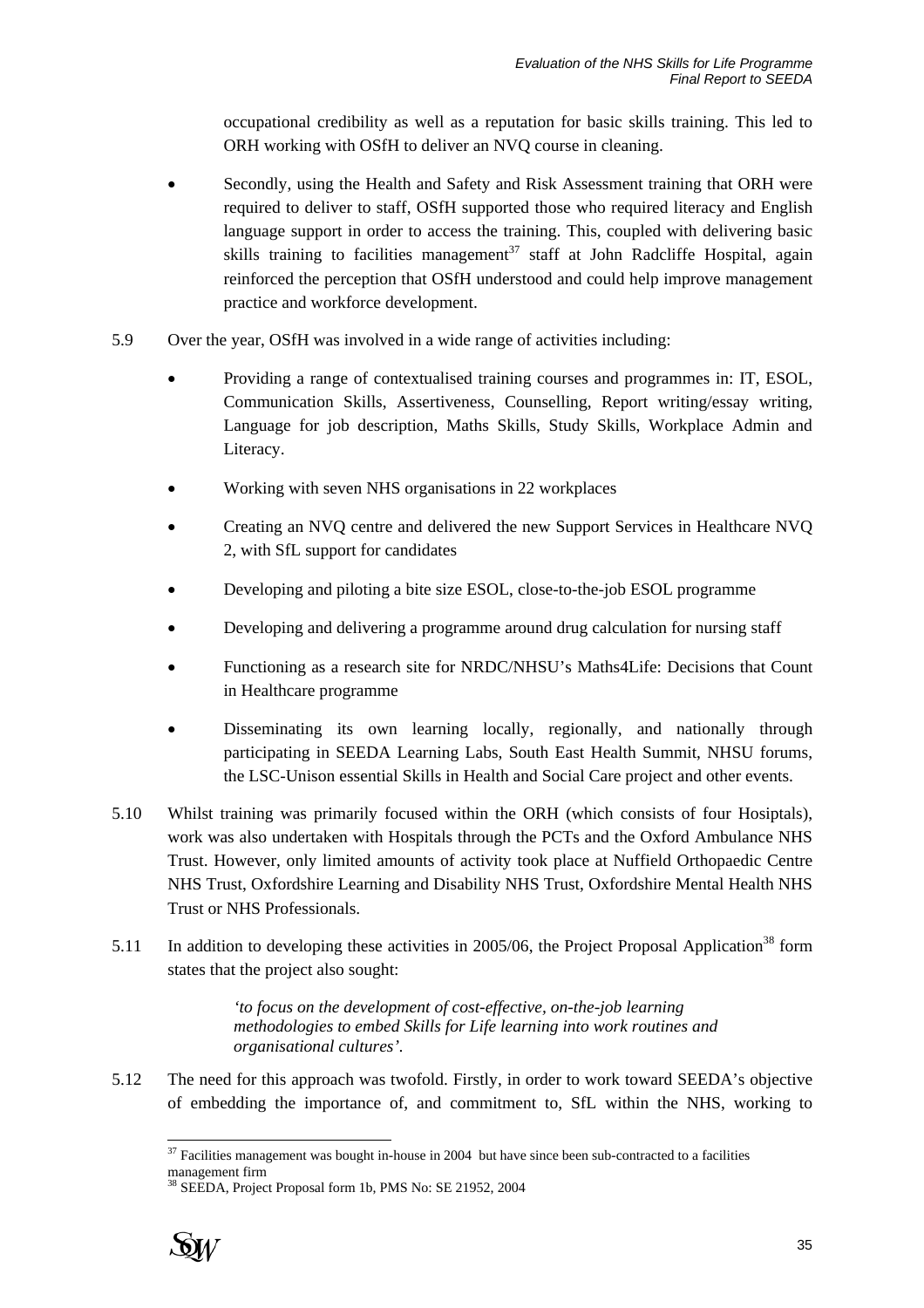influence management change was seen as vital as the project continued to develop. Secondly, Oxford Adult Learning Unit became insolvent in 2004/05. As a result, Oxford County Council provided financial assistance in order to allow the service to continue, but only on the proviso that the organisation turned around its financial situation over the next three years. With the service still in considerable debt at the end of 2005/06, a strong emphasis was placed on achieving full cost recovery for training programmes.

5.13 Over the following year OSfH successfully managed to develop full cost recovery programmes and support NHS Managers and staff in the adoption of the Knowledge Skills Framework (KSF). Moreover, using ESF funding and delivering courses on behalf of Further Education (FE) Colleges, the BSAW service continued to deliver courses across the NHS, Care Homes, SMEs and FE college students.

## Spend and outputs

#### *Project spend*

5.14 The project received SEEDA funding over two financial years (2004/5 – 2005/6). Spend for the project in 2004/05 is detailed below in Table 5-2.

Table 5-2 : Project financial details 2004/05

| <b>SEEDA contribution</b>                         | £156.750 |
|---------------------------------------------------|----------|
| <b>Partner contributions</b>                      |          |
| Staff release costs                               | £45,475  |
| OCC Contribution (project management services and | £23.420  |
| overheads)                                        |          |
| <b>LSC drawdown funds (unspecified)</b>           |          |

*Source: SEEDA Project Operational Delivery form PMS No: SE20936, 2004* 

5.15 In 2004/05 the project received £156,750 in funding from SEEDA. With the exception of £7,600 for travel, materials and sundries all of this funding was committed to staffing costs. In November 2004, SEEDA awarded OSfH an additional £50,000 in order to enable the project to:

> *'allow the project to more fully meet its operational potential with the development of a pilot departmental learning programme in at least one non-professional department of the NHS and the delivery of 200 extra individual learning opportunities*<sup>39</sup><sup>*'.*</sup>

5.16 In 2005/06 SEEDA awarded the project a further £150,015 which would be accompanied by a further £45,345 in staff release costs and £41,580 in match funding from Oxfordshire County Council (management services and overheads). Similarly to 2004/05, this was then awarded a further £30,000 by SEEDA in March 2006. The additional funds were to made available in order to:

> *'add value to the Skills Escalator, which is to be funded by the ORH from*  April 2006 and the OSfH programme<sup>40</sup><sup>,</sup>

5.17 The Skills Escalator Centre (SEC) is virtual learning centre and consists of a partnership between ORH and Oxfordshire County Council. The SEC management group have

<sup>39</sup> SEEDA, Additional Expenditure form 3b, PMS No: SE20952, November 2004 40 SEEDA, Additional Expenditure form 3b, PMS No: SE21949, March 2006



l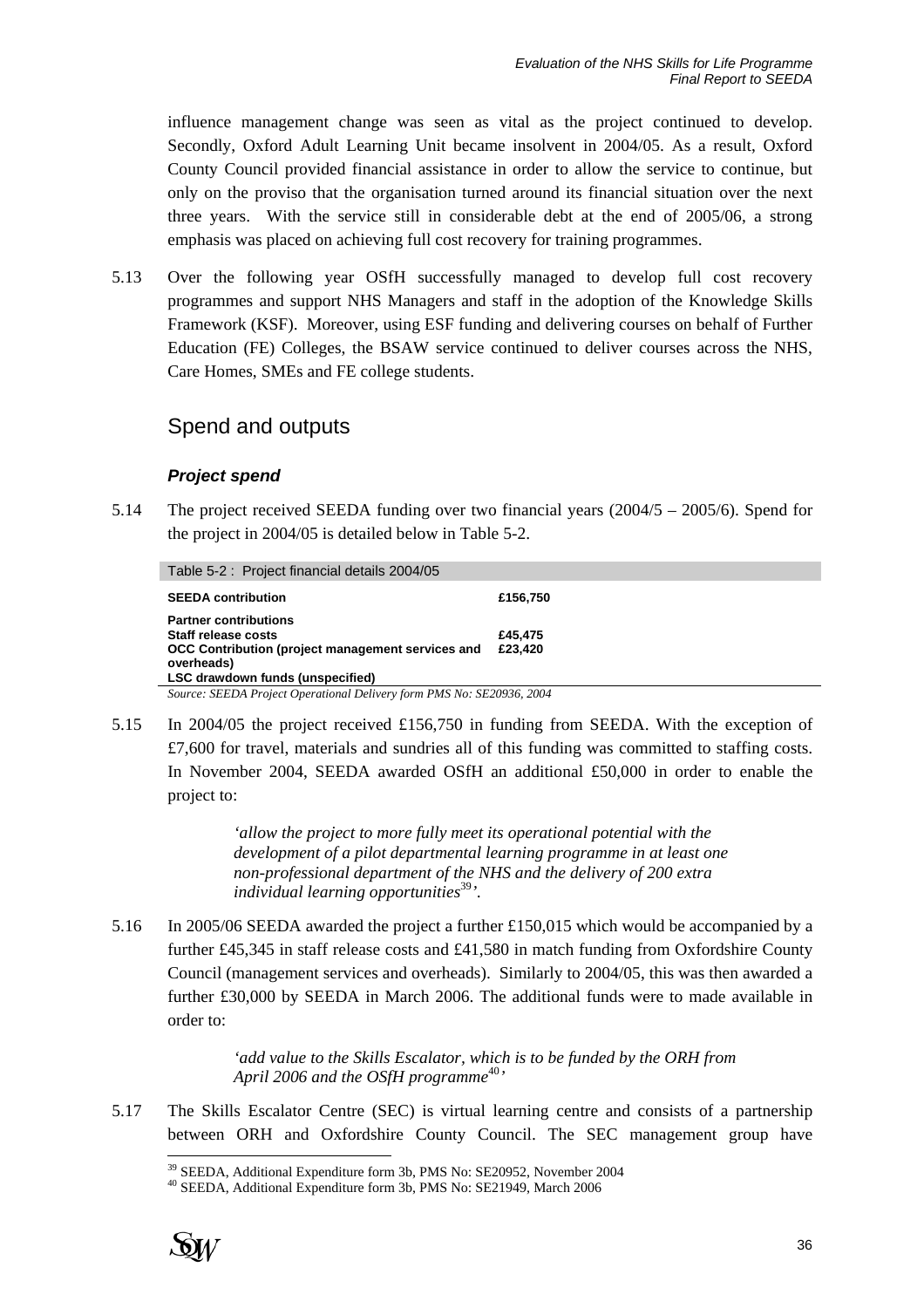commissioned Oxfordshire County Council Adult Learning to facilitate the Skills Centre. Further details of this are provided below.

### *Performance against targets*

5.18 Table 5-3 displays targeted and actual performance. As can be observed, the project has been successful in both 2004/05 and 2005/06 in achieving its target of providing 650 SfL learning opportunities and enabling 750 to gain basic skills that count toward the Skills Public Service Agreement.

| Output                                                                                                                            | <b>Target</b> | Actual |
|-----------------------------------------------------------------------------------------------------------------------------------|---------------|--------|
| SfL Learning Opportunities- number of learning<br>opportunities (3+ hours)                                                        | 650 (2204/05) | 709    |
| No of adults that have gained basic skills as part of<br>the Skills for Life Strategy that count towards the Skills<br>PSA target | 750 (2005/06) | 758    |
| $\sim$<br>$G$ $F$ $F$ $F$ $I$                                                                                                     |               |        |

*Source: SEEDA* 

# Overall observations

### *Sustainability & impact*

- 5.19 As has been seen, the OSfH programme has been successful in delivering almost 1,500 basic skills learning outputs over two years. In addition to this, in 2006 the project has worked extensively with hospitals within the ORH Trust to brief Managers on the KSF and support them in its implementation. It was reported<sup>41</sup> that with Project Manager being a member of the ORH Training and Development Group, this resulted in OSfH being able to communicate and influence Managers who are able to make key decisions regarding training (i.e., the release of staff). Through this, and the project's work with the KSF, it was reported that Stepping Stones (as the project is known within the ORH) contributed to a definite shift in attitude toward basic skills training.
- 5.20 Of equal importance, however, is that OSfH have successfully managed to achieve full cost recovery for training delivered to PCT managed Hospitals in Oxfordshire. Whilst the drive for this was the vulnerable financial situation facing the Oxfordshire Adults Basic Skills Unit, the outcome has been the development of a sustainable financial model for delivering basic skills training. This has involved developing a more businesslike approach to the BSAW service which as well as full costs recovery of training has also seen a cut back in staffing levels.
- 5.21 In 2006, Thames Valley Strategic Health Authority allocated £125,000 to ORH for the development of non professional staff. After discussion with OSfH, ORH and Oxfordshire County Council, it was agreed that ORH would commit the funds to the development of the Skills Escalator Centre (SEC) and that would OSfH facilitate its operation. Moving away from a focus on individual learners, the SEC is more concerned with enabling access to the SEC in the ORH Trust. Through 2006 and into 2007, OSfH have been supporting ORH in a range of work with the Trust relevant to staff in pay bands 1-4.

 $\overline{a}$ <sup>41</sup> Interview with Acting Head of Learning and Development at Oxford Radcliffe Hospitals Trust

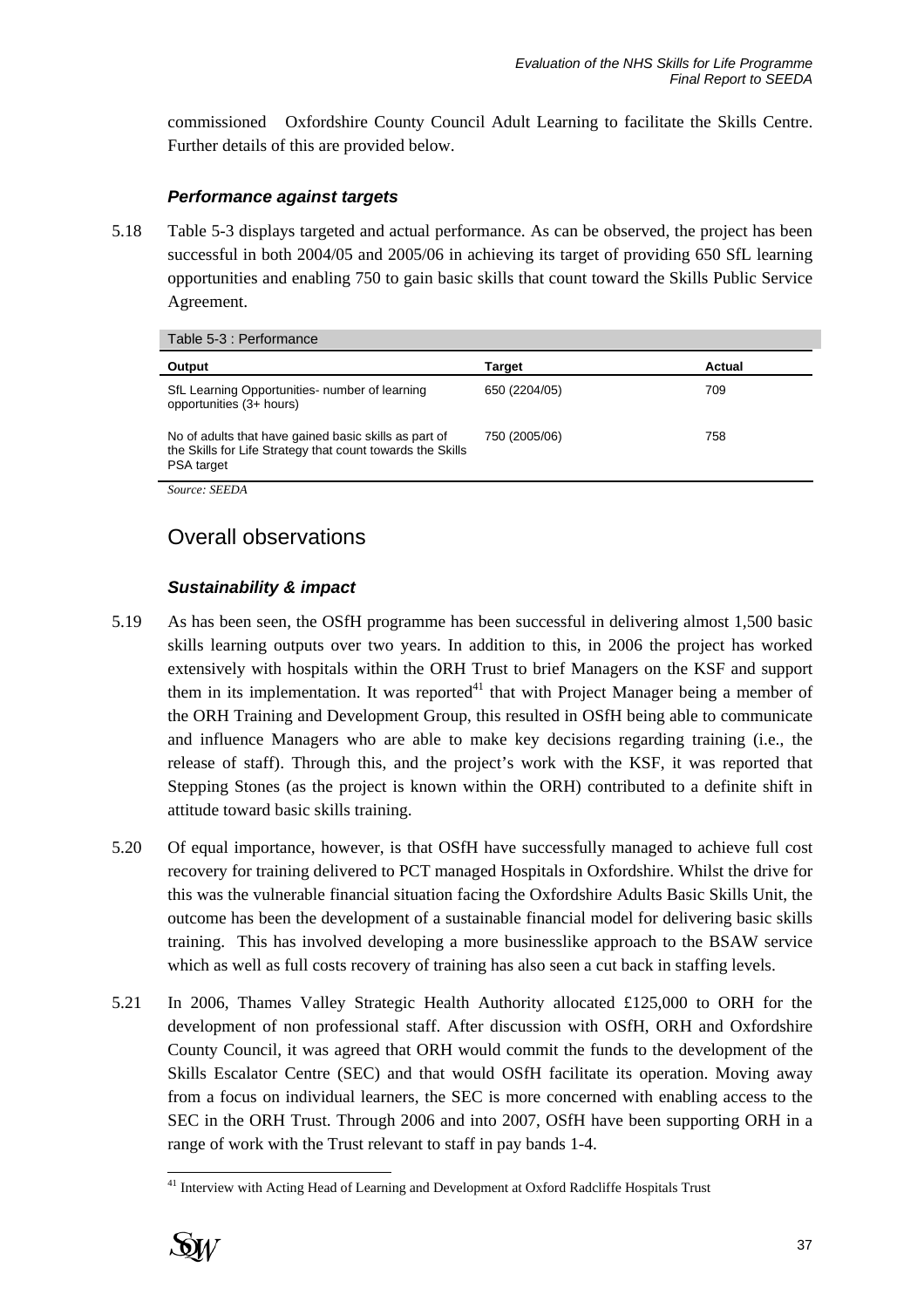5.22 A more detailed evaluation of the project together with identification of specific areas capable of development as case studies would be possible with assessments of individual outcomes, however, to date no beneficiary feedback has been received from the project.

## **Conclusions**

- 5.23 OSfH has been seen by many as an example of good practice. The 2004/05 end-of –year summary<sup>42</sup> reported that the service has been reported upon in NHS magazine, referenced in the DfES revised Skills for Life Employer Toolkit, identified in research by the Institute of Employment Studies and also in a recent LSC-funded Unison Promoting Skills for Life in Health and Social Care Scoping Report. From our evaluation, we would agree that not only has the project been successful in achieving its targeted outputs it has also made progress in changing attitudes toward the importance of providing basic skills development for lower occupation staff. Whilst resources are extremely limited, the fact that ORH along with Oxfordshire County Council have come together to ensure that the capacity and experience developed by OSfH staff continue to be utilised through the Skills Escalator Centre (SEC) is a real achievement.
- 5.24 Overall, the reasons for the project's success are seen as fourfold:
	- The reputation of the Project's Manager has been an important mechanism for the project to influence management committees, Training and Development Departments and strategic discussion with Thames Valley Strategic Health Authority and Oxfordshire County Council.
	- Through a series of 'quick wins' the project has been successful in earning the trust of managers and staff through demonstrating that as well as having expertise in basic skills training, they also understand and respect the issues faced by managers
	- Rather than a deliver a set of pre-developed courses, training has been contextualised in order to fit with, and balance, the needs of staff, managers and the Training and Development Departments.
	- BSAW's strong connections with Oxfordshire County Council and its reputation for providing quality training to the public and private sector across the area have provided OSfH with the skills and experience required to develop a training programme which is capable of delivering training within the NHS.
- 5.25 The development of the Skills Escalator Centre is evidence that the project has made a valuable contribution to changing attitudes and policy towards training for lower occupational groups. Whilst national policy such as the Agenda for Change has been the driving force behind this increasing recognition of training for these groups, OSfH have provided a working example of how this can be successfully implemented. The challenge now is for the Skills Escalator Centre to secure long term funding and for the development of similar schemes across other Trusts in the area.

5.26

 $42$  Oxfordshire Skills for Health, 2004-2005 end-of-year summary, 2005



 $\overline{a}$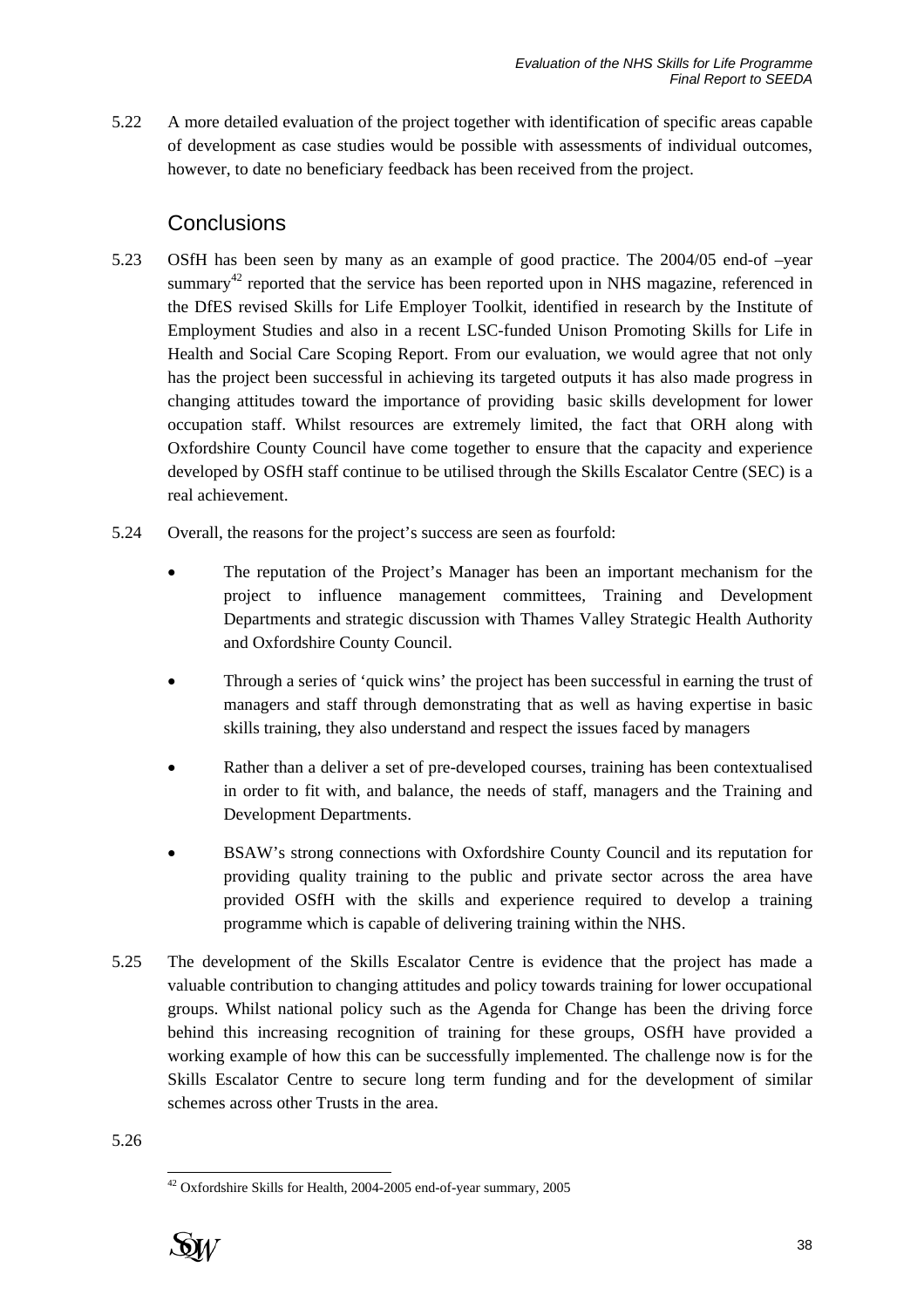# **6: Sussex Brain Food**

# Overview and context

### *Introduction*

- 6.1 The Brain Food project is a partnership between Bexhill College and East Sussex Hospitals NHS Trust. The project received 3 years of funding from SEEDA to deliver embedded Skills for Life training.
- 6.2 East Sussex Hospitals Trust is a large acute trust comprising of two district general hospitals and two additional out-patient sites and employ approximately 5,200 staff.
- 6.3 In 2003 Bexhill College's newly appointed head of Basic Skills approached the Trust with the suggestion that they could collaborate to deliver basic skills provision to staff within the Trust using the opportunity offered by the SEEDA funds and existing funding available to colleges to access Skills for Life training.
- 6.4 The Trust has recently undergone considerable upheaval with the merger of two Trusts to become East Sussex Hospitals Trust in 2002. This merger resulted in to merger of two training departments who had been undertaking different activities the SEEDA funding and the suggestion made by Bexhill College presented an opportunity to join up activities and develop structured learning pathways for the Trust.
- 6.5 Whilst the proposal made by Bexhill College was attractive to the Trust it was decided that the Trust would need to undergo a mini-tendering round to ensure that they worked with an appropriate partner. Eastbourne, Hastings and Bexhill Colleges were all invited to present their suggestions for activities. The Bexhill submission was decided upon as they were willing to deliver training within the Trust premises and they suggested that the Skills for Life offer could be embedded within a range of courses including IT, CV development and assertiveness training.

## *Rationale for project*

- 6.6 The rationale of the initial project was to fill the skills gaps of current NHS employees. These gaps have been identified on both a national and local level with respective targets set to feed into the SfL agenda. The need to modernise the NHS in line with the proposals set out in the 'Agenda for Change' was also highlighted. The funding also provided an opportunity to coordinate training activity across the recently merged Trust.
- 6.7 Following on from the initial funding period, Brain Food 1 the project developed two subsequent delivery stages, Brain Food 2 and Brain Food 3 which were also funded by SEEDA. These subsequent projects sought to develop the strategic approach to Skills for Life within East Sussex Hospitals Trust.

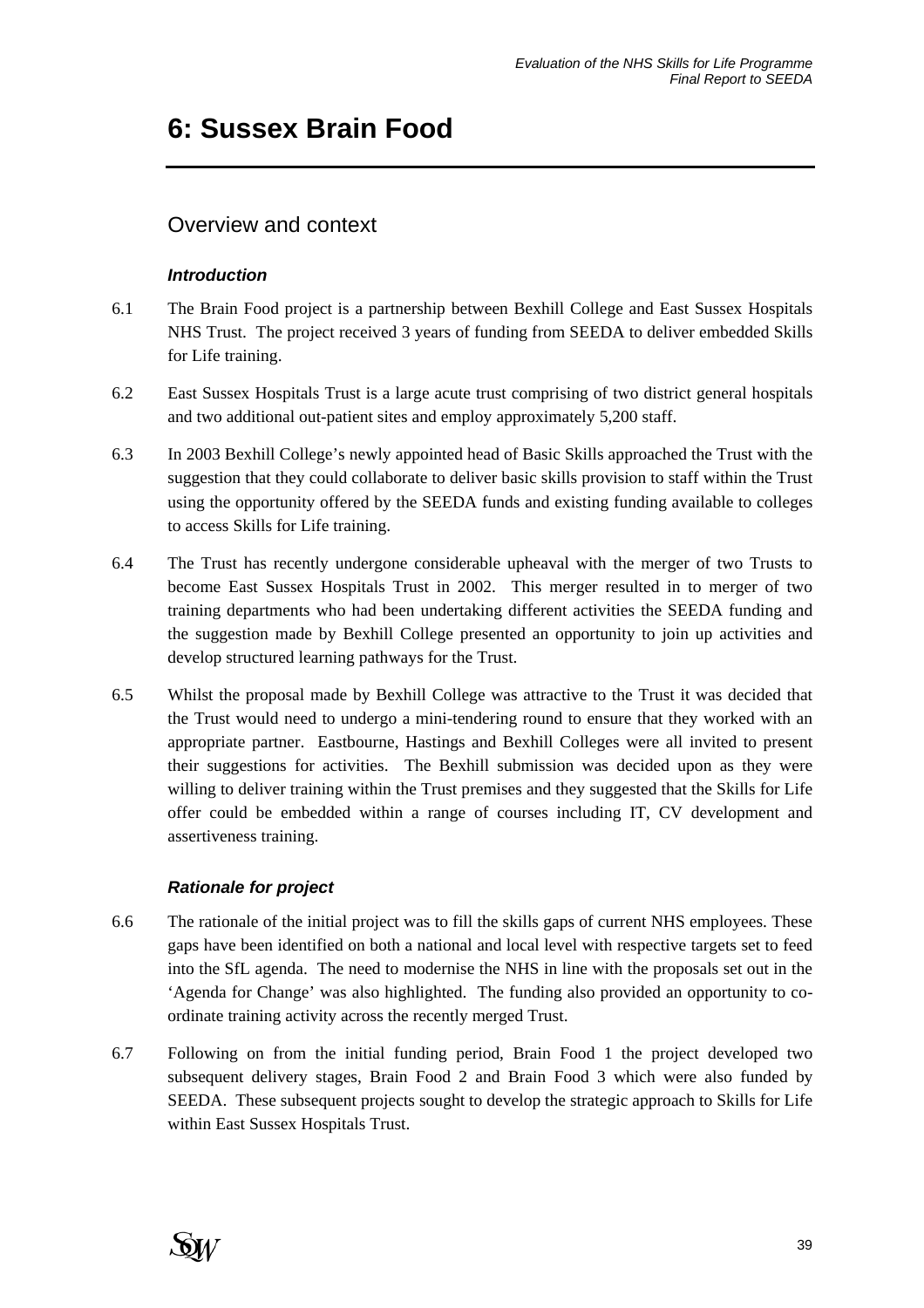### *Objectives*

- 6.8 The Brain Food Approach is described in their evaluation document<sup>43</sup> as being "a whole organisation approach to embedding Skills for Life with the focus being on integrating Skills for Life within existing systems, policies, processed and personnel – not creating "new". This holistic approach has developed over the lifetime of the project.
- 6.9 Unfortunately the original project application submission for the first stage of the project has not been available to the evaluation team but objectives identified in Brain Food 2 and 3 are summarised below:
	- create corporate commitment to Skills for Life through awareness raising of the economic impact on business objectives in addressing these skills needs
	- develop/refine plans and systems to embed Skills for Life at key management levels within the Trust
	- provide a range of learning interventions, including, where appropriate, to deliver Skills for Life within the Trust.
- 6.10 The project was initially funded for 1 year in April 2003. The project then applied for further funding from July 2004 – June 2005 and August 2005 – March 2006. It is understood through consultations with the project team that the project ceased delivery in July 2006.
- 6.11 The project has adopted a whole organisation approach offering courses to staff across the Trust and seeking the implementation of policy and culture change at all levels.

### *Activities*

- 6.12 The project seeks to embed SfL within existing systems, policies, processes and personnel. This has been achieved through the delivery of the following activities:
	- Creation of effective working relationships at strategic and operational levels between East Sussex NHS Trust and Bexhill College.
	- Provision of a number of taster sessions followed by a number of course roll outs.
	- Introduction of a target marketing strategy throughout the organisation, particularly amongst first line managers through manager training. This was crucial to show the importance of releasing staff to attend training courses, and the positive effect this can have on targets despite the loss of staff working time.
	- Creation of the Skills for Life Policy and Strategic Plan and a Trust contextualised toolkit.
	- Development within the Trust of a post to facilitate the Brain Food project
- 6.13 The project was led by a partnership between Bexhill College and the East Sussex Hospitals Trust. Bexhill College provided the embedded training provision and awareness raising

 $\overline{a}$ <sup>43</sup> Brainfood Evaluation (no date)

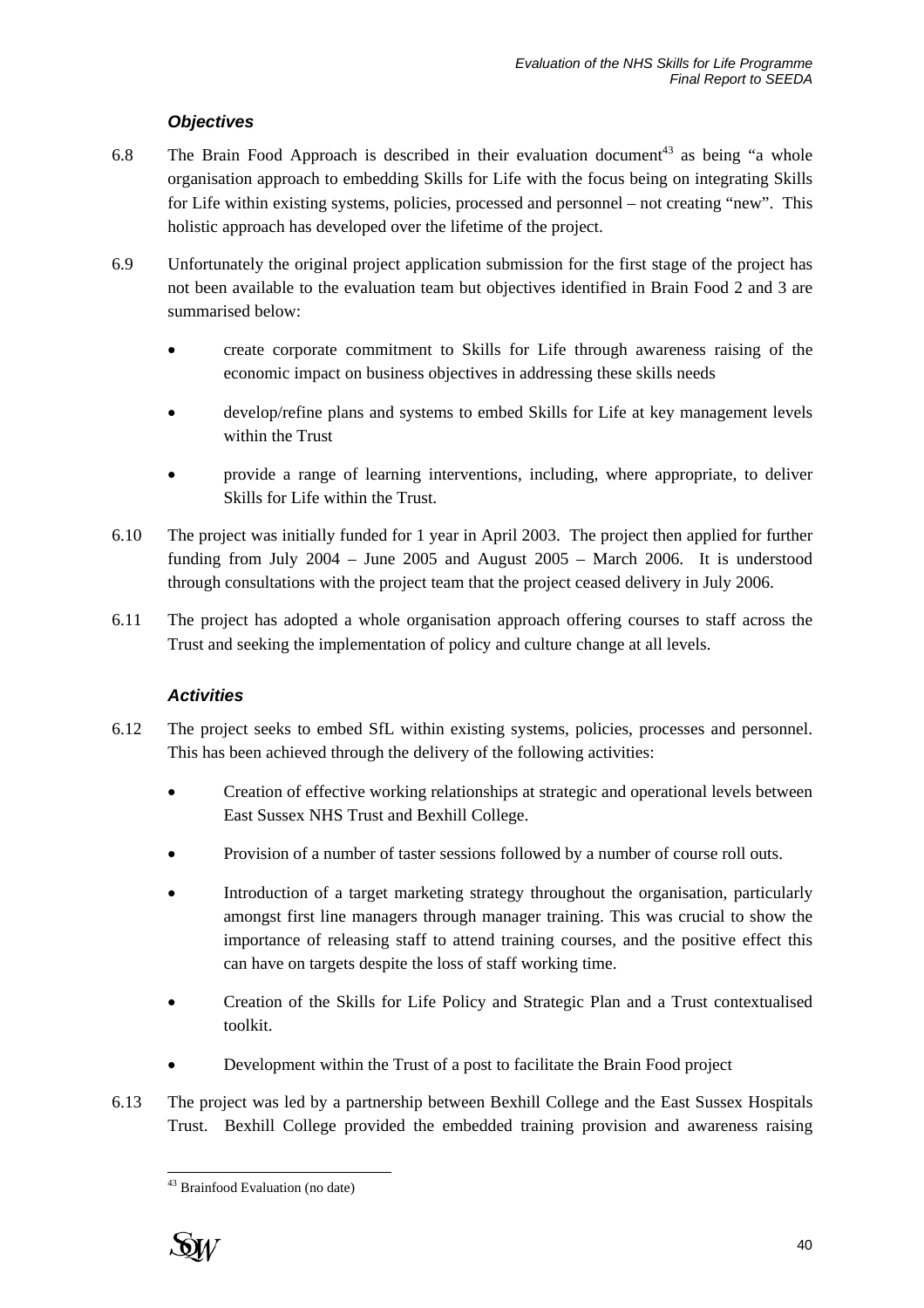sessions and worked closely with the Trust to develop a strategic approach to embedding Skills for Life in the activities of the Trust.

- 6.14 The creation of the Brain Food branding was one of the early activities and the Trust and Bexhill College feel that this has been very important in achieving awareness of the project across a large multiple site Trust.
- 6.15 The early stages of the project covered the costs of a Skills for Life Co-ordinator post in the Trust to meet with managers and individual staff members to promote the activities and an opposite number at Bexhill College to co-ordinate and broker training.
- 6.16 The project began by undertaking awareness raising sessions with managers to ensure that they were able to recognise the vale of releasing staff to undertake courses. The awareness sessions sought to highlight:
	- the fact that people with Skills for Life needs were able to effectively mask their issues,
	- the risk that a Skills for Life deficit can pose within the NHS,
	- the fact that 1 in 5 adults have a Skills for Life need meaning that over a thousand staff in the Trust would be likely to present a need,
	- the responsibility that the managers have towards their staff and patients to improve the skills base.
- 6.17 Within the sessions the project was then able to identify the activities that the learning department at the Trust were putting in place to support managers in meeting the Skills for Life needs of their staff, presenting the skills escalator and the types of courses which could be delivered including ESOL (particularly identified as appropriate for doctors and nurses), nursing calculations and assertiveness training.
- 6.18 In addition to the awareness raising the project also delivered training on using a Skills for Life audit tool so that managers could work with their staff to identify their needs.
- 6.19 The courses were then promoted to learners by a range of methods. The Trust co-ordinator attended all department meetings and informed staff about who to contact and the benefits to them individually. The courses were embedded courses and did not used the terms literacy, language and numeracy.
- 6.20 The courses delivered included:
	- Basic confidence
	- Basic customer care
	- Dealing with difficult situations
	- IT skills
- 6.21 Initially the project utilised the LSC funded non qualification based short course funding. This enabled delivery of a relatively short course (up to  $10$  weeks  $X$  1-2 hours) which then

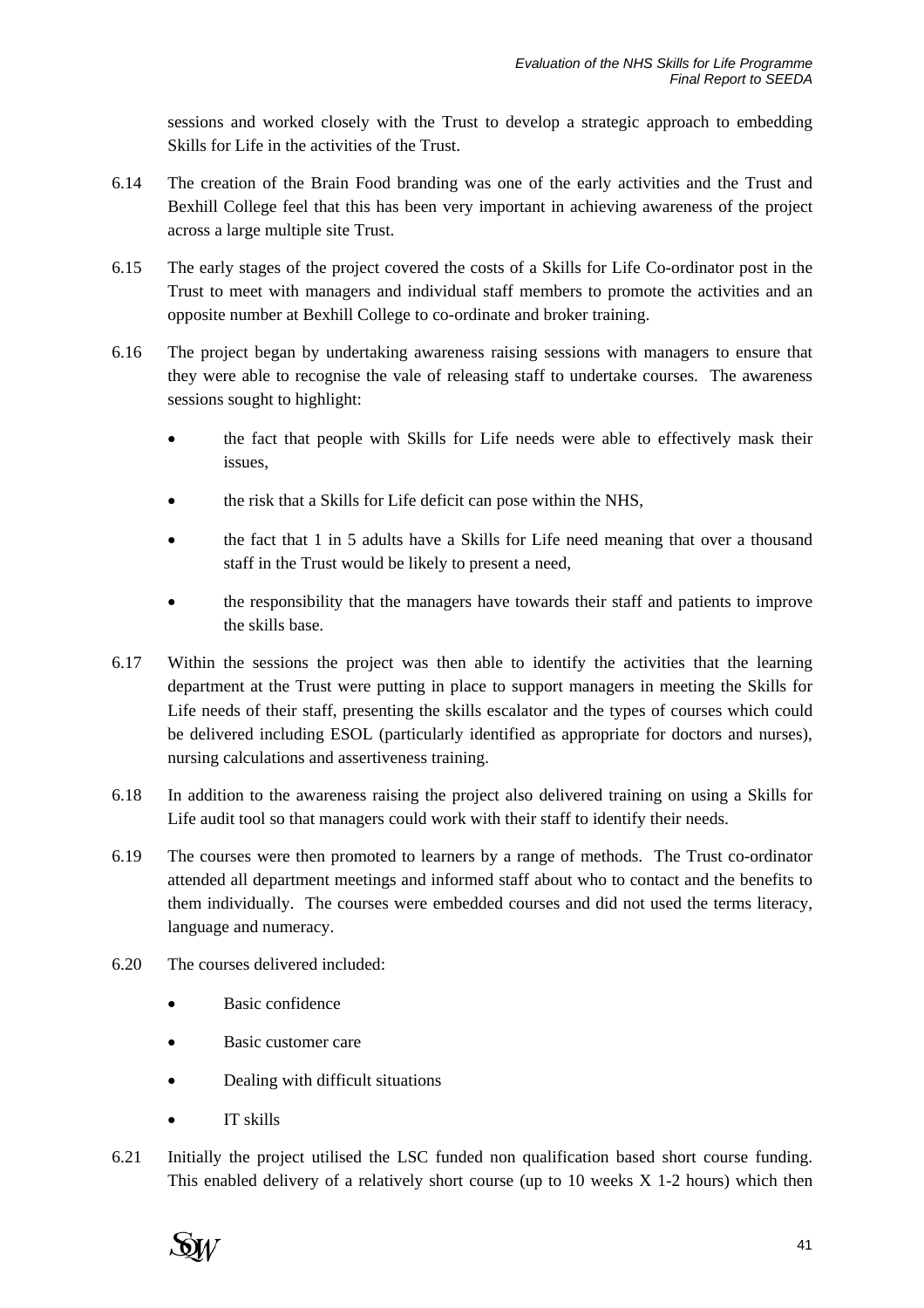enabled managers to plan for staff release. When LSC funding changed to only cover accredited training the project reports that it became more difficult to get managers to release staff because it was more difficult to plan how long an individual would need to attend session in order to achieve the qualification. The project management team report that the take-up of courses fell once the test requirement was introduced.

- 6.22 As a result the Bexhill College have worked with the Trust to secure alternative funding including some from the Strategic Health Authority to cover the provision of shorter courses.
- 6.23 Bexhill College has been the sole training provider and has delivered the training on Trust premises in their dedicated training rooms through tutor based face to face delivery.
- 6.24 A large proportion of the funding in Year One was used to cover the costs of releasing staff to undertake training. Release of staff was identified as one of the most significant barriers faced by the project particularly in light of the fact that over this period the Trust has experienced financial difficulties meaning that departments are operating under stringent financial conditions and cannot meet the cost of cover staff.
- 6.25 In the second year of funding SEEDA stated that the project could not continue to use the funding to cover the cost of replacement staff during training sessions. The project therefore drew upon the NHS Individual Learning Accounts (approximately £150 per person) to cover the additional costs.
- 6.26 At a strategic level the project secured the approval of a Basic Skills Policy for the Trust by the multi-professional Learning and Development Committee which is a sub-group of the Board and is attended by non-executive directors and executive directors of the Trust. The project secured senior management commitment to the project and policy through presentations to the Trust board and departmental managers meetings.

## Spend and outputs

6.27 Over the three year implementation period, the Brain Food project has been fully funded by SEEDA and delivered by Bexhill and East Sussex Hospitals NHS Trust. The project has received £122,652 through three grants between April 2003 and March 2006. It should be noted that these figures, based upon Project Management information differ from those provided by SEEDA more recently<sup>44</sup>.

| Table 6-1 : Project financial output details |          |  |
|----------------------------------------------|----------|--|
| SEEDA contribution total                     | £122,652 |  |
| Year 1 April 2003 - March 2004               |          |  |
| Year 2 July 2004 - June 2005                 | £101,605 |  |
| Year 3 August 2005 - March 2006              | £21,047  |  |
| Partner contributions                        | Unclear  |  |
|                                              |          |  |

*Source : SEEDA PMS forms* 

 $\overline{a}$ 44 SEEDA e-mail dated 28/2/07

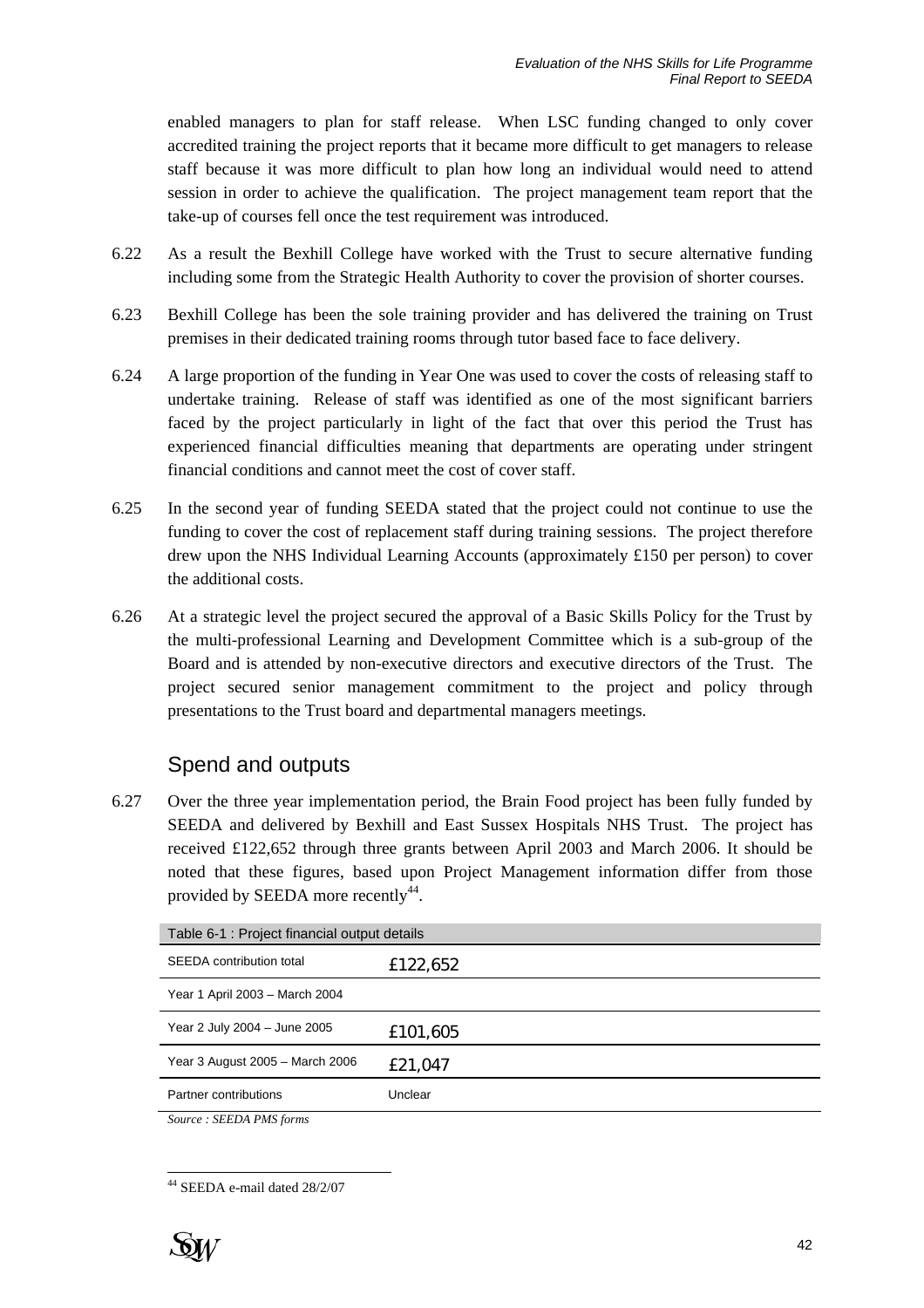6.28 Information on output targets and achievements is inconclusive. The data provided by  $SEEDA<sup>45</sup>$  shows that the Brainfood project delivered the following outputs:

| Table 6-2 : Performance                                   |                                                           |        |  |
|-----------------------------------------------------------|-----------------------------------------------------------|--------|--|
|                                                           | <b>Target</b>                                             | Actual |  |
| C3A Learning opportunities 3-30<br>hours                  |                                                           | 153    |  |
| C3b Learning opportunities created<br>& filled $(30+hrs)$ | Unclear due to absence of appraisal<br>doc for each grant | 58     |  |
| S4 Adults receiving basic skills<br>training              |                                                           | 211    |  |
| $S_{OLVCO}$ $SEFDA$                                       |                                                           |        |  |

*Source: SEEDA* 

## Overall observations

### *Sustainability and impact*

- 6.29 The project has operated at a delivery and a strategic level seeking to promote the benefit of Skills for Life to the Board, managers and individuals to secure a change in perceptions regarding Skills for Life as well as secure formal support and culture change through the establishment of policies and procedures embedding Skills for Life in the appraisal and development processes.
- 6.30 The project ended in July 2006, consequently, it has not been possible to speak to individuals who participated in the learning opportunities or their managers but evidence from an evaluation undertaken by the project includes feedback from individuals and managers identified a number of positive outcomes:
	- Increased professional and personal confidence of training recipients. Training courses which focus on assertiveness and nursing calculations have been identified as particularly effective in improving confidence on the job and outside the workplace.
	- Noticeable increases in staff productivity and performance. Improving computer skills has reduced time spent on administrative tasks and has significantly increased NHS online learning.
	- Improvements in team working and communication. Provision of ESOL courses has enabled the removal of language barriers amongst staff.
	- Awareness of SfL has been spread across Bexhill College and the Trust.
- 6.31 The Brainfood Evaluation document includes quotes from learners:
- 6.32 'Learning to be assertive helps with patient care as you are able to state facts clearly to patients and relatives' Anon
- 6.33 'It is a good course, it has made me more confident in my job and outside in my life. Now I talk with my colleagues and friends closely and before I couldn't.' Kitchen Porter.

 $\overline{a}$ 45 SEEDA e-mail dated 28/2/07

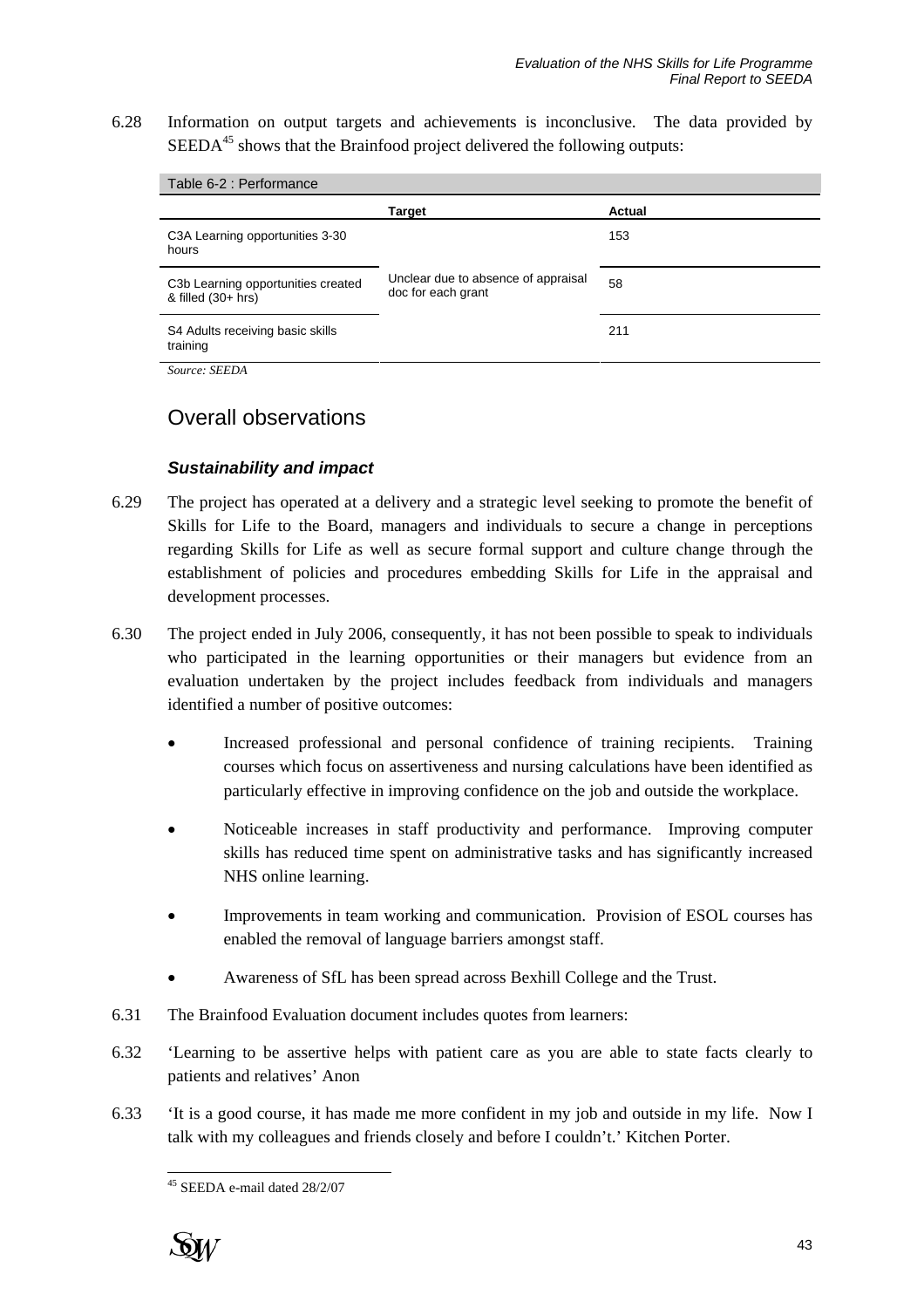- 6.34 "I think Nursing Calculations was a really good course. It's made me more positive about maths in general which is good because it is a big part of nursing. It has boosted my confidence to become a trained nurse.' Healthcare Assistant.
- 6.35 The project ceased delivery, as scheduled, in July 2006. No continuation funding for the Trusts Skills for Life Co-ordinator could be secured from internal or external sources. Throughout the latter part of 2006/07 activity has been low and the project has not actively marketed the project. The Trust has continued to experience financial constraints and at present all non mandatory training has been suspended. There is, however, evidence that the influence of the project remains with some managers reporting to the learning department that some of their staff have tapped into Skills for Life learning opportunities outside the Trust.
- 6.36 The Assistant Director of Learning and Development clearly identifies the added benefit of the partnership with Bexhill College. The benefits of this partnership remain evident in the current work of Bexhill College in seeking to identify additional funding streams for the Trust and working with the Trust to seek access to Strategic Health Authority funding.
- 6.37 Overall the Learning and Development team at the Trust feel that the project has raised the profile of Skills for Life significantly within the Trust. The Trust have now identified the need to develop a plan of how to revitalise the activities and link with the opportunities presented by Train to Gain.
- 6.38 Bexhill College have also benefited from the project as the work with the Trust was the first significant activity the newly formed Basic Skills Department undertook and it has enabled them to develop good practice in terms of supporting an organisation to address basic skills needs.

### *Good practice and lessons learnt*

- 6.39 The second phase of this project shifted its focus from delivery of skills courses to strategic planning, with the aim of developing a model for an operational approach to be used by a range of public sector employers. Achievement of these targets has been recognised through a number of awards. In September 2004, the project won the East Sussex Hospitals Trust a national award from the NHS partners and Association of Healthcare Human Resource Management in the category of Organisational Training and Development. The project has also been highlighted as an example of good practice by SEEDA and the Health Service Journal.
- 6.40 More specifically, a number of key good practice lessons have been learnt:
	- senior management commitment within both partner organisation has enabled decisions to be made effectively and efficiently and the project to have influence at senior levels.
	- ongoing flexible learning over a period of time is more beneficial than intensive training courses which require restrictive time commitments. This allows staff to fit training around work demands.

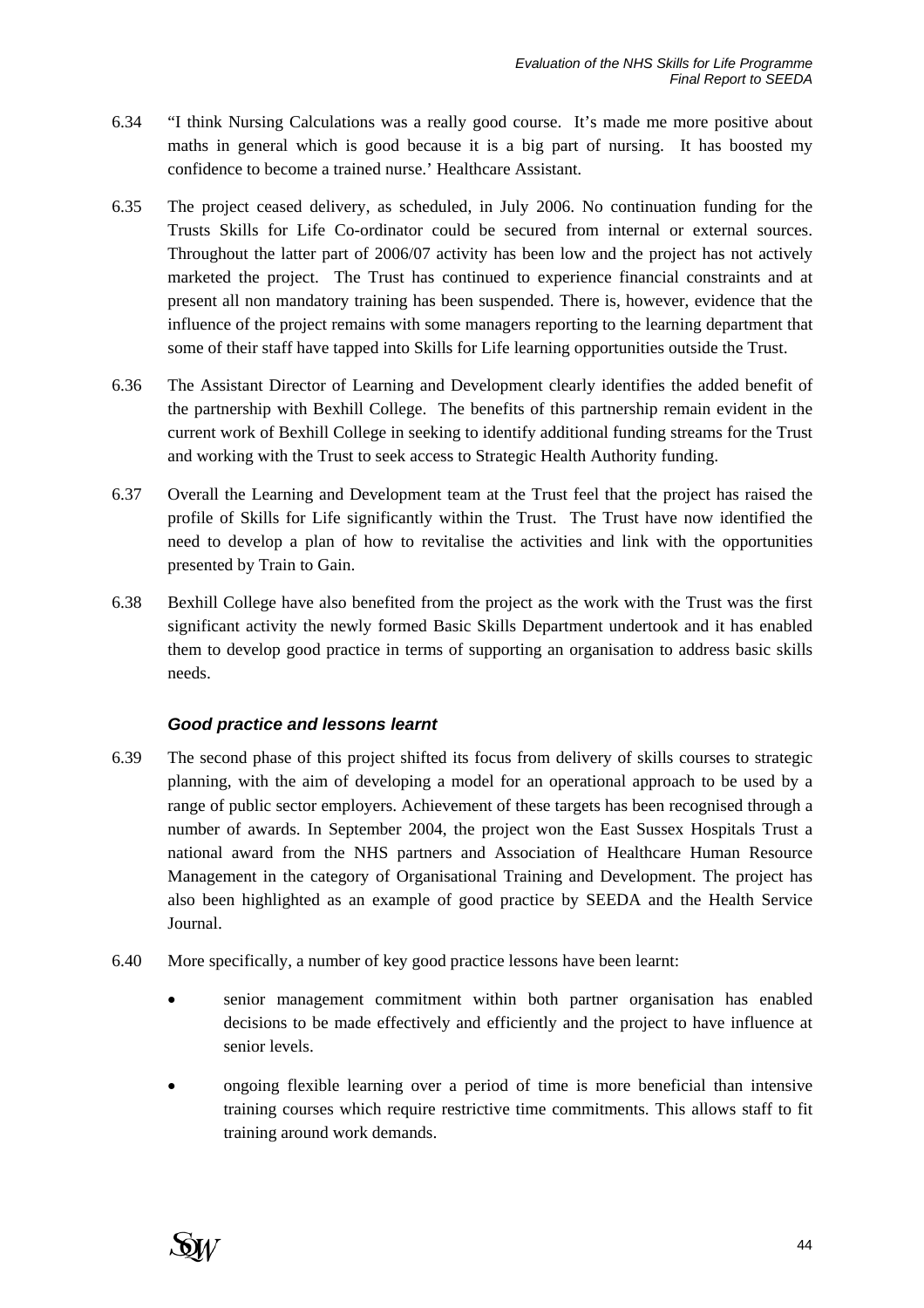- smaller class numbers provide the necessary learning environment in which to provide more tailored support, reducing the pressure of exposing learning difficulties to others.
- exams require more restrictive time commitments from staff which is not popular with managers or staff themselves. More flexible target measurement provides a more relaxed and supportive approach which is more likely to encourage participation. Although this approach is favourable, it is important to note that this has meant that the Trust has struggled to fund training as a result.
- sustainability remains an issue, as funding from SEEDA ended in July 2006. The Trust is currently facing deficit which has meant that only mandatory training is provided. External funding is needed to cover the costs of delivery including funding to cover the backfill costs of releasing staff for training and the post within the trust to facilitate the project (which is not currently active due to a lack of funding).
- the Trust is concerned about the perception presented by the stop-go nature of timelimited funding as it is felt that in some cases staff believe that training they valued has been stopped by the Trust.
- The individual who originally developed the project at Bexhill College was instrumental in developing the whole organisation approach to embedded Skills for Life, this individual has since left the college and set up a consultancy firm through which they are developing the model to support other NHS Trusts, Local Authorities and businesses and so providing opportunities for transferability of the approaches adopted within the project.

# **Conclusions**

- 6.41 This project has effectively raised awareness of, influenced policy related to and delivered training addressing Skills for Life within the Trust. The Trust does not think that the activity undertaken would have been possible without SEEDA funding or without the partnership developed between the Trust and Bexhill College.
- 6.42 The Trusts current reluctance to utilise funding available for accredited training (largely due to the barriers it poses in terms of staff release cover) means that the likelihood of securing external funding for training provision is limited. Equally in light of the current financial difficulties faced by the Trust it is unlikely that internal funding will be made available for the desired short courses.

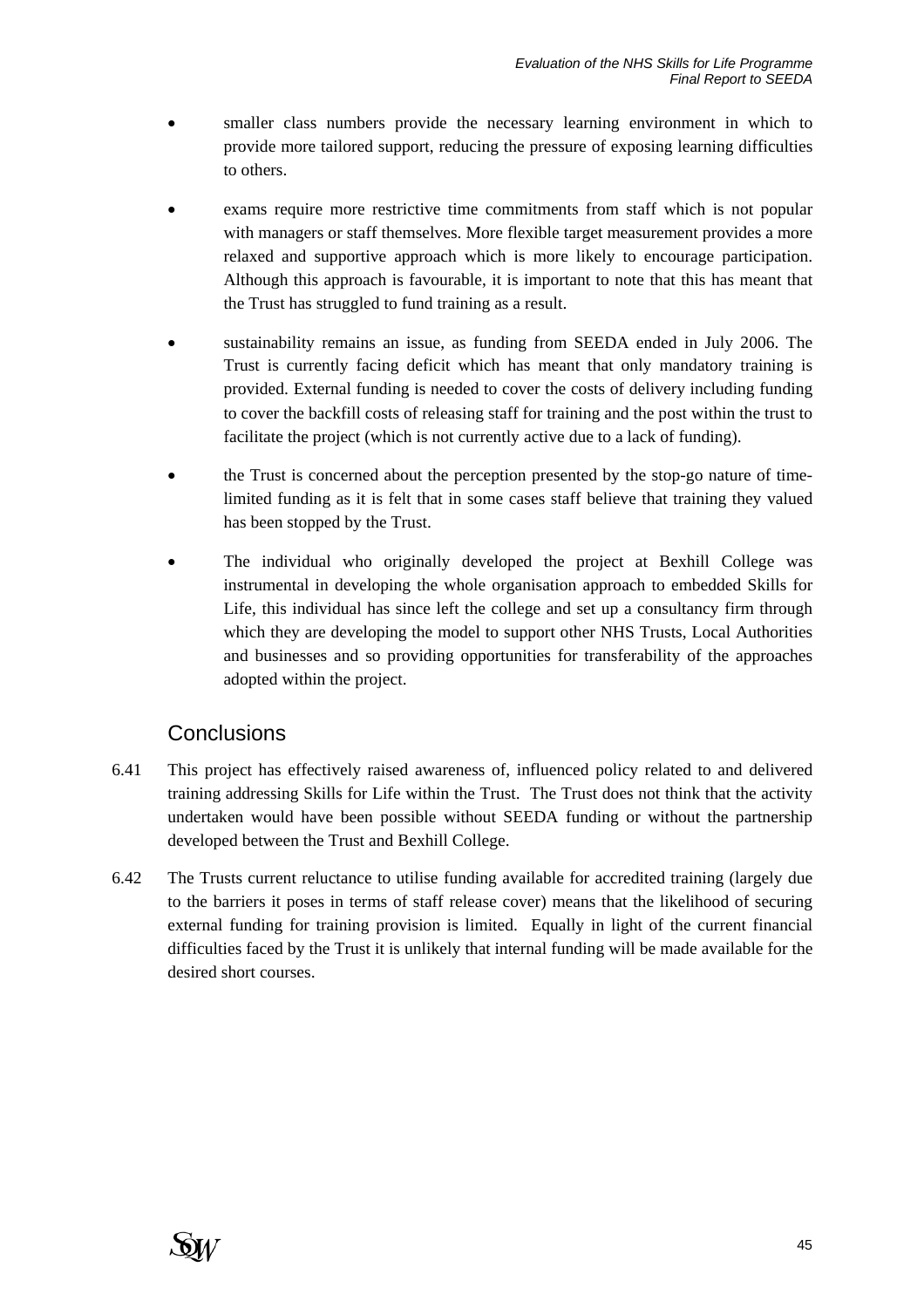# **7: WEA Workwise**

# Overview and context

## *Rationale for project*

- 7.1 The Workers' Educational Association (WEA) is the UK's largest voluntary provider of adult learning. WEA has a strong track record of working with NHS staff through UNISON's 'Return to Learn' training programme which provides public sector delivery staff who have few or no qualifications or that have been out of education for a significant period of time with the opportunity to follow five core units of study:
	- Personal development and progression
	- Descriptive writing and note-taking
	- Research through interview
	- Understanding and expressing points of view
	- Using number skills in a project
- 7.2 Based upon this track record, and in response to SEEDA's Basic Skills NHS Business Plan  $2004-07<sup>46</sup>$ , SEEDA approached the WEA to discuss the potential of the organisation providing a Skills for Life (SfL) training programme to NHS staff in Milton Keynes and Reading.

## *Objectives*

- 7.3 The original project proposal application<sup>47</sup> stated that:
	- The project will provide 350 Skills for Life learning opportunities to NHS Employees (in Reading and Milton Keynes and Reading). These opportunities will be targeted primarily at those support workers whom have few or no qualifications, those who may not have achieved their potential in their current role and those that feel themselves barred from promotion or training opportunities for lack of confidence in their basic skills.
- 7.4 The application also sets out how the project will contribute to SEEDA's Basic Skills NHS Action Plan:
	- Build WEA capacity and expertise in workplace provision within the NHS Reading and Milton Keynes

<sup>47</sup> WEA – Workwise NHS – Project Proposal, PMS SE 20936, April 2004



l  $^{46}$  Basic Skills NHS Business Plan 2004-07<sup>46</sup> – 'Working in partnership to create an inclusive NHS workplace learning culture', SEEDA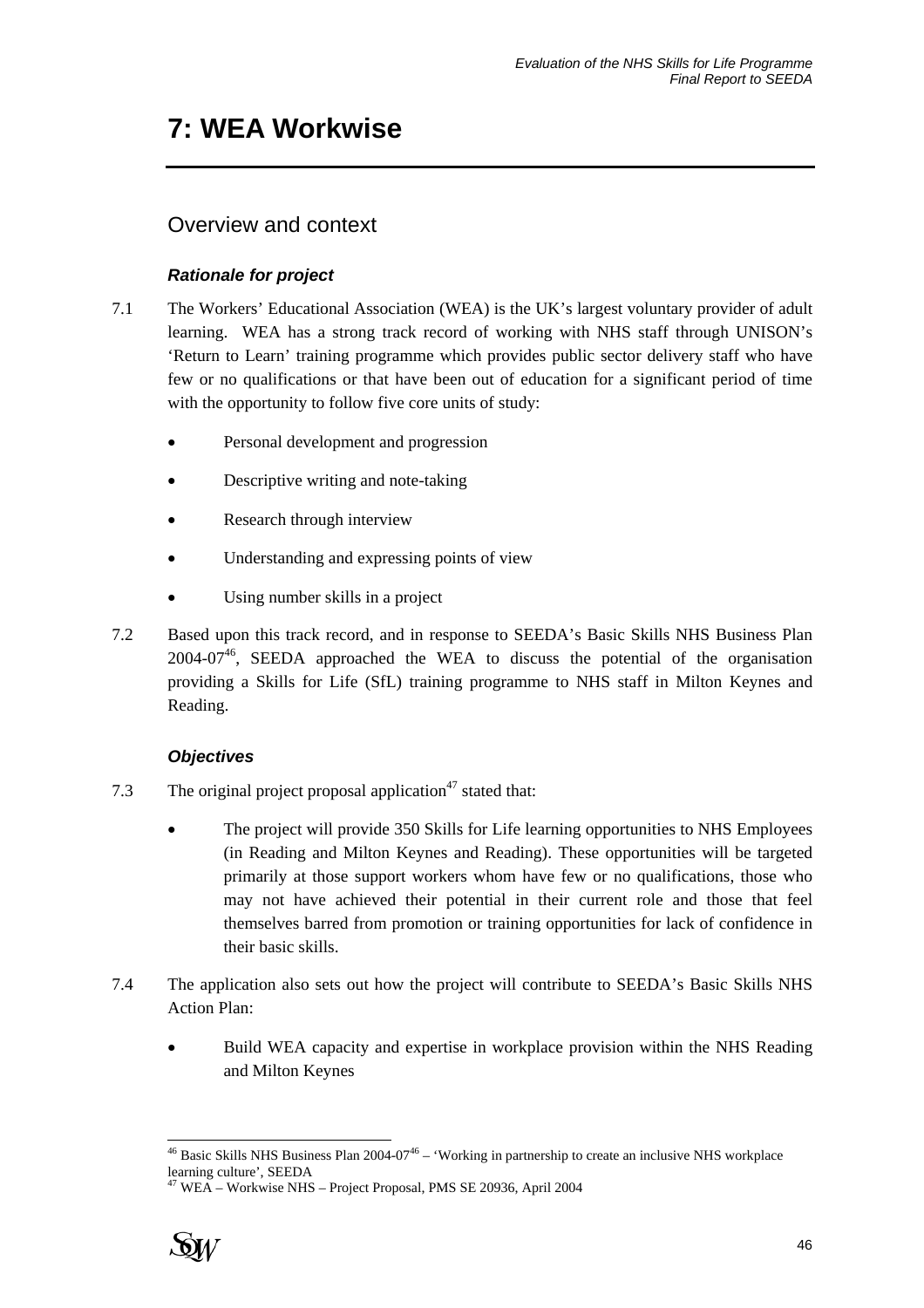- Participate in sub-regional and regional groupings to co-ordinate, develop and disseminate NHS workplace SfL practice
- Contribute through dissemination of research and development in the area of provisional/workforce development

## **Activities**

- 7.5 Through its previous work for UNISON, the organisation already had a strong working relationship with Milton Keynes Hospitals NHS Trust and Milton Keynes PCT. However, in order to provide the geographical coverage required by SEEDA it was decided that the WEA – Workwise project would also encompass:
	- Two Shires (Buckinghamshire and Northamptonshire) Ambulance Trust
	- Reading Royal Berkshire and Battle Hospitals Trust
	- **NHS** Direct
- 7.6 From a very early stage it was apparent that the project would not be able to include NHS Direct. Despite efforts by WEA, difficulties were experienced in engaging with NHS Direct, not least as many of their staff are medically qualified. Whilst these staff can still exhibit basic numeracy and literacy issues, it was decided that efforts would be better concentrated on the lower occupational groups working for NHS hospital trusts or PCTs.
- 7.7 The project was due to start in July 2004, but after a delay surrounding agreement of contractual arrangements between WEA and SEEDA, the project did not actually get the goahead until the beginning of the academic year (September). This delay was reported as having a real impact on the project's ability to recruit tutors since the most experienced and qualified tutors had already secured positions for the new academic year over the summer.
- 7.8 The delayed start of the project was not the only difficulty faced by the project in its early stages. Originally WEA had planned to deliver a formally accredited 30 hour SfL course over 10 weeks. However, the course involving releasing staff for half a day once a week for 10 weeks which was not well received by Line and Ward Managers for a number of reasons:
	- The cost of backfilling staff who have been released for training
	- A generally negative attitude toward 'low skill learning'
	- Lack of understanding over the potential value of increasing levels of basic skills such as increasing confidence and competency in the workplace
- 7.9 As a result, the original training programme was redesigned to offer a more flexible training package of taster courses, workshops and drop-in sessions, and short  $(3 + \text{hours})$ training sessions in a wide range of areas including:
	- *Milton Keynes General Hospital NHS Trust and PCT*: Tasters (language, literacy and numeracy, dyslexia) Tutor training, SfL awareness training, SfL champions, ESOL, Nursing Calculations, Punctuation, Report writing, Minute taking, IT support,

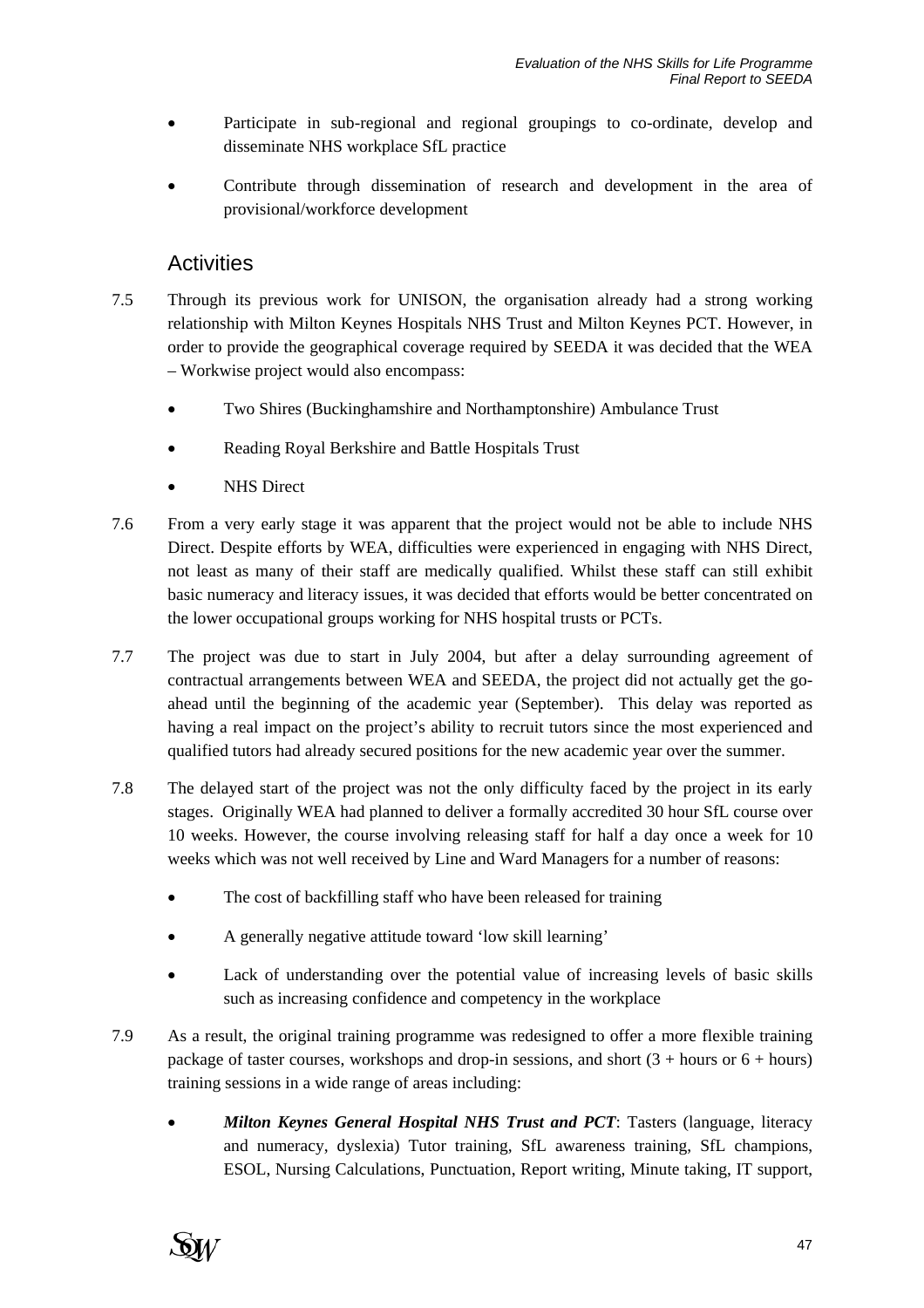Knowledge Skills Framework and Personal Development Review, Skills assessment during induction, Team Building and Customer Care.

- *Royal Berkshire Hospitals NHS Trust*: ESOL, Tutor training, SfL awareness raising, Computer software, Customer care, Restaurant training, Till training, Team building, E-admin, IT support and Learner support training.
- *Two Shires Ambulance NHS Trust*: Mentoring Training and IT Facilitators
- 7.10 Table 7-1 below sets out the personnel that managed and delivered the WEA Workwise project and their time commitments to the project. With Project Workers assigned to work within the Hospital and PCTs, over time the project was able to develop relationships with the 'middle managers' that had originally caused the project significant delivery difficulties for the reasons outlined above. As the more strategic level, WEA was able to use its connections and knowledge of working with UNISON to secure Trust Board buy-in.

Table 7-1 : WEA – Workwise personnel

| <b>Position</b>                     | Pro portion of full time post        |
|-------------------------------------|--------------------------------------|
| <b>Contract Manager</b>             | Variable                             |
| <b>Project Manager</b>              | 80%                                  |
| <b>Reading Project Worker</b>       | 40% from April 2005                  |
| <b>Reading Project Worker</b>       | 40% from April 2005                  |
| <b>Milton Keynes Project Worker</b> | 80% from November 2004 - August 2005 |
| <b>Milton Keynes Project Worker</b> | 50% from November 2004 - July 2005   |
| <b>Tutors and Assistant Tutors</b>  |                                      |

*Source: Project Application form, BCOT, 2004* 

# Spend and outputs

#### *Project spend*

7.11 The project was delivered over two financial years (2004/5 – 2005/6). Spend for the project in 2004/05 are detailed below in Table 7-2.

| Table 7-2 : Project financial details                                 |                        |  |
|-----------------------------------------------------------------------|------------------------|--|
| <b>SEEDA contribution</b>                                             | £150,000               |  |
| <b>Partner contributions</b>                                          | £71, 250 <sup>48</sup> |  |
| Source: SEEDA Project Operational Delivery form PMS No: SE20936, 2004 |                        |  |

7.12 In 2004/05 the project received £150,000 in funding from SEEDA. With the exception of £9,000 all of this funding was committed to staffing costs. In recognition of the project's difficult start, in August 2005, SEEDA awarded Context an additional £40,000 in order to

l <sup>48</sup> Partner contributions costs are unclear – despite examination of data and interviews during the course of the evaluation we have been unable to clarify their origins or breakdown. It is believed that this information was provided in WEA's original EOI, but this was not present in the SEEDA project file.

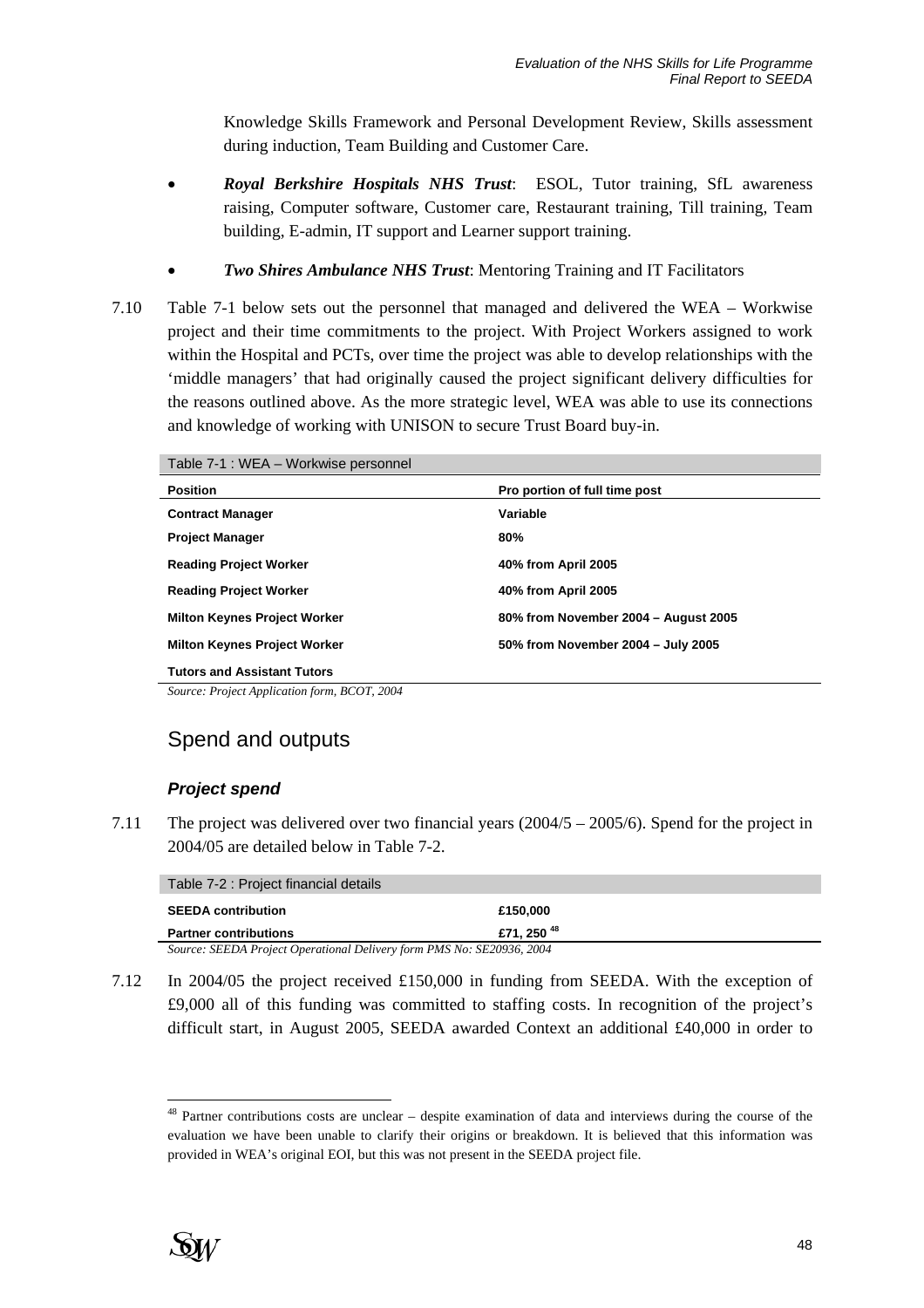enable the project to 'develop a programme that becomes part of the fabric of the Trusts<sup>49</sup>'. This would enable the project to operate up until March 2006.

### *Performance against targets*

- 7.13 Table 7-3 displays actual and anticipated performance. As can be observed, the project has been successful in achieving its target of providing 680 SfL learning opportunities. In addition to achievement against targets, the project has also achieved the following outputs<sup>50</sup>:
	- 184 people assisted in skills development as a result of RDA programmes
	- 12 adults have gained basic skills as part of the Skills for Life Strategy that count towards the Skills PSA target

Table 7-3 : Performance

| Output                                                                     | Target                                                       | Actual |
|----------------------------------------------------------------------------|--------------------------------------------------------------|--------|
| SfL Learning Opportunities- number of learning<br>opportunities (3+ hours) | 680 (2004/05 - 500 (3+ hours),<br>$2005/06 - 180$ (6+ hours) | 748    |

*Source: Workwise, September 2004 – March 2006, Final Report* 

## Overall observations

### *Sustainability & impact*

7.14 The impact and sustainability of the project can be assessed through a more detailed focus on activities at Royal Berkshire Hospitals Trust, an organisation which prior to the project, WEA had only limited working relations with. This is summarised below:

### *Royal Berkshire Hospitals Trust and SfL*

- 7.15 In April 2005, WEA Workwise recruited two Project Workers to develop the training programme at the Royal Berkshire Hospital. The Hospital had no tradition of releasing staff for training, especially those from low skilled occupational groups.
- 7.16 Each working for two days a week, the Project Workers spent time liaising with Mangers to listening to their apprehensions regarding staff training, how these issues could be addressed and what types of training could improve performance in the workplace. For example, through building a strong relationship with the new Catering Manager, it was agreed that tutors could be used to train staff on-the-job in how to use new till equipment in the Hospital restaurant. This short training exercise has two effects:
	- Enabled a trust to develop between the Catering Manager and the Project Workers that Workwise could deliver training flexibly and in such a way that did not hinder day to day business operations



l <sup>49</sup> SEEDA, Additional Expenditure, form 3b, PMS No: SE20936, August 2005<sup>50</sup> SEEDA Basic Skills NHS Outputs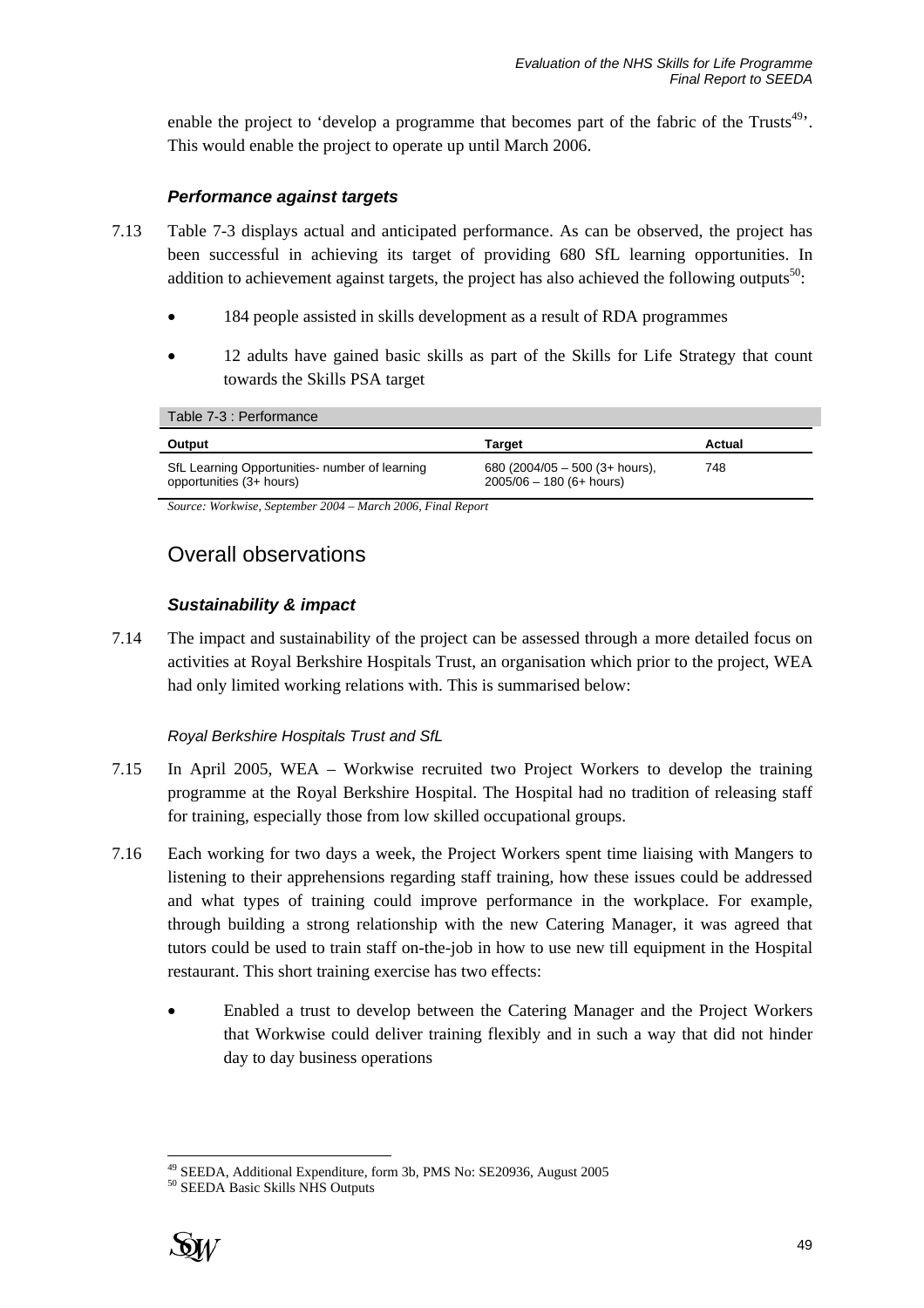- Provided the Project Workers and tutors the opportunity to talk to staff in order to make a qualitative assessment of both basic skills needs and the types of training they are interested in
- 7.17 Following on from this, Workwise delivered ESOL and Customer care courses to 25 catering staff. Courses were delivered one hour before and after shifts. Adopting a similar approach, the Project Workers successfully managed to challenge a history of very little training support being available for Housekeeping staff.
- 7.18 Another example involved the identification of a Health Care Assistants (HCA) that required support with their English. After successfully delivering one on one support to the HCA through the Workwise programme, other HCAs came forward for training. This led to a series of small groups whereby 15 HCAs received ESOL training.
- 7.19 Whilst modest in scale, this training was very well received by the Trust. Indeed, with the both Project Workers being made redundant in April 2006, they decided to establish their own training and development consultancy (The Workplace Training Company) and have continued to provide training at the Hospital to both facilities and medical staff.
- 7.20 Despite this success, however, the extent to which the project has stimulated a shift in attitude toward basic skills training is uncertain. Funding for the training that is now being provided by The Workplace Training Company is being funded by Individual Learning Account funding and Train to Gain LSC funds and not, therefore, any funding from the Trust. Moreover with no senior hospital management representation for facilities staff, it is unlikely that the basic skills needs of these employees are being highlighted at Trust Board or committee meetings. $51$
- 7.21 The experience of WEA Workwise project at the Royal Berkshire Hospital is mirrored in Milton Keynes and the Two Shires Ambulance Trust. Indeed with respect to the latter, working with the Trust Training Officer, the project was successful in releasing technical and paramedic staff to receive SfL mentor training. The training was designed to enable more senior staff to recognise basic skills needs within their staff and then to support them in addressing their issues. However, with the Training Officer having now left the NHS to work at Warwick University and funding for the programme at an end, it is unclear whether the mentoring scheme is still in operation.
- 7.22 Unlike other SfL projects, WEA-Workwise found it difficult to integrate the project into the wider NHS Agenda for Change and subsequent Knowledge Skills Framework. At Milton Keynes General Hospital, the project did successfully conduct skills needs assessments for approximately 150 staff through the KSF, but generally its implementation was seen as overshadowing the project as Managers and staff were busy dealing with its implications.
- 7.23 From a sample of beneficiary feedback self assessment forms for a Minute Taking course, satisfaction for the course was largely positive, with only a small minority being unsatisfied. Comments on the course were as follows:
- 1.1 <sup>51</sup> Compiled through consultation with one of the Project Workers, the Learning and Development Manager at Royal Berkshire Hospital and the ex WEA-Workwise Contract Manager



l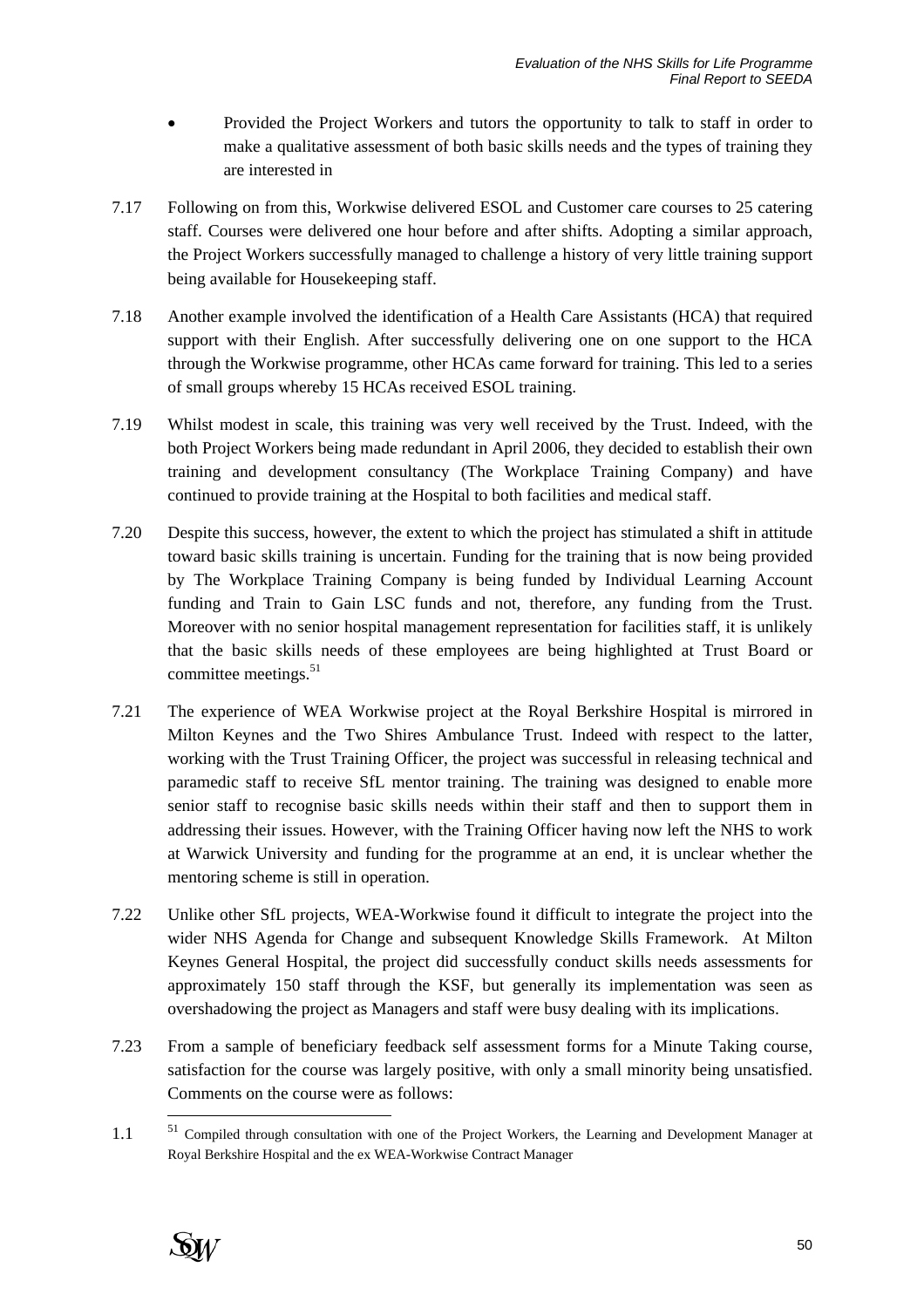- 'Excellent session, great confidence builder'
- 'Enjoyed the course and would like to go immediately and test my new skill'
- 'The course was very informative, thank you'
- 'Very informative and helpful, demystified minute taking'

## **Conclusions**

- 7.24 WEA Workwise has been successful in achieving its targeted outputs. Given the delayed start to the project and the need to completely re-design the initial training programme, this should be seen as a real achievement. The project's has provided strong evidence that dedicated qualified staff are required to listen and understand the needs of Line and Ward Managers as well as staff in order to build trust and tailor courses that meet both Manager and staff needs. Considering that it has been the flexibility of SEEDA's funding that has allowed this level of resource to be dedicated to this activity, it is highly unlikely that outputs would have been achieved without SEEDA support. This can be evidenced with the fact that before these relationships had been developed, WEA intended to implement a course which was considered as totally unworkable by NHS middle management.
- 7.25 Whilst the project ceased operation in March 2006, it is encouraging that the two Project Workers at Royal Berkshire Hospital are continuing to work for the Trust through their independent consultancy. This is evidence that both the training capacity built up by these Project Workers through WEA -Workwise and the relationships within Royal Berkshire Hospitals Trust are continuing to be utilised to raise the skills levels of staff within the Hospital.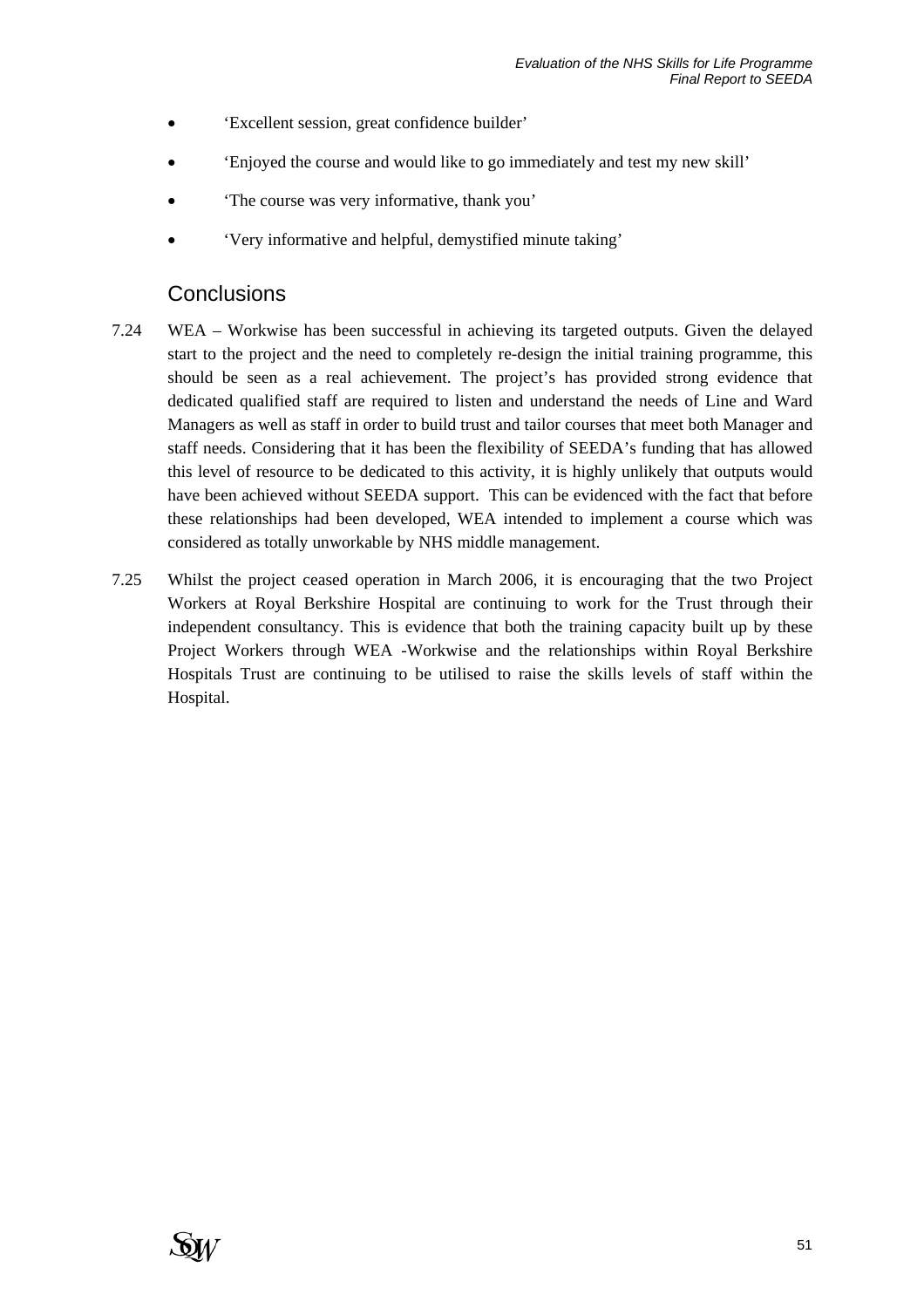# **8: Kent and Medway NHS Trust Skills for Life**

## Overview and context

- 8.1 The Kent and Medway Skills for Life project was designed to provide coordination and expansion of the Skills for Life Project in Kent and Medway building on the work of East Kent Hospitals Trust. The project sought to recruit support from managers for embedded Skills for Life training for their staff and work with staff to identify Skills for Life and other training needs and to broker learning provided through the LSC funding to meet the identified needs.
- 8.2 The project has been managed through Careers Management Kent and Medway, a founding member of the Kent and Medway Guidance Consortium (KMGC) which runs the Information, Advice and Guidance (IAG) Programme, called Nextstep. KMGC formed in 1999 after a group of likeminded people and organisations providing adult education advice joined together to form a delivery network. The 300 members of KMGC, which includes many voluntary and community organisations, have found it particularly useful to bid for projects and contracts as a single consortium.

### *Rationale for project*

- 8.3 Prior to the project, there was a major concern that very little coordination existed around Skills for Life in the NHS in Kent and Medway. Provision is described as being "patchy at best and non-existent at worst with a low level of understanding amongst trusts generally as to the importance of Skills for Life within the NHS workforce"<sup>52</sup>. The Skills for Life initiative for the NHS in Kent and Medway developed from a six month (October 2002 – March 2003) joint LSC Profit from Learning and Workforce Development Confederation funded project "Workforce Development Basic Skill Pilot in Kent".
- 8.4 This original project was multi-sectoral and involved the NHS through the inclusion of East Kent Hospitals Trust. East Kent Hospitals Trust employed a Lifelong Learning Co-ordinator to enable them to take advantage of the Skills for Life training that was available. The project provided funding for a project co-ordinator supported by Kent Guidance Consortium and learning opportunities and sought to gain commitment from the Strategic Health Authority for the provision of Lifelong Learning Co-ordinators in each of the 10 Acute and Primary Care Trusts in Kent and Medway.
- 8.5 The project coordinator's dual role was to raise top-down demand for Skills for Life through gaining the commitment of managers, whilst also ensuring bottom-up demand through the encouragement of staff into taking up learning opportunities.

l  $52$  NHS Skills for Life Project Final Report, Kent Guidance Consortium, September 2006

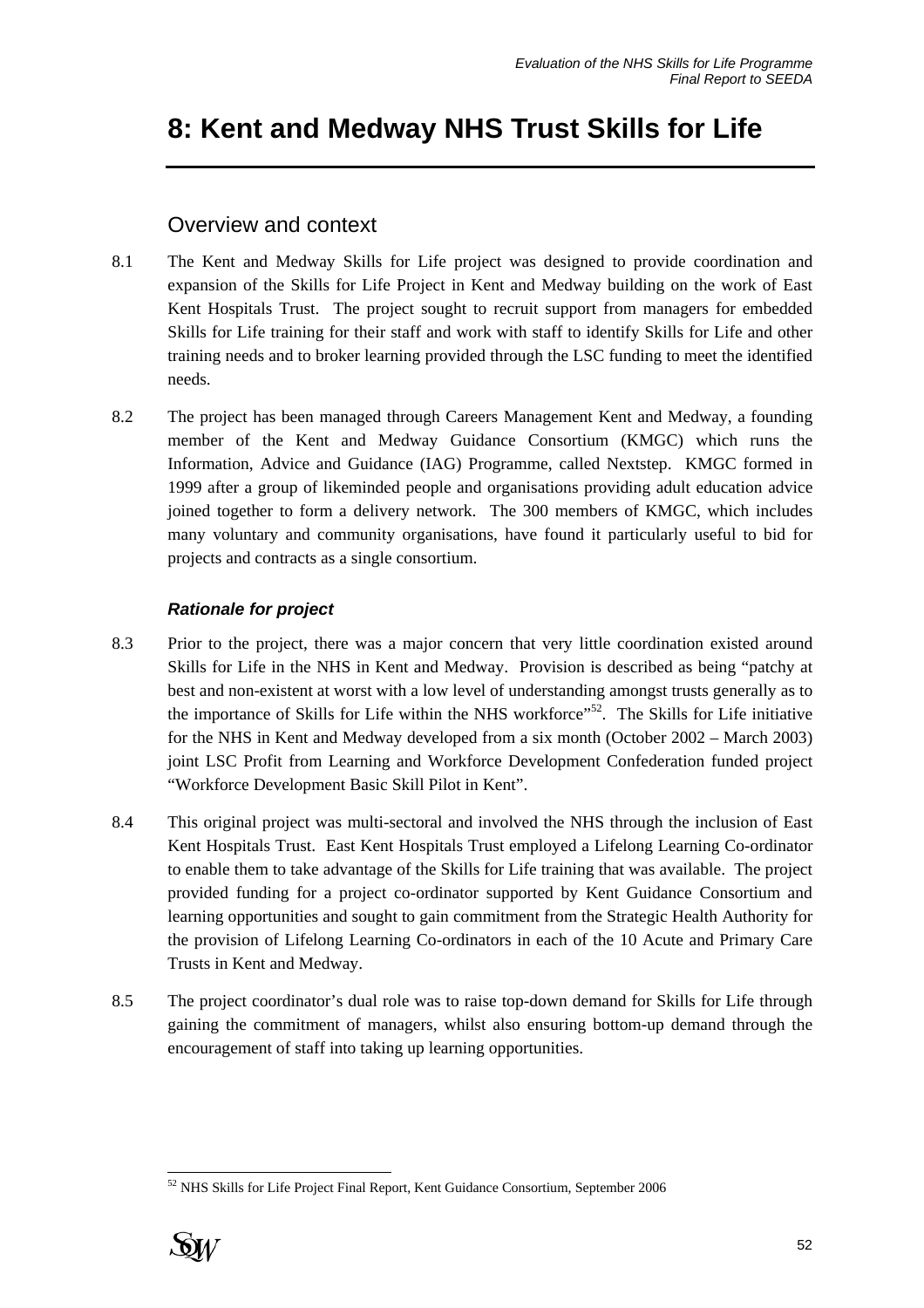### *Objectives*

8.6 The SEEDA funded project sought to build upon the LSC funded project identifying the model adopted by East Kent Hospitals Trust as good practice. The project identified its overall vision as to:

> *"develop a workplace learning culture within each individual NHS organisation that fully acknowledged the issues around the Skills for Life agenda"53*

- 8.7 The project describes it approach as a whole organisation approach seeking involvement at Trust board level as well as those responsible for co-ordinating training, providing training, releasing staff for training and undertaking training.
- 8.8 Specifically, the project aimed to provide Skills for Life learning opportunities to NHS employees throughout Kent and Medway. The opportunities were targeted primarily at those ancillary workers who have few or no formal qualifications; however training was also available for NHS managers and medical staff when basic skills needs were identified. It was hoped that those who feel they were not achieving their potential in their present roles could access training in order to resolve a lack of confidence and remove the barriers to potential and promotion.
- 8.9 The Kent and Medway NHS Skills for Life project began life as a Workforce Development Basic Skills Pilot in Kent, funded by LSC and running from October 2002 to March 2003. The project evolved through further LSC Employer Training Pilot funding until SEEDA began its finance in August 2004 to July 2006.
- 8.10 The primary targets were those support staff that have few or no formal qualifications. Other beneficiaries included managers and medical staff where basic skills needs were identified. This could mean assistance to managers who found writing reports difficult or assistance to those medical staff who had literacy and/ or language problems due to English not being their first language.
- 8.11 A wide range of over 30 local partners were engaged in the project including the Kent and Medway Strategic Health Authority, NHSU, all of the Acute and Primary Care Trusts in Kent, the Workplace Basic Skills Network, SEEDA, LSC, Business Link, Kent Association of FE Colleges, Carillion and Medirest. The Kent and Medway NHS Skills for Life Reference Group was set up to gather together all of the major stakeholders and players and a smaller Steering Group was established to inform the Reference Group.

## **Activities**

8.12 From commencement, the project's raison d'être has been to elevate awareness of Skills for Life. Key to the success of this has been to instil the Skills for Life ethos from board level all the way through to managers and supervisors. The whole organisational approach has sought to ensure buy-in at every management level and is deemed to have been fundamental in putting basic skills on the NHS agenda and then maintaining that position of significance.

l 53 Ibid

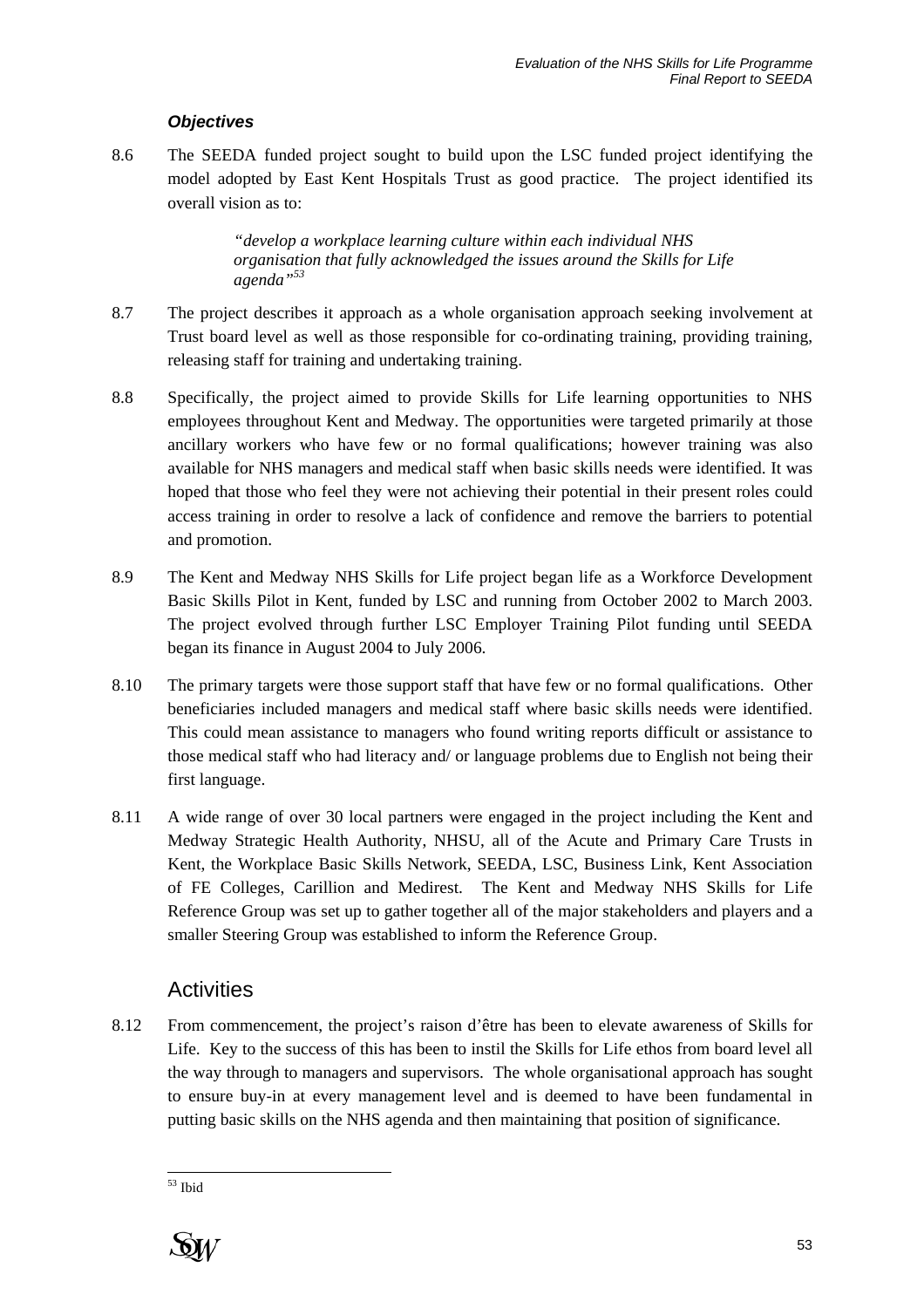- 8.13 The engagement of board level staff was essential to the aim of securing appointments of lifelong learning co-ordinators in the hospital trusts. By the end of the project there were 8 lifelong learning co-ordinators in place (from 1 at the outset of the project) three of these are funded through mainstream Trust budgets the remainder are funded via time-limited funding streams.
- 8.14 The project operated at two levels
	- a strategic level seeking to influence the perceptions and decisions of the Trust at board level through promotion of the Skills for Life agenda and support to access funding for lifelong learning co-ordinators and train them to deliver Information, Advice and Guidance (IAG)
	- a delivery level raising awareness of the role of Skills for Life in supporting staff to perform productively and efficiently, and supporting lifelong learning co-ordinators to working with training providers to develop courses which meet the needs of the Trust and access LSC funding.
- 8.15 The project faced some key barriers in delivery namely securing the release of staff to undertake training. This has been a particular issue in acute hospital trusts. Whilst managers were willing in principal to release staff, in short staffed departments where cover is essential to the running of the hospital they report that they feel their hands are tied.
- 8.16 The lifelong learning co-ordinators note the need to develop good relations with training providers in order to ensure that they are able to develop courses which meet the needs of the organisations and learners. One of the lifelong learning co-ordinators has undertaken IAG training funded by the project to Level 3 thus meaning that they can deliver IAG to staff in the Trust and draw down LSC funding for that provision effectively assisting in supporting the funding of their own post.

# Spend and outputs

8.17 Over the two years of SEEDA funding the project received £89,250 (43%) from SEEDA and £117,818 of other public funding (total of £207,068) although the source or use of this funding is not specified in any of the project documentation and it is not clear if this was inkind or actual funding. Funding was not uniform across years, with year two (2005-06) receiving half of the total three-year allocation.

| Table 8-1 : Project financial details      |          |  |
|--------------------------------------------|----------|--|
| <b>SEEDA contribution</b>                  | £89,250  |  |
| <b>Partner contribution(s)</b>             |          |  |
| Other public (unspecified)                 | £117.818 |  |
| Source: Expression of Interest Application |          |  |

8.18 The SEEDA funding covered the cost of the Project Co-ordinator employed by Kent Guidance Consortium, the provision of training for the Lifelong Learning Advisors in the Trusts, administrative and clerical support for the Steering Group and Reference Group and marketing and publication activities. Funding for training provision was drawn down via the LSCs Profit from Learning and Train to Gain funding streams.

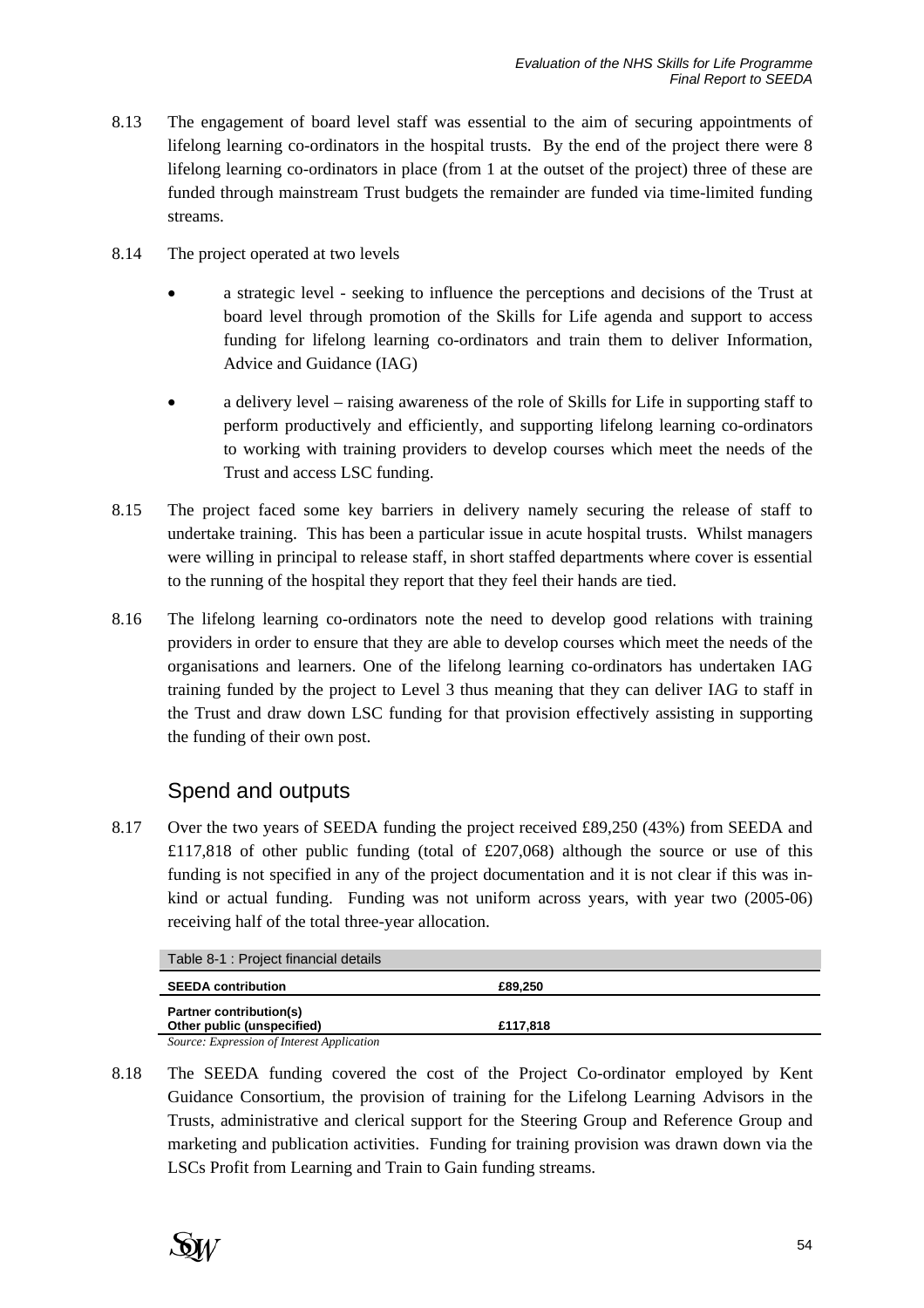8.19 In the project's initial proposal for SEEDA funding the identified targets are for 600 Skills for Life learning opportunities over the course of the three years. The SEEDA monitoring data provided to the evaluation team suggests that 326 learning opportunities (3-30 hours) have been accessed.

| Table 8-2 : Outputs                                       |        |           |  |
|-----------------------------------------------------------|--------|-----------|--|
|                                                           | Target | Actual    |  |
| Learning opportunities (3-30hrs)                          | 600    | 326 (54%) |  |
| Adults receiving basic skills training                    | 600    | 152 (25%) |  |
| Source: SEEDA PMS Form 2a & SEEDA e-mail 28 February 2007 |        |           |  |

- 8.20 During consultations the project manager and partners reported that they had achieved their spend and output targets. The SEEDA output data<sup>54</sup> tells a different story as detailed above. These discrepancies may warrant further examination.
- 8.21 In addition, the attribution of targets to SEEDA activities may be questionable given that the learning opportunities were funded by LSC and therefore should not be claimed by SEEDA, although the role of SEEDA funded interventions (ie this project facilitating access to them) is acknowledged.
- 8.22 The project's own final report<sup>55</sup> details a more in-depth set of outputs. These include the following:
- 8.23 555 awareness raising sessions, 10 activity reports, 6 steering group meetings and 11 reference group meetings. All of which were carried out by the project itself.
- 8.24 361 Skills for Life courses brokered and 190 NVQ courses. These courses have been funded through LSC's Profit from Learning and Train to Gain employer training schemes.
- 8.25 1,943 IAG learners and 1,365 other courses that learners have been referred on to, such as inhouse training provision within their own organisation. The IAG provision has largely been delivered by the lifelong learning advisers, however where appropriate the project has provided staff to assist or provide the service.

## Overall observations

### *Sustainability and impact*

- 8.26 The project has not collected any quantitative evidence of impact nor is there any data available on levels of satisfaction within the target audience.
- 8.27 At a strategic level the project co-ordinator reports that a major success has been in establishing lifelong learning on the agenda of all of the trusts involved and the 8 advisers who are now in post. This has helped to provide a springboard for further activities.
- 8.28 The Reference Group for the project has continued to meet to identify issues and opportunities since the end of the SEEDA funding although its continuation is at present in question due to the departure of the current Chair from the Strategic Health Authority.

<sup>55</sup> Kent Guidance Consortium (2006), NHS Skills for Life Project Final Project Report.



l 54 SEEDA e-mail dated 28/2/07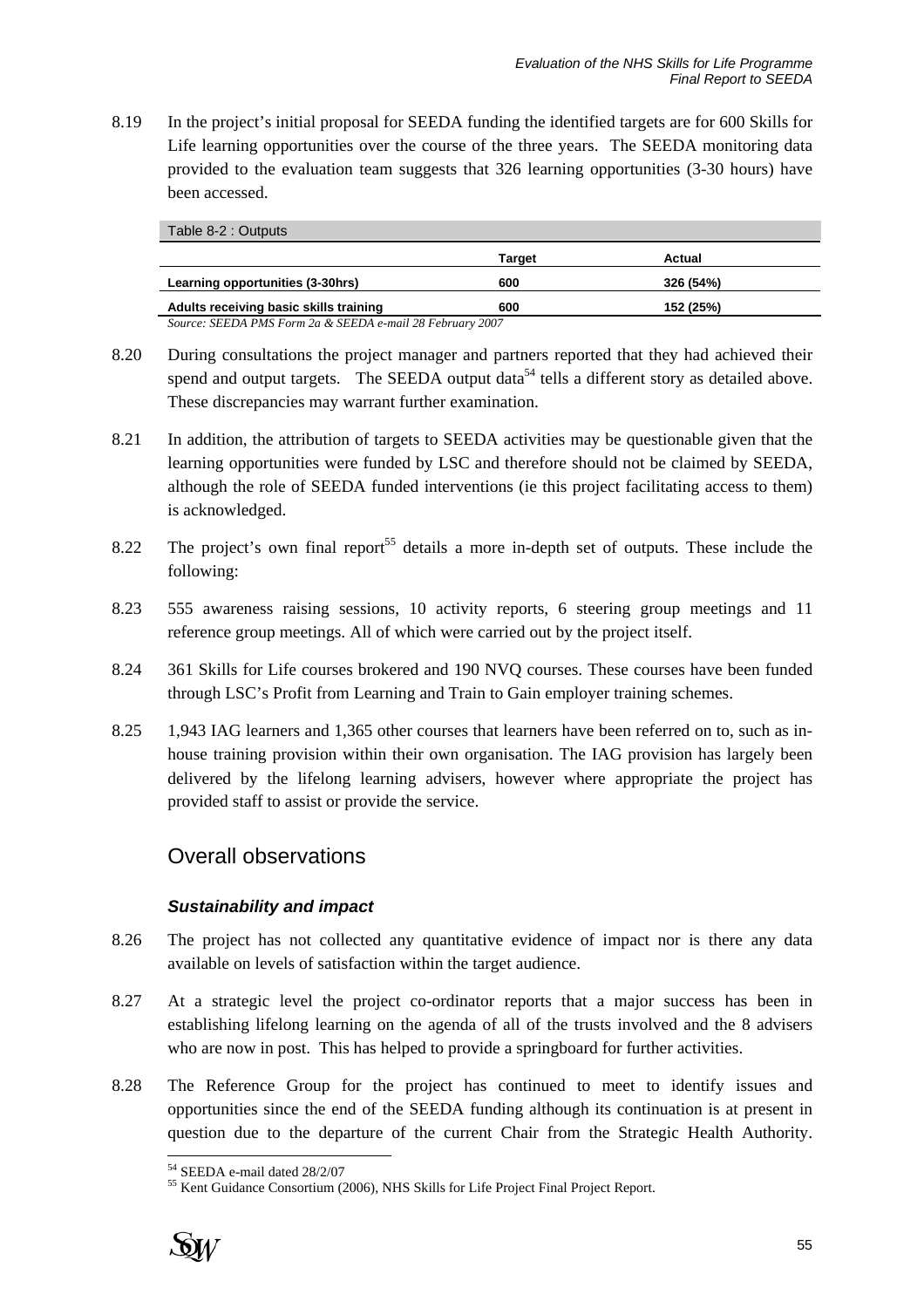Furthermore the role of the lifelong learning co-ordinators has now been included in the Strategic Health Authority plan.

- 8.29 At a delivery level anecdotal evidence suggests that the project has had an impact on those participating in learning. The East Kent Hospitals Trust lifelong learning advisor noted examples of housekeeping staff who had progressed on to be healthcare assistants through initially receiving Skills for Life training opportunities.
- 8.30 Likewise, a learner from William Harvey Hospital in Ashford, who was encouraged by the lifelong learning advisor to take part in a Basic English Level 1 course, spoke of her increased confidence from gaining the qualification. She is now enrolled on a basic maths course, and described how she feels more vocal and confident in her job and valued by her employers.
- 8.31 The project has also successfully engaged with a contractor, Medirest, providing catering services to East Kent Hospitals. The Trust uses a 'mystery shopper' programme to assess quality of provision and low-scoring catering facilities can have their funding reduced. Medirest offered customer care and literacy courses for staff and noticed a more motivated workforce through reduced sickness and absenteeism and greater staff retention levels they have identified the contribution of such training provision in increasing their mystery shopper scores.
- 8.32 There are two key aspects of the delivery of this project which have been identified as good practice and could be considered when developing an approach to Skills for Life in other sectors:
	- the "whole organisation approach"
	- delivery of bespoke training to meet the needs of the organisation and the learners
- 8.33 The whole organisation approach adopted by Kent Guidance Consortium is deemed by the project co-ordinator to be essential if the project is to have strategic influence over the perceptions of NHS directors, managers and wider staff. Kent Guidance Consortium are now using the same model in the delivery of a project to support the provision of Skills for Life within the recruitment and training of staff for a major new retail development on the Kent coast.
- 8.34 Commitment at all levels of management has found to be crucial to keeping Skills for Life firmly on the agenda. Without a whole organisational approach, that includes support from the board level all the way through to managers and ward supervisors, it was difficult to create the necessary positive changes. The project most often ran in to difficulties convincing managers to release staff in order to attend classes. It took careful planning to reorganise staff work schedules to ensure wards could operate and staff could simultaneously undertake training.
- 8.35 The provision of bespoke training is identified by the project co-ordinator, lifelong learning co-ordinators, training providers and learners alike as being essential to successful participation in training. In some cases this may mean the design of courses offering a carrot (e.g. reflexology) delivered before or after the Skills for Life training element or embedded training which incorporates job related issues (e.g. measuring cleaning solution ratios) or

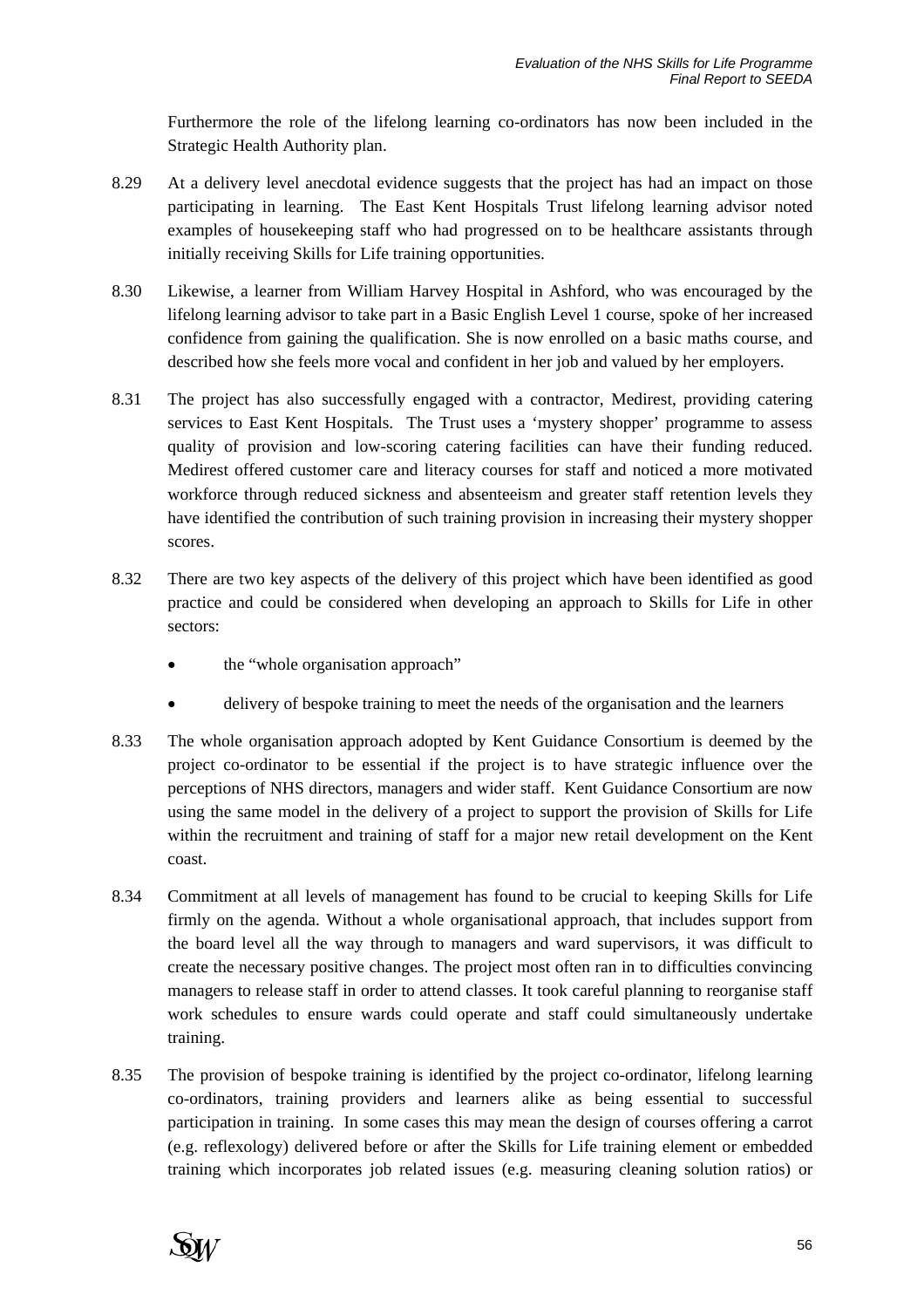more general related issues (e.g. confidence and dealing with people). The types of courses brokered have been at the discretion of the individual lifelong learning co-ordinators who are in turn influenced by the particular circumstances of their Trust.

## **Conclusions**

- 8.36 The SEEDA funding provided Kent Guidance Consortium and partners with an opportunity to build on the work of the initial Workforce Development Skill for Life Project which highlighted the role of the lifelong learning co-ordinator within East Kent Hospitals Trust as good practice.
- 8.37 The project had much success in raising awareness and establishing Skills for Life within Kent NHS Trusts at both strategic and delivery levels. This is exemplified by managing to get the role of lifelong learning advisers written in to Strategic Health Authorities plans. However, in a number of cases there is no continuation funding in place for the lifelong learning co-ordinators with only 3 of the 8 lifelong learning advisors funded through mainstream budgets. The sustainability of this heightened awareness may also be at risk if there are significant staff changes at senior level. There is no evidence to suggest that the importance of provision of Skills for Life is now written clearly into the business plan's of the individual Trusts.
- 8.38 The project could play a greater role in encouraging advisers to think about evidencing their activities and their impacts and securing funding streams and ensuring their own sustainability.
- 8.39 If a clear case is to be made to support Skills for Life provision in the NHS there is a clear need for improvements in the systems and methods for collecting and measuring the impact of the project through performance indicators. It would be useful to quantify levels of absenteeism and staff retention before and after training and also provide some form of monitoring from supervisors to assess the noticeable impact of Skills for Life training on their staff.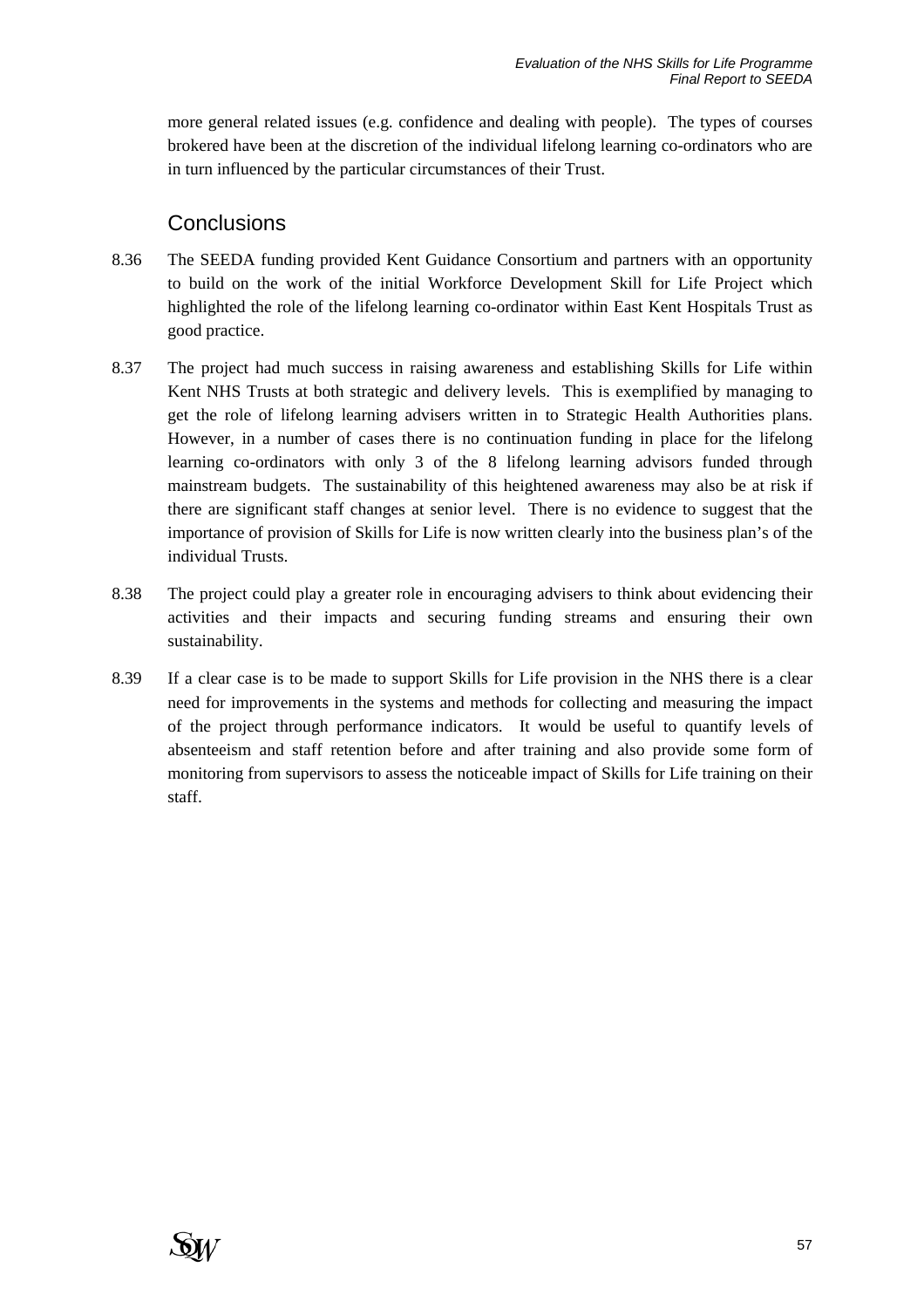# **9: Solent Skills Quest**

## Overview and context

- 9.1 Solent Skills Quest is a not for profit education business partnership, the majority of their work is with schools (work placements and industry days) and is primarily focussed on the care and retail sectors.
- 9.2 The original project manager is currently absent due to long term sickness which has resulted in limited detail of the project being available to the evaluation team.

### *Rationale for project*

9.3 A representative from the Strategic Health Authority (SHA) who was responsible for meeting Skills for Life demands within the NHS in the area identified that support staff make up 53% of the NHS workforce yet benefit from only 9% of the NHS training budget. The lifelong learning co-ordinator in one of the Trusts reports that there were very significant Skills for Life needs in the Trusts but that in a lot of cases they were not recognised by the Trusts. The lifelong learning co-ordinator believes that the managers and the boards within NHS Trusts did not recognise the skills for life need within organisations or see the implications for the workplace.

## *Objectives*

- 9.4 Solent Skills Quest were brought on board to project manage, liaise with the Trusts and provide a link to the college and training providers delivering Skills for Life. The project sought to raise awareness within the Trusts about the Skills for Life need and provide support to access training provision to meet that need.
- 9.5 Solent Skills Quest allocated funding to individual Trusts informing them that they could fund learners for short non accredited courses. Solent Skills Quest was responsible for managing the finances of the project which is noted by one of the lifelong learning co-ordinators as significantly reducing the burden on them and simplifying the project.

## **Activities**

- 9.6 Much of the initial activity undertaken was to raise awareness of essential skills by delivering sessions to managers within the Trusts. The awareness sessions placed skills for life issues into the real world context e.g. incorrect timesheets and the subsequent costs of managers spending time to correct them. The sessions sought to link the issues to the objectives of the Trusts including cutting costs and improving performance.
- 9.7 The lifelong learning co-ordinator at Hampshire focused his delivery on embedded skills courses. The co-ordinator was allocated funding for 200 learners. Working with managers the co-ordinator identified the Facilities Management team as a need group. Facilities Management covers: porters, caterers, cleaners, security and laundry services. Across the

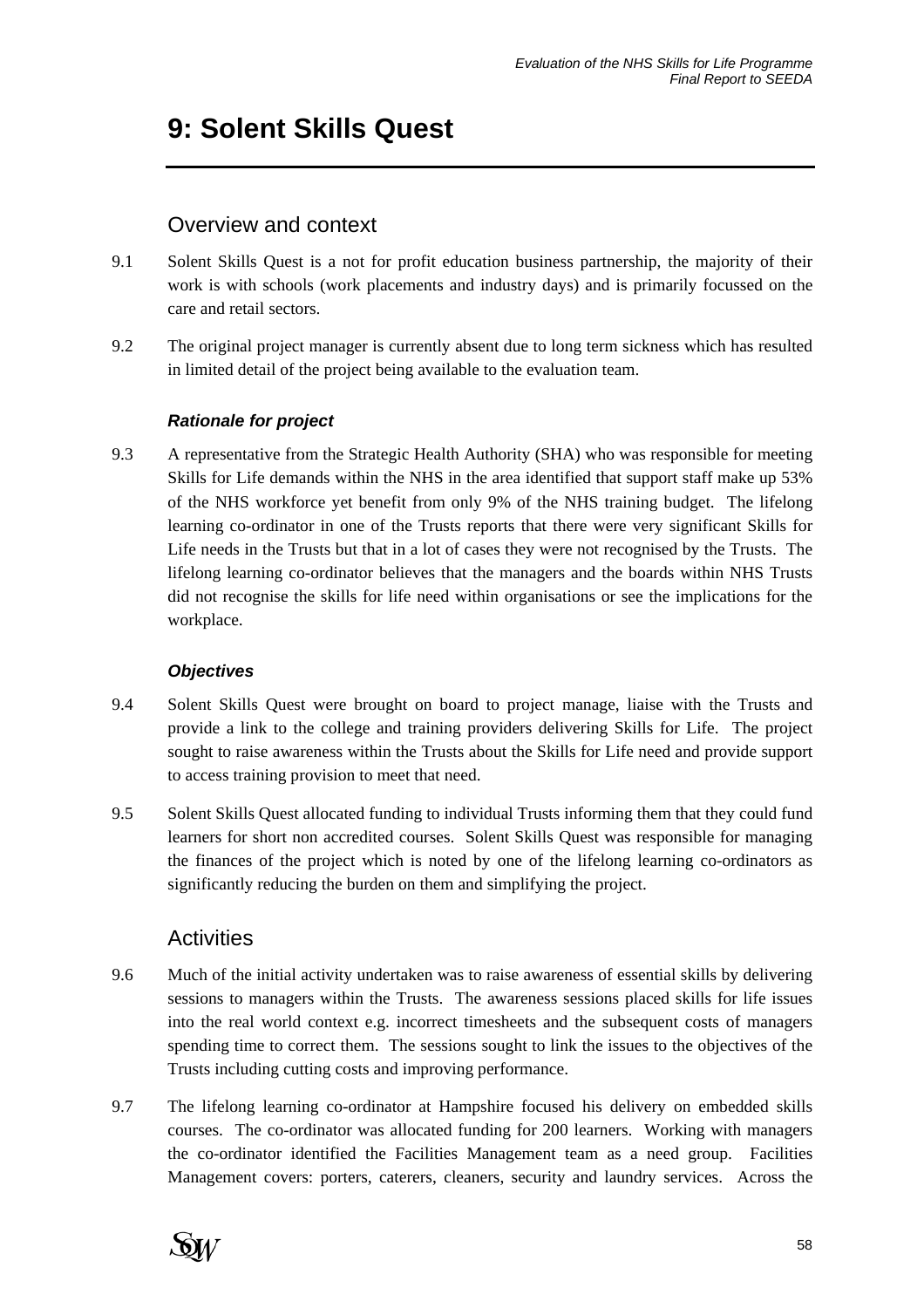three Trusts that the co-ordinator was responsible for there were 280 staff in this group, meaning that 200 learners could be identified.

- 9.8 The Lifelong Learning Co-ordinator worked with the local colleges and the training coordinator responsible for the Facilities Management staff to develop appropriate courses.
- 9.9 The Lifelong Learning Co-ordinator was a member of the Training and Development Steering Group in each of the Trusts he represented. This representation provided an opportunity for some representation and recognition of the Skills for Life activities at Board Level.
- 9.10 The courses were being developed at the same time as the Agenda for Change and the Knowledge and Skills Framework (KSF) was being rolled out. The Lifelong Learning Coordinator, the Training Co-ordinator and the Colleges designed the courses to link with the KSF to enable learners to use the training as evidence.
- 9.11 Courses developed included:
	- communications skills
	- patient experience
	- team working
	- leadership skills
	- negotiation skills
	- basic IT
- 9.12 The first three courses were mandatory for learners who signed up and the other three were optional. The courses were delivered on Trust premises during shift periods for 1.5 hours per week.
- 9.13 The term 'basic skills' was not used when presenting the courses to learners, instead the courses were presented as an opportunity to undertake training that will support their KSF.

## Spend and outputs

9.14 Information relating to project spend and outputs have been difficult to obtain in the absence of the original project manager and have been difficult to confirm and should therefore be regarded with some caution.

| Table 9-1 : Project financial details |               |        |
|---------------------------------------|---------------|--------|
| <b>SEEDA contribution</b>             | ££163,000     |        |
| <b>Partner contribution(s)</b>        |               |        |
| Other public (unspecified)            | £n/a          |        |
| Source: Solent Skills Ouest           |               |        |
| Table 9-2 : Outputs                   |               |        |
|                                       | <b>Target</b> | Actual |
| Learning opportunities (3-30hrs)      | n/a           | 762    |
| Source: SEEDA                         |               |        |

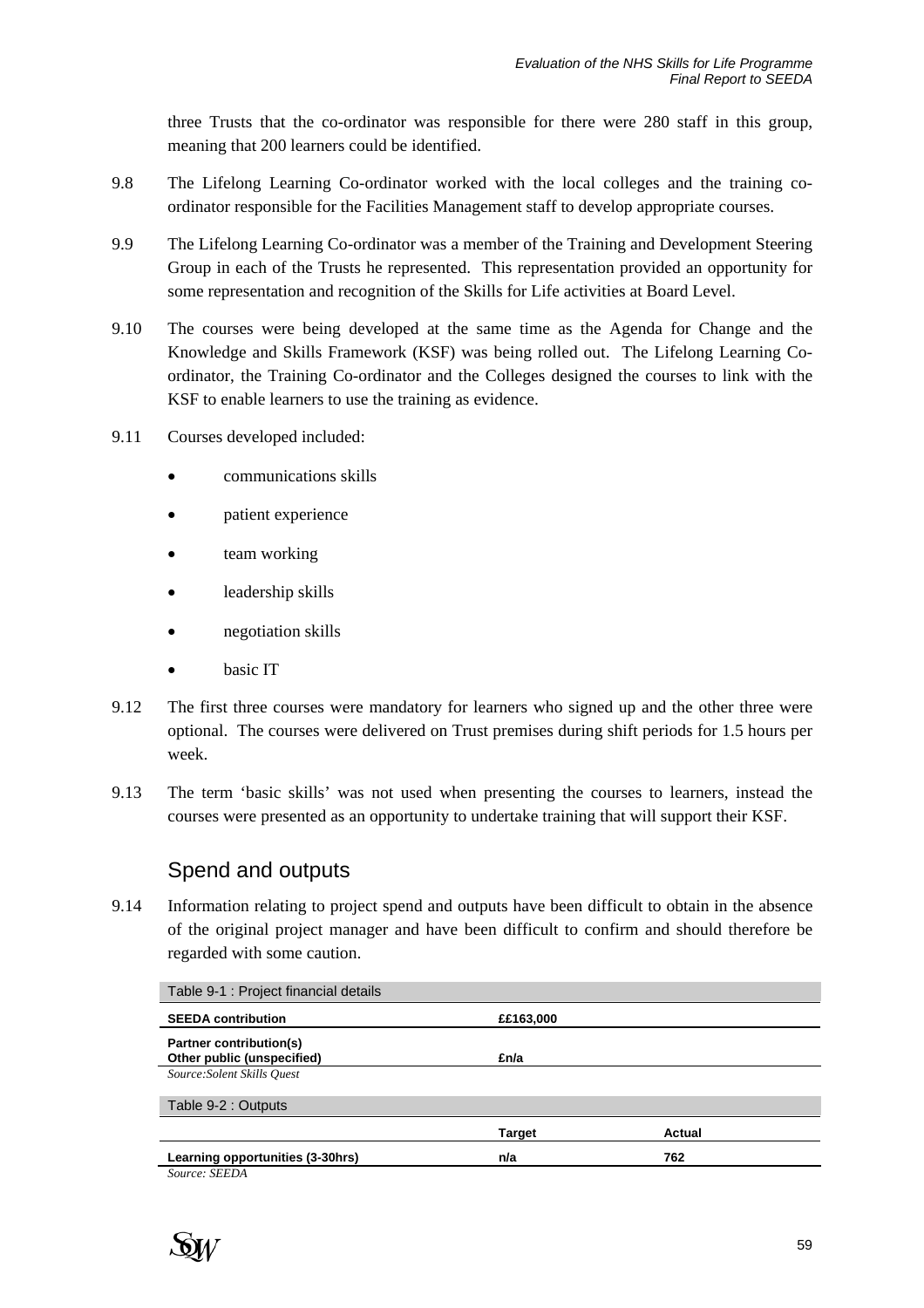# Overall observations

### *Sustainability and impact*

- 9.15 The learners responded very positively to the training. The main impact has been a change in attitude towards training amongst staff and managers. This has been a huge achievement as many of those targeted had previously poor experiences of learning.
- 9.16 Managers reported to the Lifelong Learning Co-ordinator that as a result of the training staff were more confident and willing to speak to others in the hospital including staff, patients and visitors.
- 9.17 The courses lasted 1.5 hours and were scheduled once a week. Despite the short courses some problems were experienced in securing the release of staff to attend training during shifts. Some teams were experiencing very low staffing levels making the situation very difficult for managers.
- 9.18 Following the end of the project the lifelong learning co-ordinator post has been cut in at least two of the Trust due to budget cuts. The lifelong learning co-ordinator from Hampshire is now employed at Solent Skills Quests and has heard reports that the staff within the Trust are now asking for training. This is a major turnaround in the culture within the Trusts as prior to the project many staff were reluctant to eve participate in mandatory training.
- 9.19 The ex-lifelong learning co-ordinator feels that more work could have been undertaken at the outset of the project to secure buy-in and commitment at board level, which may have resulted in more commitment to continuing the activity once the SEEDA funding came to an end.
- 9.20 In order to be successful the lifelong learning co-ordinator believes projects need to:
	- be linked in with the top objectives of the organisation;
	- be linked into the work of the individuals; and
	- incorporate some sort of certificate to acknowledge the achievement.
- 9.21 Despite the effect that the project has had on the perception of learning within the Trusts Solent Skills Quest acknowledge that there is still an enormous need for skills for life training in the NHS and that in reality this project didn't touch the iceberg as it only focused on sub groups of staff.

## **Conclusions**

9.22 Due to the absence of the project manager it has been difficult to gather details regarding this project. However, it is clear that the funding enabled the Trusts to address Skills for Life needs amongst sub-groups of staff in a structured way through engagement with manager and learners. The project brokered relationships between training providers, colleges and Trusts enabling effective design of courses and access to funding.

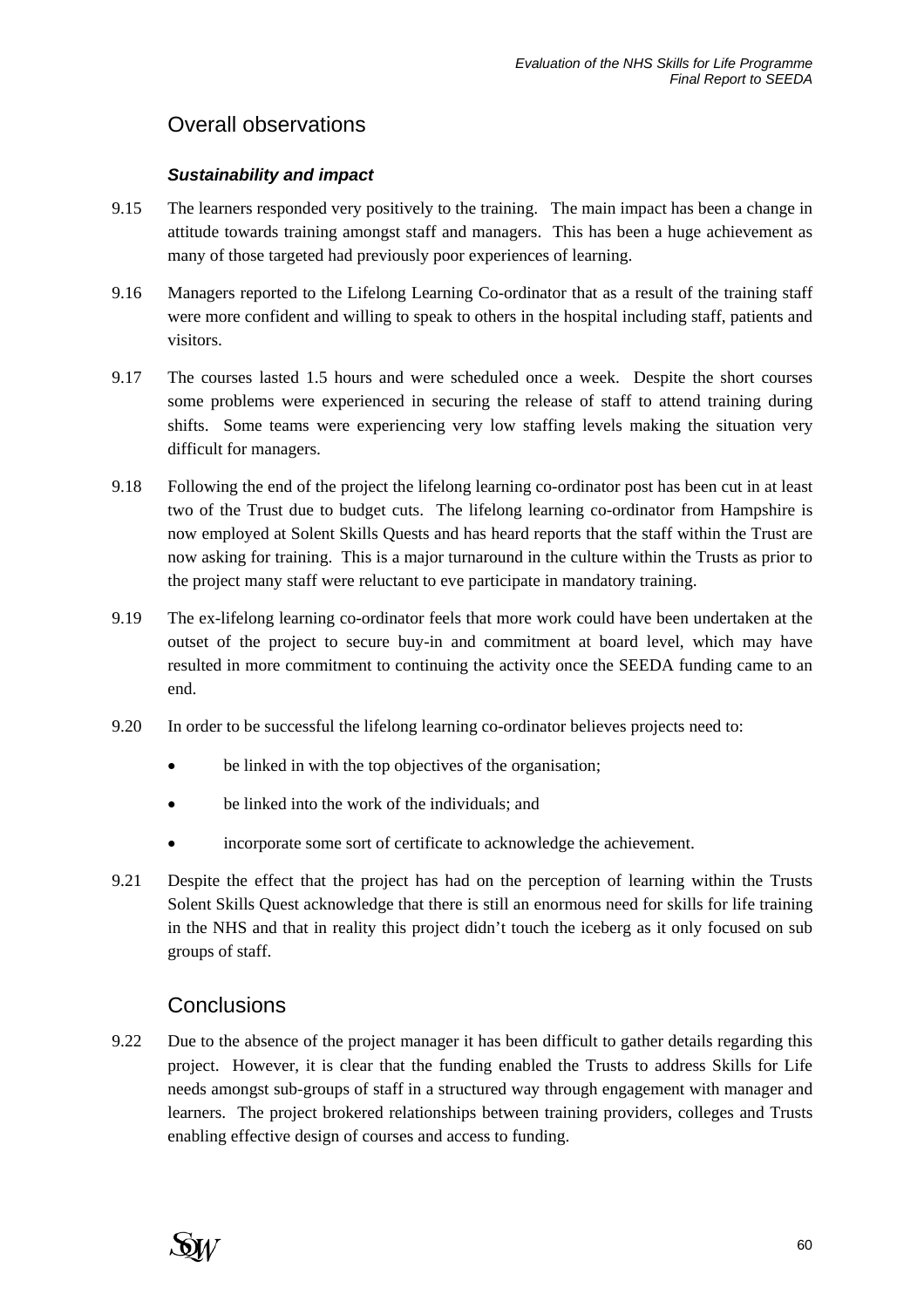9.23 The colleges and some of the Trusts are reported to be continuing to seek to work together after the project has ceased. However, the continued relationship between training providers and Trusts appears to continue to be dependent upon individual relationships rather than strategic engagement.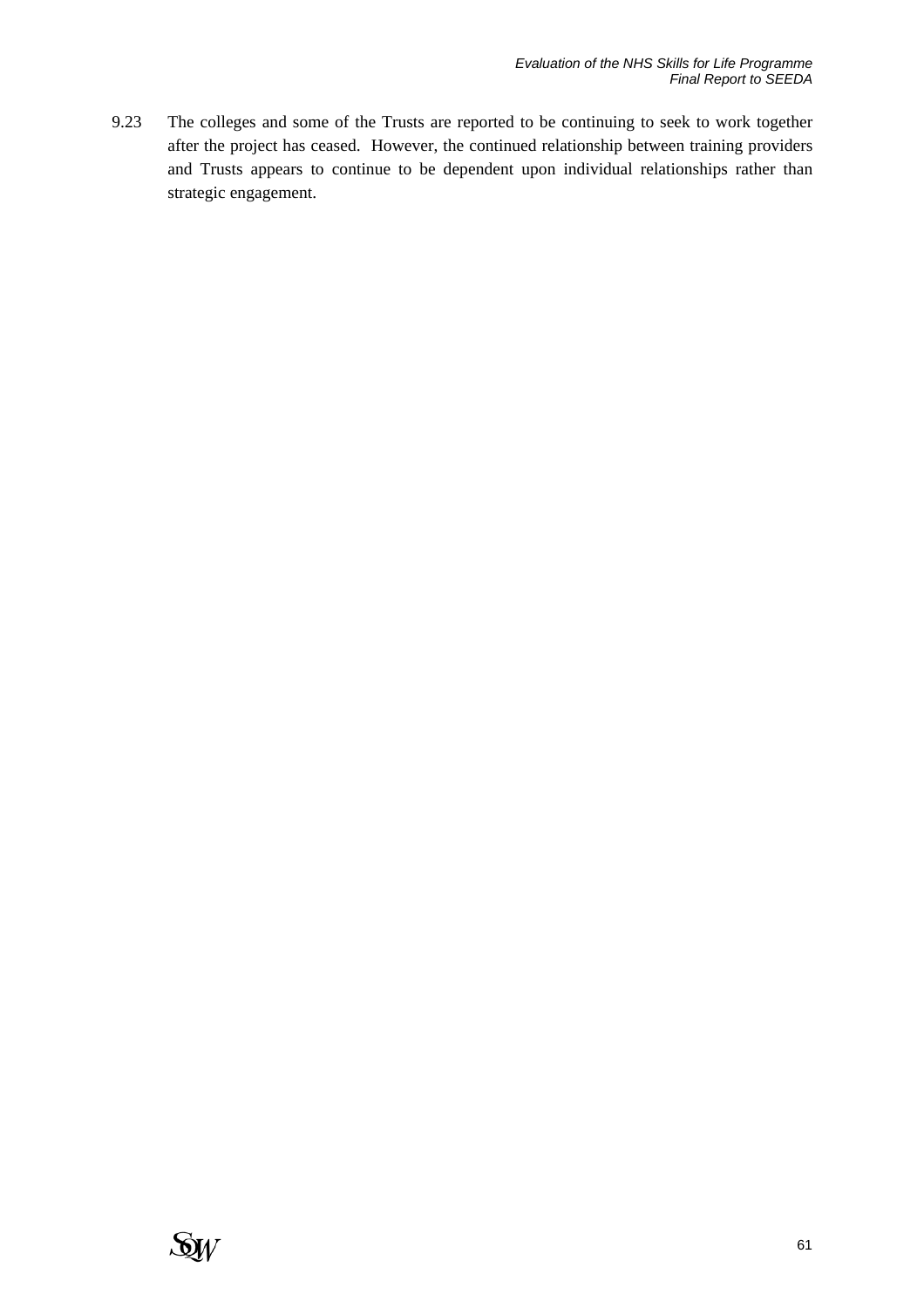# **10: Learning Together at Swale**

# Overview and context

### *Introduction*

- 10.1 Swale Primary Care Trust (PCT) was the lead organisation for this project. The Trust is now known as Eastern and Coastal Kent PCT following the reconfiguration of the Trusts.
- 10.2 Prior to the project the Head of Learning and Development at the Trust had recognised the importance of addressing Skills for Life and also of providing learning opportunities for staff at all levels and professions to develop a learning culture across the Trust.
- 10.3 To this end the Trust had undertaken activity in a number of areas. The Head of Learning and Development had been working with SEEDA to develop the Skills Escalator and had worked with the Kent Guidance Consortium to facilitate access to some NVQs through Profit from Learning funds. Within the Trust, the Head of Learning and Development, had secured a board commitment to allow all staff up to five days release per year to undertake learning opportunities of their choice.

### *Rationale for project*

- 10.4 The project appraisal form cites the SEEDA Basic Skills NHS Business Plan which highlights the fact that the existing funding arrangements for basic skills provision and infrastructure have resulted in a market failure. Swale PCT were not able to access other sources of infrastructure funding (such as LSC) to develop a learning culture.
- 10.5 Despite the progress that had been made in recognising the needs for skills development within the Trust, there remained a need to bolster the infrastructure and resources available. The Trust acknowledged that there were sufficient courses and funding available through other routes for Skills for Life provision, but that the Trust would benefit from some-one to co-ordinate access to courses.

### *Objectives*

- 10.6 The Learning Together at Swale project sought to develop the infrastructure necessary to embed a sustainable culture of workplace learning within Swale PCT's support and ancillary departments. The project anticipated that benefits would be accrued for:
	- 250 domestic services, portering, reception, catering, medical record services and general practice reception staff
	- the departments they work for
	- the PCT and
	- the local population they serve and form part of.

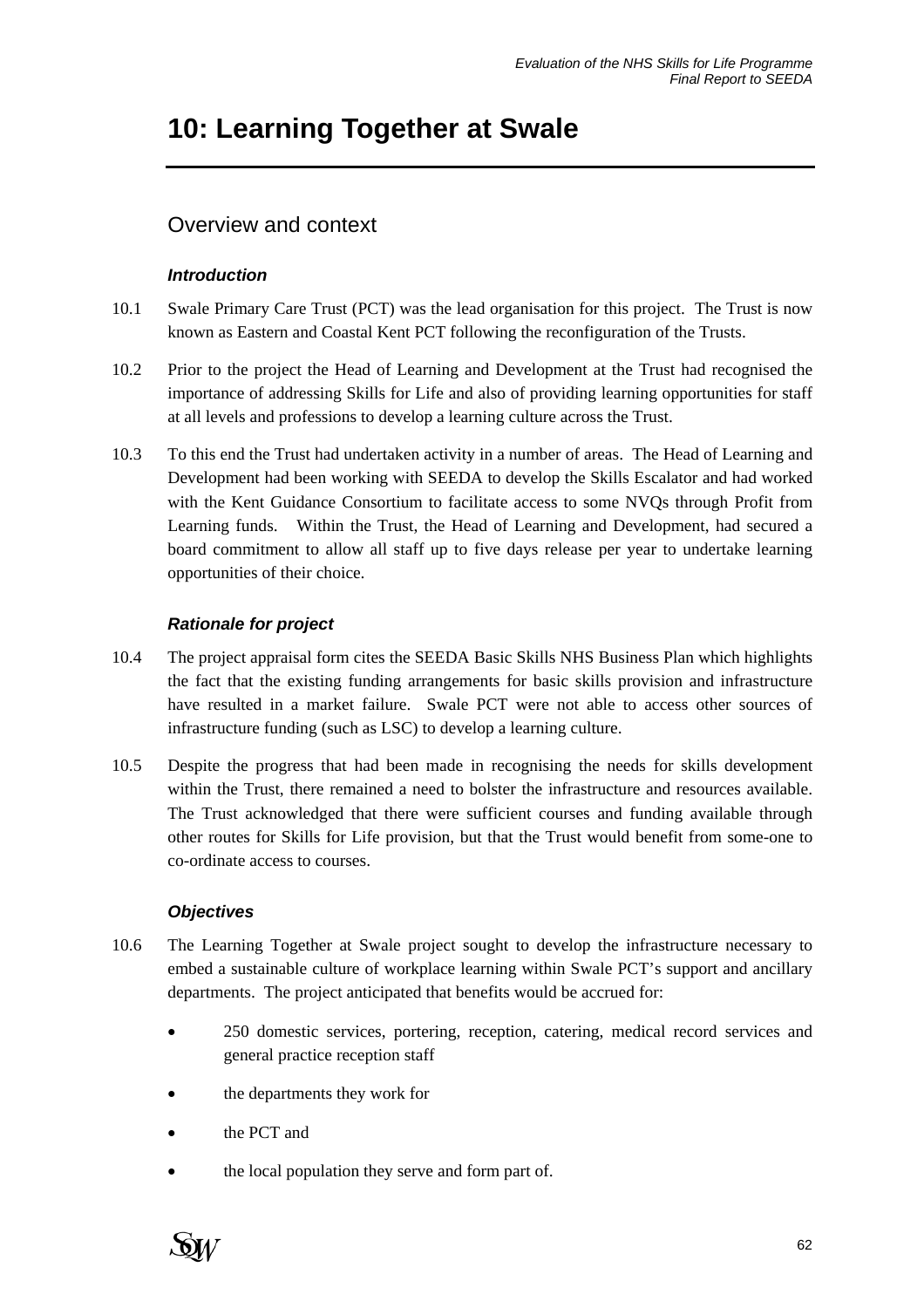## **Activities**

- 10.7 The project directly funded a part-time Lifelong Learning Facilitator, administrative costs and the cost of support materials.
- 10.8 A Steering Group was established at the outset of the project. The attendees included:
	- The Head of Learning and Development
	- The Lifelong Learning Facilitator
	- SEEDA Project Consultant
	- **HR** Manager
	- Community Learning Advisor
	- Managers from the departments targeted by the project
- 10.9 The Steering Group operated effectively for the first few months of the project but lost momentum as a result of staff changes during the reconfiguration.
- 10.10 The project also established a group of Learning Champions, who were enthusiastic members of staff who had positive experiences of adult learning. Their role was to help promote the learning opportunities throughout the Trust. They also provided an informal point of contact for members of staff who were nervous about approaching the Lifelong Learning Facilitator or perhaps wanted to ask a peer what the courses were like.
- 10.11 The Lifelong Learning Facilitator worked with support and ancillary managers and their staff to identify potential skills needs and potential courses. The initial response from managers was one of general enthusiasm and although some were concerned about how they would manage releasing staff for training all managers gave a strong commitment to back the project.
- 10.12 The initial discussions with managers highlighted interest in embedded courses with elements such as reflexology and head massage incorporated as carrots to the training which would also be beneficial to staff in their roles (in particular healthcare assistants).
- 10.13 The Lifelong Learning Facilitator then discussed options for courses with a number of training providers. Some of these relationships with providers were brokered by the project manager within the Kent Guidance Consortium (KGC) SEEDA NHS Skills for Life project. The KGC project provided valuable support and advice to the Swale Lifelong Learning Facilitator in the early development and delivery stages.
- 10.14 The project worked with local private training providers to develop training courses. The three main providers have been Management Unlimited (a Social Care Hub for **learndirect**), Kent Adult Education and WEA. The Lifelong Learning Facilitator has found the providers to be very responsive and supportive providing ideas for courses and delivering them flexibly.
- 10.15 Once a series of courses had been developed by the training providers the Lifelong Learning Facilitator delivered a series of awareness sessions to managers which were relatively

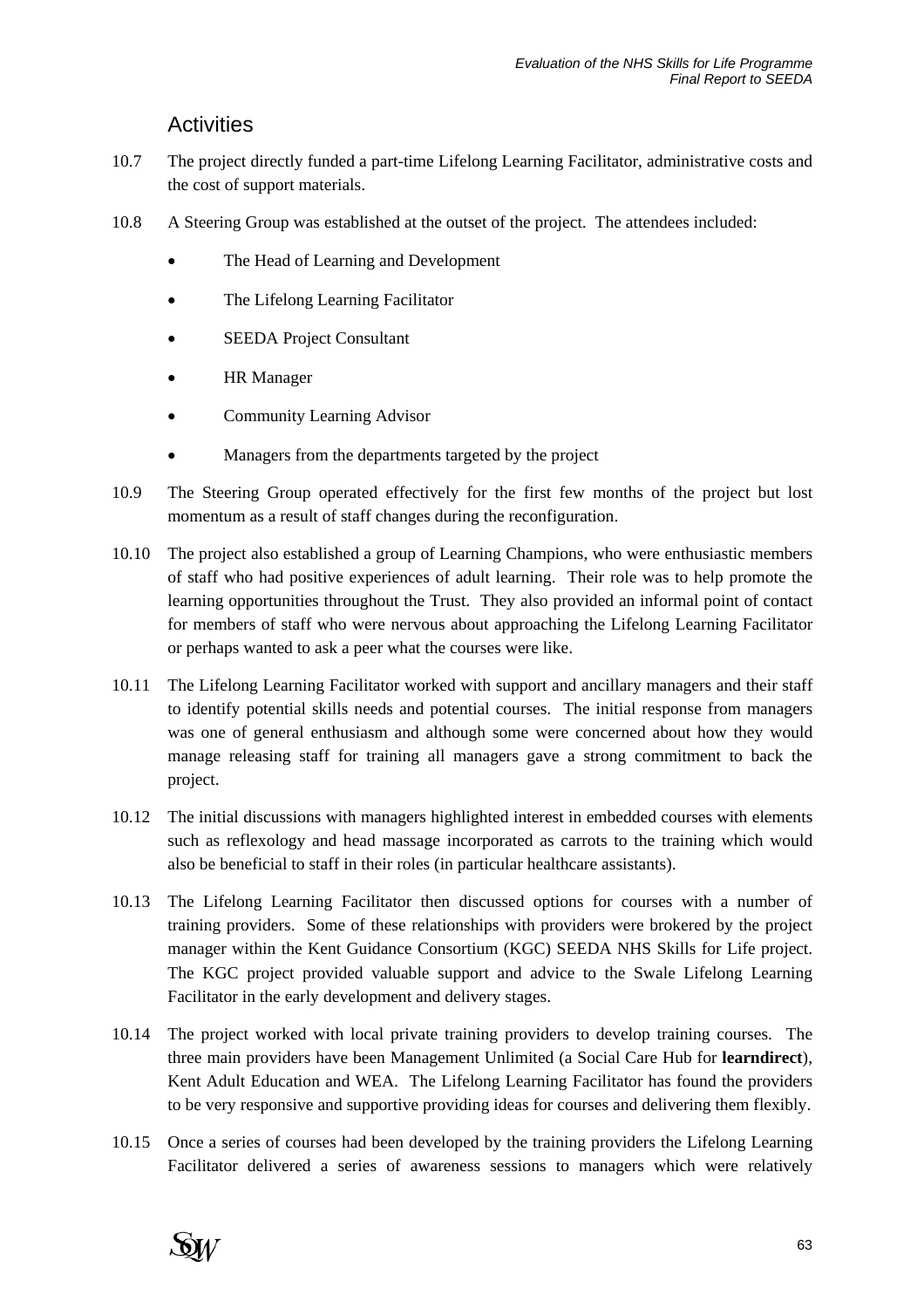informal but demonstrated the need for Skills for Life and presented the courses that they were going to offer to staff. Managers were asked to inform their staff and leaflets and posters detailing the courses were distributed. The Facilitator found that it was relatively easy to "spread the word" due to Swale PCT being a relatively small Trust and consequently many people found out through word of mouth.

- 10.16 The Lifelong Learning Facilitator has been available in the two main sites of the PCT on a regular basis for staff to come and informally discuss learning opportunities and needs. The initial response from staff was mixed with some reluctant to commit and others very keen. However, take-up of courses grew as word of mouth has spread and staff have become more confident about acknowledging that they may have a learning need. The courses have not been presented as literacy and numeracy courses but in terms of real experiences and relating the skills developed to the work environment eg undertaking this course will assist you in interpreting instructions or increase your confidence in dealing with patient needs.
- 10.17 Attempts were made by the Lifelong Learning Facilitator to develop some courses around specific NHS issues. For example, the LLF Facilitator linked the Infection Control Nurse at the Trust with WEA and a 20-30 hours course entitled "Infection Control with literacy" was developed, however there was only limited (insufficient) demand for the course when first scheduled.
- 10.18 The facilitator and managers themselves reported difficulty in releasing staff for courses noting that this has been exacerbated as a result of the reconfiguration of the Trust and the uncertainty that these organisational changes have caused.
- 10.19 The courses delivered have primarily been qualification based courses. The facilitator, Learning Champions and learners consulted all reported that the inclusion of a test in the training was not a significant deterrent to learners. Whilst some learners might find the prospect a little daunting the encouragement of the facilitator enabled them to participate and then the subsequent sense of achievement far outweighed any concerns.

#### *A learners experience*

- 10.20 The achievement of a qualification has been very significant for some learners who had previously few or no qualifications. One learner described her poor experiences at school over twenty years ago. She had not undertaken any training, other than that which was mandatory for her job as a receptionist at the hospital. The learner visited the Facilitator after reading a leaflet about the training. They discussed the fact that she was dissatisfied in her current job and talked about her learning needs and ultimately what she would like to achieve and how she might like to develop her career. Initially an English course was identified which she reports made a huge difference to her confidence.
- 10.21 Passing this initial course provided such a sense of achievement that she has gone on to undertake 5 further course one of which is Level 2 NVQ in Customer Services for which she achieved a Distinction. Although she would now like to progress to take her Level 3 she is unable to because the Trust will only fund Level 3 courses for those in management positions.

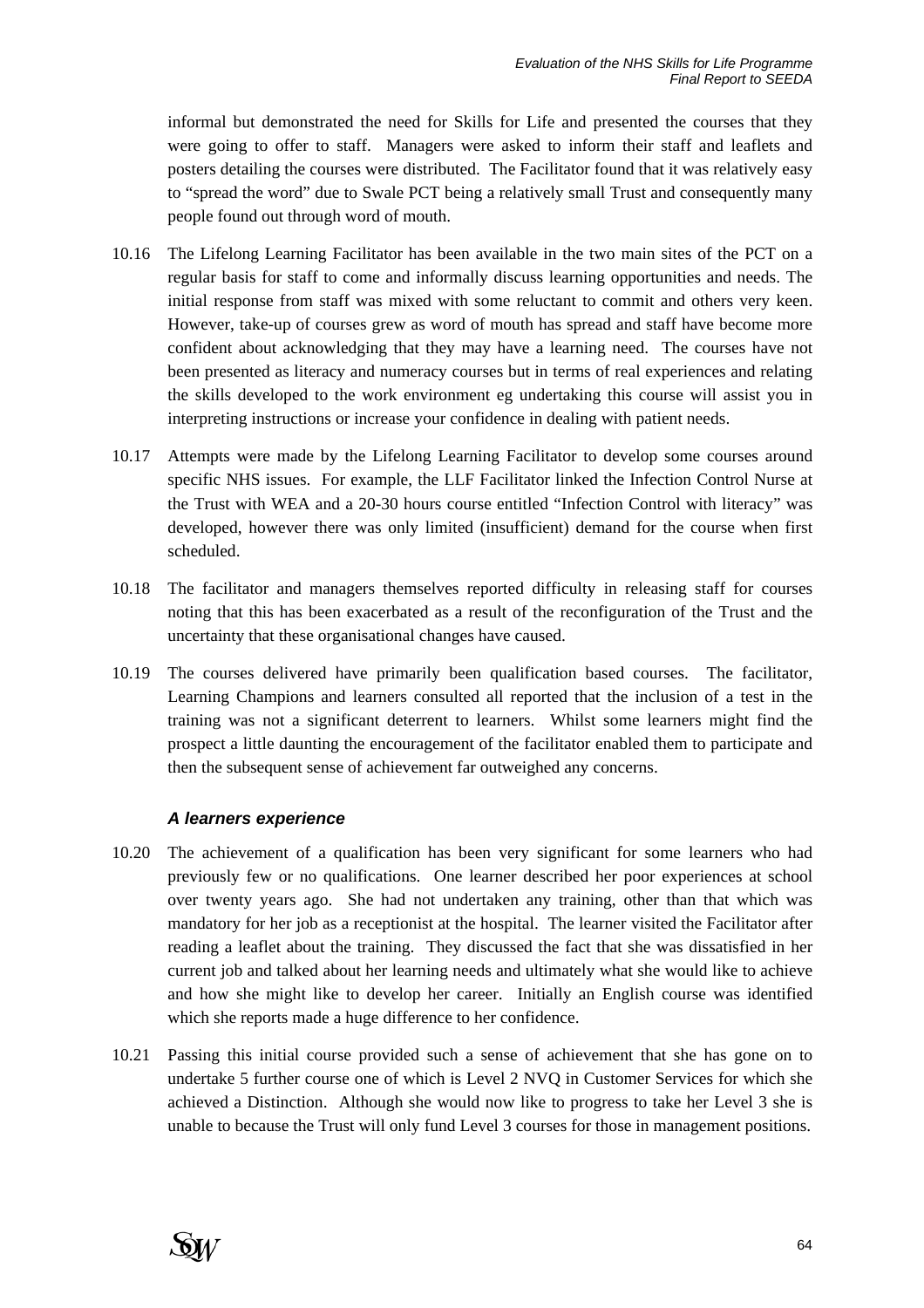# Spend and outputs

### *Project spend*

10.22 The project was delivered over two financial years (2005/06 – 2006/07). Spend for the project is detailed below in Table 10-1.

| Table 10-1 : Project financial details |         |  |
|----------------------------------------|---------|--|
| SEEDA contribution 2005 / 06           | £23.620 |  |
| SEEDA contribution 2006 / 07           | £46.626 |  |
| Source:                                |         |  |

- 10.23 The training has largely been funded through LSC accredited Skills for Life funding with some initial training funded via Profit from Learning.
- 10.24 Staff Support Funds from the Trust were also used to fund some workshops and taster sessions.

### *Performance against targets*

- 10.25 The Lifelong Learning Facilitator reported experiencing difficulties and confusion when reporting outputs. Confusion arose over the double-counting of outputs with the Kent Guidance Consortium who supported some learners at Swale PCT to access Profit from Learning training. The Facilitator feels that the outputs do not reflect the achievements of the project.
- 10.26 There are no output data available from SEEDA
- 10.27 The Lifelong Learning Facilitator reports that the project has delivered the following advice support:
	- approximately 70 individual advice sessions
	- set up 73 NextStep advice sessions
	- set up 20 Ui helpline advice sessions
- 10.28 Data provided by the Lifelong Learning Facilitator suggests that the Facilitator has supported 171 individuals to access some sort of training opportunity although the majority of learners have accessed more than one learning opportunity. These opportunities include courses ranging from one hour to thirty hours in length with an average training length of 10 hours.
- 10.29 It would appear that the data collected have not been used effectively to promote the project or the continuation of the post. The Management Unlimited representative noted that an average Skills for Life course through **learndirect** draws down approximately £1,000 - £1,200. Broad calculations based upon the quoted number of individuals supported by the project suggest that the Learning Together at Swale project could potentially have provided access to over £170,000 worth of LSC funding for staff at Swale PCT. The opportunity was available for the project to calculate the amount of funding such facilitation posts have "unlocked" in order to make the case for further mainstream funding.

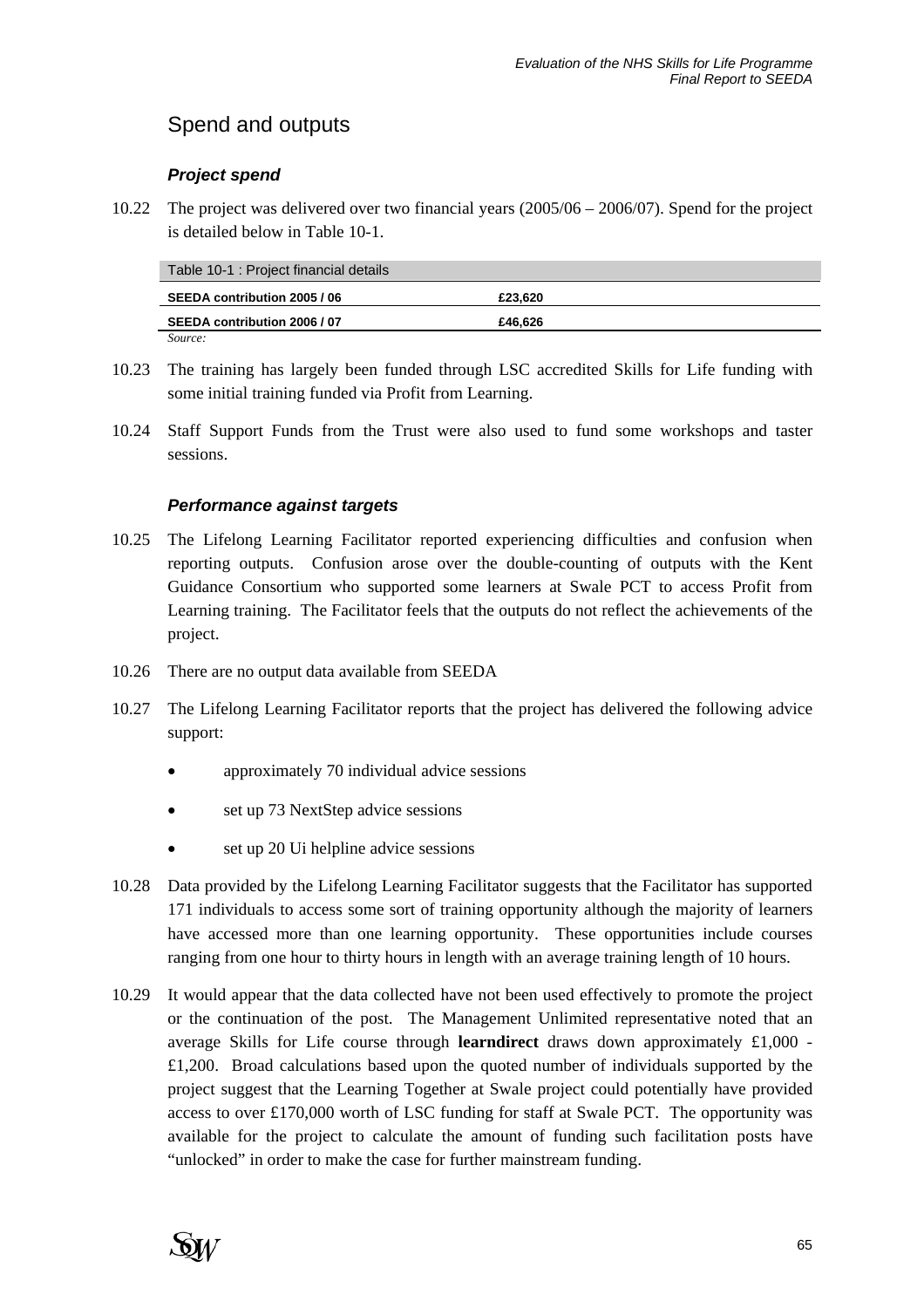# Overall observations

### *Sustainability & impact*

- 10.30 The post of a Lifelong Learning Facilitator would not have been possible without the SEEDA funding and as such it is unlikely that the Learning and Development Team at the PCT would have had the capacity to develop and promote courses without SEEDA's intervention.
- 10.31 The projects funding ended in April 2007. The Trust unsuccessfully sought continuation funding from the Learning Skills Council and as a result the Lifelong Learning Facilitators post ended in April.
- 10.32 The Facilitator sought to enable staff to continue to access training opportunities by distributing course brochures and contact details of training providers throughout the departments.
- 10.33 One third (29%) of those accessing learning have gone on to take subsequent courses offered through the Lifelong Learning Facilitator – an impressive progression rate and a significant contribution towards the Trust's objective of becoming a learning organisation.
- 10.34 The Housekeeping Supervisor, who line manages 20 staff and is a Learning Champion, reported ongoing benefits of the training to her team. In addition to herself and a number of her staff progressing on to study and pass their Level 2 NVQ the confidence gained has led to most of her team undertaking the NHS online core skills tests. These tests enable staff to gain passes which will assist them in progressing through the Knowledge Skills Framework and becoming eligible for promotion.
- 10.35 Managers and learners consulted during the evaluation reported increased levels of confidence amongst staff following their training experiences. The Housekeeping Supervisor and Support Services Manager have both been keen to promote learning opportunities to their staff but also acknowledge the difficulties faced when releasing staff and ensuring sufficient cover.
- 10.36 The Head of Learning and Development acknowledges that the take-up of learning will reduce following the end of the project as there is a need for someone in post to stimulate and promote the policies and opportunities. He also acknowledges the need to support managers to access training for their staff as they are now responsible for identifying learning needs and supporting staff to address them.

## **Conclusions**

- 10.37 Learning Together at Swale has been very successful in raising awareness of the benefits of learning and development and has promoted a learning culture within this relatively small PCT. The Facilitator is very highly regarded by the staff, manager, directors and training providers for her role in promoting and developing attractive courses and supporting staff into and through those opportunities.
- 10.38 The lack of continuation of the activity is disappointing not least to the many learners who have "caught the bug" and are interested in progressing.

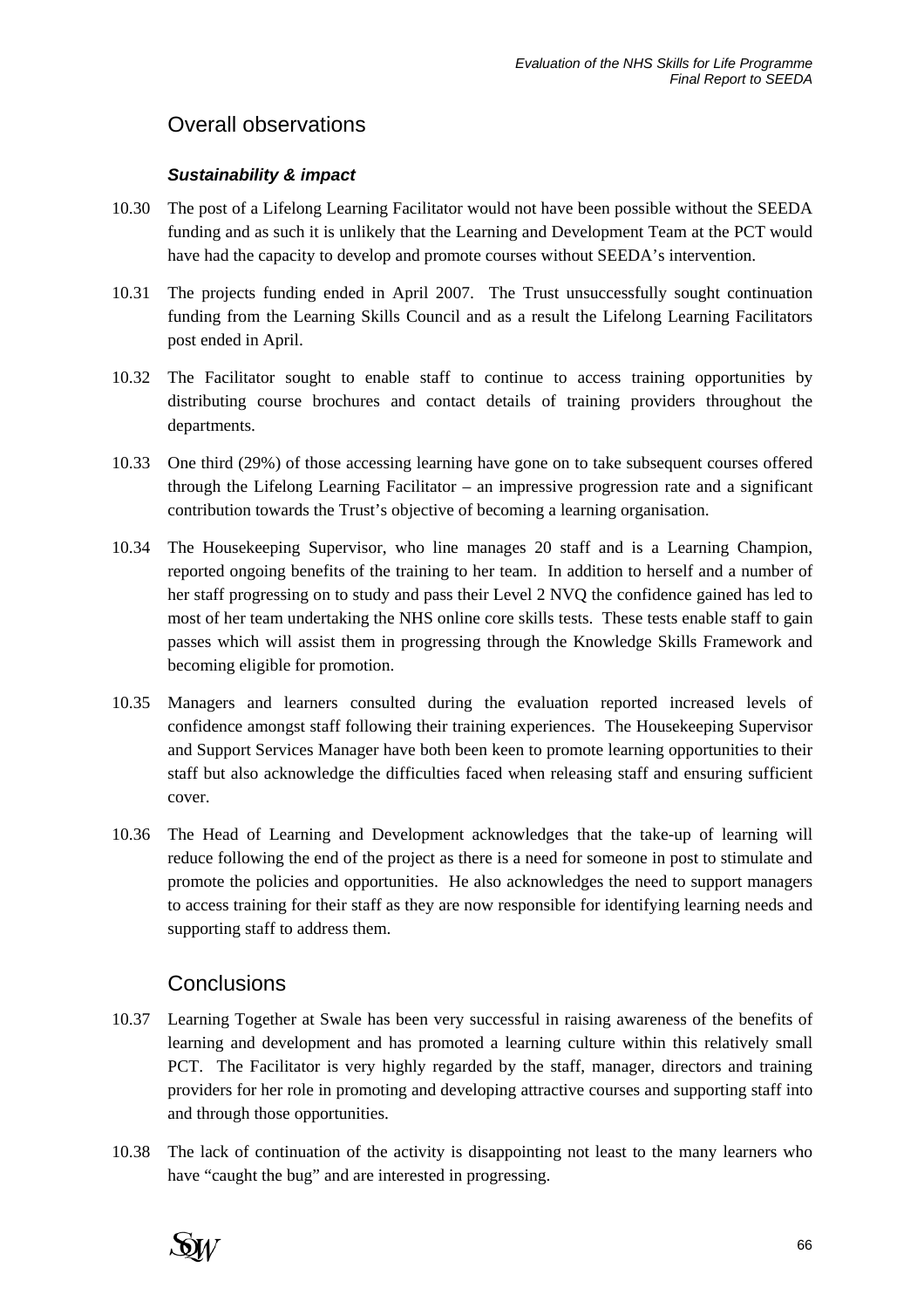10.39 The achievements of the project could have been evidenced more clearly and more effectively. This is an area where SEEDA could have been more prescriptive or provided guidance. The project has not undertaken a formal evaluation of activities. The ability of the project to evidence its success and impact and to influence external funders or internal budget holders is seriously hampered by the absence of such evidence.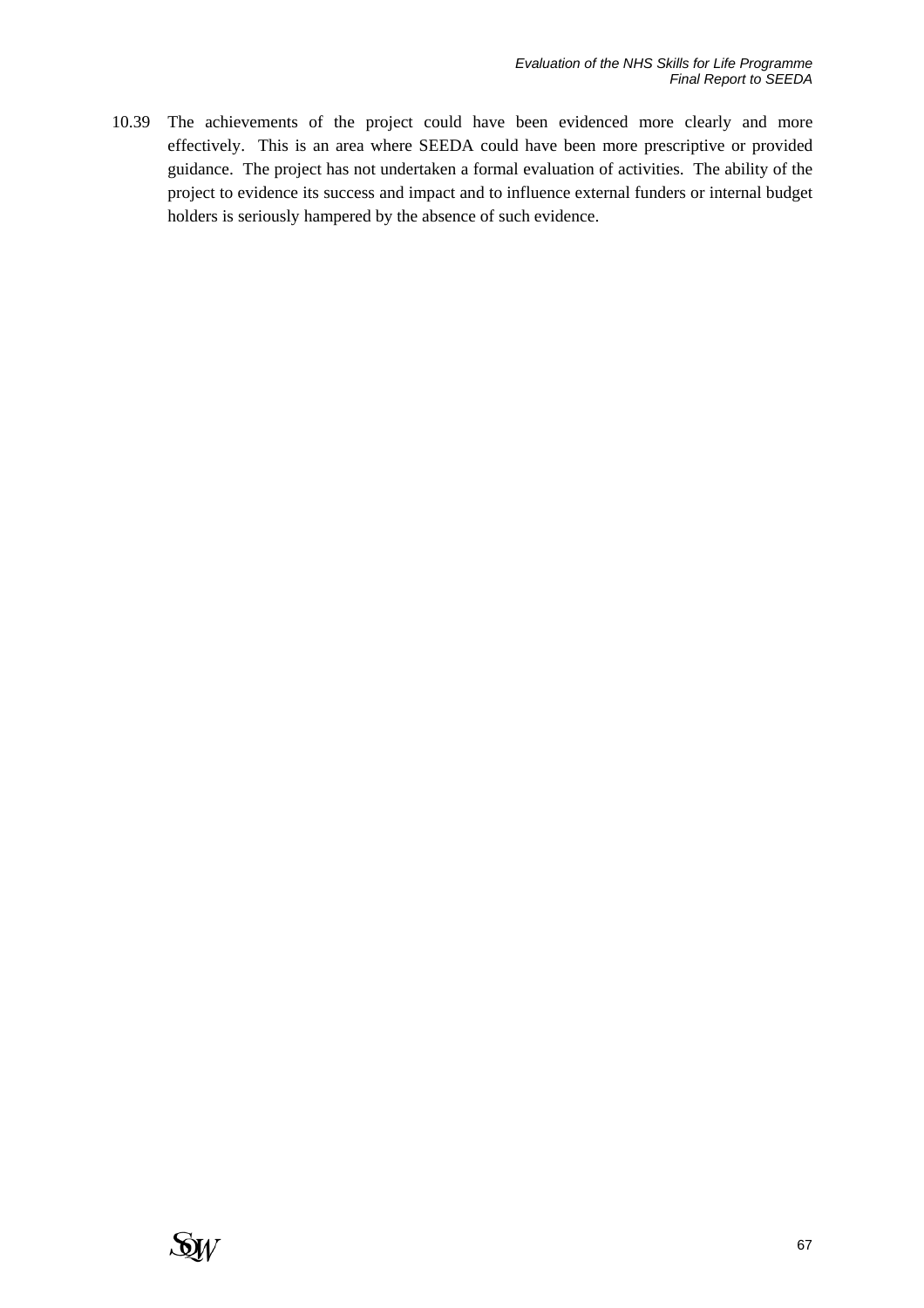# **11: Isle of Wight Community Solutions (LEAP)**

# Overview and context

### *Rationale for project*

- 11.1 The aim of the LEAP Project was to increase capacity within the Isle of Wight (IoW) NHS Healthcare Trust to identify and address the essential skills needs of its staff and stakeholders. It aimed to achieve this with a programme that had 3 major strands:
	- working with key members of staff to develop the in house skills to identify, screen, assess and sign post Trust staff to essential skills learning
	- developing an in house model for the delivery of vocational qualifications with embedded essential skills support
	- establishing a link with the major provider of off the job essential skills training on the IoW – the Isle of Wight College – to provide relevant essential skills courses
- 11.2 The activity itself was initiated by Community Solutions (CS), a subsidiary of Island Volunteers, a charity designed to support, develop and promote local voluntary activity on the IoW. Community Solutions has over 10 years experience of developing and delivering SfL projects on the IoW.
- 11.3 The organisation had worked with the IoW Trust previously on a range of projects focussing on using NHS Individual Learning Account funding to deliver NVQs to non-medical staff at the Trust and developing local capacity to meet the skills needs of IoW Trust staff. The LEAP project was proposed in order to meet the SfL needs that had been identified within the Trust and to make such provision sustainable<sup>56</sup>.

### *Objectives*

11.4 Specific outputs for the project were 300 SfL learning opportunities to NHS employees on the IoW. Training was also to be provided for 10 NHS Trust staff in the City & Guilds 9295 qualification to increase the capacity to assess the numeracy and literacy of staff from all departments. The learning opportunities were to be targeted at ancillary staff to enable them to gain the confidence and basic skills to undertake further training and development. No specific information was provided in the project proposal as to how tracking of future learning undertaken was to be assessed.

l 56 LEAP Project Proposal, ref PMS: SE20931, 2004

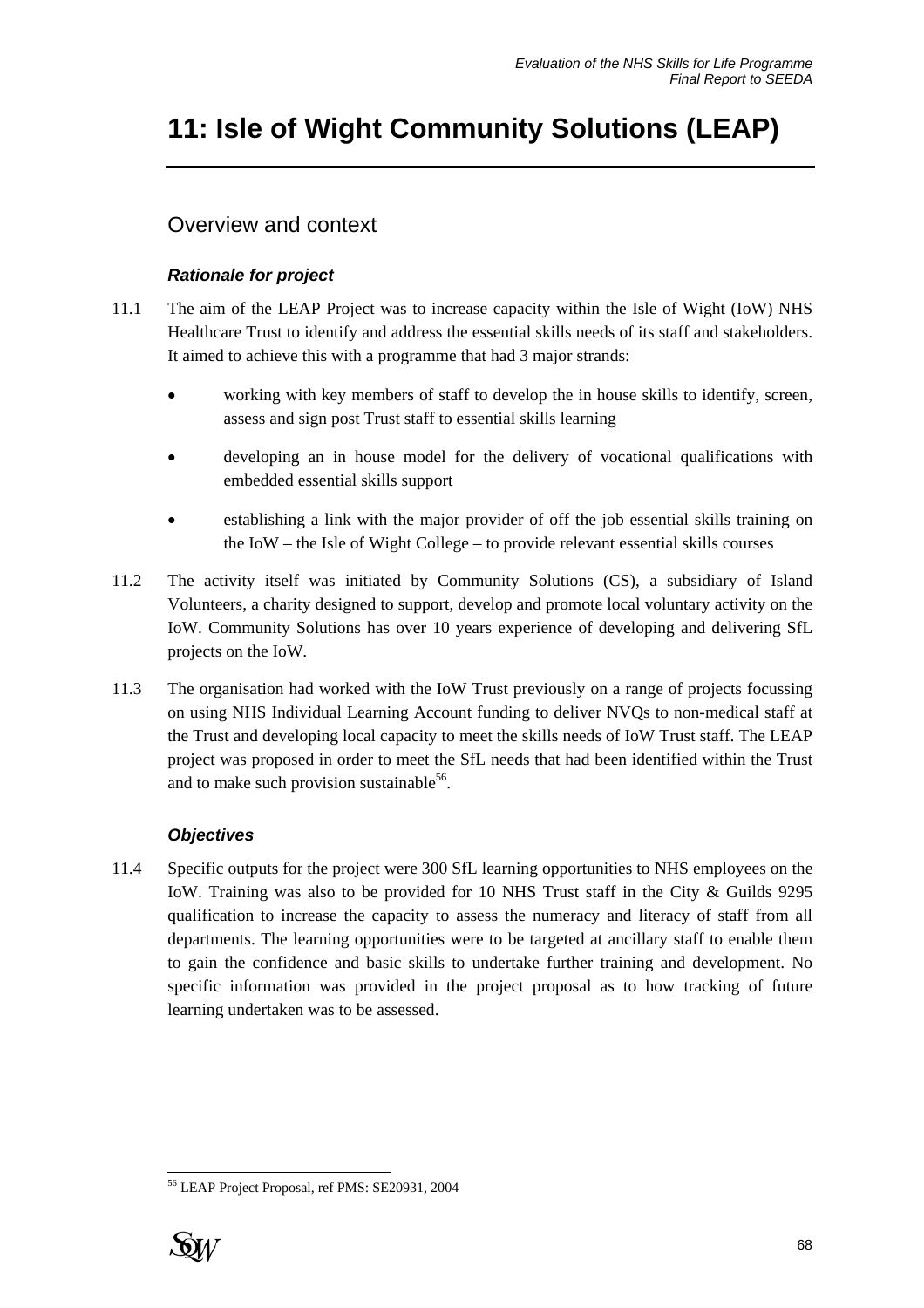# **Activities**

#### *Working with key members of staff*

- 11.5 Over the course of the Project a close working relationship developed between the Workplace Essential Skills Specialist (WESS) and two key members of the IoW Healthcare Trust Training Department: the Lifelong Learning Facilitator (LLF) and the Head of the IT Training Department. This provided a considerable amount of CPD for the Trust staff and led to the development of tools to identify and assess staff with possible essential skills needs. The WESS and Head of IT Training jointly devised a computer based assessment package for literacy/numeracy and IT skills that was related to the Core Curriculum levels. This assessment was piloted with learners just prior to the conclusion of the Project. In addition, they also worked together on ways to provide support for learners with dyslexia attending IT workshops
- 11.6 The WESS provided considerable tutorial support for the LLF who undertook an NVQ4 in Guidance during the course of the project and used many of the project models as the basis for her NVQ work. At the end of the project the LLF post became a permanent post at the Trust. The WESS and the LLF jointly devised a form and structure for careers interviews. This included assessment and the construction of an individual learning plan. The form and the structured interview format was trialled with 52 learners and has now been adopted by the LLF.
- 11.7 The WESS also wrote a short essential skills awareness course using NHS material which was delivered to key members of staff across the Trust who worked in a range of situations from personnel to frontline clinics.

### *Developing in-house models to embed essential skills support into vocational training*

- 11.8 This was a key element of the Project as the Project team felt strongly that embedding essential skills within vocational training would be the most effective long term solution to raising skills levels within the low skilled sector of the workforce. Accordingly, a number of options were piloted within the course of the Project.
	- The WESS acted as the assessor for a number of NVQ candidates completing non medical NVQs and provided additional tutorial support for candidates to help them structure the evidence for their portfolios e.g. how to summarise and organise information, how to understand and answer questions, how to improve their writing skills (punctuation, paragraphing, spelling, sentence construction, etc). This was successful in achieving a higher rate of completion than normally and led to 7 of the 8 candidates progressing to further qualifications. The LLF is hoping to use this model when the new NVQ for domestic staff is introduced.
	- A programme was devised for supervisors and middle managers combining supervisory training with L2 essential skills e.g. a session on running meeting that also taught note taking and oral communication skills. In terms of interest this was very successful and it proved a useful way of teaching certain L2 skills.

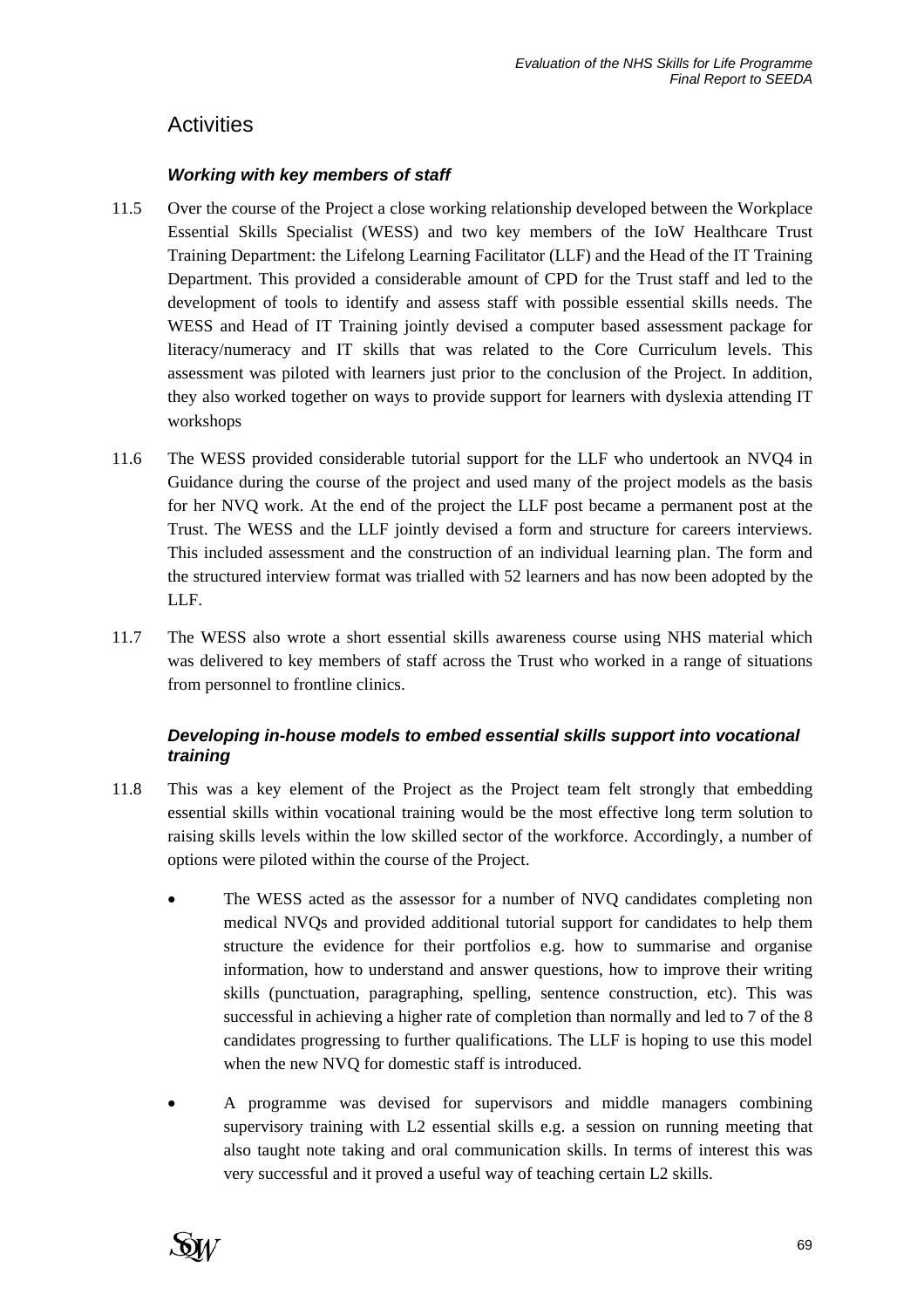### *Establishing a link with the major provider of off the job essential skill training*

- 11.9 At the very beginning of the project the WESS and the LLF held meetings with Isle of Wight College staff the College provision and specifically offering support for learners with dyslexia responsible for essential skills provision and this strong link was maintained throughout the life of the Project. A number of activities were undertaken including:
	- information about was placed in the Trust training brochure and on the Trust intranet.
	- when individuals with difficulties were identified via the series of careers interviews arrangements were made for them to see College tutors
	- a College tutor ran a series of Step Up communication courses on the Trust site with staff obtaining release time.
	- a programme was devised and delivered by a College tutor to assess and provide ESOL support for groups of Philippine domestic staff. This was strongly supported by the Senior Supervisor of the Domestic Staff and was regarded as being successful. It encouraged a majority of the learners to continue at the end of the Project and enrol on a certificated course at the College.

## Spend and outputs

### *Project spend*

11.10 The project was delivered over two financial years (2004/5 – 2005/6). Spend for the project is detailed below in Table 11-1.

| Table 11-1 : Project financial details     |            |            |  |  |
|--------------------------------------------|------------|------------|--|--|
|                                            | 2004-5     | 2005-6     |  |  |
| SEEDA contribution                         | £34,428.57 | £15,571.43 |  |  |
| Partner contributions                      | £13,000    |            |  |  |
| Source: SEEDA Project Proposal Form op cit |            |            |  |  |

#### *Performance against targets*

11.11 The LEAP project underachieved against its targets, both in terms of the overall delivery of 300 SfL learning opportunities and also the anticipated split of learning opportunities (3-30 hours and  $30+$  hours)<sup>57</sup>. Table 11-2 displays actual and anticipated performance.

| Table 11-2 : Performance          |        |        |  |  |
|-----------------------------------|--------|--------|--|--|
|                                   | Target | Actual |  |  |
| Learning opportunities 3-30 hours | 200    | 133    |  |  |
| Learning opportunities 30+ hours  | 100    | 17     |  |  |

l  $57$  Note there is some inconsistency in the data provided for this project – both 149 and 150 SfL learning opportunities are recorded as having been achieved,

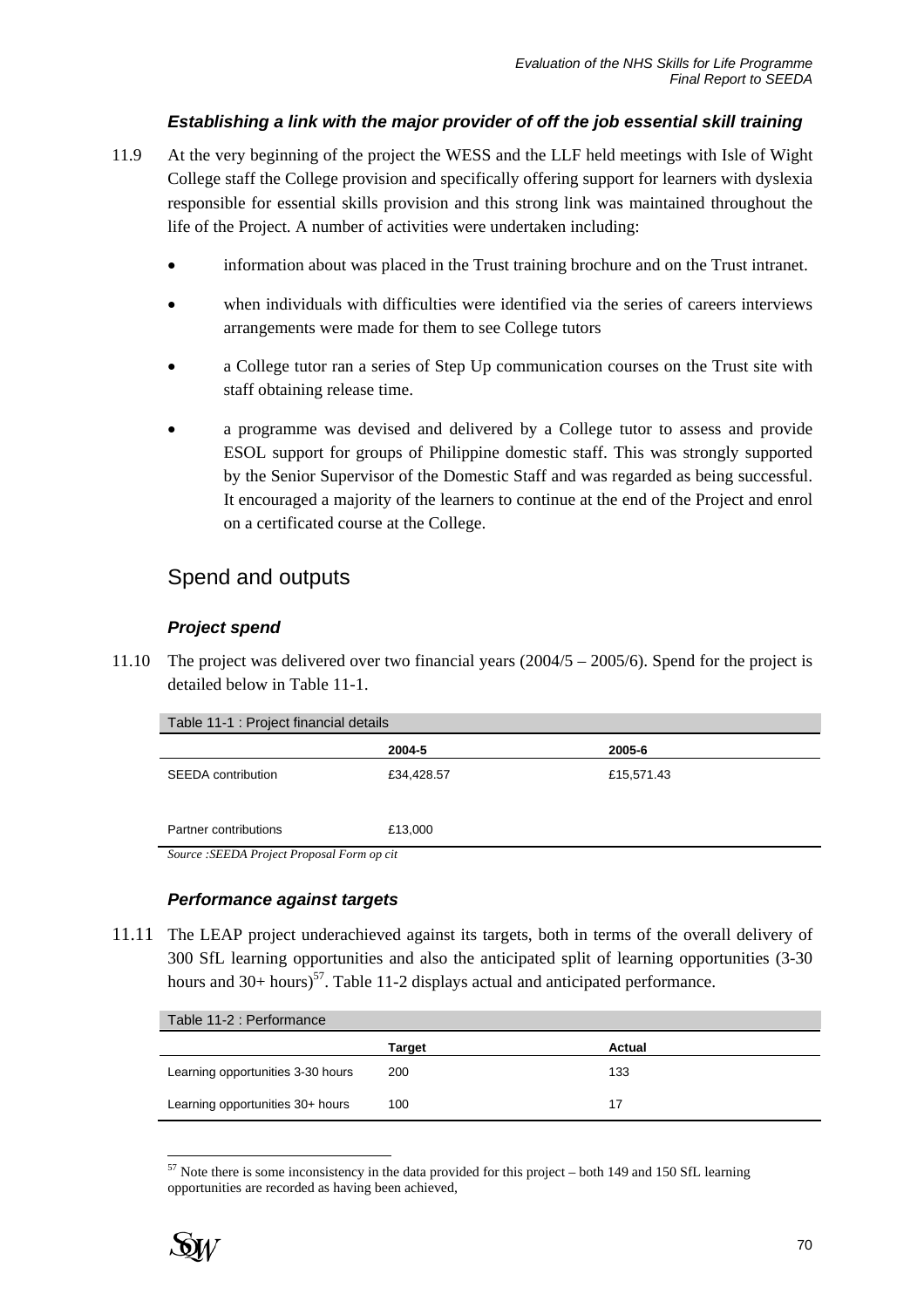|                                                         | Target | Actual |
|---------------------------------------------------------|--------|--------|
| Adults receiving basic skills training<br>of $3+$ hours | 300    | 150    |

*Source:SEEDA* 

# Overall observations

#### *Sustainability & impact*

- 11.12 Information provided relating to the sustainability and impact of the work undertaken is somewhat contradictory. SEEDA documentation<sup>58</sup> refers to a forward strategy encompassing an exit strategy for the project to include a sustainability strategy to be in place by October 2004. It has not been possible to obtain this document in order to examine the planned activities.
- 11.13 Discussions with individuals associated with the project when run by Community Solutions<sup>59</sup> together with information provided by  $SEEDA<sup>60</sup>$  indicate that elements of the work and relationships developed as a result of the project are ongoing. Work continues with Brenda Fishwick of the IoW NHS Trust, who are involved as an employer partner for the Learning Through Work project.
- 11.14 In addition, information provided to  $SEEDA<sup>61</sup>$  indicates that Community Solutions have continued to work with the Trust through Brenda Fishwick to build skills and capacity. One output that has resulted from this work is what Community Solutions consider to be a more structured approach to non clinical staff completing NVQ's with an improvement in achievement rates at the Trust have gone up accordingly.
- 11.15 The project has also resulted in enhanced links between Community Solutions and Isle of Wight College together with a greater engagement with the SfL agenda by the Isle of Wight College resulting in the development of enhanced capacity and a greater skills base for the delivery of SfL by the College<sup>62</sup>.
- 11.16 However, earlier work commissioned by SEEDA<sup>63</sup> identifies a number of issues associated with the delivery of the project. This document provides a detailed appraisal of the project five months into the project and highlighted the following:
	- lack of access by Community Solutions to any hospital or Trust business strategy or action plan
	- "gains" from the activity for participants evaluated relatively informally through the use of course evaluation sheets and via discussions between the Lifelong Learning Advisor and a limited number of participants

<sup>63</sup> SEEDA NHS Programme Activity Case Study, Alex Braddell Consultancy



 $\overline{a}$ 

<sup>&</sup>lt;sup>58</sup> LEAP Project Operational Delivery Form, PMS : SE20931, 2004<br><sup>59</sup> Telephone discussion with Sue Burgess, April 2007

<sup>&</sup>lt;sup>59</sup> Telephone discussion with Sue Burgess, April 2007<br><sup>60</sup> e-mail and brief report provided to SEEDA by Kim Hailstone, July 2006<br><sup>61</sup> e-mail provided by Kim Hailstone, op cit

<sup>62</sup> Sue Burgess, op cit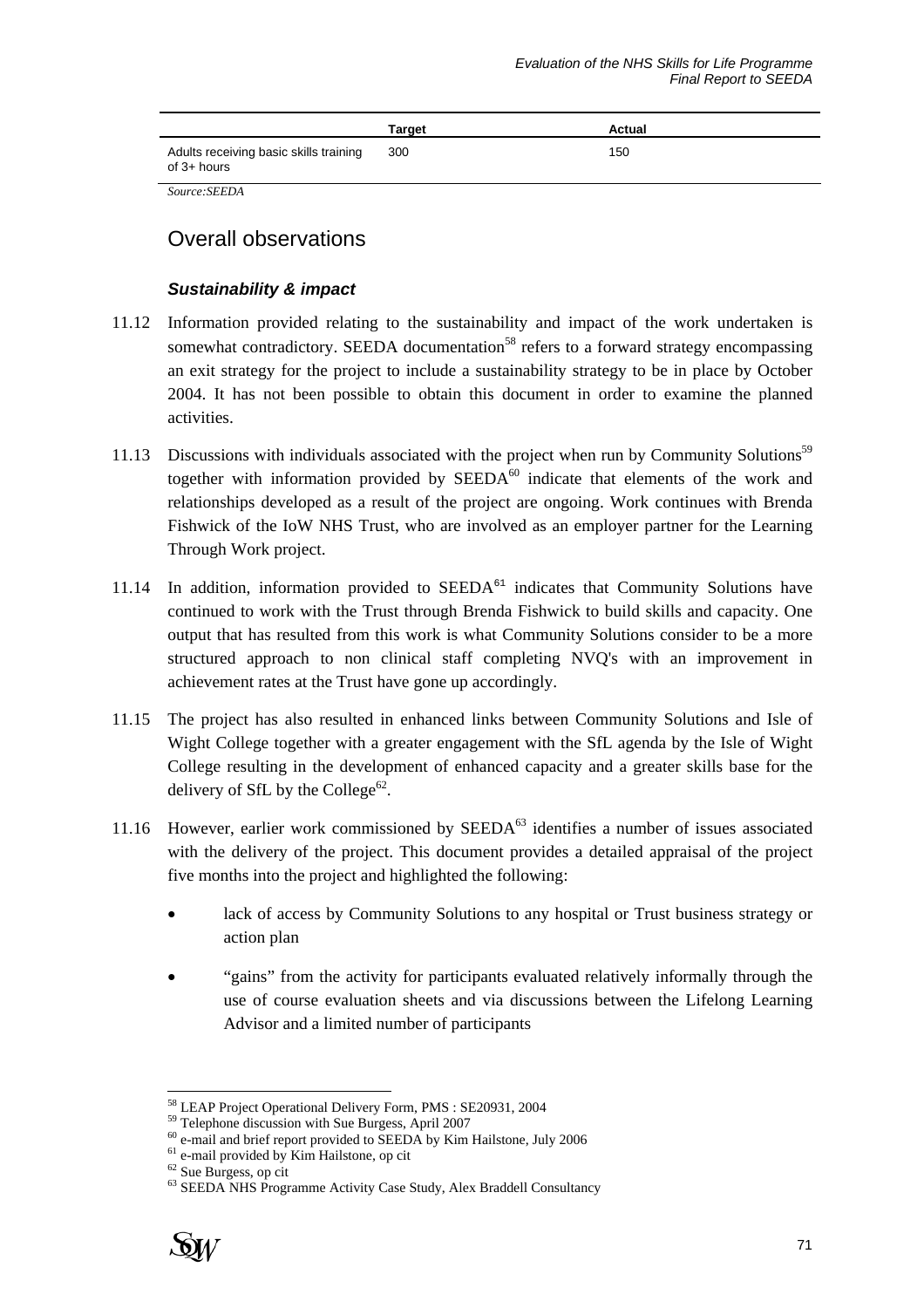- only partial alignment between the activity and the Trust's Human Resource Management systems (as assessed by Community Solutions) with variable evidence of recognition of this alignment by the Trust
- no release time for staff to undertake courses staff wishing to attend courses were required to do so in their own time
- lack of formal measures for assessing outcomes for the project with a reliance on the opinion of the project tutor as to the value of each activity attempted via the project
- no methodology available to St Mary's Hospital (where the activity took place) to calculate return on investment for external non-clinical training

## **Conclusions**

- 11.17 Overall, the project appears to have had varying success. New and effective relations appear to have developed between Community Solutions and the local FE provider Isle of Wight College and the College's capacity to respond to the SfL agenda appears to have been enhanced as a result of the project.
- 11.18 Similarly, work is continuing with IoW Trust who are now involved in the Train to Gain initiative and links remain with specific individuals within the Trust with whom Community Solutions continue to work.
- 11.19 However, the project did not achieve its anticipated targets for learning opportunities and an earlier evaluation<sup>64</sup> identified a variety of issues which suggest that the project was not clearly linked to the Trust's strategic or operational activities with a commensurate lack of buy-in by the Trust. This is evidenced by the failure to release staff to undertake training, lack of clear criteria for evaluating return on investment and only informal techniques for assessing the gains resulting for participants.
- 11.20 The project was also hindered by the absence of any articulation of, and criteria for, evaluation of project *outcomes* at the onset of the project which may have contributed to some of the issues identified relating to embedding the project within the operational and strategic activities of the Trust and St Mary's Hospital.

<sup>&</sup>lt;sup>64</sup> SEEDA NHS Programme Activity Case Study, op cit



 $\overline{a}$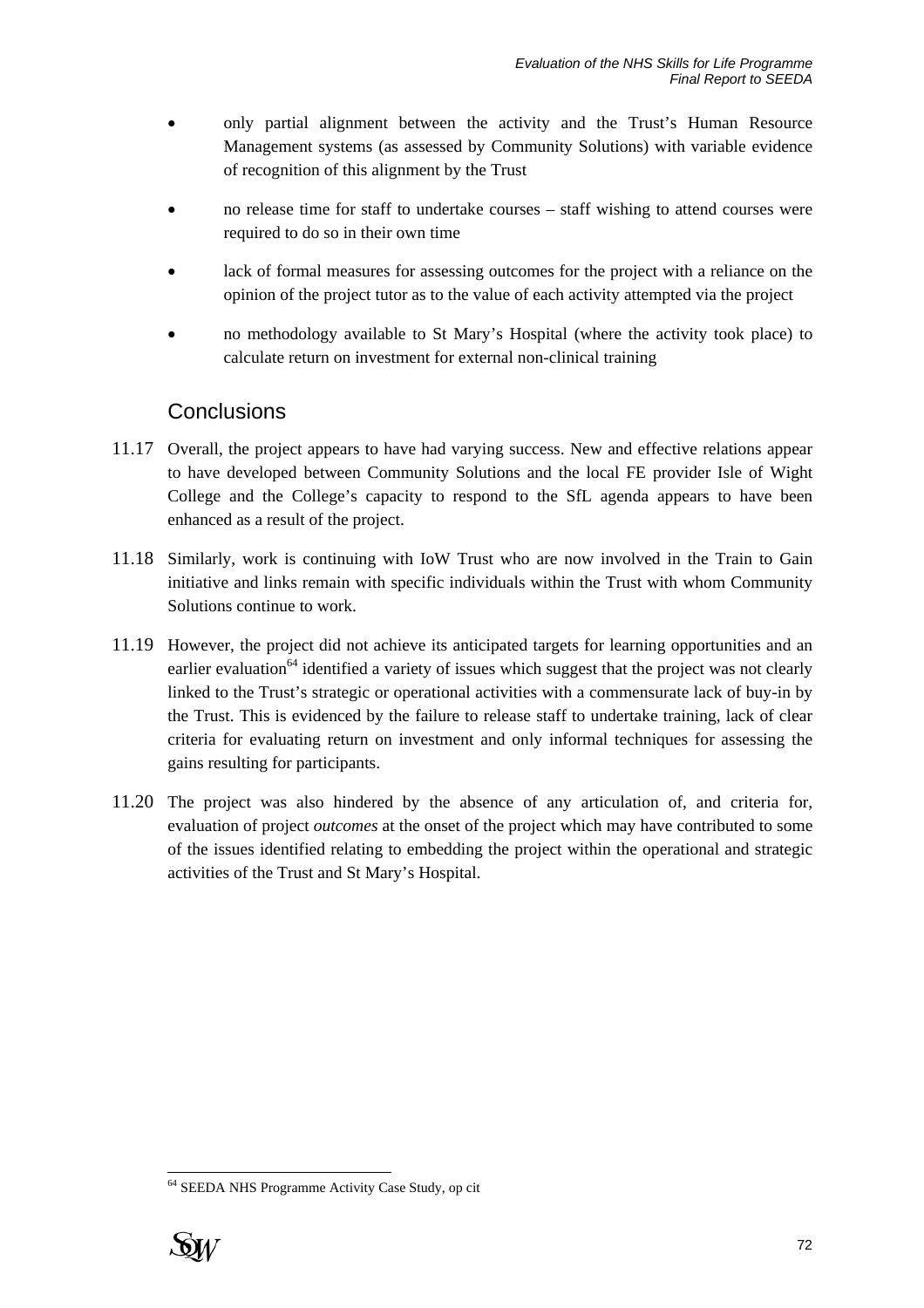# **12: IT Break into Health**

# Overview and context

## *Rationale for project*

- 12.1 The project sought to build on the previous work undertaken by IT Break ( a project which trained workplace tutors to raise SfL levels amongst low-skilled employees in Kent with the "end in mind" of making employers self sufficient in dealing with SfL needs and increasing the number of qualified SfL tutors in Kent).The focus of IT Break into Health (ITBiH) was to maximise impact by focussing on a specific area of need and responding to demand expressed by both Health Trusts and the contractors supplying services through their low-skilled workers to the Trusts.
- 12.2 A number of operational objectives existed for the project which are identified in an earlier evaluation report<sup>65</sup> namely:
	- to engage non-traditional learners and encourage them to progress to further training and development
	- to help employees perform more effectively at work by improving their communication, literacy and numeracy skills
	- to build learners confidence to perform more effectively in the workplace
	- to train workplace tutors to deliver SfL training, with the ultimate aim of making employers more self sufficient in dealing with SfL needs
	- to become an integral part of NHS provision through integrating SfL into other NHS programmes and becoming part of the fabric of learning in each Trust.

## *Objectives*

- 12.3 The project application form<sup>66</sup> identifies the following objectives:
	- delivery of SfL learning to 100 employees (primarily porters, car park attendants, catering staff and cleaners)
	- training for 50 workplace mentors and tutors within the Health Sector
	- a comprehensive professional development programme for workplace tutors
	- SfL training for 40 people from excluded groups (ie those who cannot access training in the workplace or at centres)

<sup>66</sup> SEEDA Fund for Learning and Skills 2001-2002 – IT Break into Health Application Form



l 65 IT Break into Health – An evaluation report to Kent Adult Education Service, The Mackinnon Partnership, March 2004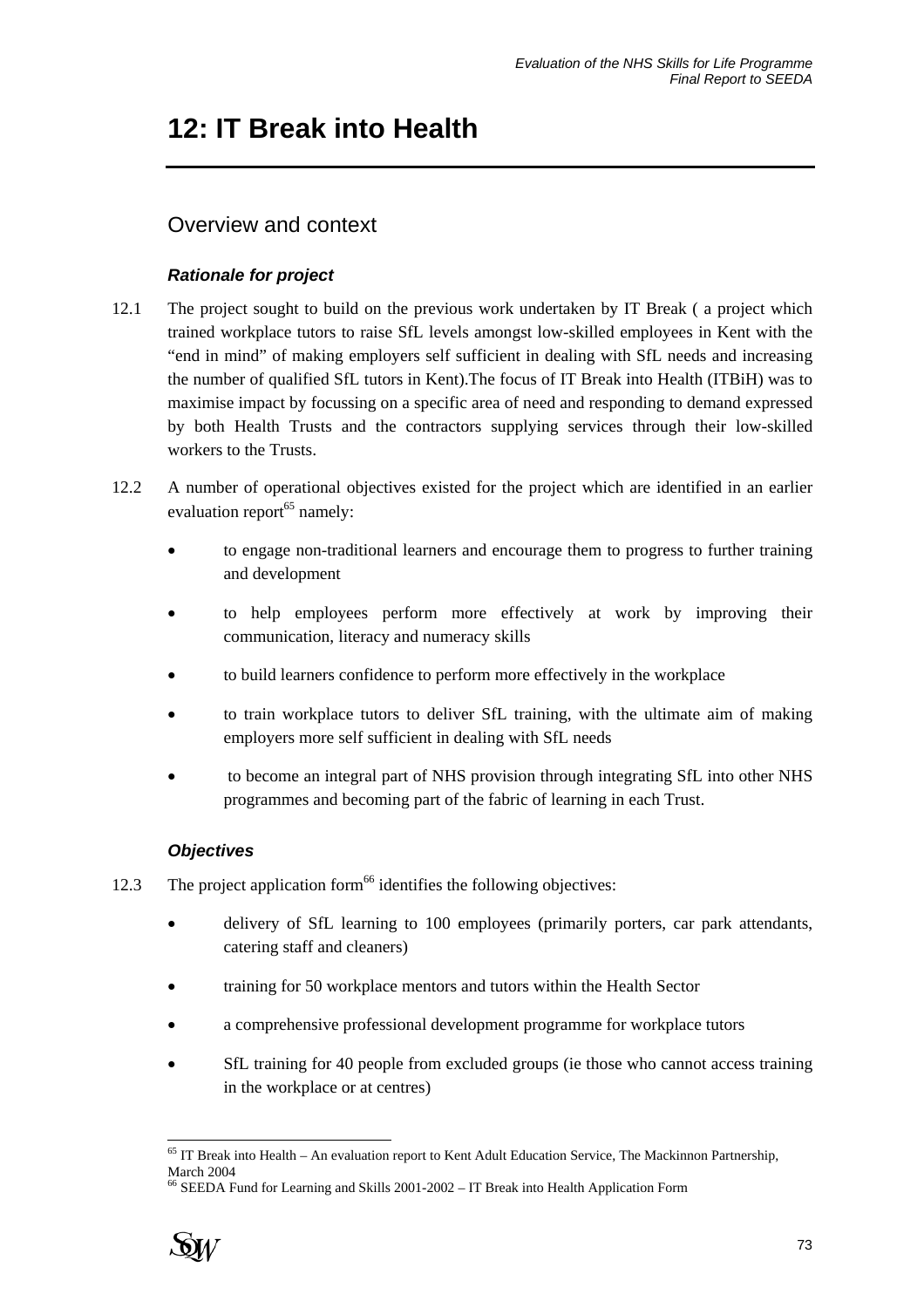an opportunity to share best practice with others involved in workplace SfL

## **Activities**

- 12.4 The project was led by Kent Adult Education Services who had a track record of delivery of workplace SfL learning to employers throughout Kent. Specific information on the *actual* (as opposed to *planned*) activities undertaken has proven difficult to gather as the project commenced in 2001 and finished in 2004 and as a consequence monitoring procedures and documentation available are not as comprehensive as the later projects funded by SEEDA. However the documentation provided<sup>67, 68</sup> indicates that the following activities were anticipated:
	- delivery of training via laptop computers to enable flexibility of provision in the workplace
	- off-site training for workplace mentors
	- development of a professional development programme for workplace tutors
	- delivery of SfL training to excluded groups through accessing participants via the health service network and delivery in community locations
	- sharing of good practice through events such as the Workplace Basic Skills Conference.
- 12.5 It is understood that these activities took place at over 20 NHS sites across Kent –significantly extending the geographical customer base from that which applied at the time of the inception of the project in April 201 when only one hospital (the Kent and Canterbury Hospital) was involved.
- 12.6 Feedback detailed in the Mackinnon report<sup>69</sup> received from across these sites refers to positive views expressed relating to the quality of provision, method and standard of delivery, usefulness of training materials and tutor's support and commitment.
- 12.7 These positive views are noteworthy when considered against some of the findings which also indicate that workplaces lacked adequate or guaranteed facilities to "house" IT Break training with sessions having taken place in locations including hospital canteens and an engineer's storeroom.
- 12.8 Similarly, feedback from learners suggested that the project suffered from a lack of skilled tutors on occasion which, together with poor communication, at times led to learners being let down.

l



 $67$  IT Break into Health – An evaluation report to Kent Adult Education Service, op cit

 $68$  SEEDA Fund for Learning and Skills  $2001-2002$  – IT Break, op cit

<sup>69</sup> op cit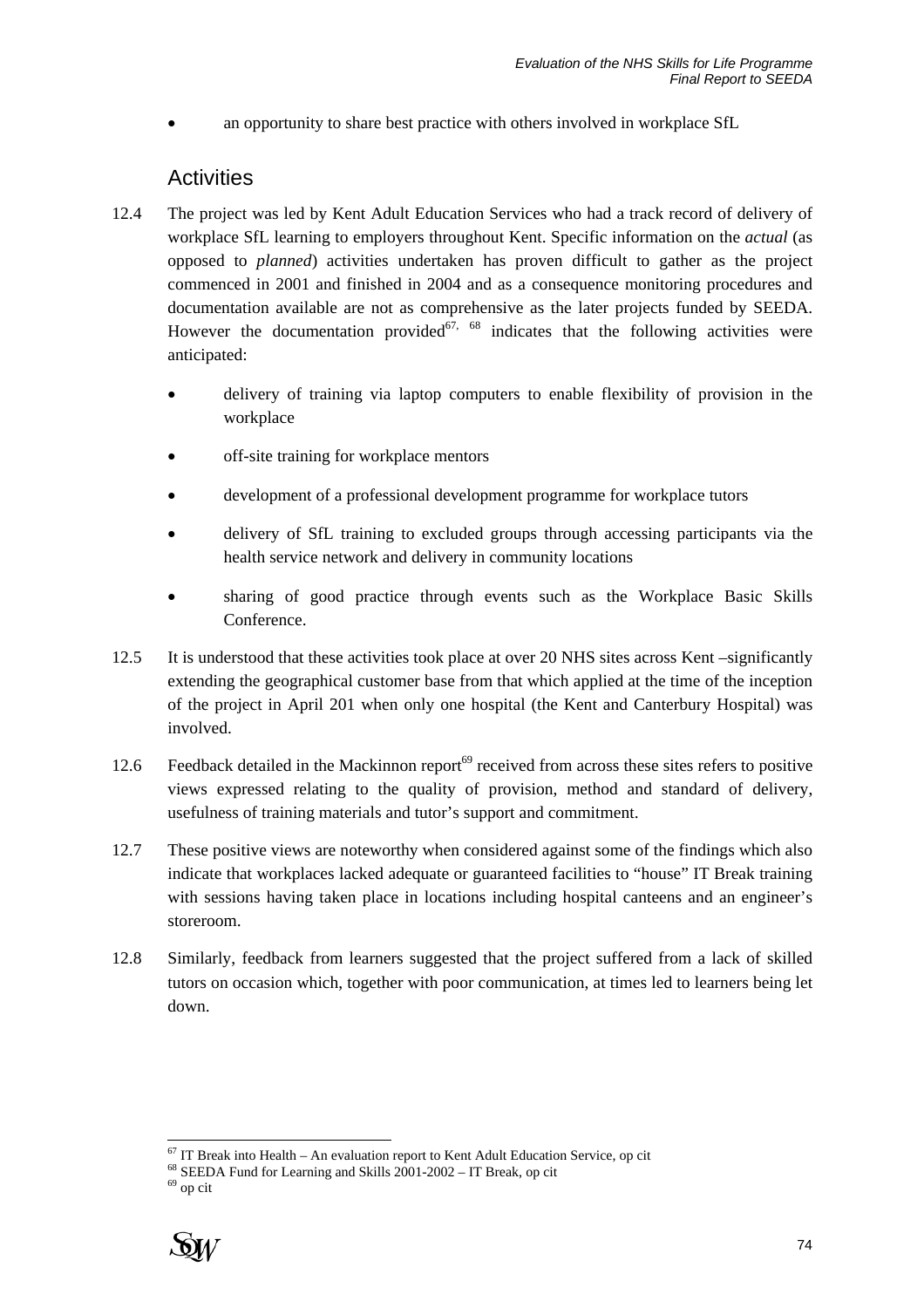# Spend and outputs

### *Project spend*

12.9 The project was delivered over two financial years  $(2001/2 - 2003/4)$ . Spend for the project is detailed below in Table 12-1.

| Table 12-1: Project financial details                 |                           |
|-------------------------------------------------------|---------------------------|
| <b>SEEDA contribution</b>                             | £251,683                  |
| <b>Partner contribution(s)</b>                        | £31.000 $^{\prime\prime}$ |
| Source: SEEDA Project Completion Report, PMS SE 17124 |                           |

12.10 Documentation provided by SEEDA<sup>71</sup> refers to some concern during Quarters 1 & 2 in 2003/04 which were raised with the project team over lack of strategic planning, failure to submit a business plan, failure to submit an end of year report, lack of a regular steering/management group meeting to aid the strategic direction of the project and failure to respond to specific requests from SEEDA in relation to information, monthly reporting and invoicing. The same project completion form indicates that these issues were resolved, but that a payment of £38, 286 was withheld by SEEDA for a period of time before special measures were removed.

#### *Performance against targets*

12.11 Table 12-2 displays actual and anticipated performance

| Table 12-2 : Performance          |        |            |  |
|-----------------------------------|--------|------------|--|
|                                   | Target | Actual     |  |
| Learning opportunities 3-30 hours | 446    | $222^{72}$ |  |
| $\sigma$ and $\sigma$<br>$\sim$   |        |            |  |

*Source: SEEDA* 

12.12 The project failed to achieve the anticipated learning opportunities, although the exact level of the shortfall is unclear as data provided suggest some ambiguity in the final actual performance figures.

## Overall observations

### *Sustainability & impact*

12.13 The ITBiH was funded from 2001-2004. Many of the individuals originally associated with delivery of the project have since left the project, however discussions with one individual with a familiarity of the project<sup>73</sup> suggest that ongoing links remain with delivery partners. Kent Adult Education Service is still working with two of the hospitals involved in the project (William Harvey and Queen Elizabeth Hospitals) to support the development of capacity in SfL delivery.



 $\overline{a}$ 

<sup>&</sup>lt;sup>70</sup> This figure is quoted for 2001, it is unclear whether additional contributions were made in subsequent years<sup>71</sup> IT Break into Health, Project Completion Form, PMS SE 17124, June 2004<br><sup>72</sup> SEEDA e-mail dated 28/2/07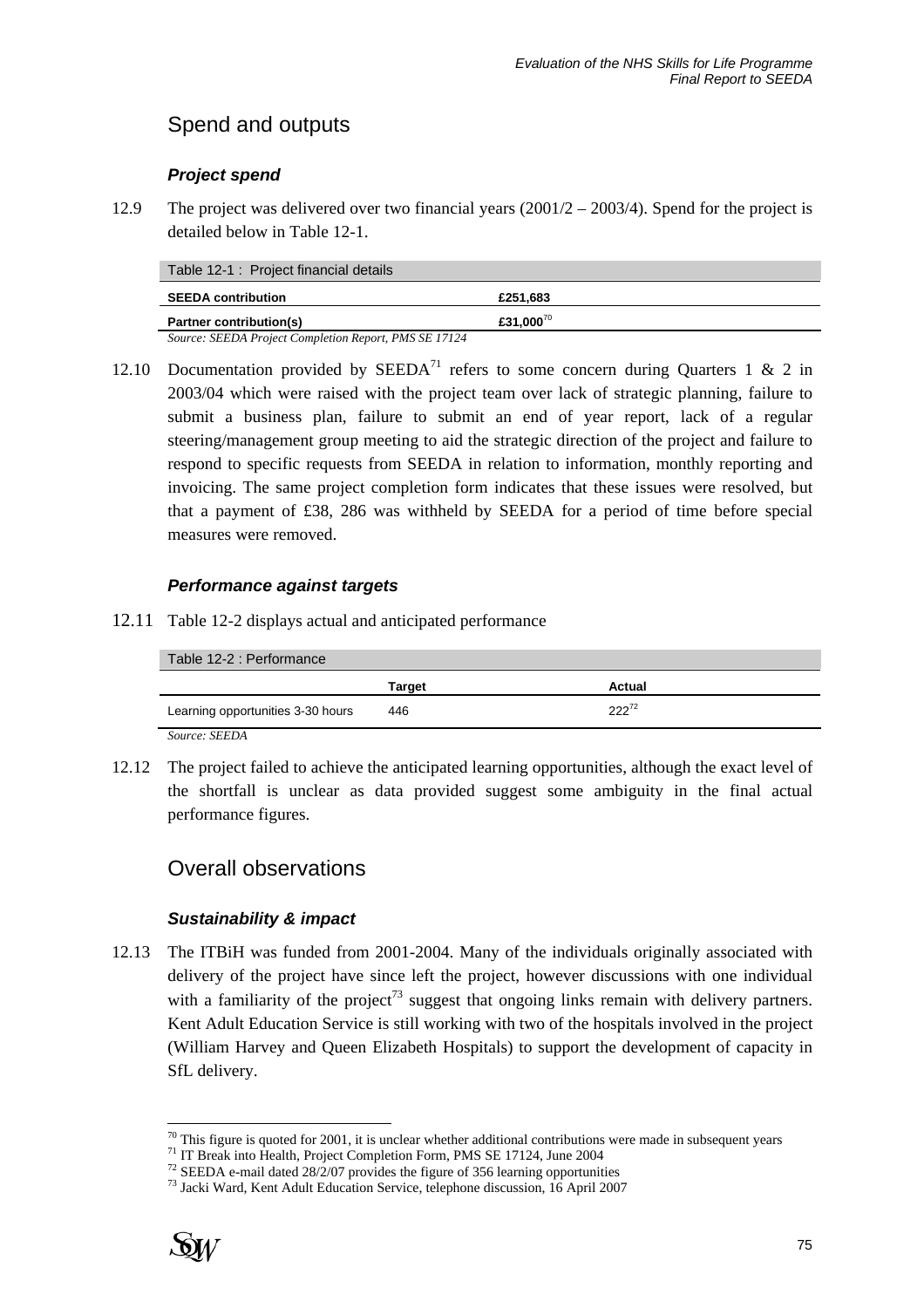- 12.14 The evaluation report commissioned by Kent Adult Education Service<sup>74</sup> makes a number of observations relating to performance and impact supported by an assessment of beneficiaries of the learning funded by SEEDA. These are covered in some detail in this original report, consequently only key points are outlined below, and the original report should be read in conjunction with this report.
- 12.15 Although the greatest perceived gains felt by learners were in ICT skills, those learners who responded to the survey also referred to having gained confidence in their own abilities and skills after having received training through ITBiH.
- 12.16 This greater confidence was supported by the views of managers both within Trust's departments and contracting companies who identified significant boost's to staff morale, confidence and ambition – either to go on to further training or new jobs that they had previously thought beyond their capability. However, it should be noted that this type of evidence was anecdotal – the project failed to identify any direct impact on retention rates or recruitment costs.
- 12.17 The impact of the project at an organisational level is also touched upon in the Mackinnon report where it is noted that whilst for the most part the project adhered to its remit of providing SfL and IT skills training alongside NHS and sub- contractors, it did however, also succeed in integrating SfL into non-clinical NVQ training. In addition, in East Kent Hospitals Trust, project staff also advised training managers on estimated need and the potential for SfL development in the NHS.

## **Conclusions**

- 12.18 IT Break into Health has helped foster a culture of learning throughout the organisations it has worked with by offering support and encouragement to learners and potential learners. However, evaluation work commissioned prior to SQW's overall programme evaluation highlights a number of issues of relevance to future SfL projects either in the health sector or elsewhere.
- 12.19 Whilst the "stalking horse" approach of using ICT based training as a mechanism to address SfL needs succeeded in securing learners onto the programme, the earlier evaluation report undertaken by Mackinnon points to some mission drift, with employees higher up the skills ladder being offered training rather than the harder to reach and engage learners with the greatest SfL needs.
- 12.20 The attractiveness or otherwise of accreditation is variable based upon the evaluation work undertaken by Mackinnon, evidence would suggest that whilst some employees would appear to welcome SfL accreditation, the perceived barriers associated with gaining accreditation (an additional hurdle in some peoples minds) would deter others from taking part.
- 12.21 The ability to deliver targets agreed at project onset may be an area for closer scrutiny given the comments regarding occasional lack of capacity during the course of the project. The consequence of this supply side failure was one of expectations not being met and occasional disappointment expressed by learners which should be regarded with some concern given that

 $\overline{a}$  $74$  IT Break into Health – An evaluation report, op cit

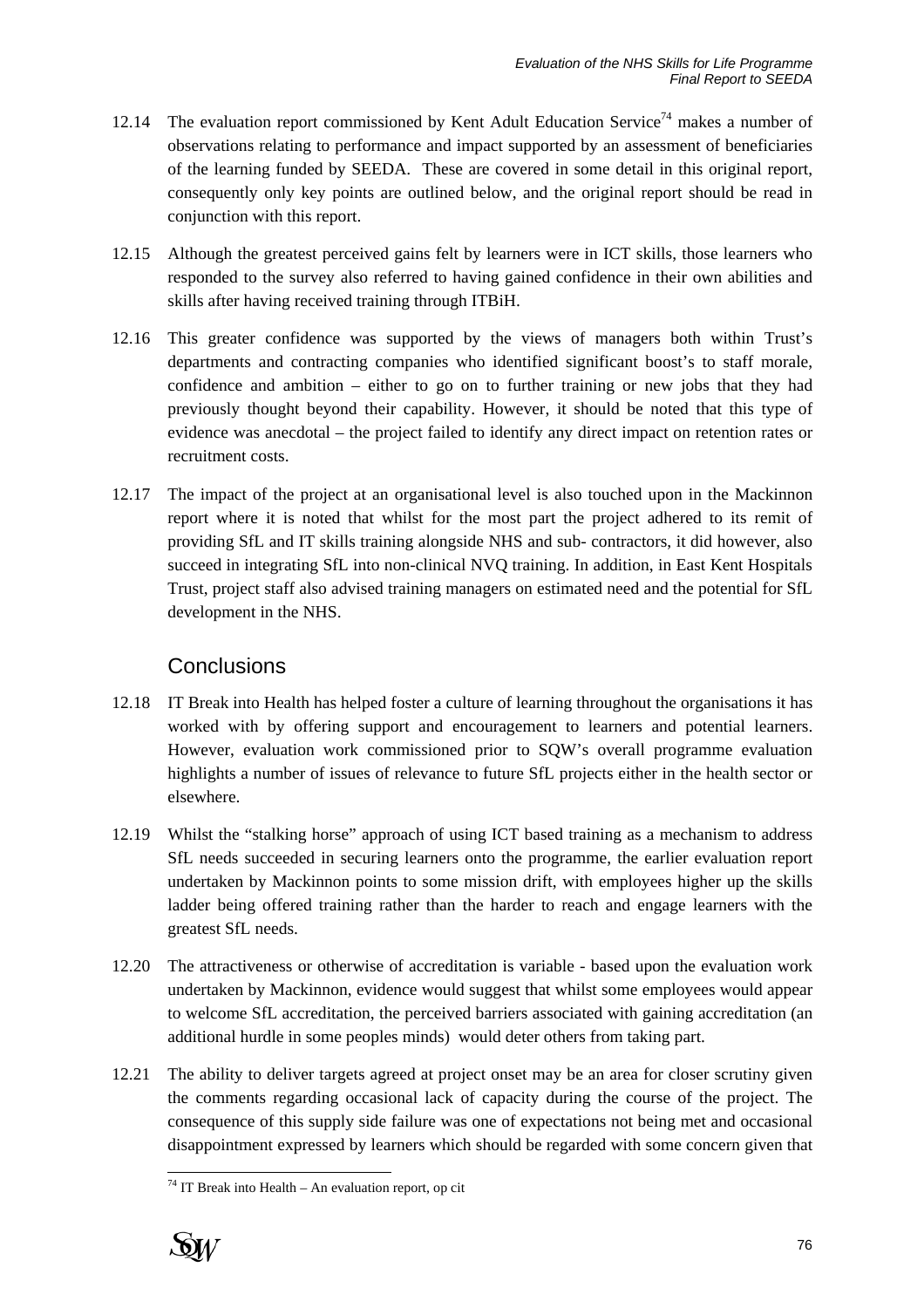the focus of the programme was re-engagement with individuals many of whom may be expected to have "dropped out" of learning through unfavourable experiences in the past – experience from many other skills intervention programmes (eg **learndirect**) suggest that once a learner has had another negative experience, the chances of subsequent re-engagement are small.

- 12.22 Whilst the commissioning of a programme of evaluation encompassing beneficiary (learner) tracking has yielded some useful insights into the project's impact, there is no direct evidence of the "bottom line benefit" of the project, nor is there any evidence that criteria to assist the evaluation of these metrics were considered at project inception (or prior to this). Failure to consider and agree such criteria amongst partners at the project development stage inevitably means that any subsequent attempt at assessment can only be opportunistic and qualitative.
- 12.23 The degree of institutional commitment to the project would appear to be variable. Lack of appropriate premises to enable the learning to take place may be viewed against the ongoing work being undertaken by Kent Adult Education Services with two of the project's participating hospitals.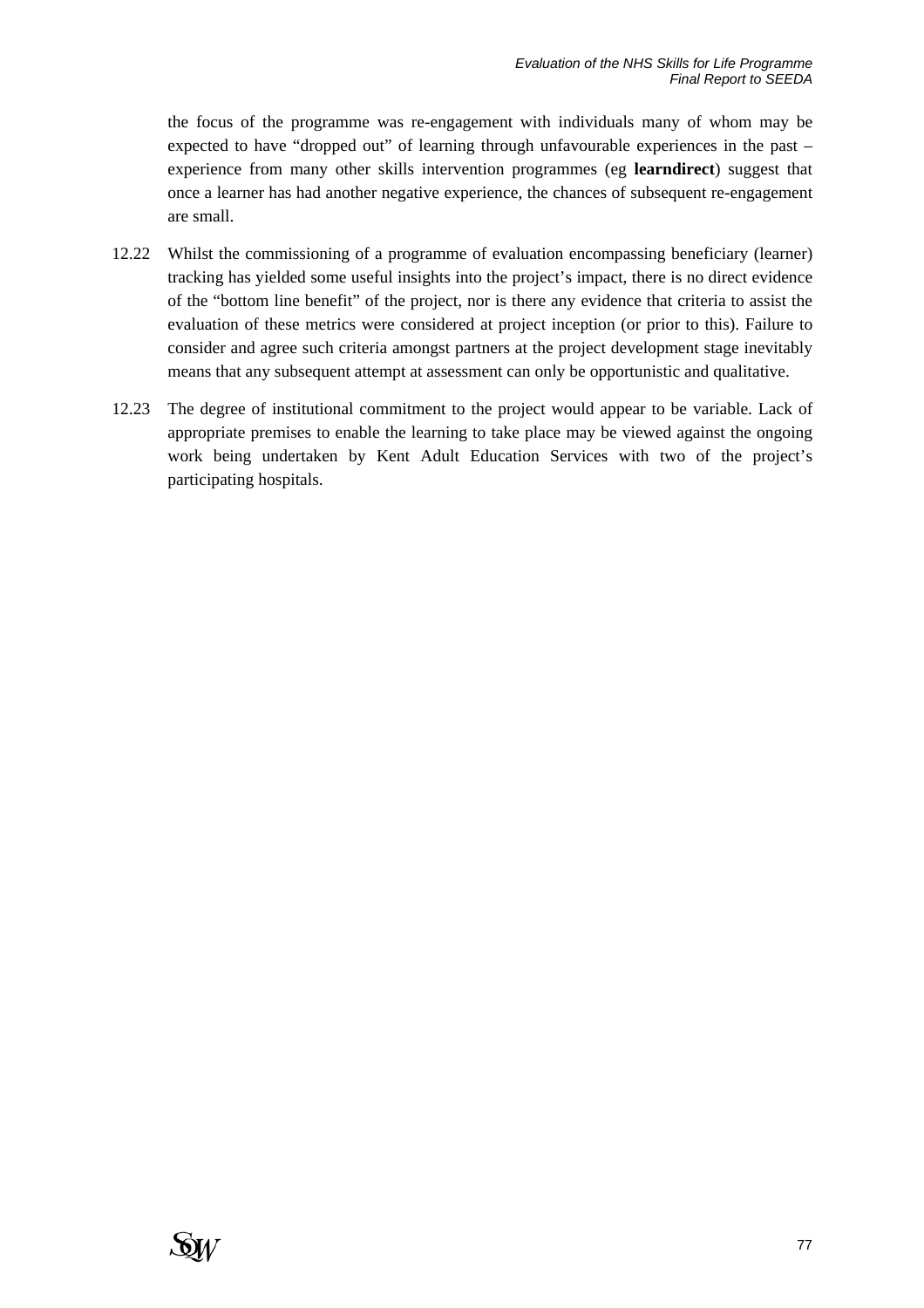# **13: The ICON Learning Centre**

# Overview and context

## *Rationale for project*

- 13.1 The need for a learning centre was identified following the creation of Fareham and Gosport Care Trust in 2002. Historically the hospital had been part of Portsmouth Healthcare NHS Trust and staff had accessed training and development opportunities through that organisation. Accessing training via the Trust led to a need to travel to Portsmouth to access adequate learning facilities and a lack of local identity in the delivery, and input to the development of, the available learning opportunities.
- 13.2 In response to these issues an application for funding to help support the establishment of the Icon Learning Centre at Gosport War Memorial Hospital (GWMH), Fareham was submitted to SEEDA in 2002 and a contract awarded by SEEDA<sup>75</sup>.

## *Objectives*

- 13.3 The project objectives were to :
	- build a resource centre (often referred to in subsequent project documentation as a learning centre) available to all staff at Fareham and Gosport Primary Care Trust
	- through the resource centre to reach other users including patients and members of the local community in partnership with local FE Colleges, user representatives and other partners as appropriate
	- all ancillary staff based at Gosport War Memorial Hospital to be offered a review of learning needs with a focus on development of SfL
	- the achievement of 100 learning opportunities of  $3+$  hours during the period of the project

# **Activities**

- 13.4 A Learning Adviser was appointed for the duration of the project to act as the central focus for the project, advise on opportunities that the project offered and market the project to a range of potential user groups.
- 13.5 Marketing of the project was undertaken, primarily by the Learning Adviser through meetings being held to promote the resource available at a variety of locations. These locations included GWMH and a range of premises "off-site" such as GP Surgeries, dental clinic, Ward meetings and Occupational Therapy and Physiotherapy meetings at St Christopher's and

l <sup>75</sup> SEEDA Contract, ref SSEEDA/02/BS13/NHS6/17124 : Learning Opportunities at Gosport War Memorial Hospital

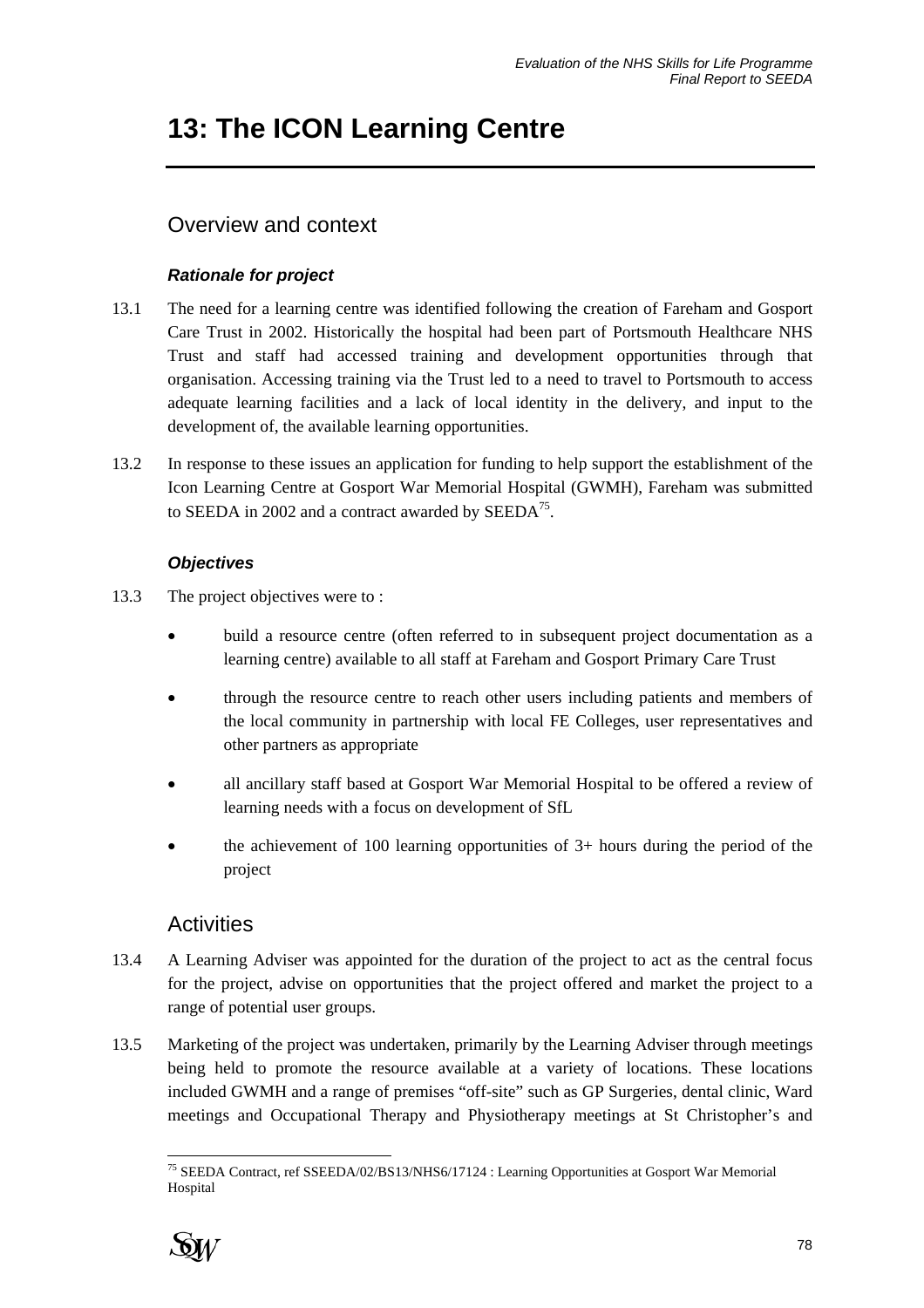Haslar Hospitals. Meetings were also held in support areas including catering Medical Records, Estates and Facilities, Administration and Reception Groups and at learning disability homes

13.6 A resource centre was established at GWMH in June 2003 which ran European Computer Driving License (ECDL) classes throughout the day and during some evenings. Demand for the ECDL courses was high<sup>76</sup> with a waiting list of over 150 people. The final report for the project<sup>77</sup> states that "*due to this demand for ECDL*, relationships were developed with *Portsmouth College*", however, it has not proven possible to ascertain what these relationships were based upon, whether they were new relationships or developments of existing ones or how long lasting they were.

## Spend and outputs

#### *Project spend*

13.7 The project was delivered over two financial years (2002/3 – 2003/4). Spend for the project is detailed below in Table 13-1.

| Table 13-1 : Project financial details                                                                                                                                                                                                                               |           |
|----------------------------------------------------------------------------------------------------------------------------------------------------------------------------------------------------------------------------------------------------------------------|-----------|
| <b>SEEDA contribution</b>                                                                                                                                                                                                                                            | £40.090   |
| <b>Partner contribution(s)</b>                                                                                                                                                                                                                                       | £10.35878 |
| $C_{1}, \ldots, C_{n}$ $C_{n}$ $C_{n}$ $C_{n}$ $C_{n}$ $C_{n}$ $C_{n}$ $C_{n}$ $C_{n}$ $C_{n}$ $C_{n}$ $C_{n}$ $C_{n}$ $C_{n}$ $C_{n}$ $C_{n}$ $C_{n}$ $C_{n}$ $C_{n}$ $C_{n}$ $C_{n}$ $C_{n}$ $C_{n}$ $C_{n}$ $C_{n}$ $C_{n}$ $C_{n}$ $C_{n}$ $C_{n}$ $C_{n}$ $C_{$ |           |

*Source: SEEDA Contract, ref SEEDA/02/BS13/NHS6/17124* 

#### *Performance against target*

13.8 The Icon project's performances against targets are given in Table 13-2.

| Table 13-2 Performance                                                           |        |                  |
|----------------------------------------------------------------------------------|--------|------------------|
|                                                                                  | Target | Actual           |
| Learning opportunities 3+ hours                                                  | 100    | 158              |
| <b>Establishment of Resource</b><br>(Learning) Centre                            |        | Achieved         |
| All ancillary staff based at GWMH to<br>be offered a review of learning<br>needs |        | No data provided |

*Source: SEEDA Project Completion Report, PMS SE20026* 

13.9 Icon achieved two of the project objectives outlined in SEEDA's project completion report, namely the establishment of the Icon Learning Centre and the achievement of 100 learning opportunities over the project period. It is not clear from the project documentation available whether the third objective, namely the provision of a learning needs analysis for all ancillary staff at GWMH was achieved.

SEEDA/02/BS13/NHS/17124 is not stated in the SEEDA Project Completion Report, ref PMS SE20026 and cannot therefore be verified



l

<sup>&</sup>lt;sup>76</sup> SEEDA Final Report, ref SEEDA/02/BS13/NHS6/17124<br><sup>77</sup> SEEDA Final Report, op cit

 $\frac{77}{78}$  SEEDA Final Report, op cit<br> $\frac{78}{78}$  Note that that partner contribution monetary values whilst quoted in SEEDA Contract ref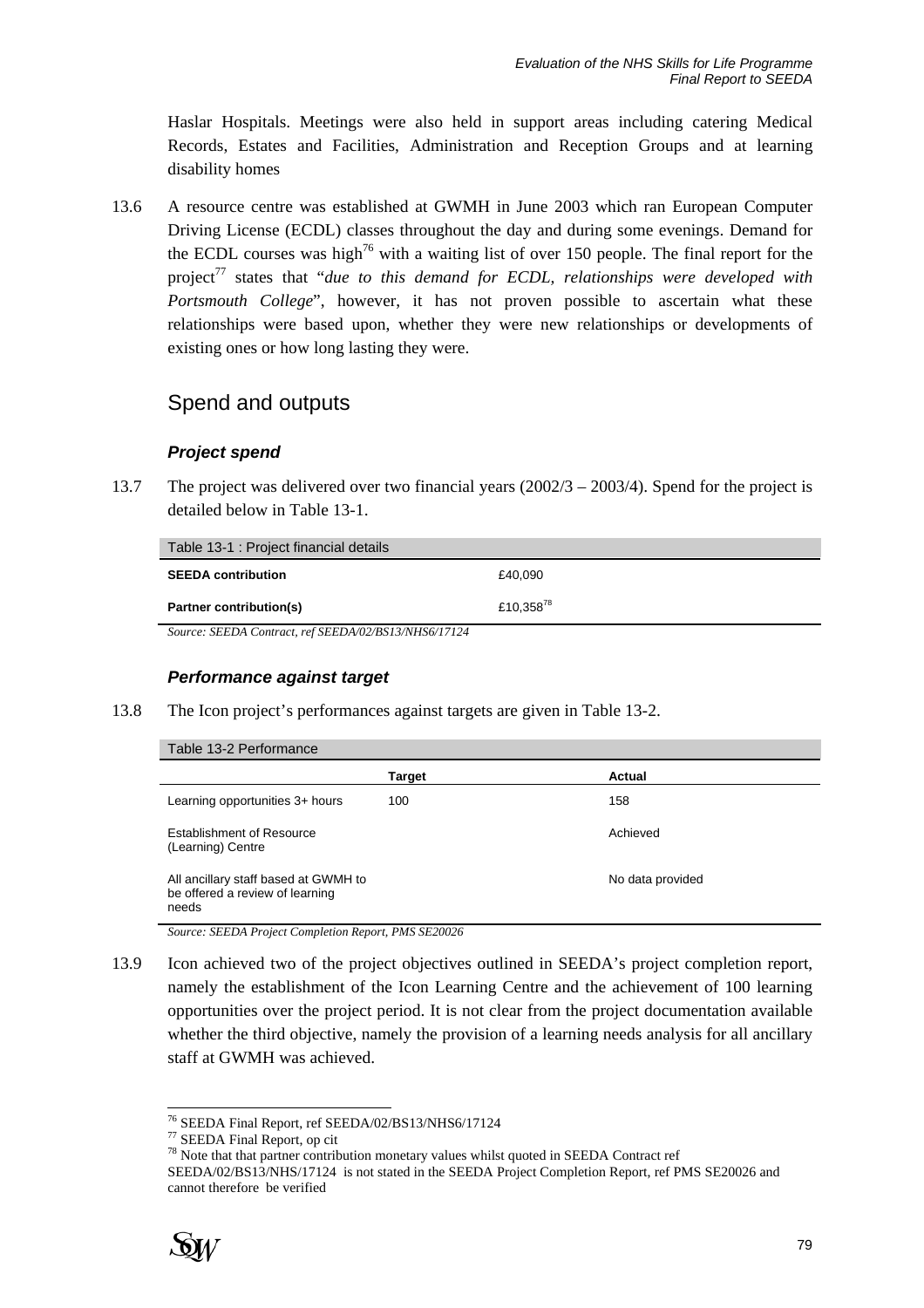## **Observations**

### *Sustainability & impact*

- 13.10 The Learning Centre established as a result of the Icon project remains in use today, although what role it performs within GWMH is unclear – it is believed to now be operated by the IT Department of the hospital, but it has not been possible to obtain further information from the hospital as to its exact remit.
- 13.11 It is understood that the Centre also became integrated with other provision within the Community<sup>79</sup> and that the Centre participated in the Gosport On-line ICT Network. The objectives for this participation and the outcomes are not clear.
- 13.12 Whilst the Icon project achieved its target of learning opportunities, it should be noted that the majority of these were IT related – with only 29 of the 158 learning opportunities being in Basic Skills. Whilst it is recognised that part of the original rationale for the project was to make accessible more local facilities for learning, it is difficult to assess how appropriate the learning opportunities delivered were in the absence of any supporting information regarding the analysis of the learning needs of the target audience.
- 13.13 Similarly in the absence of any learner impact assessment it is not possible to make a judgement as to how appropriate the recipients of the learning found the courses provided to them.
- 13.14 It is worth noting that part of the original strategy for ensuring some degree of sustainability and development of capacity resulting from the project was affected by organisational change within the sector – reference is made to the post of Learning Adviser being kept on as part of  $NHSU<sup>80</sup>$  (since abolished) and that internal restructuring within the PCT during this evaluation programme also occurred making contact with those still employed within the sector with direct knowledge of the project difficult – indicative of the internal issues which well intentioned project proposals cannot anticipate at project inception.

## **Conclusions**

- 13.15 The Icon project was successful in establishing a resource (the learning centre) which remains in use today. It was also over achieved in respect of another of its objectives namely the delivery of learning opportunities.
- 13.16 However, it is very difficult to assess the broader impact of the project. No indication is given as to how appropriate the learning delivered was to the beneficiaries or how their original needs were assessed. No evidence is provided as to what the added value was for those individuals who undertook the learning – how did they anticipate that by participating in the learning their careers/broader life experiences might be enhanced? There is no evidence that such issues were considered (on the basis of documentation) at the project proposal/inception stage.



l <sup>79</sup> Gosport War Memorial Hospital : Icon Learning Centre, Progress Report (undated)  $80$  SEEDA Final Report, op cit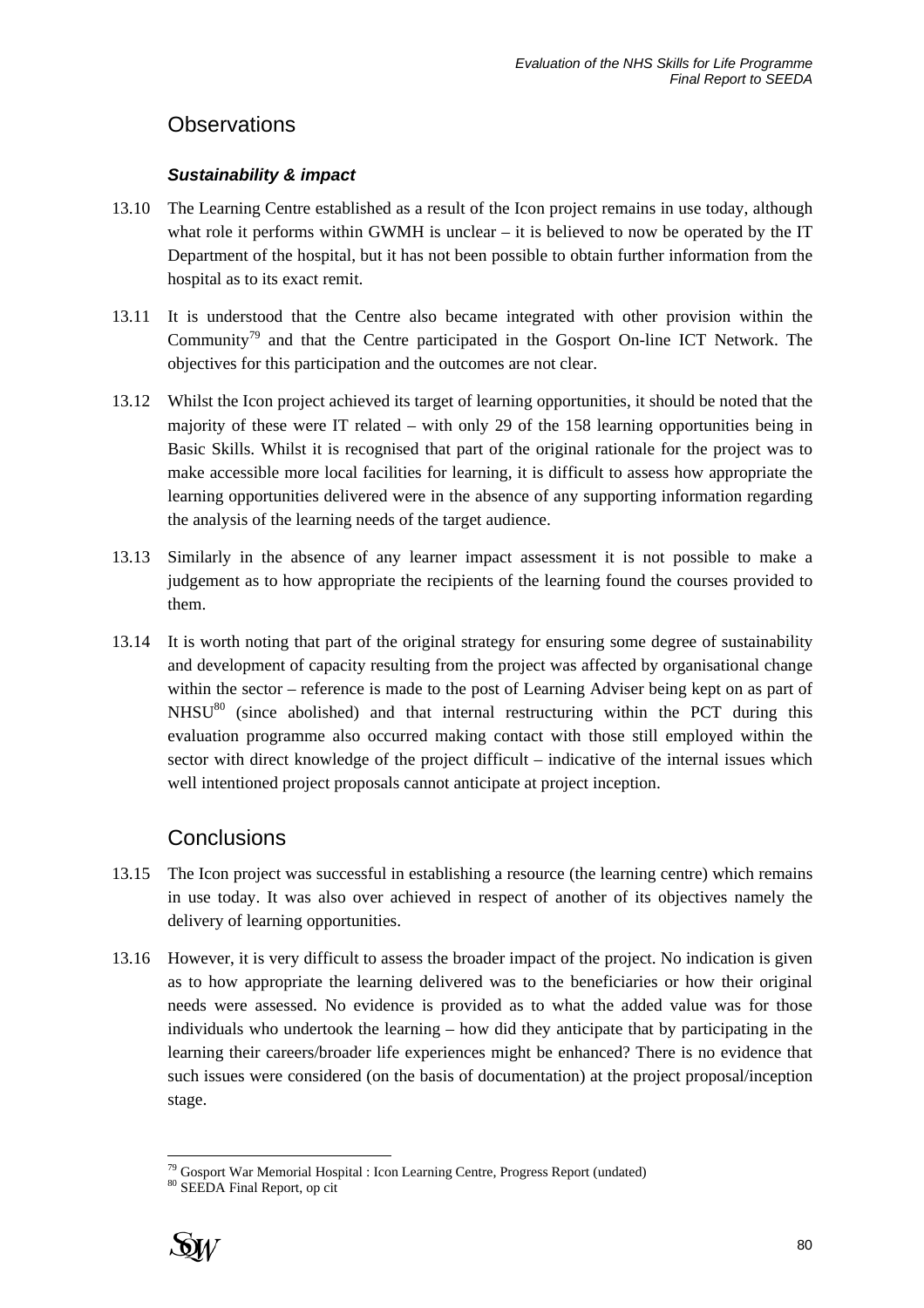- 13.17 Similarly, whilst it is stated that senior staff within Fareham and Gosport PCT were enthusiastic about the project, there in no evidence as to how the project integrated with the broader objectives of the individual hospital involved or the PCT. The documentation available for review makes no reference to translating "individual" level interventions (ie learning opportunities delivered) into more pragmatic bottom line operational benefits for the host institution. Whilst this may have occurred, it is not possible to make this judgement based upon the information available.
- 13.18 It is also unclear whether a learning needs analysis of ancillary staff was undertaken which the Project Completion Report highlights as one of the three project objectives. This objective does not state quantifiable targets so it is not clear how this target would have been measured and monitored. It is possible that this type of activity might have assisted the project embed its SEEDA funded activities within the mainstream HR and operational activities of GWMH.
- 13.19 Based upon the documentation available for review it would seem that a clearer articulation of the benefits likely to flow of project participants (both individual and institutional) may have been appropriate. This, combined with the collection of clearly structured and documented monitoring and tracking data would have supported the project demonstrate longer term impact and may have supported the process of embedding the activities within the sector's institutions during a period of some significant upheaval.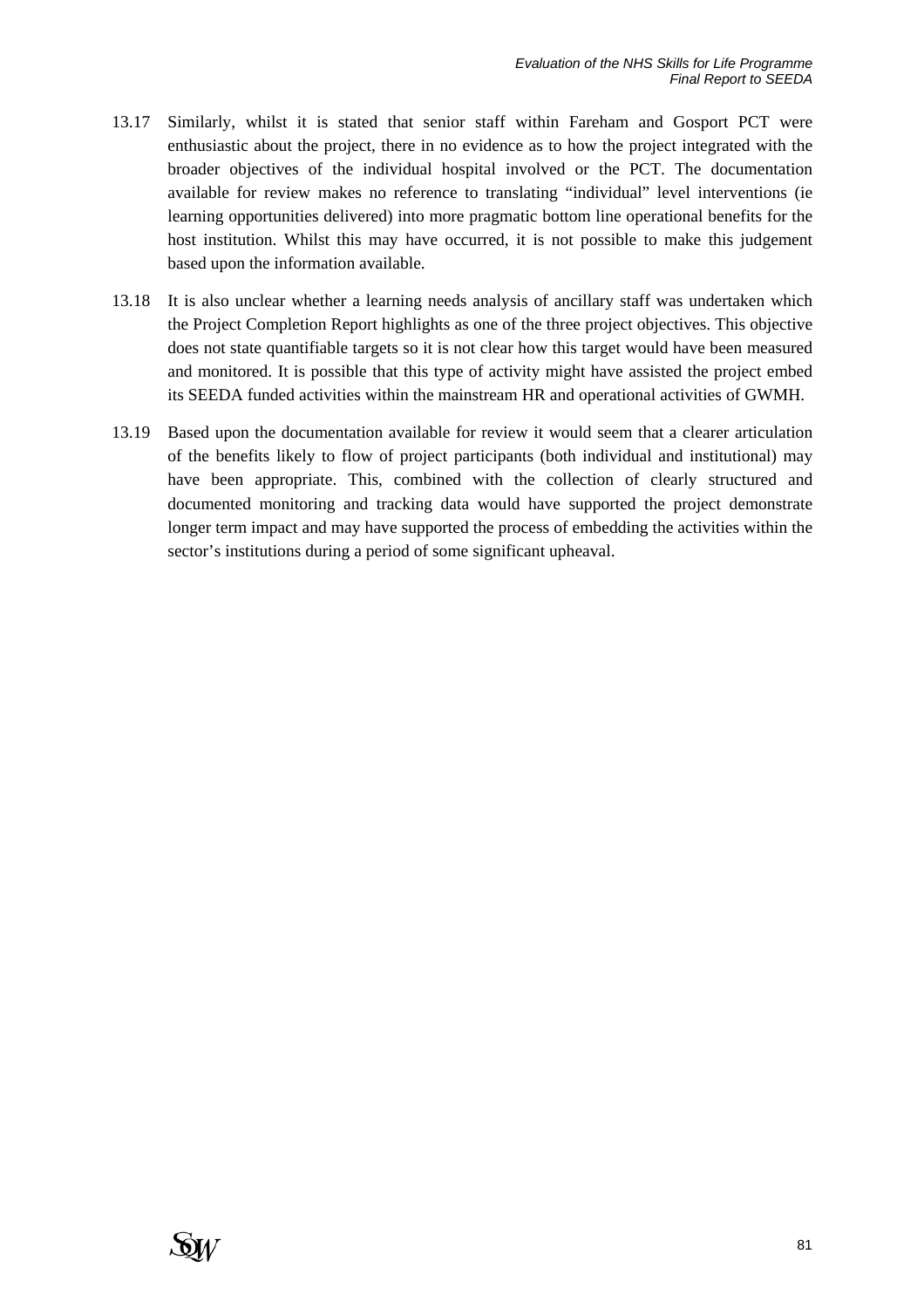# **14: Southampton University Hospital Trust - Stairways**

## Overview and context

### *Rationale for project*

- 14.1 The Stairways project aimed to develop the essential skills of staff In Southampton University Hospital's Trust (SUHT). Based upon the number of staff at SUHT (7,500) and an anticipated ratio of 1:5 of staff with anticipated needs it was felt that there would be significant demand for a programme targeting SfL support. A number of activities were anticipated focussing on :
	- identifying skills needs
	- providing advice and guidance
	- the development of learning programmes
	- provision of learning opportunities on site at SUHT Southampton General and other hospital site
	- the recruitment of suitably qualified and experienced staff to help achieve these objectives
- 14.2 The partners for the project were named $^{81}$  as SUHT, Eastleigh College, a College of Further Education centred in Eastleigh, the Workers Educational Association (WEA), Unison and MSF. The partnership was convened specifically to meet the Trust's needs for SfL development and to steer the Stairways project. Prior to the proposal application SUHT and Eastleigh College had been working together for four months.

### *Objectives*

- 14.3 Documents provided by SEEDA refer to a variety of objectives for the project<sup>82 83 84 85</sup>. The Project Completion Report identifies the following objectives:
	- the creation of a drop-in resource and assessment centre based at SUHT
	- the achievement of 180 learning opportunities by March 2004
	- the commencement of a basic skills and key skills mapping exercise by March 2004

<sup>85</sup> Stairways Project, provided by SEEDA, date unknown



l 81 SEEDA Contract, SEEDA/BS13/NHS1/17124

<sup>82</sup> Project Completion Report, ref PMS: SE20023

<sup>83</sup> Stairways Annual Report, 30.04.03

<sup>84</sup> SEEDA Contract, op cit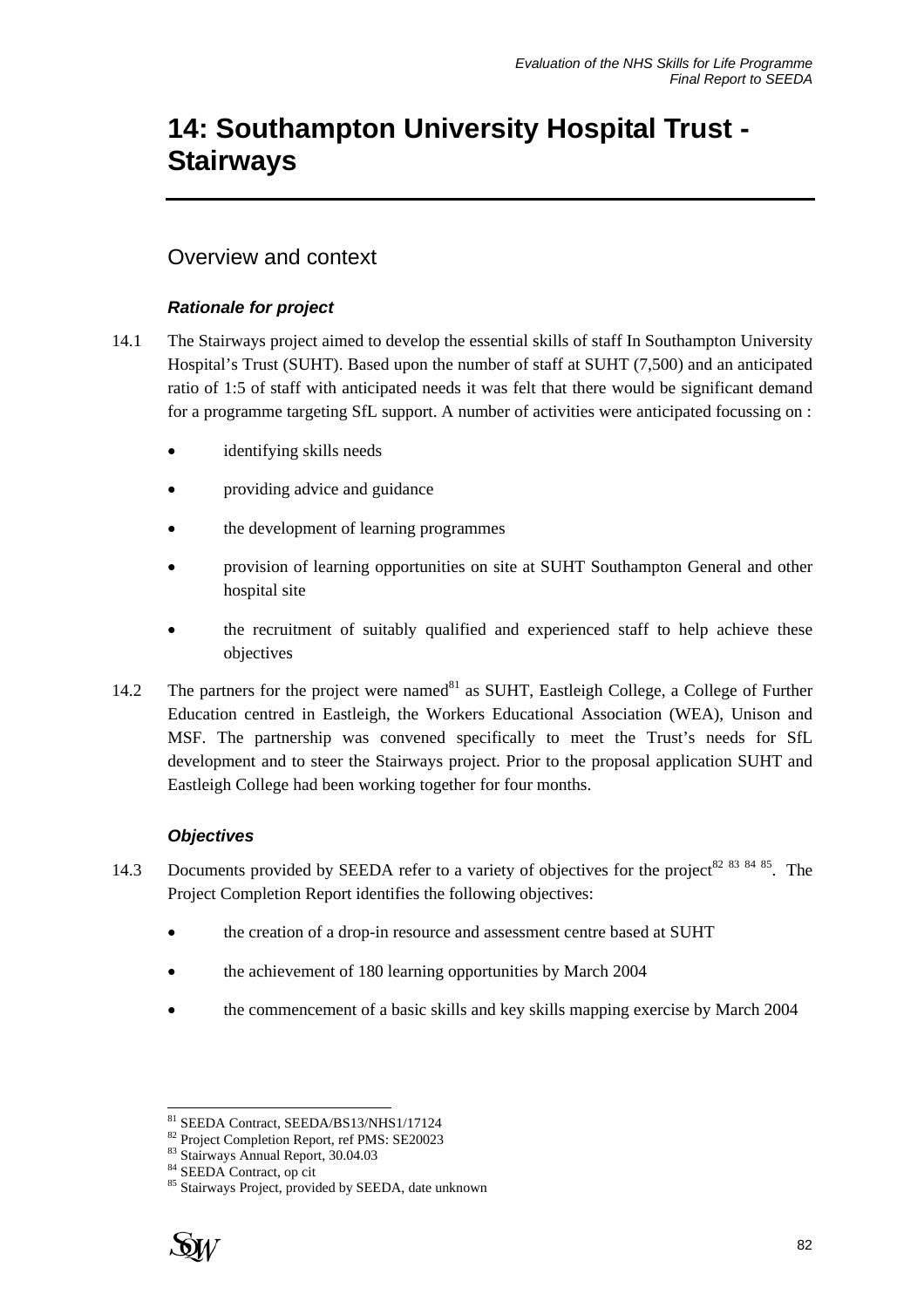## **Activities**

- 14.4 A dedicated classroom was provided for the project, however this was regarded "*as being too small for traditional style teaching or group work"*<sup>86</sup> and *"poor"87.*
- 14.5 As the project developed a number of laptops were purchased from the funds allocated to the project to allow delivery at the five sites within SUHT. These laptops were then used following the project to deliver courses within the community to a range of target groups.
- 14.6 At the end of the project a number of learners had completed learning opportunities delivered as a result of the project although the number of learning opportunities was lower than that anticipated in the project proposal and agreed targets.

## Spend and outputs

### *Project spend*

14.7 The project was delivered over two financial years (2004/5 – 2005/6). Spend for the project is detailed below in Table 14-1.

| Table 14-1 : Project financial details       |          |
|----------------------------------------------|----------|
| <b>SEEDA</b> contribution                    | £170,954 |
| Partner contributions                        | £42.513  |
| Source: SEEDA Project Completion Form op cit |          |

14.8 The project experienced a minor underspend of £195.

### *Performance against targets*

14.9 The Stairways project underachieved against its targets, both in terms of the overall delivery of 180 SfL learning opportunities and also the anticipated split of learning opportunities (3-30 hours and  $30+$  hours). Table 14-2 displays actual and anticipated performance<sup>88</sup>.

| Table 14-2 : Performance          |        |        |  |
|-----------------------------------|--------|--------|--|
|                                   | Tarɑet | Actual |  |
| Learning opportunities 3-30 hours | 180    | 125    |  |
| $Soukoa$ , $SFFDA$                |        |        |  |

- *Source: SEEDA*
- 14.10 In addition to performance against quantifiable targets, the project failed to achieve a basic skills and key skills mapping exercise (one of the three key objectives for the project).
- 14.11 Whilst the creation of a resource centre was achieved and this is recognised in the project completion report completed by SEEDA, the comments relating to its appropriateness (see paragraph 14.4) should be noted.

<sup>88</sup> nb the achieved totals quoted in Project Completion Report PMS: SE20023 and detailed in Table 4-1 are at variance with those provided by SEEDA of 139 (e-mail from Amanda Reed dated 11 April 2007)



 $\overline{a}$ 

<sup>86</sup> Stairways Project, op cit

<sup>87</sup> SEEDA Project Completion Report, op cit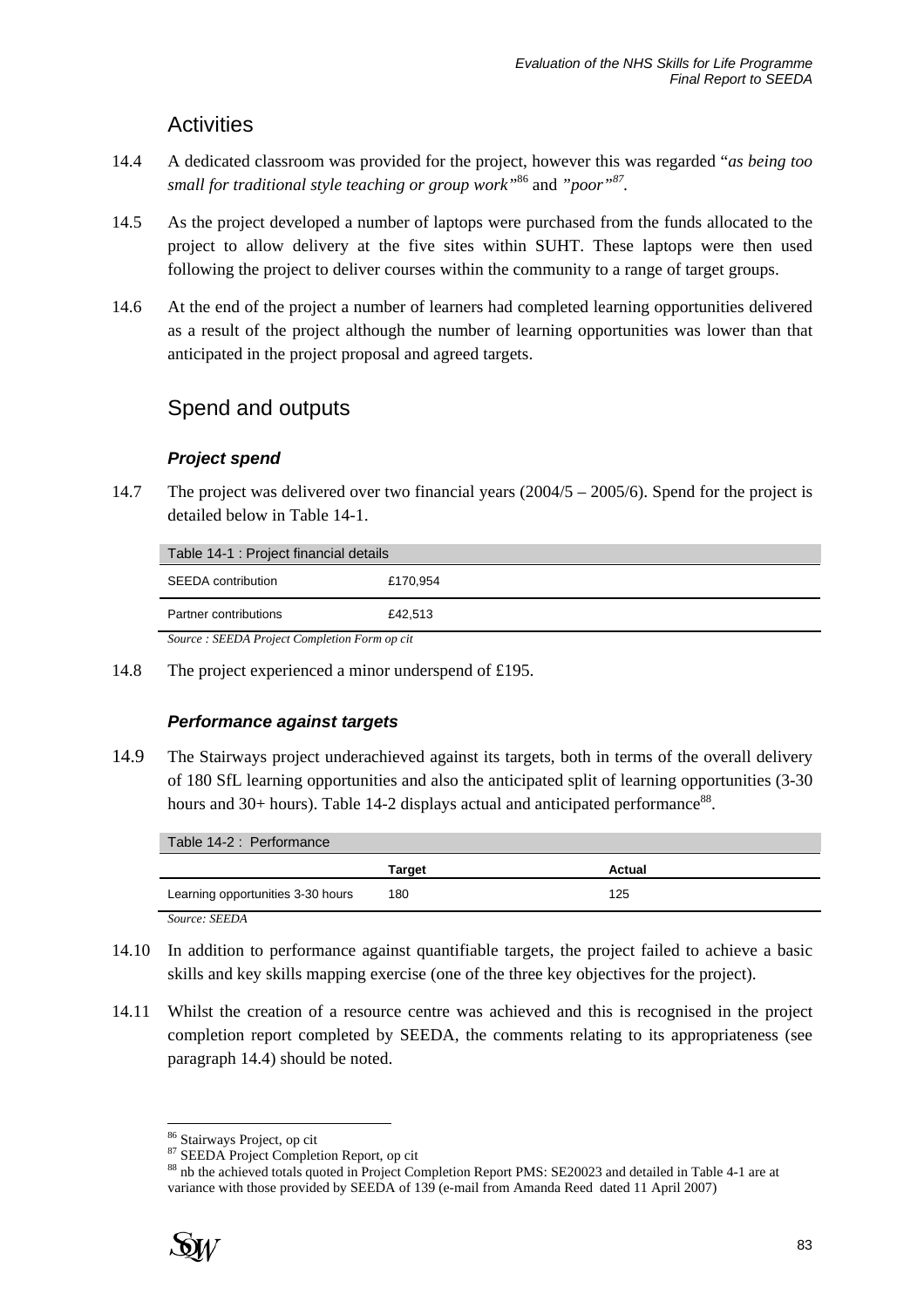# Overall observations

### *Sustainability & impact*

14.12 The Stairways project was not funded beyond the end of its agreed contract period due to lack of delivery against agreed targets. From the documents examined it is difficult to identify any degree of impact against the rationale for the original intervention.

## **Conclusions**

- 14.13 In addition to the lack of delivery against agreed targets a number of issues were identified of note and relevance to future activities:
	- a lack of focus when the original project manager left impacted upon the ability of the project to deliver against its targets. This is likely to be a recurrent problem with short term project funding as staff inevitably begin to consider future career options as their contracts near completion. Whilst it is difficult to plan for such eventualities, consideration should perhaps be given to the "loading" of activities within any project so as to ensure that key activities are not scheduled towards the end of any project to try and minimise the impact of key staff leaving the project as it draws to a close. Proactive and detailed project monitoring by the client may help to ensure that achievement of key milestones occurs and that any necessary re-profiling of activities due to staffing changes is effective.
	- the project suffered from a lack of relevant publicity to encourage staff to undertake training – clearly there is a need to promote and market activities, both to gain internal recognition of projects such as this (it should not be assumed that institutional agreement to engage with a project equates to knowledge of the project at an operational [eg Ward] level and also to support the recruitment of the target groups of learners (who are acknowledged as being hard to reach).
	- the benefits of the programme were not "translated" and articulated effectively to managers within the Trust – a strategic overview of the organisation and its needs was required to enable this to happen. The consequence of this was that the project appears to have operated exactly as that  $-$  a project independent of, and partially irrelevant to, the mainstream activities of the host organisation. A consequence of this was that the project suffered from a lack of buy-in from the Trust, evidenced through a resistance of Trust Managers to commit to the programme and inadequate premises provided for the projects' classroom.
	- the ability to release staff from work to attend courses was limited, this reduced the attractiveness of the "offer" – a situation exacerbated by the timing of courses which was limited to daytime only. A flexible approach to provision is required in order to maximise the potential number of individuals who could avail themselves of the opportunities offered by the project. Specifically, the ability to timetable provision at various times of the day/evening/weekend would have increased the "funnel" of potential learners and provided the project with a greater chance of achieving its

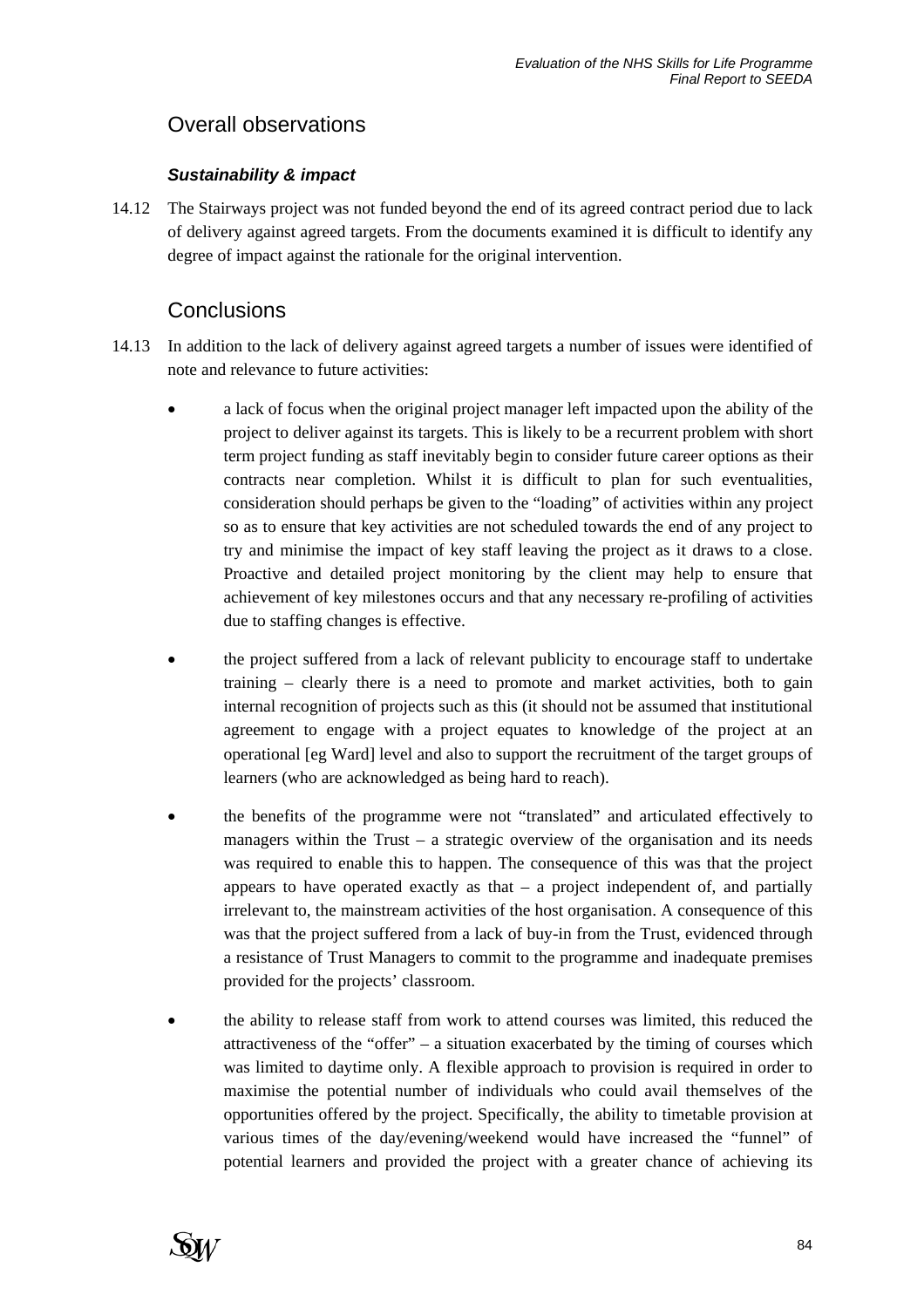objectives and making the impact and adding the value envisaged at project inception..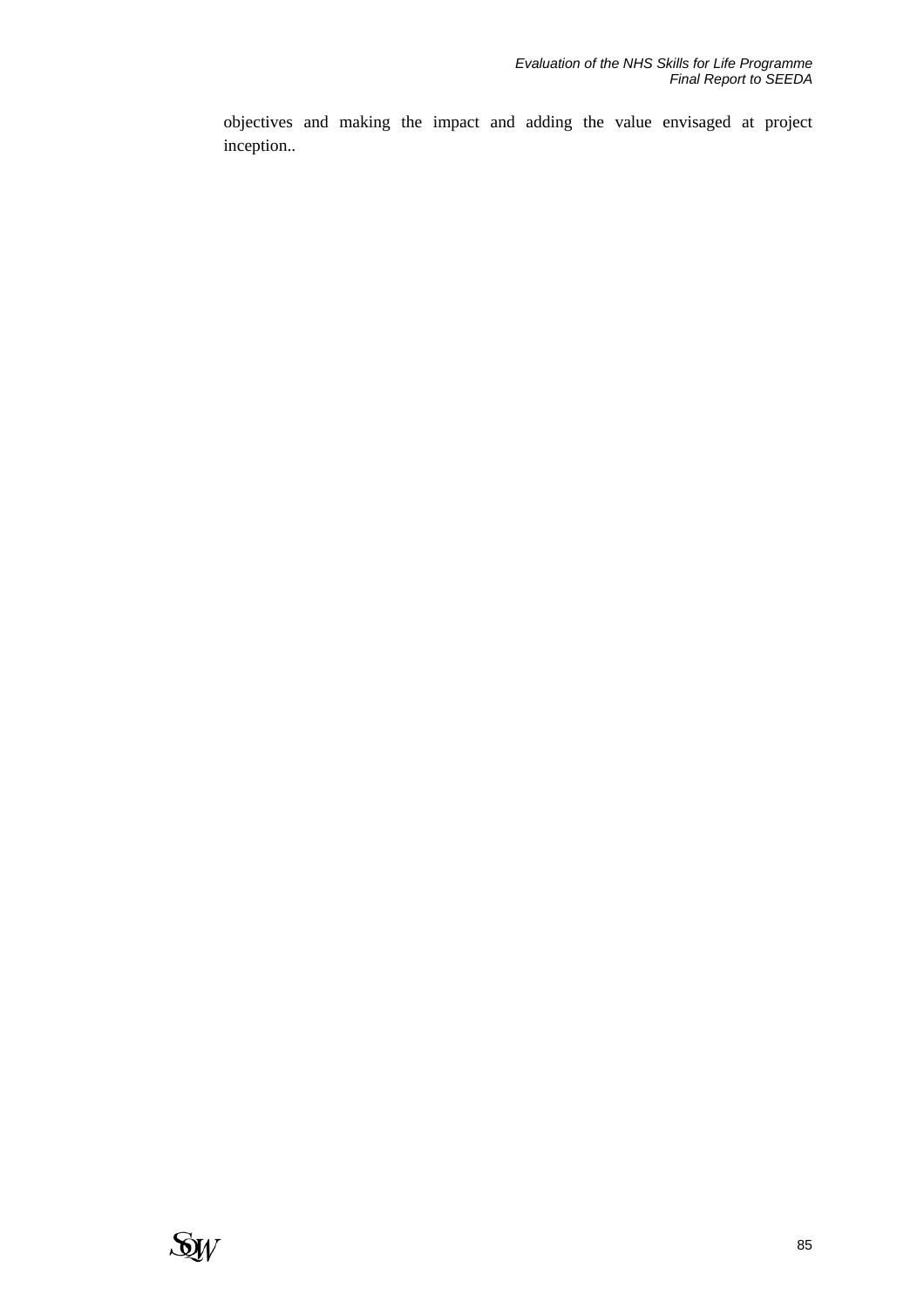# **15: Lessons learned**

## Learning from SEEDA's investment in the sector

- 15.1 Evaluation of the twelve projects detailed in previous chapters has highlighted the "pilot" nature of a number of the interventions funded by SEEDA in response to the need to address basic literacy and numeracy within one of the region's most significant sectors.
- 15.2 The activities funded have been varied in nature, both in relation to the organisational focus and geographical location.
- 15.3 Individually, the projects have had variable success in delivering agreed outputs. A number of findings specific to projects are explored in individual chapters. It is less easy to assess the longer term impact (outcomes) of the activities undertaken. In part this is due to the interlinked nature of the market failure that the projects were intended to address – adult literacy and numeracy deficits and the general upskilling of the workforce cannot be tackled in isolation, and any intervention funded by the public sector (of which these are a few of many) is only likely to work effectively if the interlinkages have been identified and mapped and careful consideration has been given to how to develop the "hooks" to engage all the key players who are part of the solution.
- 15.4 From the evidence reviewed and interviews undertaken, it appears where projects have worked most effectively, these "hooks" have been considered at the project planning stage or developed in consultation with key decision makers within the institutions where the activities have taken place at an early stage so as to ensure that the projects have had a real relevance to important stakeholders and decision makers.

### *Good practice*

15.5 A number of examples of good practice have been identified during the programme evaluation and these are summarised below.

### *Relationship building*

- 15.6 Projects have demonstrated the importance of engagement at all levels within the NHS and with private sector contractors working within the sector. Projects such as Context NHS successfully developed relationships at several levels: from Trust Board through to line and Ward managers and so managed to "navigate" the complex hierarchies within the sector, engage with key "enablers" and so deliver training on the ground.
- 15.7 WEA Workwise developed a relationship between its project workers and the Royal Berkshire Hospital's Catering Manager and so demonstrated that WEA could deliver training flexibly and in a way that did not hinder day to day operations, enabling the project workers to challenge a history of very little training support for some grades of staff.

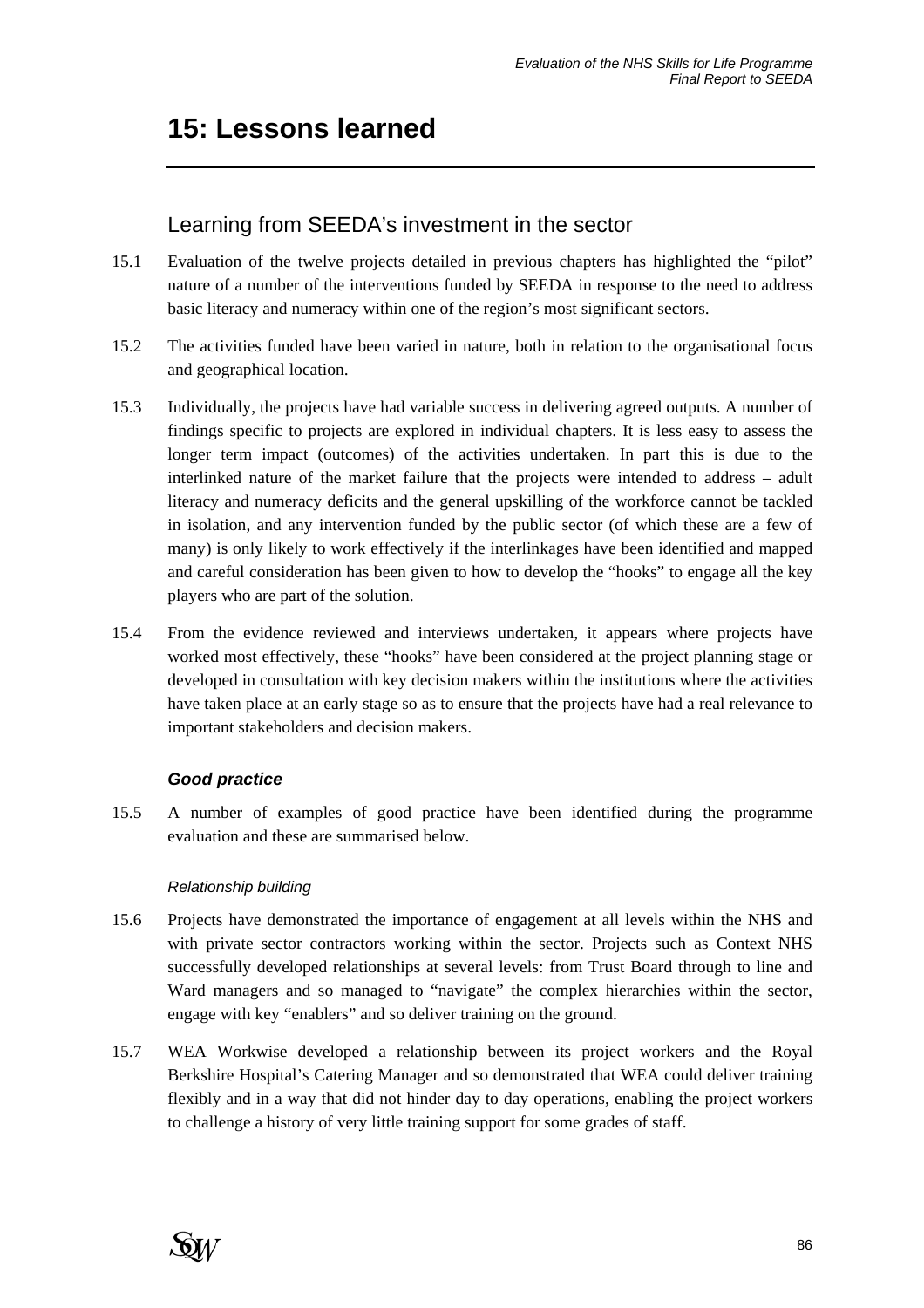#### *Clear expectations and commitments*

15.8 Sussex Brain Food's achievements were recognised through a national award from East Sussex Hospitals Trust in the category of Organisational Training & Development. The project secured senior management commitment within the Trust, in part as a result of clear expectations and commitments made by Bexhill College when invited to tender for the work and its focus on a whole organisation approach offering courses to staff across the Trust and seeking the implementation of policy and culture changes at all levels. involved in both partner organisations.

#### *Flexibility of delivery*

- 15.9 A number of projects experienced difficulties in securing the engagement of staff on SfL courses due to the problems of staff release – often it proved difficult to allow staff to undertake learning in work time due to staff shortages. Sussex Brain Food provided ongoing flexible learning allowing staff to "fit learning into life"
- 15.10 Context NHS supported flexible delivery through the provision of e-cab a mobile learning approach which allowed literacy and numeracy courses to be delivered on-site – "taking learning to the learners" – an important hook for addressing one of the key barriers for participating in learning.

#### *Contextualised and embedded learning*

- 15.11 A number of projects had successes in developing strategies which allowed literacy and numeracy courses to be embedded within contextualised material and so avoided any perceived stigma attached to enrolment on a "number and writing course". Examples of courses developed included basic confidence, dealing with difficult situations and customer care (Sussex Brain Food), team working, patient experience (Solent Skills Quest), reflexology and head massage (Learning Together at Swale) and Report writing, assertiveness and counselling (Oxfordshire Skills for Health).
- 15.12 A number of projects identified the promotion of ICT based courses as another "Trojan horse" through which to address SfL issues. This recognised the fact that computer training courses might be a more attractive hook through which to engage individuals with SfL needs (eg Context NHS and Solent Skills Quest)

#### *Demonstrating business benefit*

15.13 Kent Guidance Consortium successfully engaged with a contractor, Medirest through adopting such an approach. The use of a "mystery shopper" approach adopted by East Kent Hospitals enabled Medirest to demonstrate clear business benefits in relation to a more motivated workforce, reduced sickness and absenteeism and greater retention levels arising from their participation in the SfL project with a consequent increase in their mystery shopper scores.

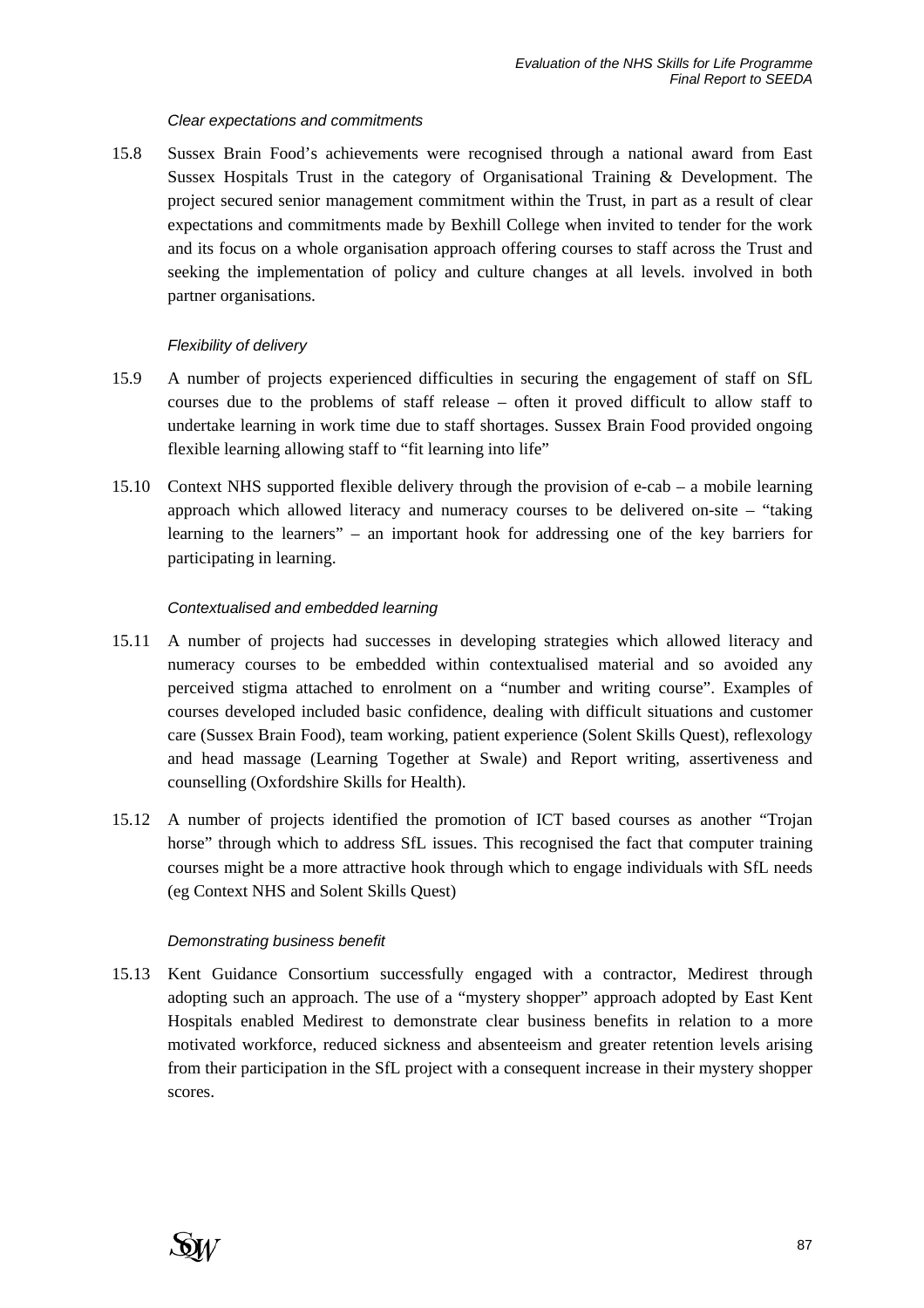#### *Implementation of the Knowledge and Skills Framework*

15.14 The introduction of the Knowledge & Skills Framework<sup>89</sup> (KSF) in 2003 was utilised by Context NHS and Oxfordshire Skils for Health as a lever through which to engage and give sectoral relevance to SfL issues, influence training decisions and provide guidance on training and development for staff. The ability to relate SfL training interventions to an agreed skills policy framework gave SfL issues a "currency" and credibility for decision makers within the institutions where buy-in needed to occur.

#### *Identified issues*

#### *Evaluation criteria and project monitoring*

- 15.15 Overall, there is little evidence in the projects evaluated of the identification of criteria for evaluation of outcomes at project inception(s), and baseline data have been poor or lacking. In the absence of such information, evaluation of impacts is difficult or impossible. Without evidence of impact, it is difficult to see how the projects could have expected to "punch above their weight" in relation to lobbying for additional resource within host organisations or been able to make a compelling case for priority or commitment when considered against a range of competing issues within the sector (overlain by the significant organisational change experienced within the sector during the study period).
- 15.16 Changes to project documentation over the evaluation period have also made examination of quantifiable deliverables together with "softer" outputs problematic. Careful consideration of future evaluation requirements and review criteria and their inclusion at an early stage when discussing project concepts may be worthwhile. Similarly, clear and consistent project monitoring data is likely to make any future evaluation of similar projects easier (and would also help support internal advocacy for skills interventions based upon a clear evidence base both within SEEDA and those organisations whose behaviours it is seeking to influence).

#### *Demonstrating benefit and securing buy-in*

- 15.17 This situation was exacerbated by the lack of clarity about expectations for the return on investment (ROI) to host organisations. The development of ROI criteria should be an important factor when considering future interventions (such as SEEDA's current work with local government<sup>90</sup>) and ensuring that senior buy-in within partner organisations occurs. The demonstration of such benefits would be assisted by the inclusion of structured beneficiary tracking and assessment in future projects should be considered – many of the projects evaluated were unable to provide such information.
- 15.18 Buy-in also needs to occur at all levels throughout the host organisation the programme has demonstrated that strategic commitment may not equate to operational relevance and priority and that an (over)reliance on personalities presents certain risks.
- 15.19 Union involvement was anticipated within a number of projects; on some occasions the ability of unions to play an active role in projects has been less than expected due to resource



l <sup>89</sup> The Knowledge and Skills Framework and the Development Review Process, op cit  $90$  SEEDA e-mail dated 9/3/07: "Embedding Skills for Life in the local government sector"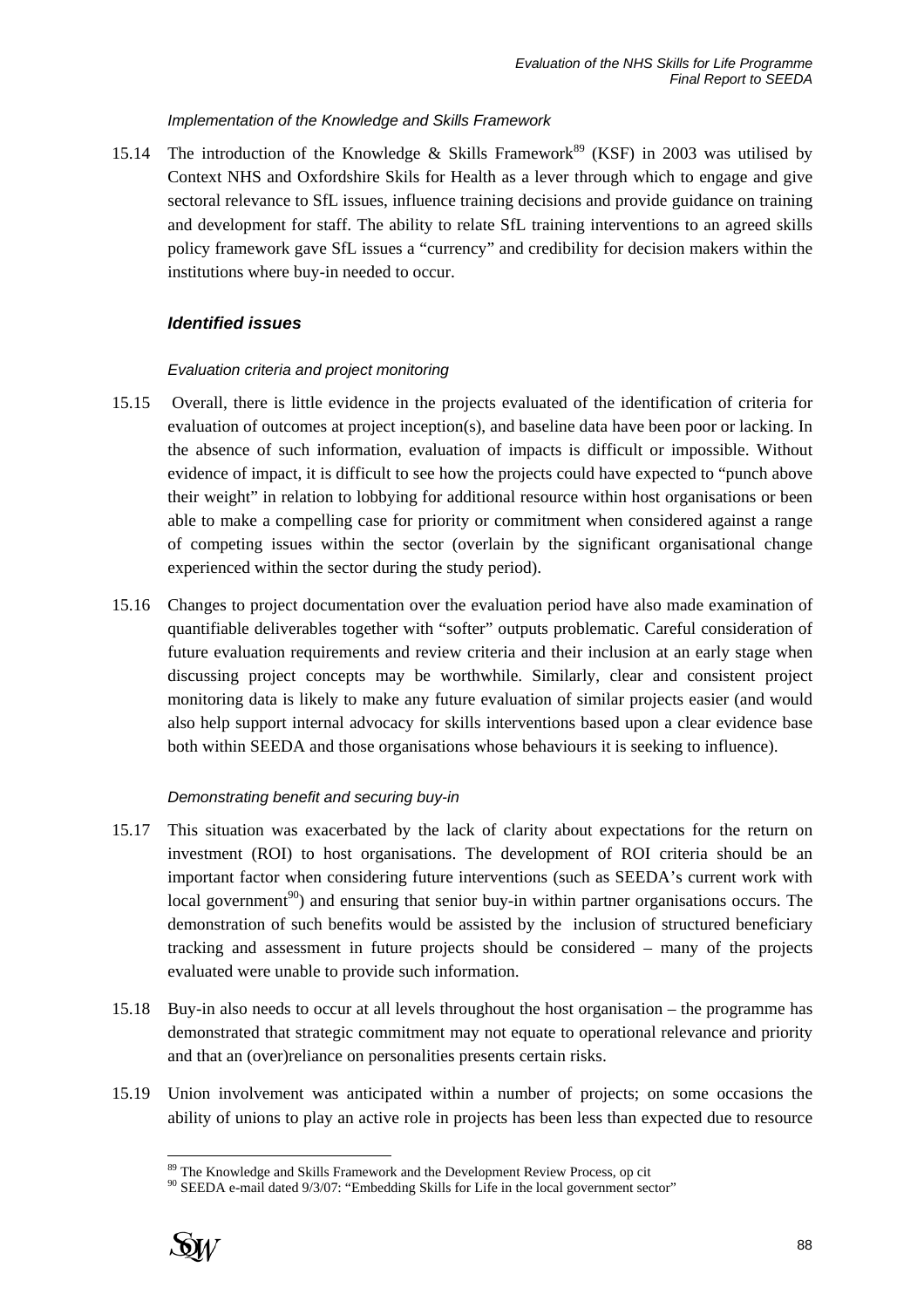constraints. Future projects which seek to engage with this important potential partner should recognise resource constraints and must therefore articulate a clear rationale for involvement in order to secure commitment and effective participation.

#### *Promoting benefits*

15.20 The inclusion of structured beneficiary tracking and assessment in future projects should be considered – many of the projects evaluated were unable to provide such information. Tracking beneficiaries can be resource intensive in situations of high staff churn, but the lack of such information reduces the usefulness of case study information which can serve to both promote the benefits of the project to relevant parties and help publicise SEEDA's role in supporting skills and productivity development.

#### *Organisational and sectoral change*

15.21 The programme has also worked within a sector which has experienced considerable organisational change over the evaluation period. Structures have changed, internal responsibilities have altered and staff have moved on or changed roles. This has resulted in a loss of institutional memory within some organisations which has affected the potential for sustainability of some projects (the original rationale for engagement has been forgotten or lost) and has impacted on the ability to undertake post project evaluation (data is unavailable, staff are no longer in post and the original "vision" which may not have been articulated fully in project proposals is difficult to test).

#### *Culture change*

15.22 It is understood that the projects were supported by SEEDA partly in order to support *transformational* objectives: ie encouraging cultural change in relation to SfL within organisations (arguably, this objective is more important to achieving long term benefits than the actual number of learners, which is the basis on which SEEDA's activities are most likely to be assessed). If SEEDA is seeking to use its funding (and influence) as a catalyst to stimulate cultural changes in participating organisations, then buy-in is required at all levels to ensure project delivery, "embeddedness" and sustainability. In addition, the skills and experiences of those responsible for project delivery should be closely examined – the competencies required to act as a change agent (and realistically what can be expected) are markedly different from those required of a project manager delivering SfL training.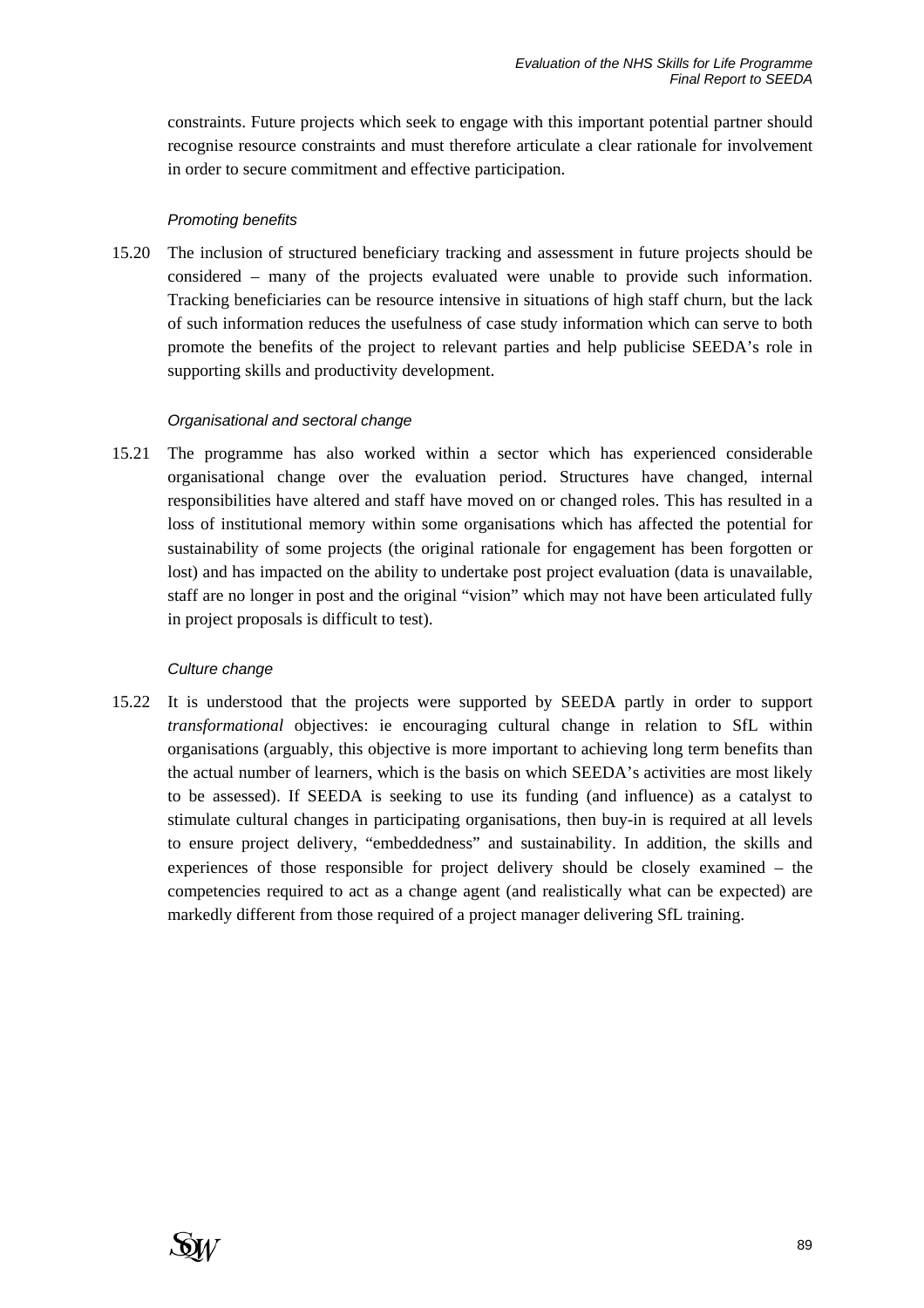# **16: Transferability**

- 16.1 The need to maximise the investment made by SEEDA into SfL through transferring good practice (and learning from less effective practices) within the wider health sector as well as into other sectors is self evident.
- 16.2 Transferability in itself is an academic exercise, transferability with a clear articulation and demonstration of *relevance* is more likely to lead to take-up, resulting in the *impact* and the positive *outcomes* that SEEDA require from their significant investment in the innovative set of projects funded and reported on in this document.
- 16.3 The challenge is how to bring SfL into the mainstream where employers do not necessarily see it as being immediately critical. Key to achieving this is the ability to "translate" the imperative of upskilling at an individual ie personal level into a language of real relevance at the organisational level.
- 16.4 The emerging consensus is that an approach where SfL is central to the whole organisation (irrespective of sector) at all levels, ranging from strategic, leadership and management to delivery practice is an appropriate one. This approach – the Whole Organisation Approach (WOA) - has been supported by DfES and delivered through the Quality Improvement Agency in a series of Pathfinder Projects since  $2006<sup>91</sup>$  which have just (April 2007) reached completion. It has been referred to in a number of the projects evaluated.
- 16.5 Many of the early lessons from the Pathfinder Projects are similar to those identified in this study<sup>92,93</sup>. The NHS projects funded by SEEDA together with the findings reported elsewhere<sup>94,95,96,97,98</sup> highlight a range of key components – necessary elements of the implementation "jigsaw" required to achieve genuine impact when developing SfL interventions and which are likely to help ensure that any future programmes focussed on SfL have a lasting impact :
	- *identified and enthusiastic advocates and champions* getting support from the topdown is a key hurdle to overcome, clear articulation of the reason to invest resource and the return on those investments – effectively the business case for investment is critical in sustaining support and commitment. This clarity is also important in ensuring that once training and learning resources are available, managers do not feel that releasing staff is yet another issue to struggle with but instead are enthusiastic and prepared to juggle resources if necessary to enable this to happen – essentially a Whole Organisation Approach.

<sup>&</sup>lt;sup>97</sup> Mortons of Horncastle Case Study, Investors in People, 2006<br><sup>98</sup> Salford Sills for Life Sector Parrnership – Unpublished review of the Salford PCT Skills for Life Programme, KPMG, 2007



l <sup>91</sup> http://www.woasfl.org/

<sup>&</sup>lt;sup>92</sup> Pathfinder – Lessons learnt summary report, available at: http://www.woasfl.org/content.asp?CategoryID=956<br><sup>93</sup> Work has also been undertaken at Salford primary Care Trust as part of this study, but further details ar

available<br><sup>94</sup> Whole Organisation Approaches to Delivering Skills for Life, KPMG, 2006

Whole Organisation Approaches to Delivering Shang Skills and the United Skills and 2006 95 Army Basic Skills Provision, Whole Organisation Approach – lessons learnt, Basic Skills Agency 96 South West Skills for Life Brief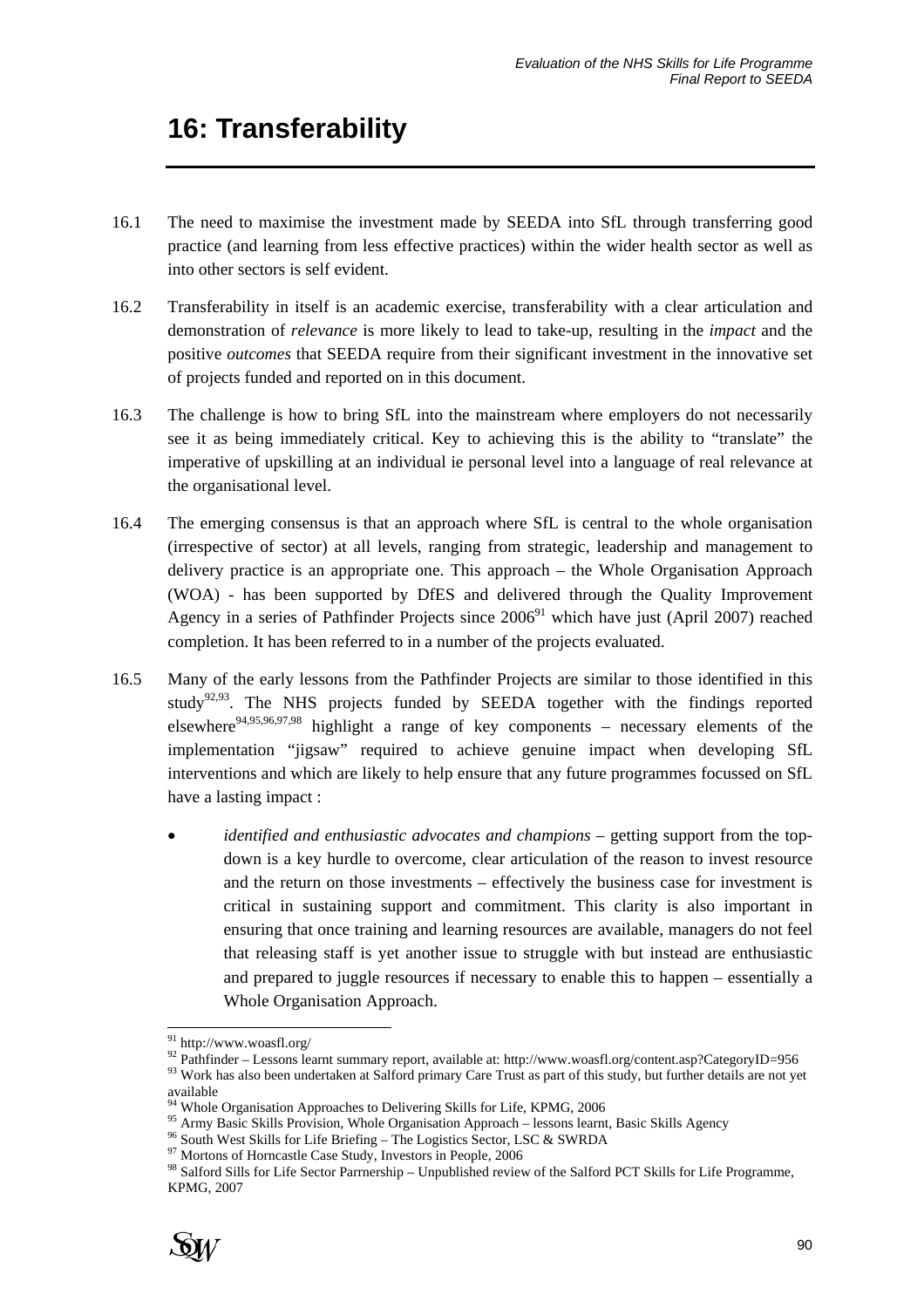- *the formation of an effective steering group to provide leadership and management where appropriate* - on occasion there has been evidence of the SEEDA funded projects either being marginalised or finding that anticipated embedding within organisations has not occurred as well as expected. The support of enthusiastic and influential individuals with an oversight of the project is important to ensure that such problems are addressed rapidly. However there are risks associated with over reliance on personalities, especially within sectors and/or businesses prone to organisational change. Hence the suggestion that steering groups should be established for all projects. Whilst it would have been difficult to anticipate the structural turmoil that the health sector experienced over the programme period, it has been evident that some projects have suffered from and continue to experience issues associated with loss of "institutional memory" as a result of staffing changes and restructuring.
- *careful consideration of the skills required by those directly involved with the project is important* - the establishment of systems to ensure the delivery of an agreed number of learning opportunities requires a range of skills which may be significantly different to those needed to argue for, and champion, culture change within a third party organisation. Realistic expectations of what can be achieved by individual projects is important from the outset of a project and if other organisational change and development skills are also required then recruitment and resourcing requirements within projects may need more careful consideration prior to project support.
- *effective marketing of the opportunities* being presented by the project and *subsequent communication of the benefits* that have arisen as a result of the intervention is important in ensuring that engagement with a project begins to "ripple out". The ability to develop case studies focussing upon organisational and individual benefits provides compelling evidence for the benefits of engagement, raises the profile of the organisations involved and is likely to assist in the recruitment of new learners to any project (evaluation of the projects detailed in this study has identified that individuals are positively influenced by personalised evidence that "it helped someone else that I know of").
- *capacity to deliver and a clear strategy for progression and continuation of learning* may also be an issue for review when considering potential transferability. Within the projects evaluated there is evidence of some disappointment on occasions amongst learners who engaged with the projects and as a result were switched onto learning only to encounter difficulties in continuing with their learning journey once the projects came near to completion. If part of the objectives of projects is reengagement with people who feel that they have been let down by the education system in the past or have previously "switched off" learning, then it is important to have clear strategies for enabling that enthusiasm to be maintained and to progress.

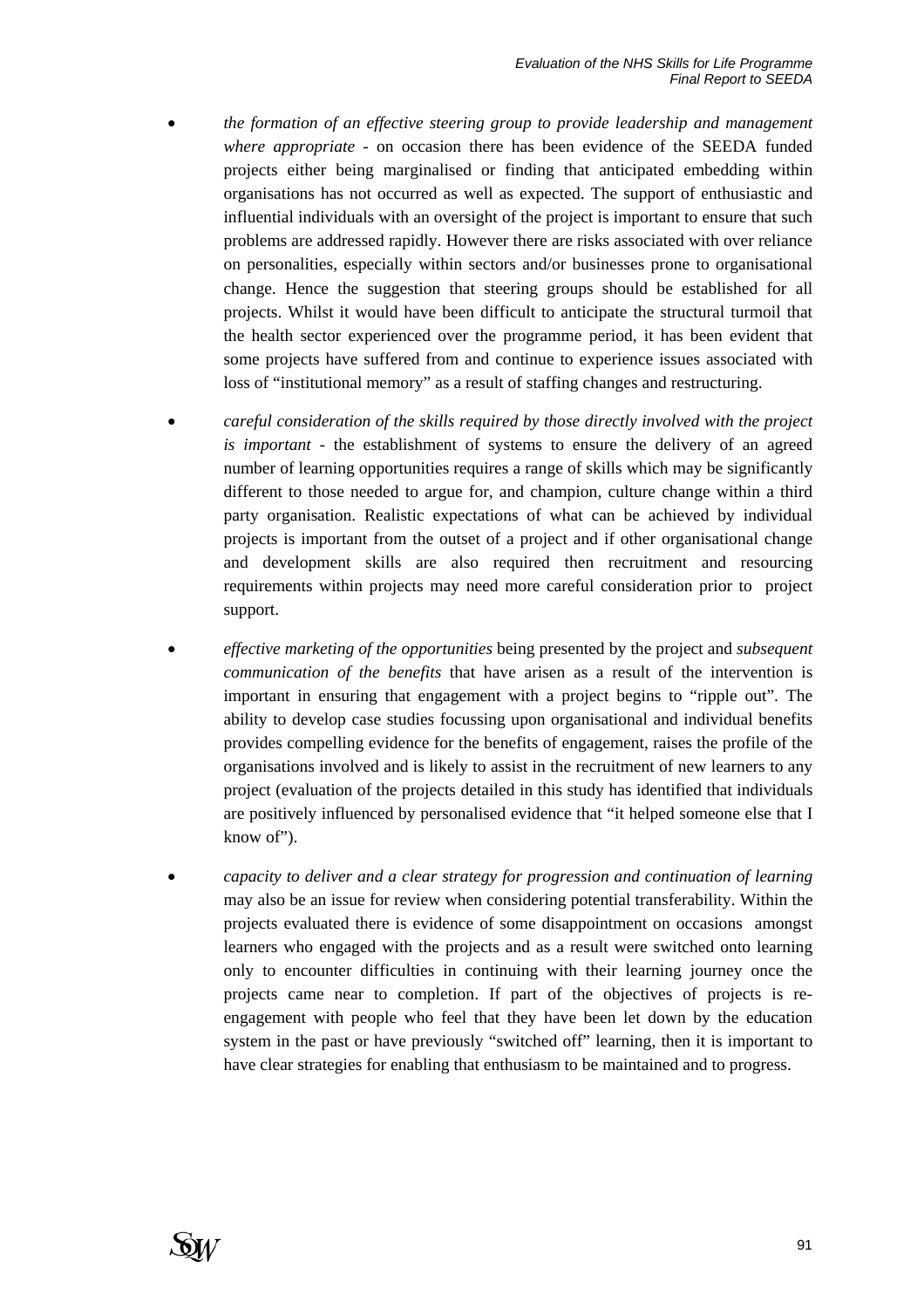# **17: Conclusions and Recommendations**

- 17.1 This report has reviewed 12 projects funded by SEEDA within the health sector ranging in scale and focus and operating over varying timescales from 2001/2 onwards:
	- Buckinghamshire Stoke Mandeville Pilot (Bucks Get on Board)
	- Context NHS
	- Oxfordshire Skills for Health
	- Sussex Brain Food
	- WEA Workwise
	- Kent Guidance Consortium
	- Solent Skills Quest
	- Swale (Isle of Sheppey) PCT
	- Isle of Wight Community Solutions (LEAP)
	- IT Break into Health
	- Icon Learning Centre
	- Stairways
- 17.2 It has also reviewed the sectoral, institutional and regional context in which the projects operated, their rationales, activities, outputs and sustainability and impact. The focus of the work has been on the lessons learnt and potential for transferability elsewhere – both within the sector and to other target groups and sectors.
- 17.3 This conclusion summarises the main findings for the projects and the implications for future work in this area by SEEDA and its partners.

## Impact of projects

- 17.4 SEEDA is to be commended for its role in helping to initiate and then support a range of innovative projects aimed to address a significant skills issue within a strategically significant sector in the South East. The projects have been notable by their variety of approach, range of partners associated with the projects and the manner in which they have been delivered.
- 17.5 The impact of the projects have been varied activities have ranged from development of infrastructure through provision of advice sessions and awareness raising to direct delivery of learning opportunities to staff employed directly or indirectly within the sector (see Annex B). This makes direct comparison between individual projects inappropriate due to their differing objectives. However in many instances where it might have been possible and appropriate,

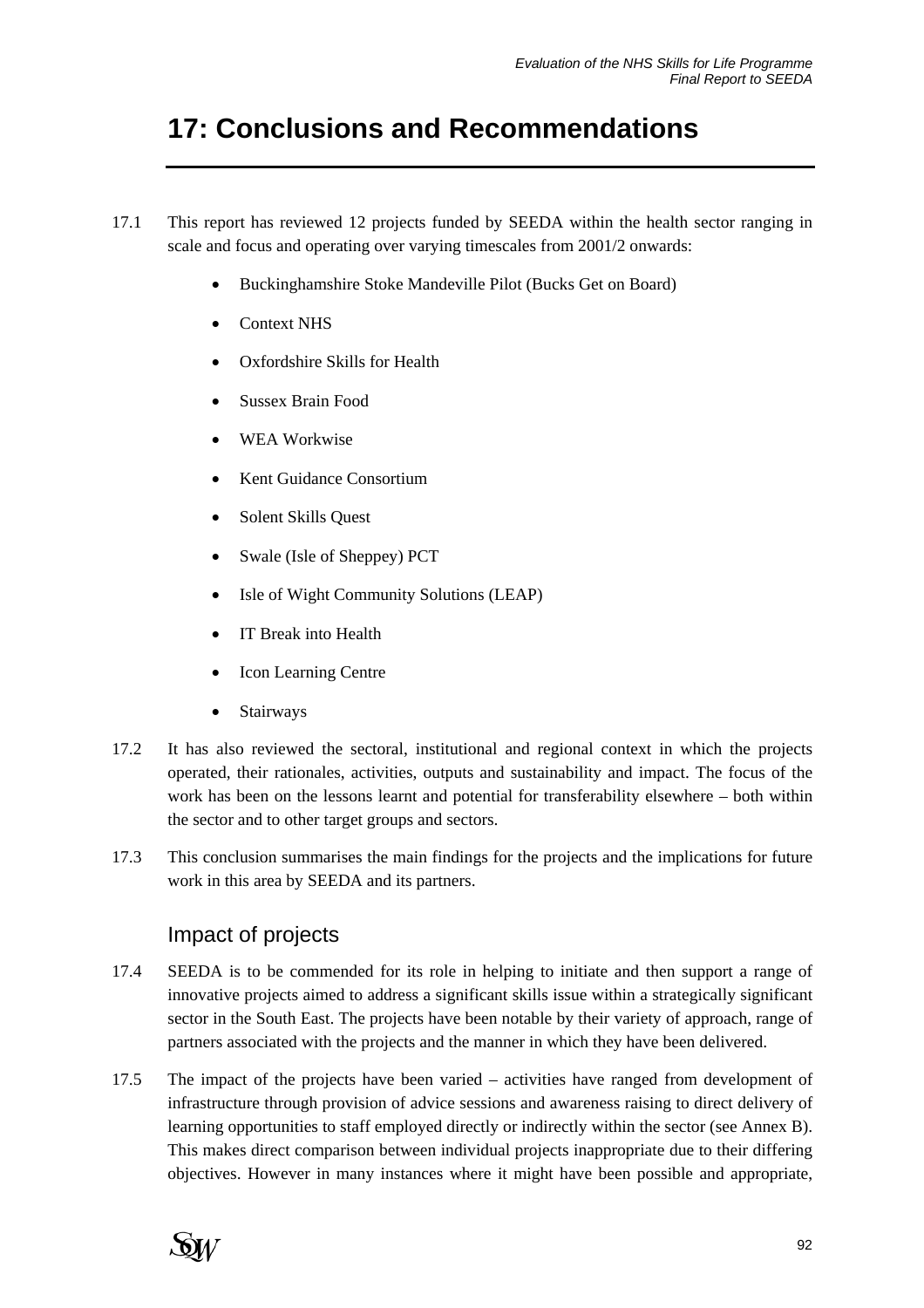monitoring and tracking data were not collected, as a result it has been difficult for projects to provide evidence of their long term impact on beneficiaries although it has been possible to identify the benefits arising to a limited number of individuals and these have been documented elsewhere in the report.

17.6 In relation to more easily quantifiable assessments of learning opportunities delivered as a result of the programme, the collective impact of the programme in terms of its contribution to SEEDA's regional targets for SfL delivery has been difficult to assess as it has not been possible to obtain these data for the period over which the programme operated<sup>99</sup>.

## Issues for SEEDA

- 17.7 The review highlighted a number of issues that SEEDA may wish to consider:
	- *how best to ensure that the direct impact of such interventions are captured and "translated" to different audiences* – both to encourage future engagement with any future relevant projects and demonstrate strategic added value from such activities. This may be achieved by a clearer focus on carefully constructed monitoring and tracking of activities built into projects at an early (project agreement) stage.
	- *how to articulate the relevance of SfL programmes to individual businesses in productivity and competitiveness terms* -more effective beneficiary assessment resulting from monitoring and tracking will result in the ability to identify individual and organisational impact. This in turn may provide opportunities to develop case studies and promote the direct benefits of literacy, numeracy and ICT upskilling for individuals and organisations. It is worth noting that amongst the outcomes of the recent Leitch Review<sup>100</sup> are expectations of increased employer engagement and investment in skills together with significant increases in functional literacy and numeracy levels. Clear evidence of the bottom line benefits of investment in skills development resulting from programmes such as this will make this task easier.
	- *how best to ensure that the host organisations associated with SfL projects are genuinely "on-board"* with SfL projects and do not view them as opportunistic project funding that requires little commitment to secure and that perhaps requires only marginal strategic or operational input through the project planning to delivery phases. This may be achieved through the clearer articulation of business benefits referred to in the paragraph above. It may also require a more explicit discussion (by SEEDA) with project host partners before funding is allocated to projects as to how planned activities relate to, and have been linked to, their own internal targets, delivery plans and strategies. More direct involvement of employers in skills supply to support their organisational goal is also seen as one of the key objectives for the Health Sector as laid out in its Sector Skills Agreement<sup>101</sup>. It may also be appropriate to consider the establishment of more formal agreements between SEEDA and participating organisations (including named partners in bids) setting out clear

 $^{100}$  Leitch Review of Skills, Prosperity for all in the global economy - world class skills, HM Treasury, 2006<br> $^{101}$  Sector Skills Agreement for Health – Delivering a flexible workforce to support better healthcare a healthcare services, Skills for Health, 2006



<sup>99</sup> SEEDA, e-mail dated 19th April 2007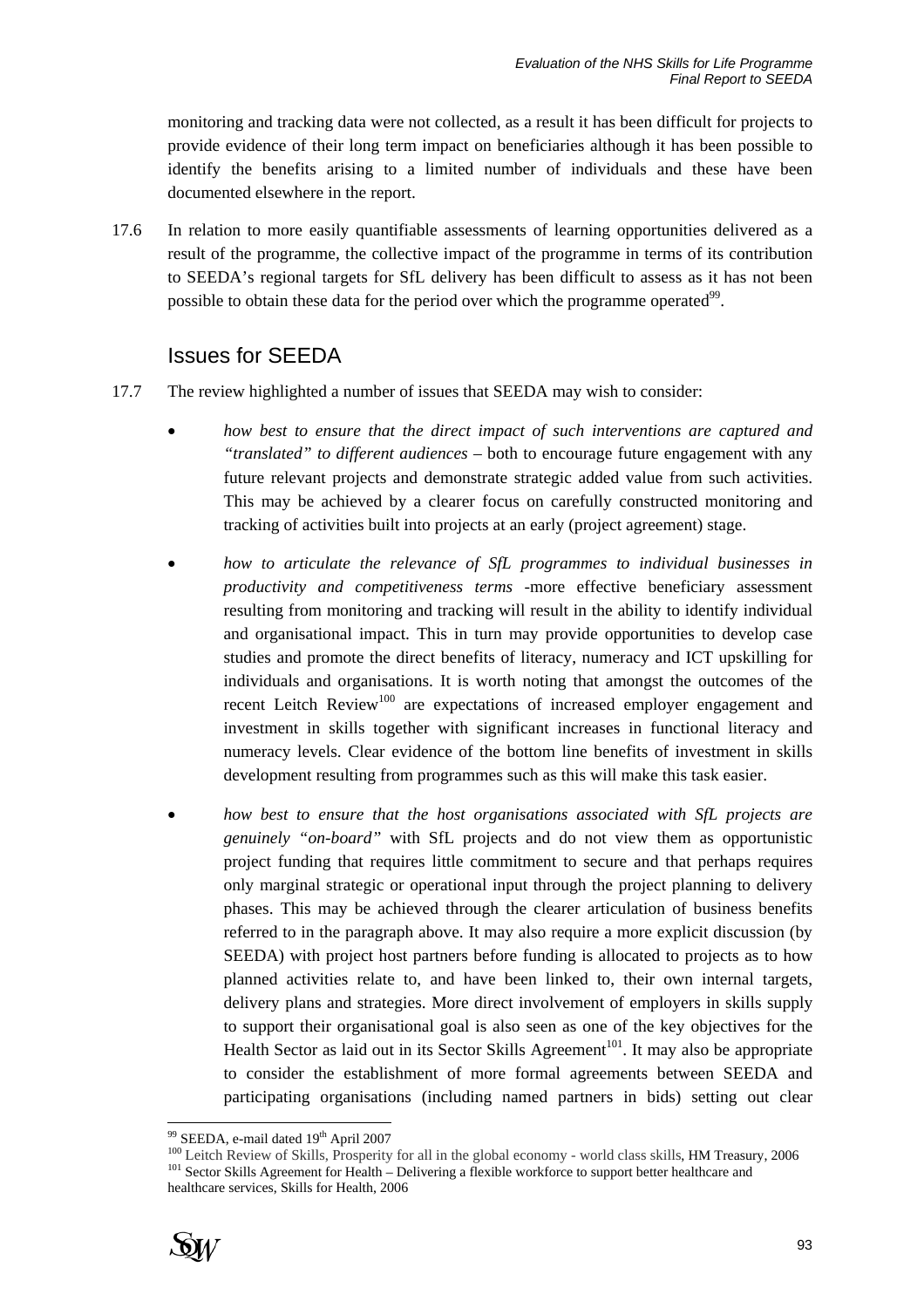responsibilities and accountability for activities over agreed timescales supported by close and regular monitoring.

- *how best to encourage and deliver cultural change within organisations* over which SEEDA has limited direct influence – what levers and incentives are available and what competencies are required of partners and SEEDA.
- *how to develop metrics for culture change* one of the most important areas of added value that may result programmes such as the one evaluated. A change of organisational culture may be necessary to lead to a significant step-change in attainment at the lower skills levels. No single activity will lead to the attainment of this prize, however the choice of appropriate indicators and success criteria may help "plan the journey" and ensure that the region arrives at this "destination" as quickly as possible. The use of key performance indicators such as learning outputs and outcomes as a surrogate for culture change is crude and potentially misleading. Careful consideration should be given as to how to develop relevant and appropriate indicators to assist in this task.
- *the relevance of the "Whole Organisation Approach"* to any future interventions that SEEDA is associated with either as a funding organisation or as an influential partner and champion seeking to deliver a significant step change in the skills levels of individuals and businesses in the South East of England.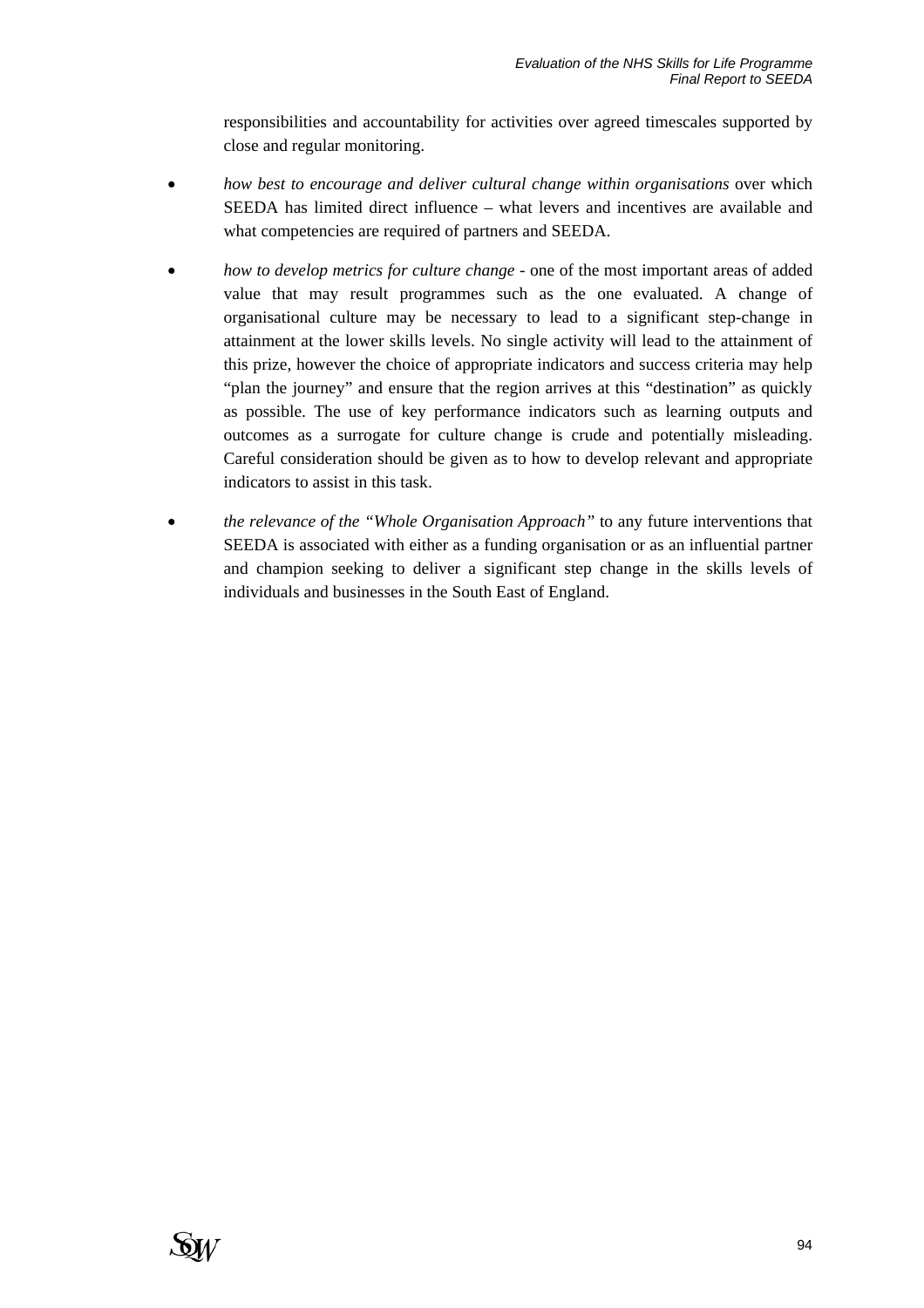# **Annex A: Acknowledgements and Consultation List**

A.1 We would like to extend our thanks to a number of individuals and organisations for their contributions and support in compiling this report (Table A-1).

| Table A-1 : Contributions to the Evaluation |                                           |                                   |  |
|---------------------------------------------|-------------------------------------------|-----------------------------------|--|
| Name                                        | Title                                     | Organisation                      |  |
| Mary Booth                                  | Products Team                             | Ufi/learndirect                   |  |
| <b>Bruce Cavalier</b>                       | Senior Manager, Learning & Skills<br>Team | <b>SEEDA</b>                      |  |
| Sheila Kearney                              | Research Manager                          | <b>Quality Improvement Agency</b> |  |
| Pablo Lloyd                                 | Deputy Chief Executive                    | Ufi/learndirect                   |  |
| Sue Street                                  | Consultant                                | <b>KPMG</b>                       |  |
| <b>Trevor Field</b>                         | Consultant                                | <b>KPMG</b>                       |  |
| Amanda Reed                                 | Access to Learning Team                   | <b>SEEDA</b>                      |  |
| Source:SOW                                  |                                           |                                   |  |

A.2 Table A- 2 lists those interviewed as part of this evaluation. We would like to extend our thanks to those interviewees for their valuable contribution to the report

| Table A- 2 : Interviewees           |                                                                                                               |                                     |  |
|-------------------------------------|---------------------------------------------------------------------------------------------------------------|-------------------------------------|--|
| Name                                | <b>Title</b>                                                                                                  | Organisation                        |  |
| General                             |                                                                                                               |                                     |  |
| Alex Braddell                       | Proprietor                                                                                                    | Alex Braddell Consultancy           |  |
| Jennifer Fenelon                    | Regional Director for the South East                                                                          | <b>Skills for Health</b>            |  |
| Frances Graham,                     | <b>Head of Skills</b>                                                                                         | Investors in People                 |  |
| Joan O'Hagan,                       | Development Officer                                                                                           | <b>NIACCE</b>                       |  |
| Peter Jones                         | Development Manager                                                                                           | learndirect business                |  |
| Malcolm Ming                        | Regional Performance Director                                                                                 | Ufilearndirect South East           |  |
| John Major                          | Workplace Engagement and Public<br>Sector Team                                                                | Skills for Life Strategy Unit, DfES |  |
| Jane Stokes                         | Workplace Engagement and Public<br>Sector Team                                                                | Skills for Life Strategy Unit, DfES |  |
| David Wylie                         | Access and Progression Director                                                                               | Learning & Skills Council           |  |
| <b>Strategic Health Authorities</b> |                                                                                                               |                                     |  |
| Sara Tetley                         | Consultant. Organisation<br>Development and Improvement.<br>Clinical and Workforce Development<br>Directorate | South East Coast SHA                |  |
| Dennis Gibson                       | Director of Workforce and                                                                                     | South Central SHA                   |  |

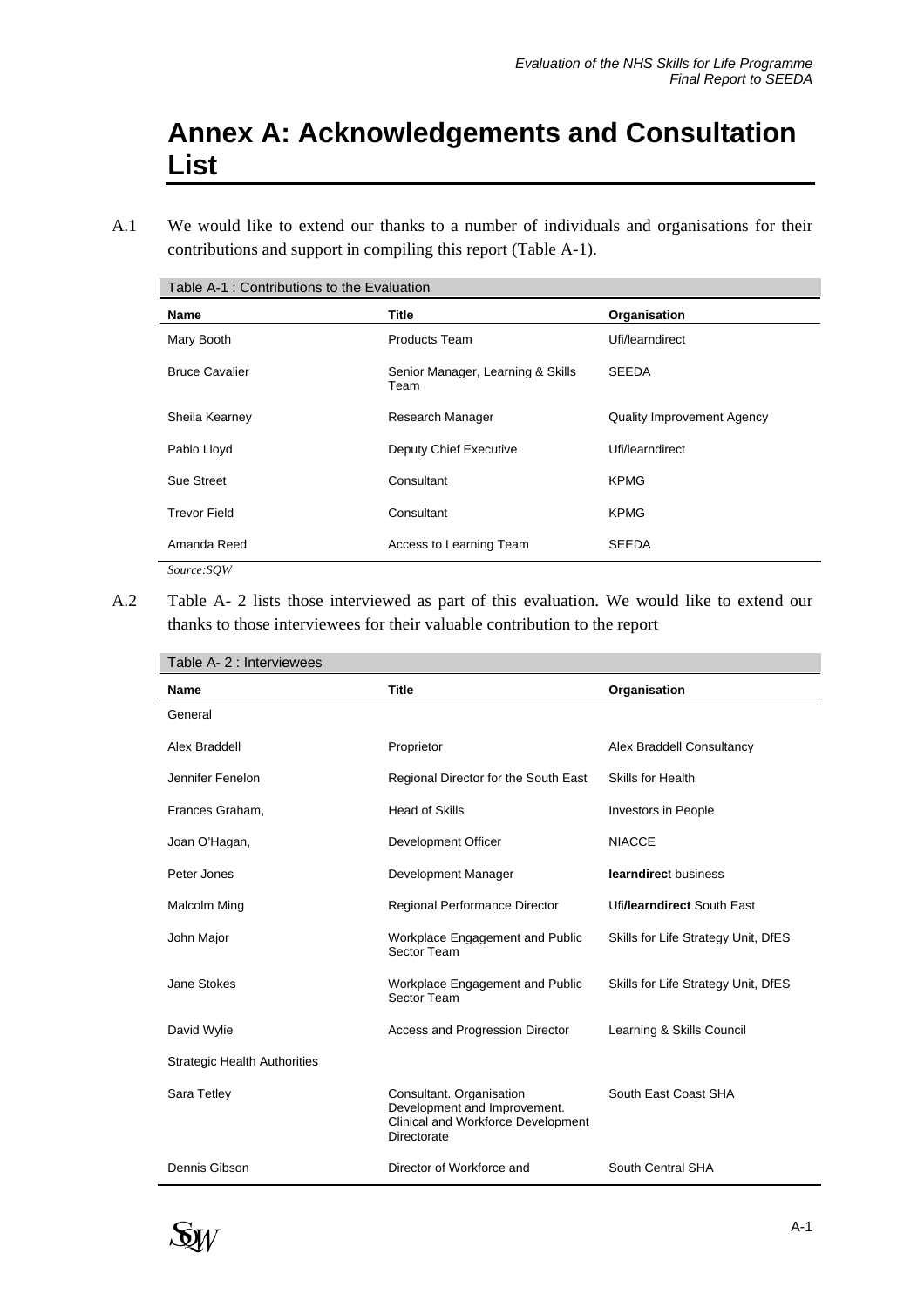| Name                        | <b>Title</b>                                                                   | Organisation                                                                    |
|-----------------------------|--------------------------------------------------------------------------------|---------------------------------------------------------------------------------|
|                             | Organisational Development (acting)                                            |                                                                                 |
| Sarah Goodson               | <b>Education Adviser</b>                                                       | South Central SHA                                                               |
|                             |                                                                                |                                                                                 |
| LEAP                        |                                                                                |                                                                                 |
| Sue Burgess                 |                                                                                | <b>LEAP</b>                                                                     |
| <b>IT Break into Health</b> |                                                                                |                                                                                 |
|                             |                                                                                |                                                                                 |
| Jacki Ward                  |                                                                                | Kent Adult Education Department                                                 |
| <b>Context NHS</b>          |                                                                                |                                                                                 |
| Alan Gwyer                  | <b>Strategy and Partnerships Director</b>                                      | Basingstoke College of Technology                                               |
| Jane Mossman                | ex Project Manager                                                             | Basingstoke College of Technology                                               |
| Maggie Donovan              | Project Manager                                                                | Basingstoke College of Technology                                               |
| Amanda Parry                | Lifelong Learning Manager                                                      | North Hants Hospital                                                            |
| Elaine Pape                 |                                                                                | Winchester Adult Continuing<br>Education, Peter Symonds College                 |
| <b>Sheila Thorns</b>        | Training and Development Manager                                               | Basingstoke & North Hampshire<br><b>NHS Foundation Trust</b>                    |
| <b>Bucks Get on Board</b>   |                                                                                |                                                                                 |
| Jane Wells                  | Project Manger (Workforce<br>Development Manager)                              | <b>Buckinghamshire Adult Learning</b>                                           |
| Debbie Milne                | Stoke Mandeville Training, Training<br>& Development Administrator             | Stoke Mandeville Training<br>Development Unit                                   |
| <b>WEA Workwise</b>         |                                                                                |                                                                                 |
| Annie Winner                | ex Project manager                                                             | <b>Workers' Educational Association</b>                                         |
| Susan Small                 | Tutor                                                                          | <b>Workers' Educational Association</b>                                         |
| Stephanie Hayward           | Learning and Development Manager                                               | Royal Berkshire NHS Foundation<br>Trust                                         |
| <b>Cath Sweet</b>           | Project worker                                                                 | The Workplace Training Company                                                  |
| Oxford Skills for Life      |                                                                                |                                                                                 |
| Alex Braddell               | Oxfordshire Adult Basic Skills Unit                                            | Basic Skills at Work, Adult Basic<br>Skills Unit, Oxfordshire County<br>Council |
| Grace Stone                 | Project Manager/administrator                                                  | Basic Skills at Work, Adult Basic<br>Skills Unit, Oxfordshire County<br>Council |
| Val Cullen                  | Acting Head of Learning and<br>Oxford Radcliffe Hospitals Trust<br>Development |                                                                                 |
| Swale PCT                   |                                                                                |                                                                                 |
| <b>Elaine Scott</b>         | Lifelong Learning Facilitator                                                  | Swale PCT (now Eastern and                                                      |

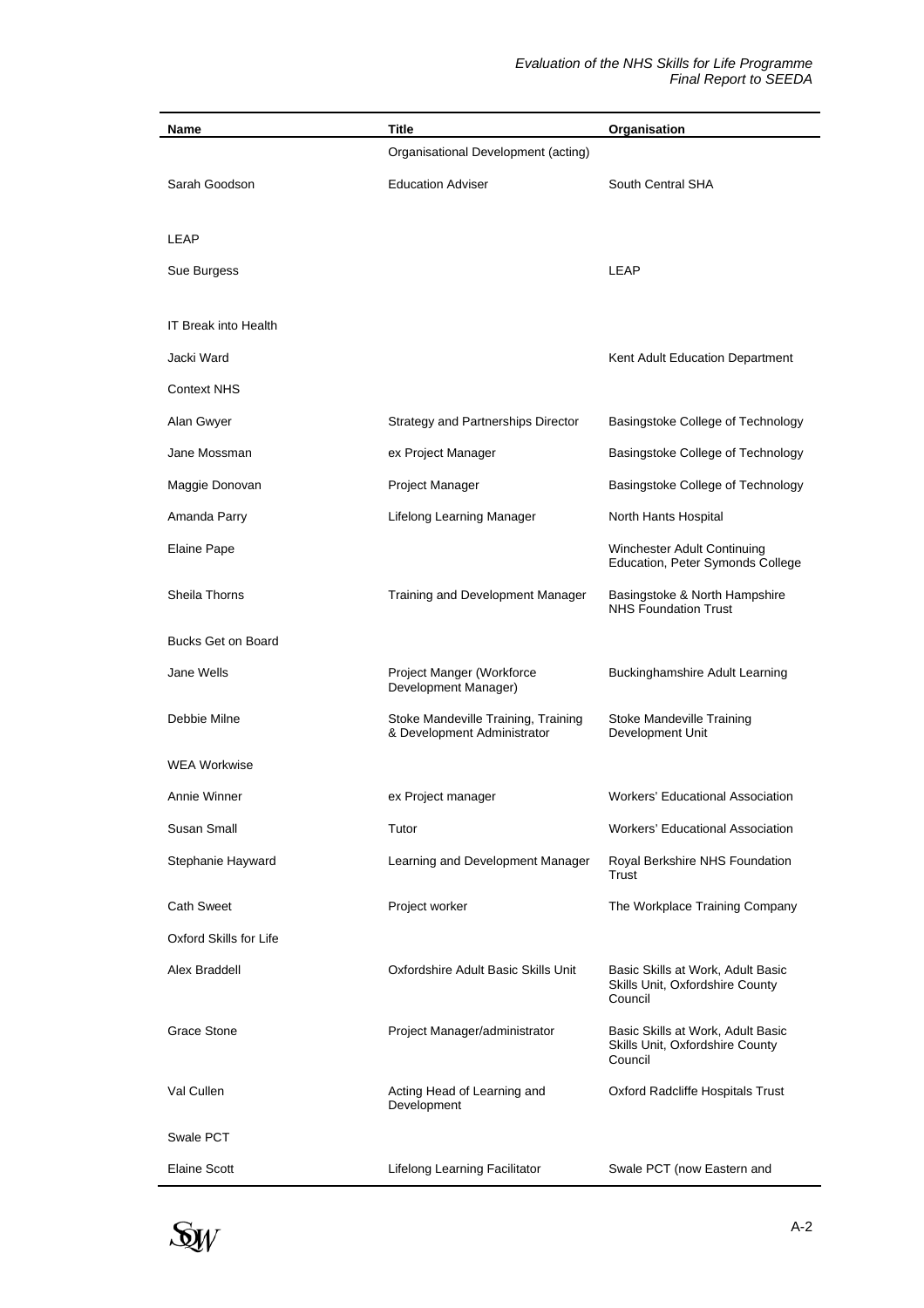| Name                                 | Title                                                                             | Organisation                                                     |  |
|--------------------------------------|-----------------------------------------------------------------------------------|------------------------------------------------------------------|--|
|                                      |                                                                                   | Coastal Kent PCT - Swale Locality)                               |  |
| Dr Henry Lee                         | Head of Learning and Development                                                  | Swale PCT (now Eastern and<br>Coastal Kent PCT - Swale Locality) |  |
| Virginia Martin                      | Evening Receptionist (Learner)                                                    | Swale PCT (now Eastern and<br>Coastal Kent PCT - Swale Locality) |  |
| Graham Ashmore                       | Support Services Manager (Steering<br>Group Member and Learning<br>Champion)      | Swale PCT (now Eastern and<br>Coastal Kent PCT - Swale Locality) |  |
| Alan Denton                          |                                                                                   | Management Unlimited                                             |  |
| Sheila Phillips                      | Housekeeping Supervisor (Learner,<br>Steering Group member, Learning<br>Champion) | Swale PCT (now Eastern and<br>Coastal Kent PCT - Swale Locality) |  |
| Kent & Medway Guidance<br>Consortium |                                                                                   |                                                                  |  |
| <b>Chris Roberts</b>                 | Lifelong Learning Co-ordinator                                                    | East Kent Hospitals Trust                                        |  |
| Lisa Holden                          | Project Co-ordinator                                                              | Careers Management Kent &<br>Medway                              |  |
| Hazel Allan                          | Nextstep Manager                                                                  | Careers Management Kent &<br>Medway                              |  |
| Denise Oliver                        | Line Manager                                                                      | Kent Adult Education Services                                    |  |
| Sussex Brainfood                     |                                                                                   |                                                                  |  |
| Wendy White                          | Assistant Director Learning and<br>Development                                    | East Sussex Hospitals Trust                                      |  |
| Elissa Avery                         | Learning and Development Manager<br>- Personal Development                        | East Sussex Hospitals Trust                                      |  |
| Robyn Kohler                         | Skills for Life Manager                                                           | <b>Bexhill College</b>                                           |  |
| <b>Solent Skills Quest</b>           |                                                                                   |                                                                  |  |
| lan Henson                           | <b>Business Broker</b>                                                            | Solent Skills Quest                                              |  |
| Jill Lueddeke                        | <b>Head of Adult Essential Skills</b>                                             | <b>Brockenhurst College</b>                                      |  |

*Source: SQW*